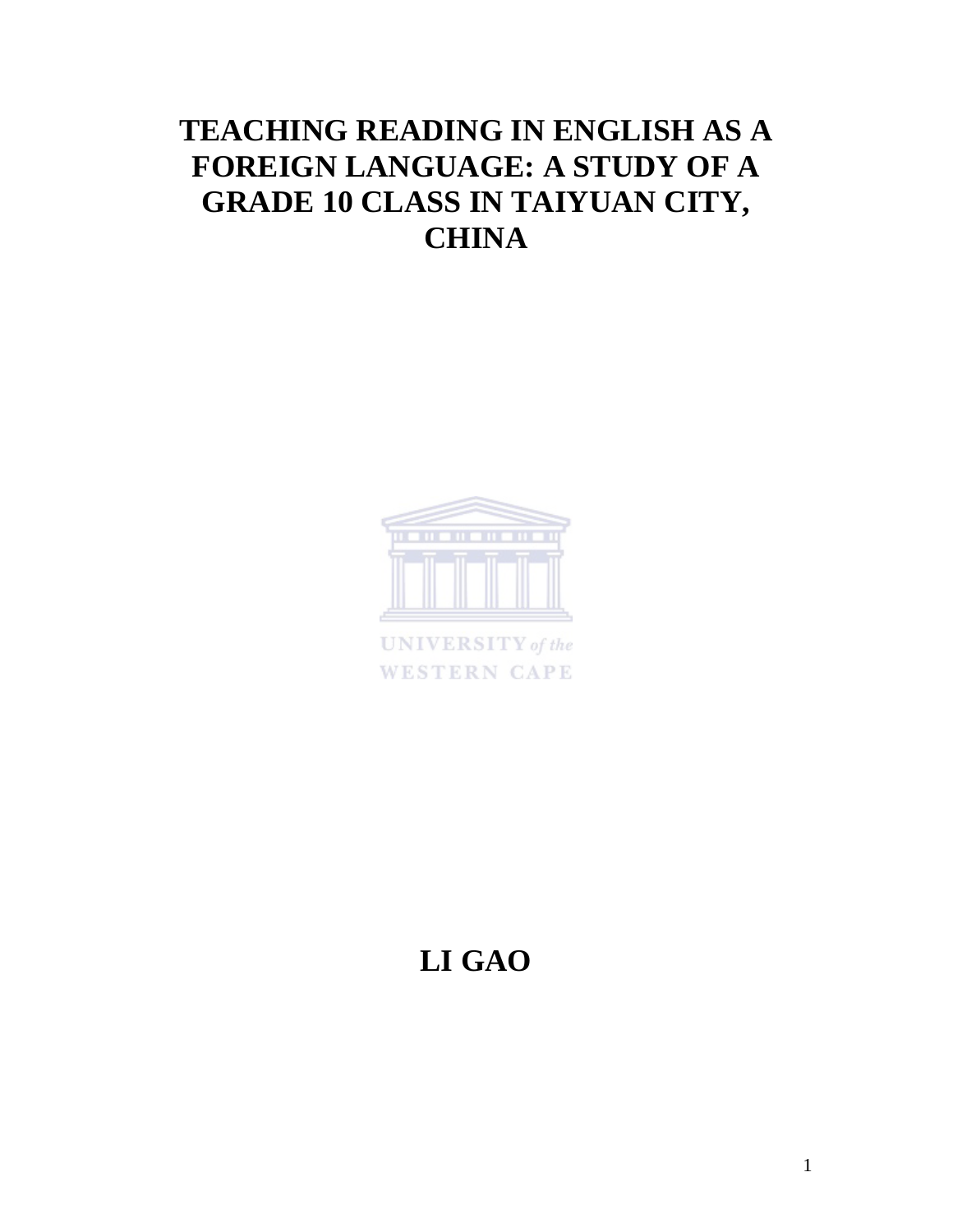### **TEACHING READING IN ENGLISH AS A FOREIGN LANGUAGE:**

## **A STUDY OF A GRADE 10 CLASS IN TAIYUAN**

# **CITY, CHINA**

**By Li Gao** 



A mini-thesis submitted in partial fulfillment of the requirements for the degree of Masters in Applied Linguistics in the Faculty of Arts at the UNIVERSITY of the Western Cape STERN CAPE

**Supervisor: Ms C. Kerfoot** 

**Co-supervisor: Prof. F. Banda** 

**November 12, 2007**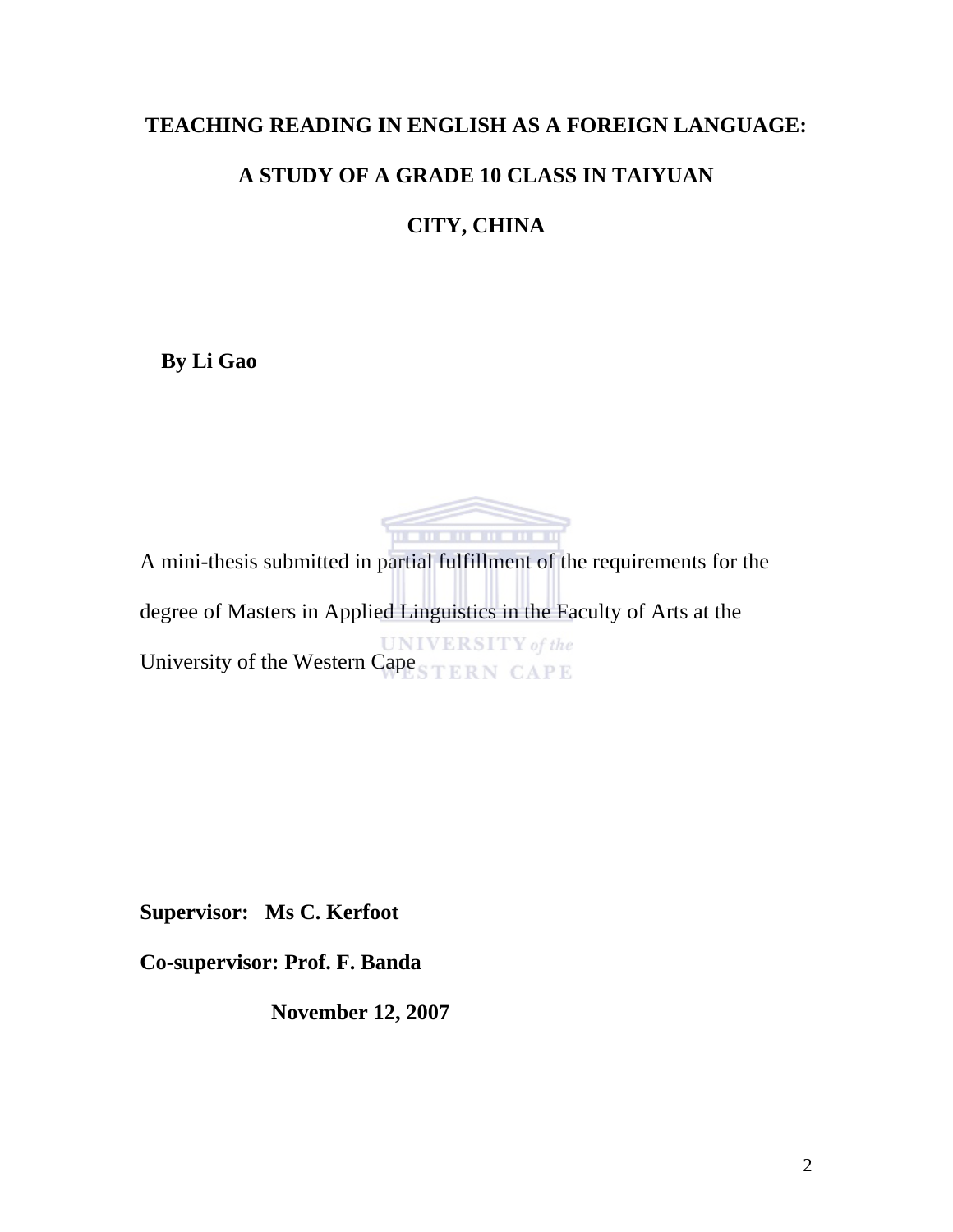### **ACKNOWLEDGEMENT**

First and foremost, I would like to express my heartfelt appreciation and thankfulness to GOD Almighty who made it possible for me to pursue this study.

Secondly, I would like to thank my supervisor, Ms C. Kerfoot for her dedicated guidance, detailed comments and great encouragement. I also would like to thank Prof. F. Banda for his encouragement throughout the writing of my thesis.

Thirdly, I would like to thank all my friends in Cape Town and China for their Great help.

Then, I also want to give the great thanks to University of the Western Cape for giving me the opportunity for further education. 11 **11 11 11 11** 

Lastly, deep appreciations to my family for their great sacrifice, especially, to my eldest brother, Yiju, Li, for sponsoring and offering financial support.

> **UNIVERSITY** of the **WESTERN CAPE**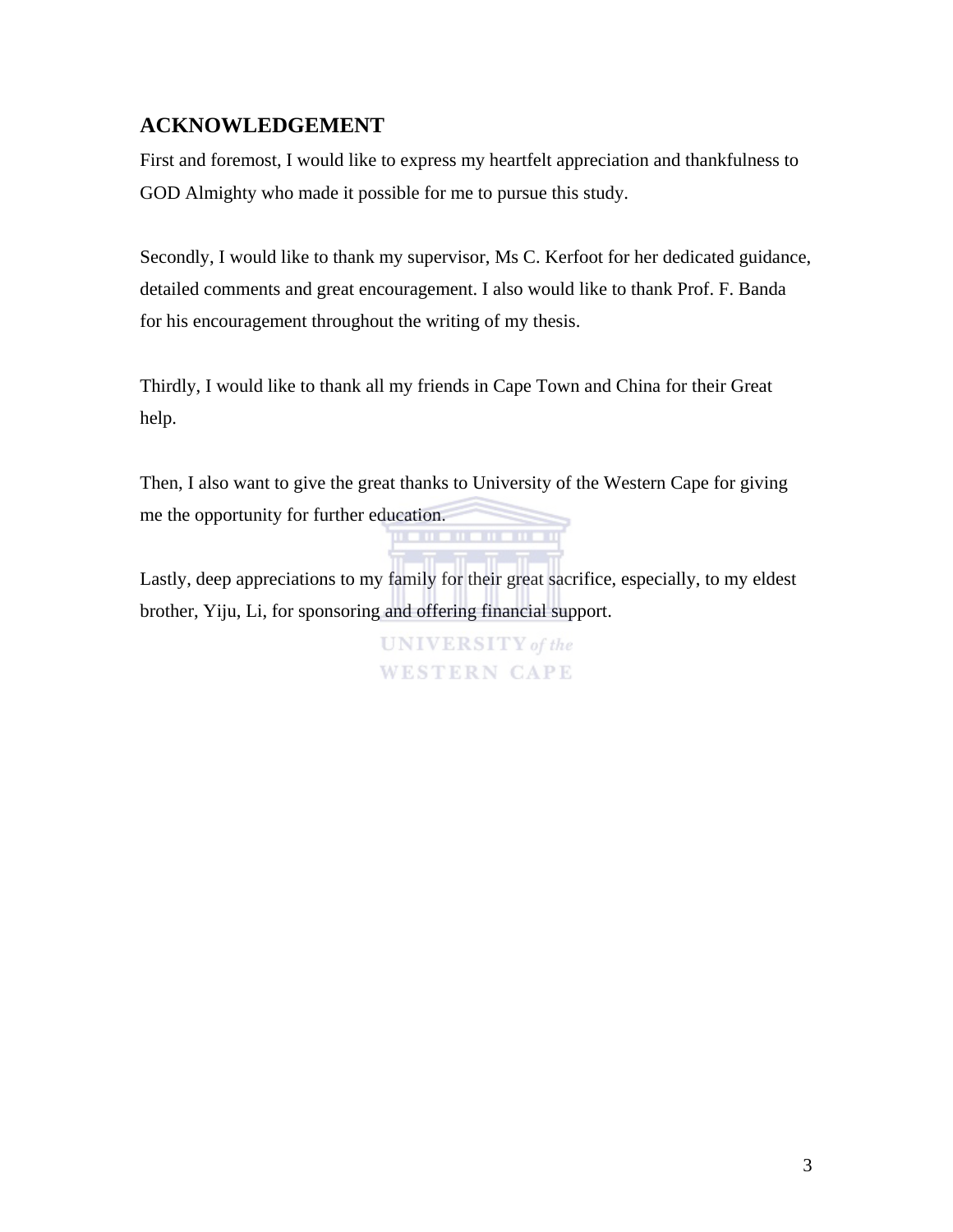## **Declaration**

I declare that **Teaching Reading in English as a Foreign Language: a Study of a Grade 10 Class in Taiyuan City, China** is my work, that it has not been submitted before for any degree or examination in any other university and that all the sources I have used or quoted have been indicated and acknowledged by complete references.

## **LI GAO**

Signature Date \_\_\_\_\_\_\_\_\_\_\_\_\_\_\_ . . . . . . . . . . . **UNIVERSITY** of the **WESTERN CAPE**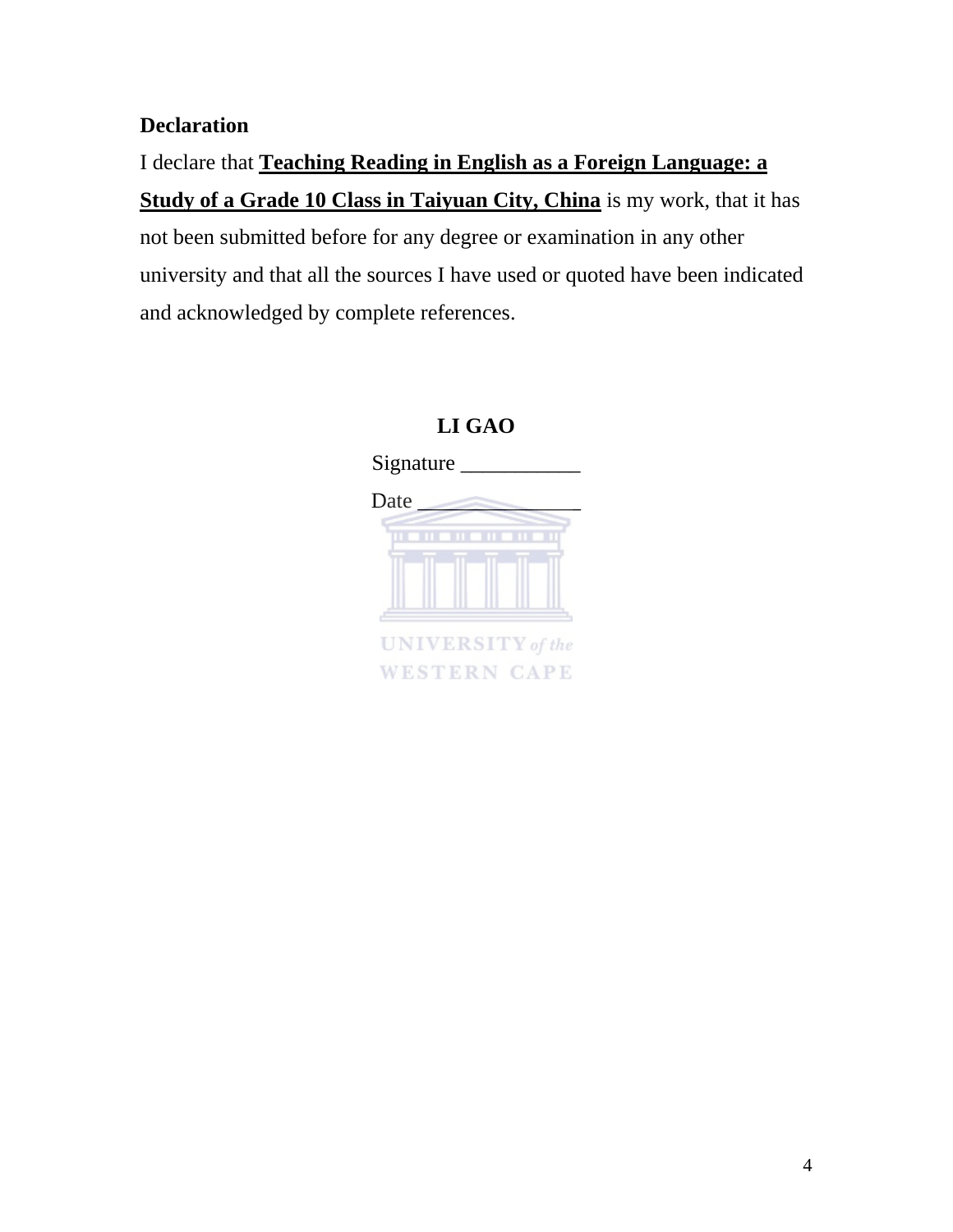### **Abstract**

Since economic reform started in China in 1978, the educational objectives for English language teaching have undergone many changes. In secondary school, reading and writing abilities have become increasingly important, not only in assisting students to study and work in English language contexts, but also in setting up the foundation for further English learning at university level. Thus, new materials have been devised and new teaching methods have been used. However, in practice, the English reading skills of many learners do not seem to have improved and learners have difficulty in achieving the syllabus goals set for reading. This study investigates the factors which influence the development of reading skills by learners in one Grade 10 English as a Foreign Language (EFL) class in Taiyuan, a city in China.

Using recent developments in interactive reading theory, it explores the kinds of reading skills and strategies taught in an EFL classroom, the language learning theories that seemed to underlie these approaches and teachers' and learners' perceptions of their usefulness. The study also examines the suitability of the texts set for the grade in terms of the language level of learners and the kinds of processing strategies used by learners in Chinese and English. The study is predominantly qualitative, using interviews and classroom observations, although quantitative analysis of questionnaire responses is used to compare reading strategies used in Chinese and English.

The findings of this study revealed a complex mix of factors affecting learners' ability to become fluent readers in English. First, the reading texts in the textbook frequently did not enable learners to draw on their content or linguistic schemata. Little attempt was made to build such schemata where they were absent. There was little development of pre-reading or while-reading strategies and the kinds of activities created for post-reading were insufficient to develop efficient bottom-up processing or to encourage engagement with the text as a whole rather than on word or sentence level. There was no attention paid to developing metacognitive awareness of strategy use. Assessment through the examination paper was similarly decontextualised and limited to grammar and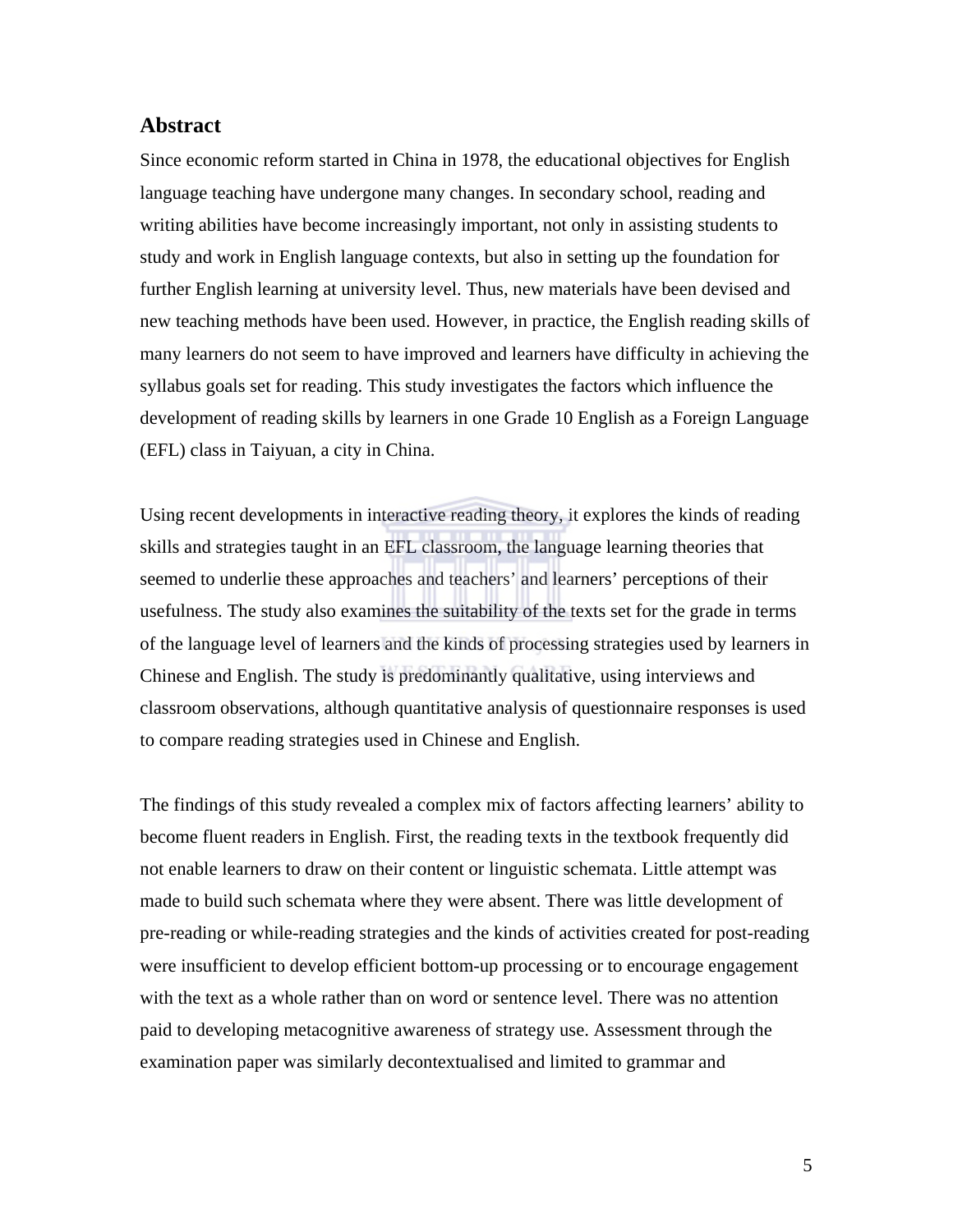vocabulary. Therefore the development of sound interactive reading skills and strategies was not well supported.

In addition, the teacher did not have sufficient training in the implementation of interactive approaches and tended to fall back on more traditional methods when trying to help learners understand a text. Learners felt that they were not given enough training in developing appropriate strategies.

A comparison of learners' reading strategies in Chinese and English showed that learners tried to transfer successful L1 strategies wherever possible, but that these were often hindered by their level of L2 proficiency. There was a need to develop language-specific L2 strategies. Moreover, the absence of training in metacognitive strategy use limits learners' ability to become independent readers. All these factors together undermine the development of effective EFL reading skills and strategies and contribute to learners' struggles to meet the syllabus goals for English in Grade 10.

In conclusion, some recommendations to improve the teaching of EFL reading in Grade 10 are put forward. These findings and recommendations may be of use in refining current approaches to teaching reading in a foreign language in secondary schools in China.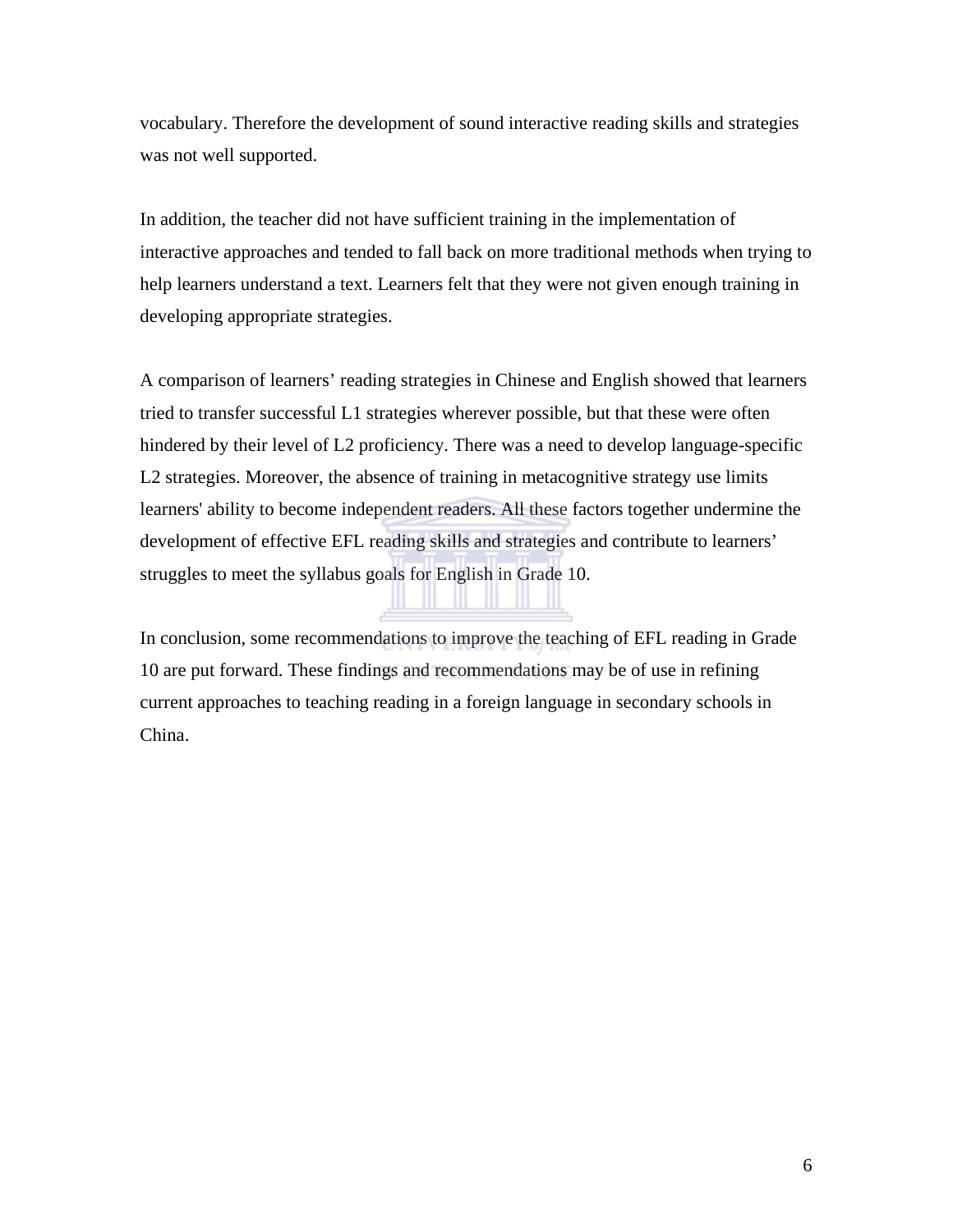# **TABLES**



UNIVERSITY of the WESTERN CAPE **Page**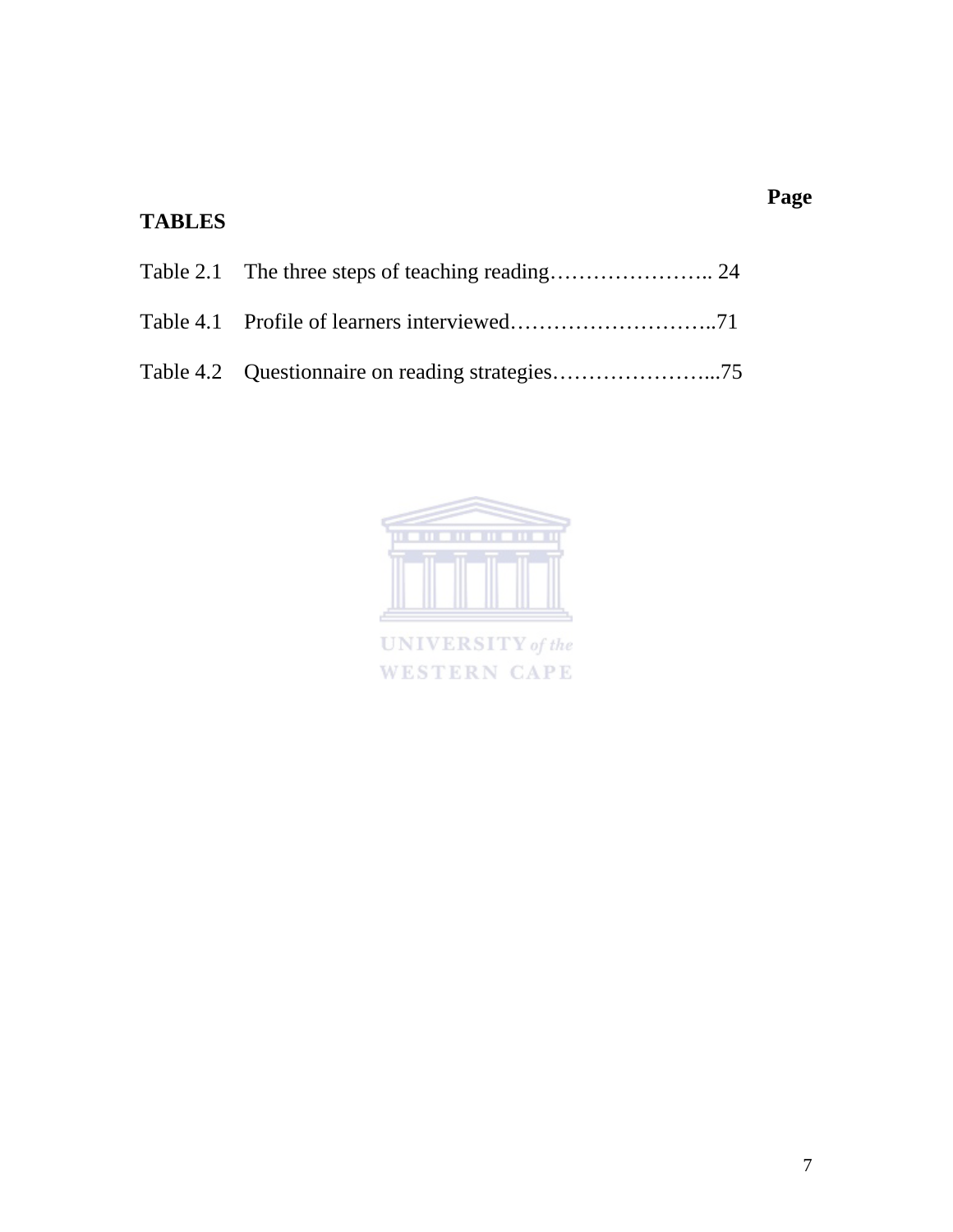# **TABLE OF CONTENTS**

| English education during the New Government period from 1919 to 1949 11         |  |
|---------------------------------------------------------------------------------|--|
| English teaching during the Socialist Revolutionary period from 1948 to 1978 13 |  |
| English teaching during the Open Door period from 1978 to 2005  14              |  |
|                                                                                 |  |
|                                                                                 |  |
|                                                                                 |  |
|                                                                                 |  |
|                                                                                 |  |
|                                                                                 |  |
|                                                                                 |  |
|                                                                                 |  |
| 2.2 Psychological Theory: Reading as psycholinguistic 'guessing game'  19       |  |
|                                                                                 |  |
|                                                                                 |  |
|                                                                                 |  |
|                                                                                 |  |
|                                                                                 |  |
|                                                                                 |  |
| 2.5 Developing reading skills and strategies: implications for EFL teaching  30 |  |
|                                                                                 |  |
|                                                                                 |  |
|                                                                                 |  |
| 2.6 Developing strategic readers: focus on metacognitive strategies  34         |  |
|                                                                                 |  |
|                                                                                 |  |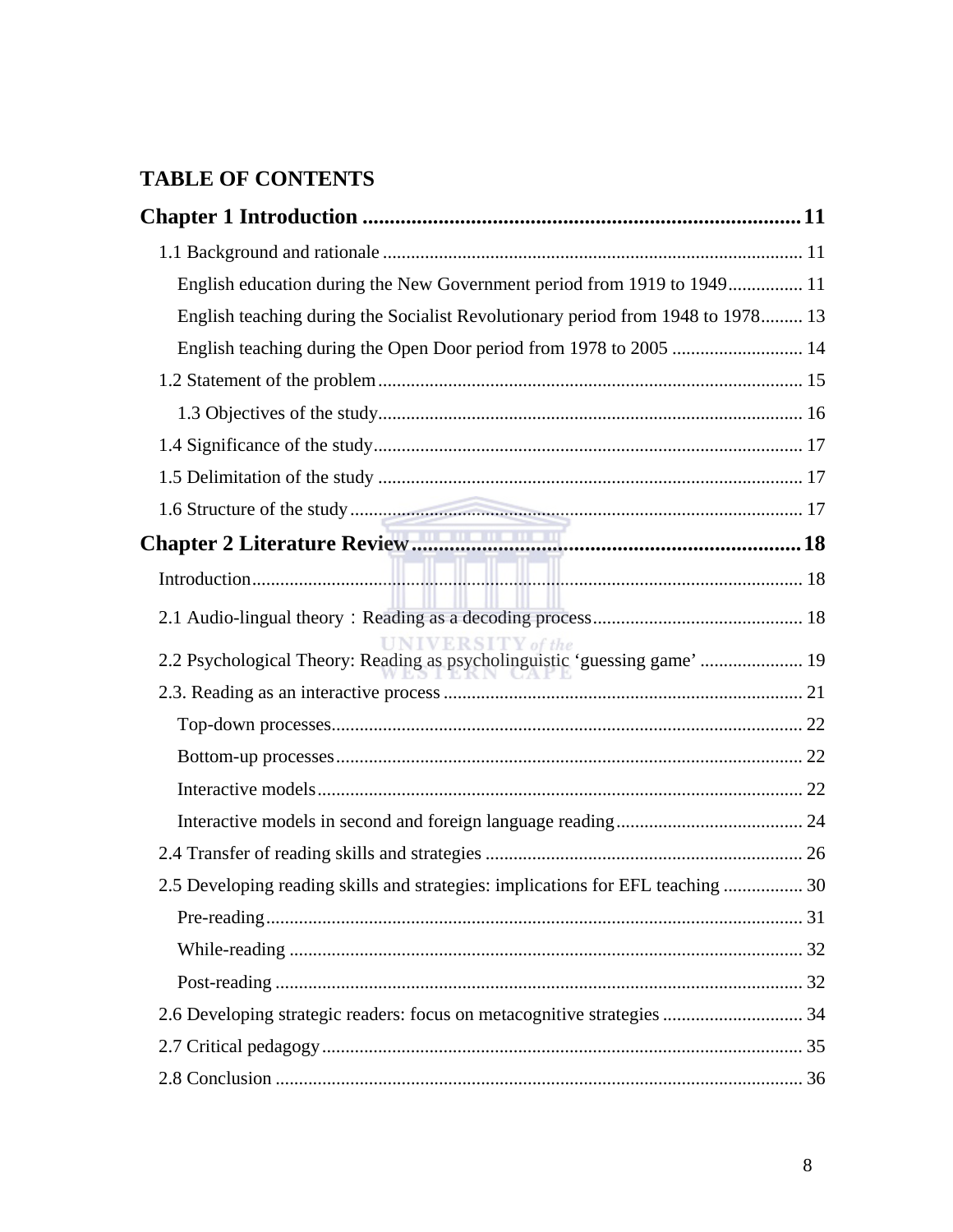| 4.2 Analysis of Grade 10 reading material and Grade 10 examination paper  54      |  |
|-----------------------------------------------------------------------------------|--|
|                                                                                   |  |
|                                                                                   |  |
|                                                                                   |  |
|                                                                                   |  |
| 4.3.1 To what extent does the examination paper assess the development of top-    |  |
|                                                                                   |  |
| 4.3.2 To what extent does the examination paper assess the development of bottom- |  |
|                                                                                   |  |
|                                                                                   |  |
|                                                                                   |  |
|                                                                                   |  |
|                                                                                   |  |
| 4.5.3 Teacher's awareness of new approaches to reading skills development and     |  |
|                                                                                   |  |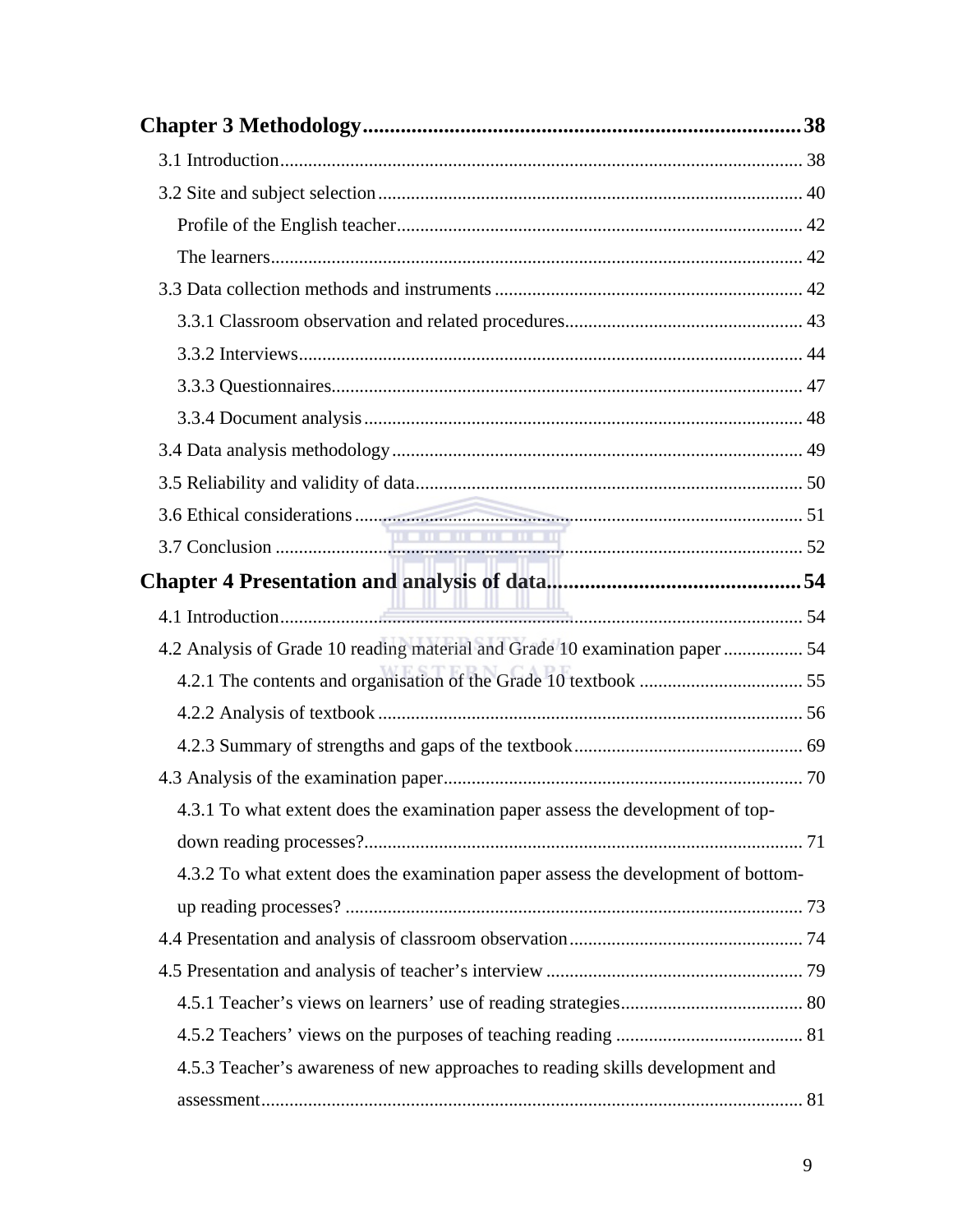| 4.7.2 Comparing interviews, observations and textbook analysis  87              |  |
|---------------------------------------------------------------------------------|--|
| 4.8 Language learning theories that seem to underlie the teacher's and learners |  |
|                                                                                 |  |
|                                                                                 |  |
|                                                                                 |  |
|                                                                                 |  |
|                                                                                 |  |
|                                                                                 |  |
|                                                                                 |  |
|                                                                                 |  |
|                                                                                 |  |
|                                                                                 |  |
|                                                                                 |  |
|                                                                                 |  |
|                                                                                 |  |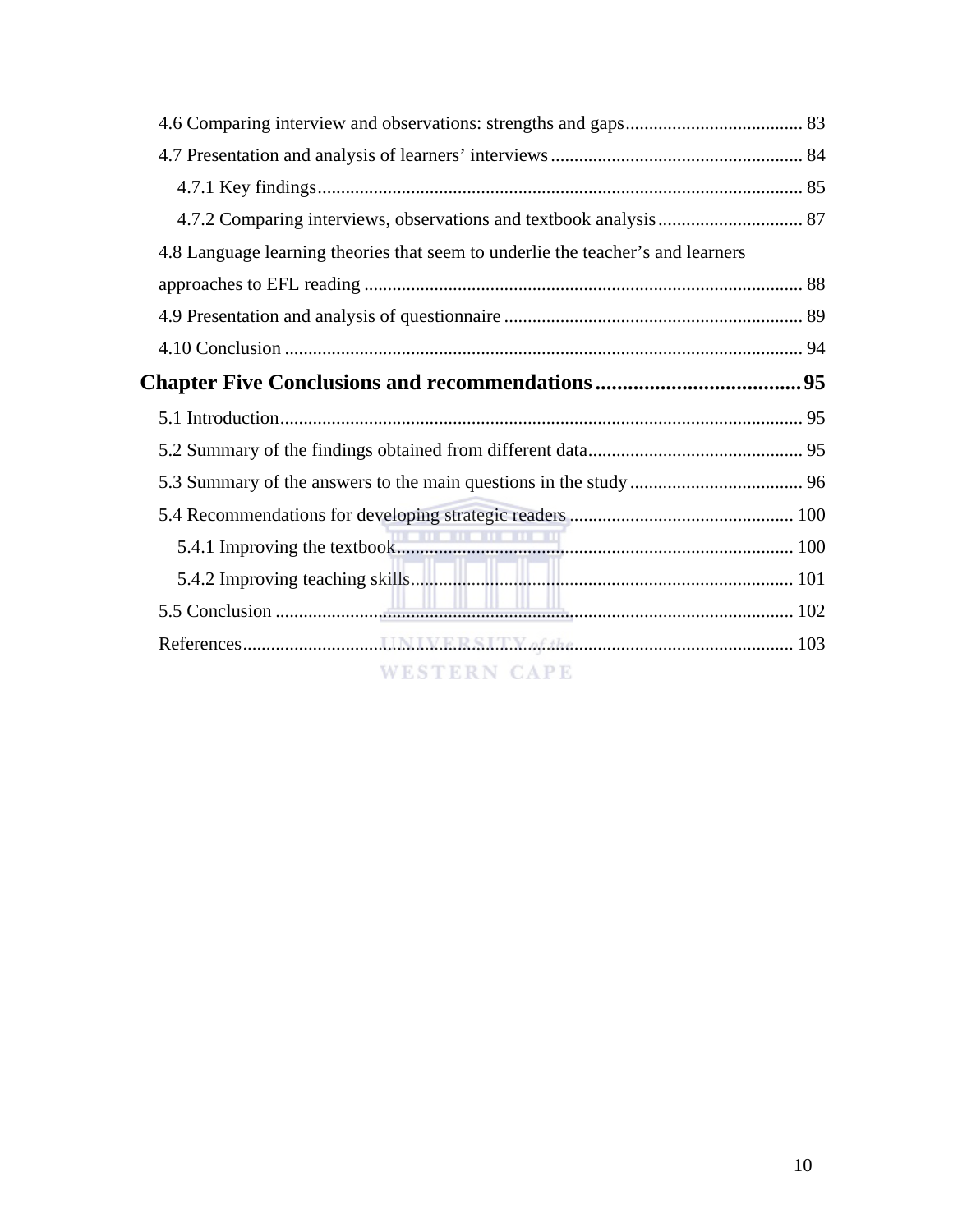### **Chapter 1 Introduction**

### **1.1 Background and rationale**

This study examines the extent to which English language reading skills taught in one Grade 10 class in China equip learners for a changing world. However, the development of foreign language teaching in any context cannot be separated from the particular sociohistorical background in which it evolves. This introduction provides a brief overview of the history of English language teaching in China.

The teaching of English as a Foreign Language (EFL) can be seen to have moved through three main phases in the last century: the New Government period from 1919 to 1949, the Socialist Revolutionary period from 1948 to 1978, and the Open Door period from 1978 to the present day, each of which corresponds to major shift in Chinese political and economic history.

### **English education during the New Government period from 1919 to 1949 WESTERN CAPE**

In 1919, the 'May Fourth Movement', a political and literary student movement, opposed Japanese territorial aggression in China. This was the point when the Western idea of democracy was integrated into Chinese culture and China's economy became more open to the Western world (Chow, 1960). This increased contact between Chinese and the English speaking world meant that English gained in importance as the language of business, commerce, finance, and education.

Many Chinese students subsequently travelled overseas to learn advanced science and technology and returned home to propagate the knowledge they had learnt abroad. Meanwhile, foreign scholars or missionaries also travelled to and taught in China, for example, John Dewey lectured for two years in Chinese universities. Keenan (1977), states that Dewey advocated a child-centred curriculum, and emphasized the growth of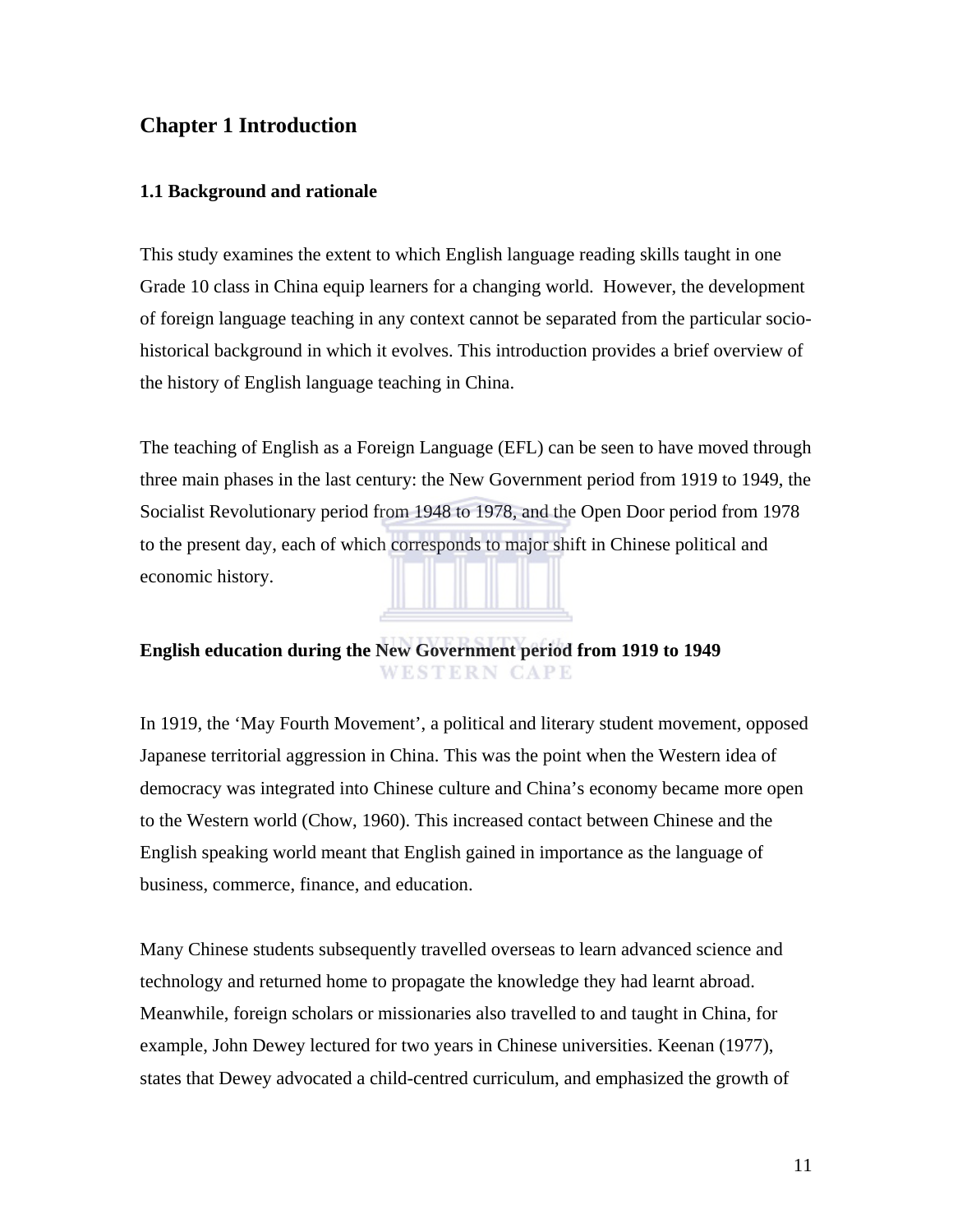the child rather than an exclusive focus on the subject matter. This had a great impact on those using traditional methods in which the teacher was the centre of the class.

In 1922, a new educational system, modelled on the American system, was set up. It consisted of six years of primary education, six years of secondary education, and four years of higher education.

According to Fu (1986), the goals and requirements of English education in Chinese secondary schools were as follows: at the level of the middle school, students should communicate in simple daily English; set an important beginning for further language learning; get more language experiences, and improve their interest in knowing foreign countries. At the high school level, students should use English in practice, and develop their language experience. Contemporary English literature should be integrated into language learning process; students should grasp specialised knowledge through English as a medium; students should improve their interest in knowing foreign countries while learning English. At the college level, English should be learnt in the first two years without a link to students' majors, in order to prepare them for studying abroad or getting jobs through improved reading and translation abilities.

In mission schools, the English curriculum was not unified. In order to attract better students, many mission schools changed the orientation of English study from cultivating converts to true learner-centred learning, for example, students were no longer forced to attend religious services (Li, 1977).

At that time, two main approaches to teaching English were used in secondary schools.

One was the Grammar-Translation Method, which consisted largely of translating sentence-level texts from Chinese to English, and was the same method as for learning classical Chinese (Dzau, 1990). Another approach was the Direct Method, in which material was first presented orally through dialogue or with actions or pictures. Classroom instruction was conducted only in the target language, and grammar was taught inductively (Richards & Rodgers, 1986).

12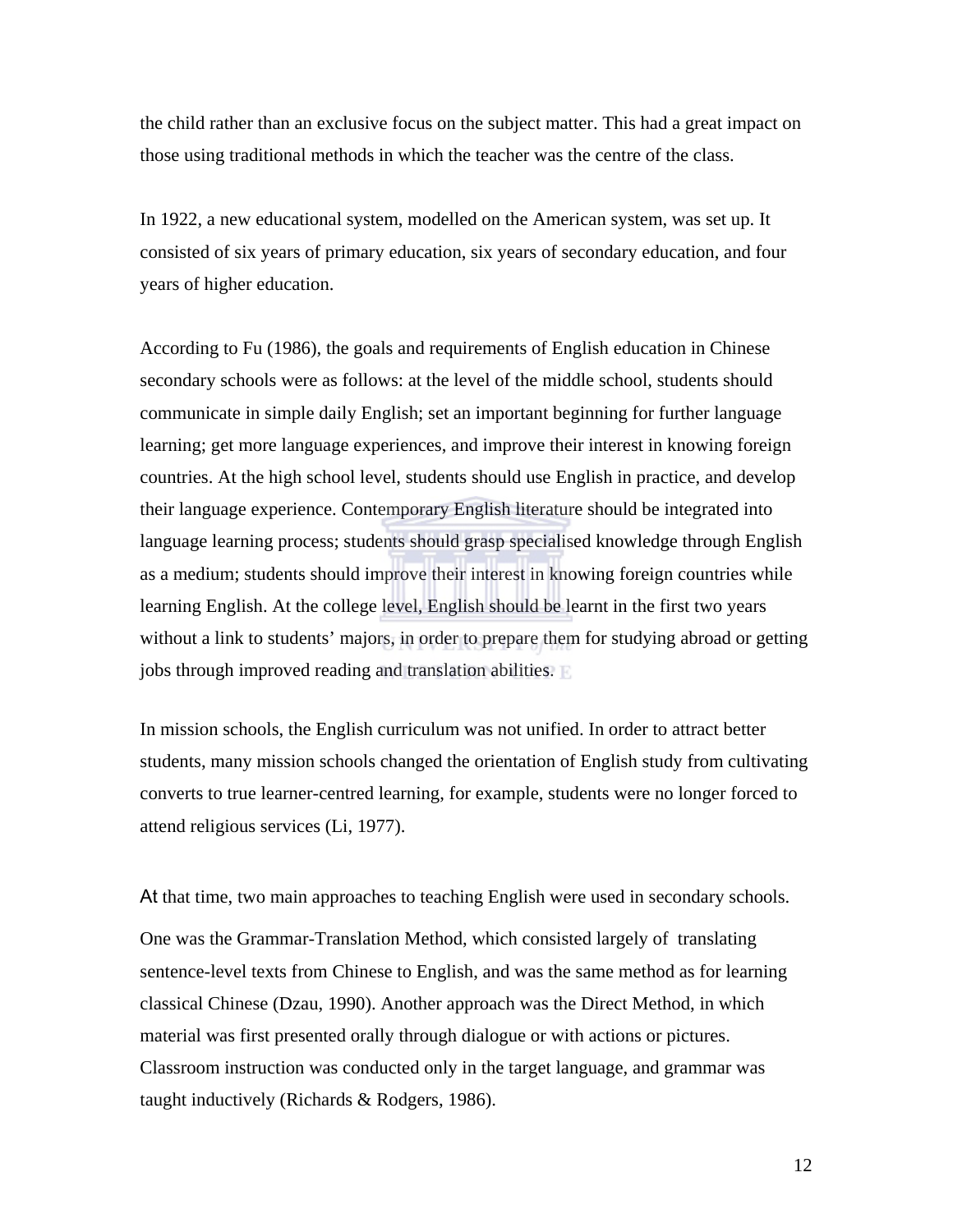During this period, the materials used in government schools were written in English. These books concentrated on students' interests including idiomatic English, short stories, poems, and so on. There were many grammar textbooks as well. On the other hand, the language teaching materials used in mission schools were original English readers (Yang, 2000); other courses such as Chemistry and Maths taught in mission schools also used original English textbooks (Fu, 1986).

#### **English teaching during the Socialist Revolutionary period from 1948 to 1978**

The second phase in English language teaching began with the communist victory in 1949, which led to the establishment of a new government and a new educational system. The Soviet Union assisted China in a number of areas, particularly in economics and education, and supplied educational structures, curriculum, pedagogy, and teaching materials to China. Thus, in the 1950s, teaching Russian as a foreign language became the most important subject at schools and universities (Yang, 2000). Consequently, English teaching was restricted to some specialized institutes for training foreign language teachers, translators, and interpreters (Zhang, 1984).

In 1966, English language teaching stopped altogether as a result of the Great Proletarian Cultural Revolution during which Chairman Mao decreed that students would get more effective education when they took part in labour and production, rather than just studying at school (Chen, 1981).

It was only in the 1970s that English returned to the school curriculum when China resumed relations with the West and regained its legal position in the United Nations after a visit by the then United States President, Richard Nixon, in 1972. However, it was not viewed as a tool for intellectual and academic development, nor was it seen as a gateway for China's interaction with the other nations. Rather, it was used as a weapon for preaching political dogma (Price 1979): English texts used in the school were not for teaching language but for spreading the Maoist political views (Yang, 2000). During the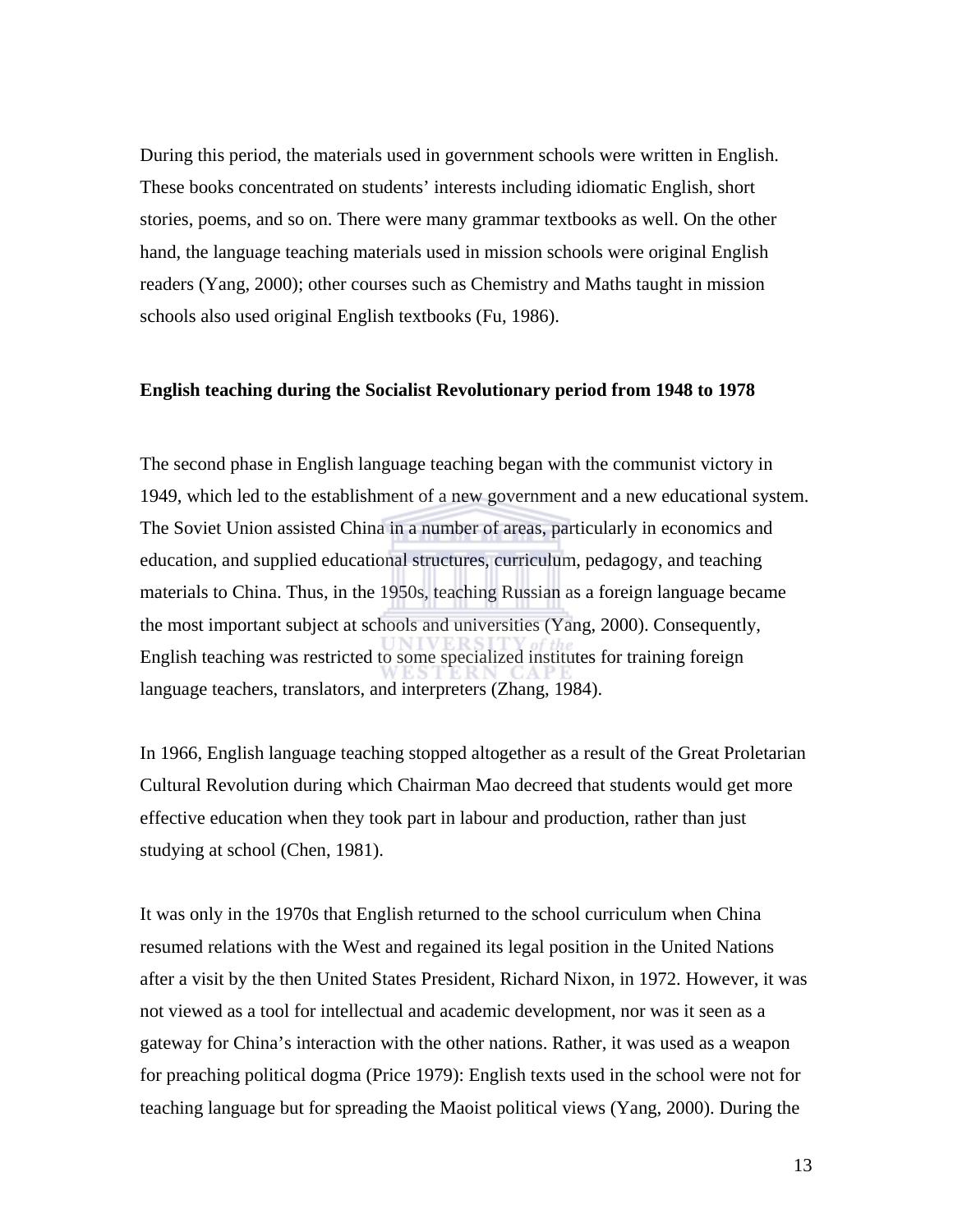early part of this period, Grammar-Translation Method and the Direct Method continued to be the main teaching methods in the school, with some use of the Audiolingual Method as well. In the 1960s, reading skills began to receive more attention in English teaching at schools (Fu, 1986).

Translated versions of new national schoolbooks were used as English materials, such as Xu Guozhang English (Fu**,** 1986). The texts were chosen from Chinese readings, because they were about the moral-political principles of China (Price, 1979). In each text, the main drills emphasized the practicing of grammatical structures, word usage and sentence/ passage translation (Xu, 1989).

The objectives for English by the end of secondary school were to master about 3000 words, to read some easy English books and newspapers, and to communicate in simple basic English. Learners in college should be able to read specialized English materials for application specifically to their majors, and should partake in fairly complex conversations (Fu, 1986).

### **UNIVERSITY** of the

## **ERN CAPE** Though educators tried to improve English teaching through the revision of teaching methods, materials, and curriculum during this period, the quality of English education was still low. Students still read word by word. Their reading speed was limited to about 50-80 words a minute (Dzau, 1990).

### **English teaching during the Open Door period from 1978 to 2005**

The third phase is the so-called 'Open Door period' which began with the death of Chairman Mao in 1976. China then entered into a new period of economic development during which the Chinese government realized the importance of education and increasingly focused attention towards teachers with Western background and training. Foreign languages were used as tools to learn cultural and scientific knowledge, and to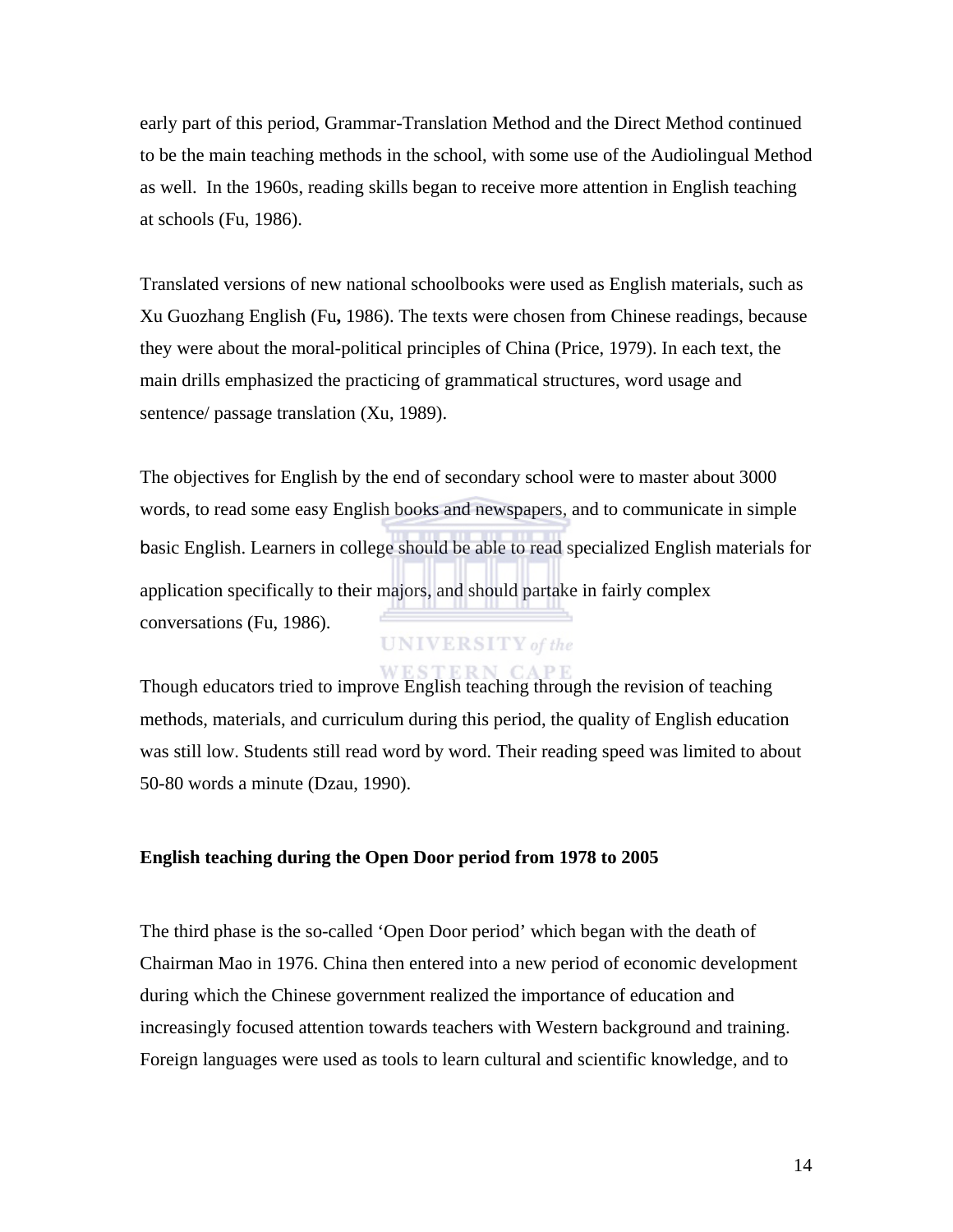foster international relations. The importance attached to foreign languages has continued to grow such that, currently, English is one of the three core subjects in secondary school. By 1992, in China, about 97% of 320,000 full-time foreign language teachers in secondary schools taught English language (Ross, 1992).

In 1982, the English syllabus in secondary school required learners to develop the four skills, listening, speaking, reading, and writing. It emphasized that reading would be taught after learners had grasped the basic grammatical structures (Dzau, 1990**).** In 1987, the syllabus was improved; it focused on meeting diverse learner needs, and used an approach informed by the notion of 'communicative competence'. Later versions of the syllabus in the 1990s placed greater emphasis on developing learners' ability to use English for thinking and learning (Ross, 1993).

In 1985, the College English Syllabus saw a greater focus on social and academic needs. (College English Syllabus, 1985), a development which continues to the present day. In the 1990s, the kinds of English textbooks used became more varied and were often combined with audio or video tapes. Some materials emphasized the culture of western countries, such as food, festivals, sports and so on, while others aimed to develop specialised-technical talents such as interpreter. In secondary schools, however, English materials still focused predominantly on improving grammar skills (Yang, 2000).

Since China joined the World Trade Organisation in 1999 and the 2008 Olympic Games bid succeeded, there is even greater enthusiasm about learning English. English continues to be of considerable importance in the areas of trade and commerce, as well as in academic study. It is within this context that the present study was conceived.

### **1.2 Statement of the problem**

As discussed above, it is clear that the educational objectives for English language teaching have undergone many changes over the last decades. In secondary school,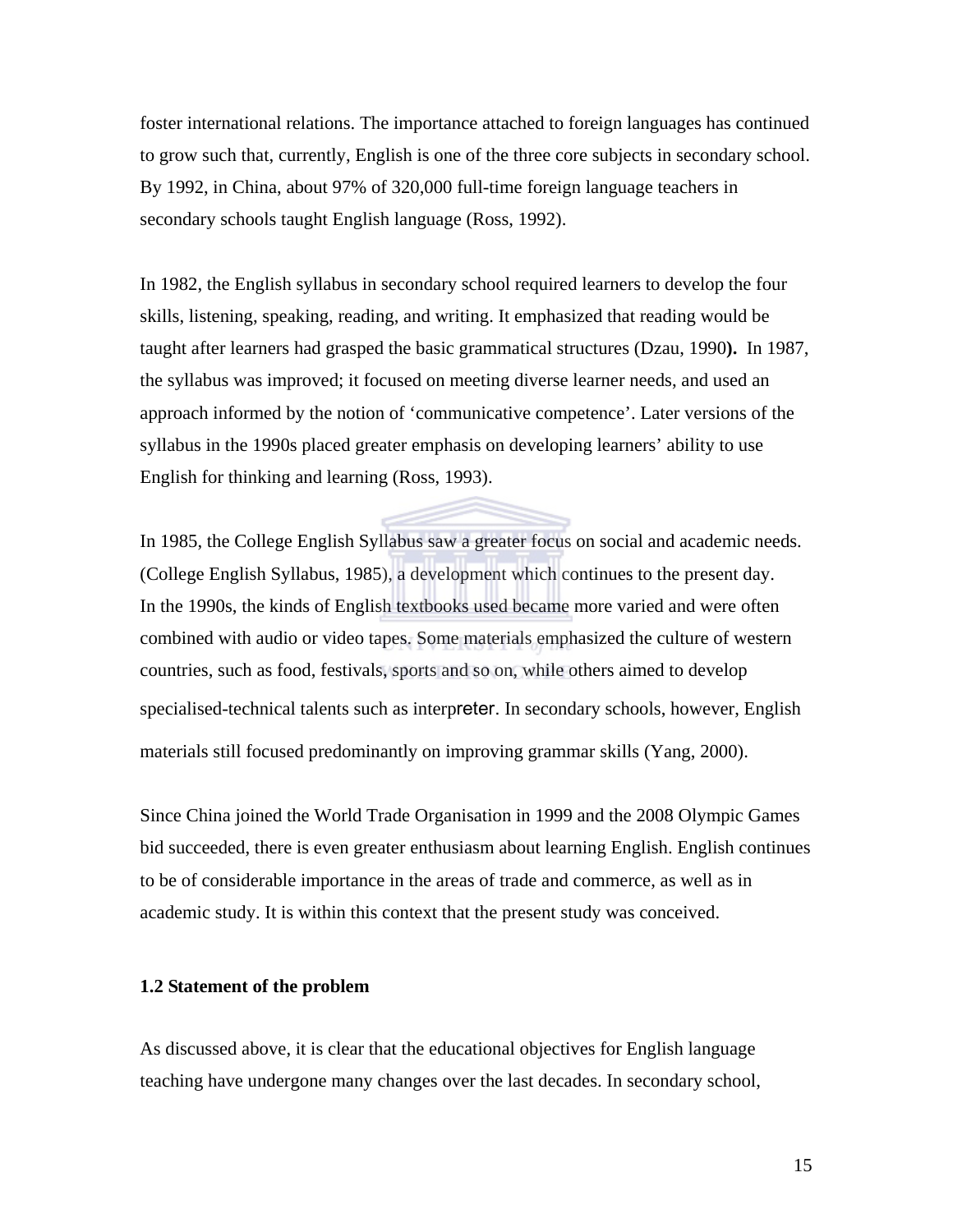reading and writing abilities have become increasingly important, not only in assisting learners to study and work in English language contexts, but also in setting up the foundation for further English learning at university level. Thus, new materials have been developed, and new teaching methods have been used. However, in practice, many learners' reading abilities do not seem to have improved, and learners have difficulties in achieving the syllabus goals set for reading.

### **1.3 Objectives of the study**

The main aim of this study is, therefore, to investigate the reading skills and strategies taught and used in one EFL classroom in China, as well as the factors that promote or hinder the acquisition of these skills and strategies. The specific questions underpinning

. . . . . . . . . .

this study are as follows:

- 1. Major Research Question of the Study
	- 1.1 Why do Chinese learners of EFL at secondary school level have difficulty in achieving the syllabus goals set for reading?

### 2. Sub-Research Questions

- 2.1 What kinds of skills and reading strategies are taught in reading English as a Foreign Language and for what purposes?
- 2.2 How is reading comprehension assessed?
- 2.3 What language learning theories seem to underlie these approaches to reading skills development and assessment?
- 2.4 What are the teachers' and learners' perceptions of the effectiveness of these approaches?

In order to further explore the problems of teaching and learning reading strategies, I will compare the reading strategies used by learners in English and Chinese, and evaluate the suitability of the texts set for Grade 10 in terms of the language level of learners, the content, genre, and kinds of strategies developed.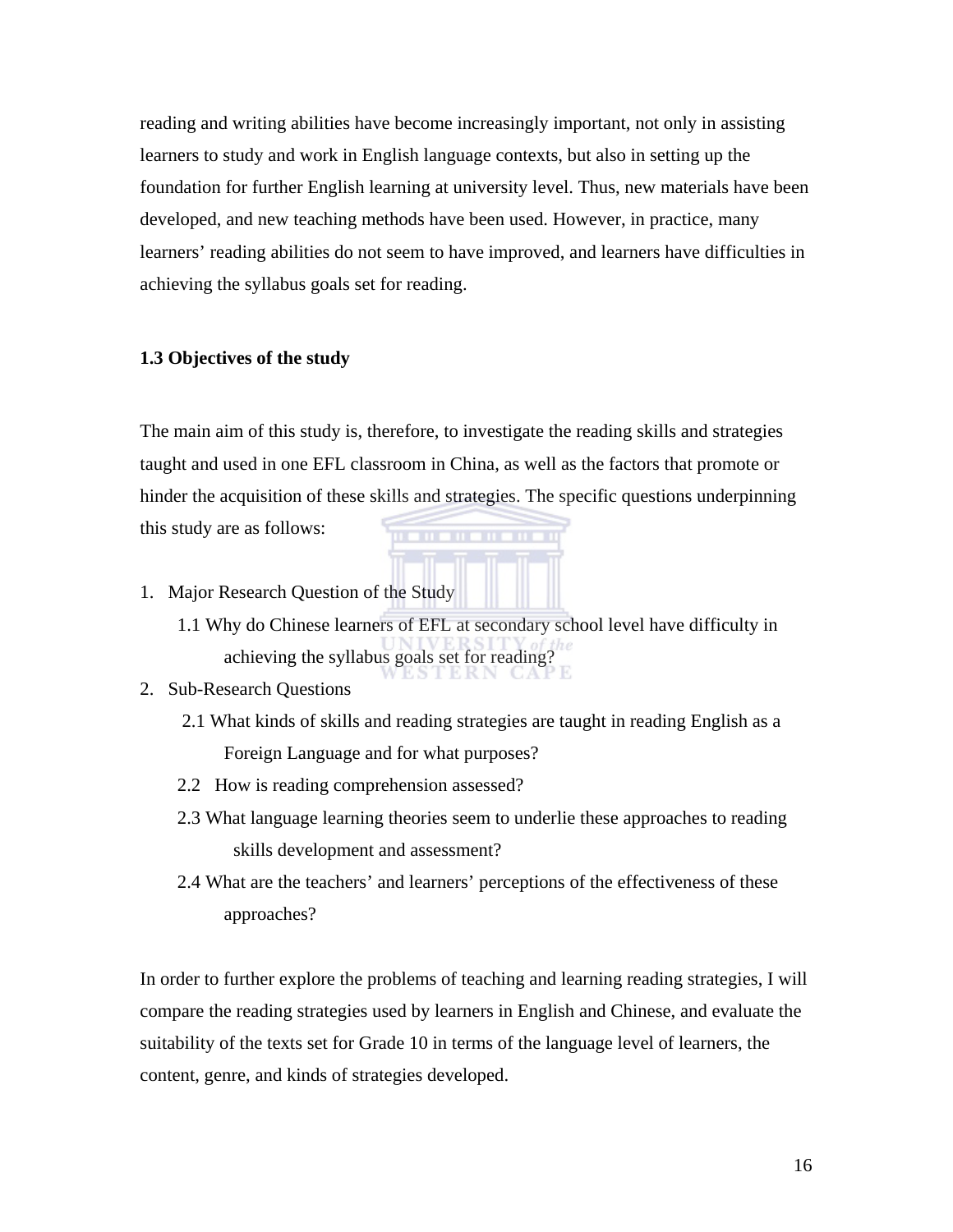### **1.4 Significance of the study**

The findings from this research could be useful to curriculum and syllabus designers; teachers who are interested in rethinking their approach to teaching reading in English in China; materials designers who will develop EFL textbooks for secondary schools in China; learners who are L2 or EFL learners with an interest in improving their reading skills.

### **1.5 Delimitation of the study**

The study is limited to an analysis of reading strategies in one Grade Ten class at secondary level in 2005. Given the limitations of a mini-thesis many factors which have an effect on reading success were excluded from the study. Examples of these are individual factors such as age, gender, educational background, learning style and motivation, and social factors such as community attitudes to language.

# **UNIVERSITY** of the **WESTERN CAPE**

### **1.6 Structure of the study**

Chapter 2 will cover the theoretical framework and literature review. It will deal with debates surrounding the concept of reading and how it should be taught in a foreign language. Specifically, emphasis is put on theories of the comprehension of text as a process that involves interaction between the reader's background knowledge (top-down) and the text itself (bottom-up), and the skills/strategies involved in these processes, as well as recent thinking on developing metacognitive strategies. Chapter 3 will describe and reflect on the qualitative design and the methods used to collect the data. The data collected will be presented and analysed in Chapter 4, and the conclusions presented in Chapter 5. This chapter will also feature recommendations arising from the findings of this study.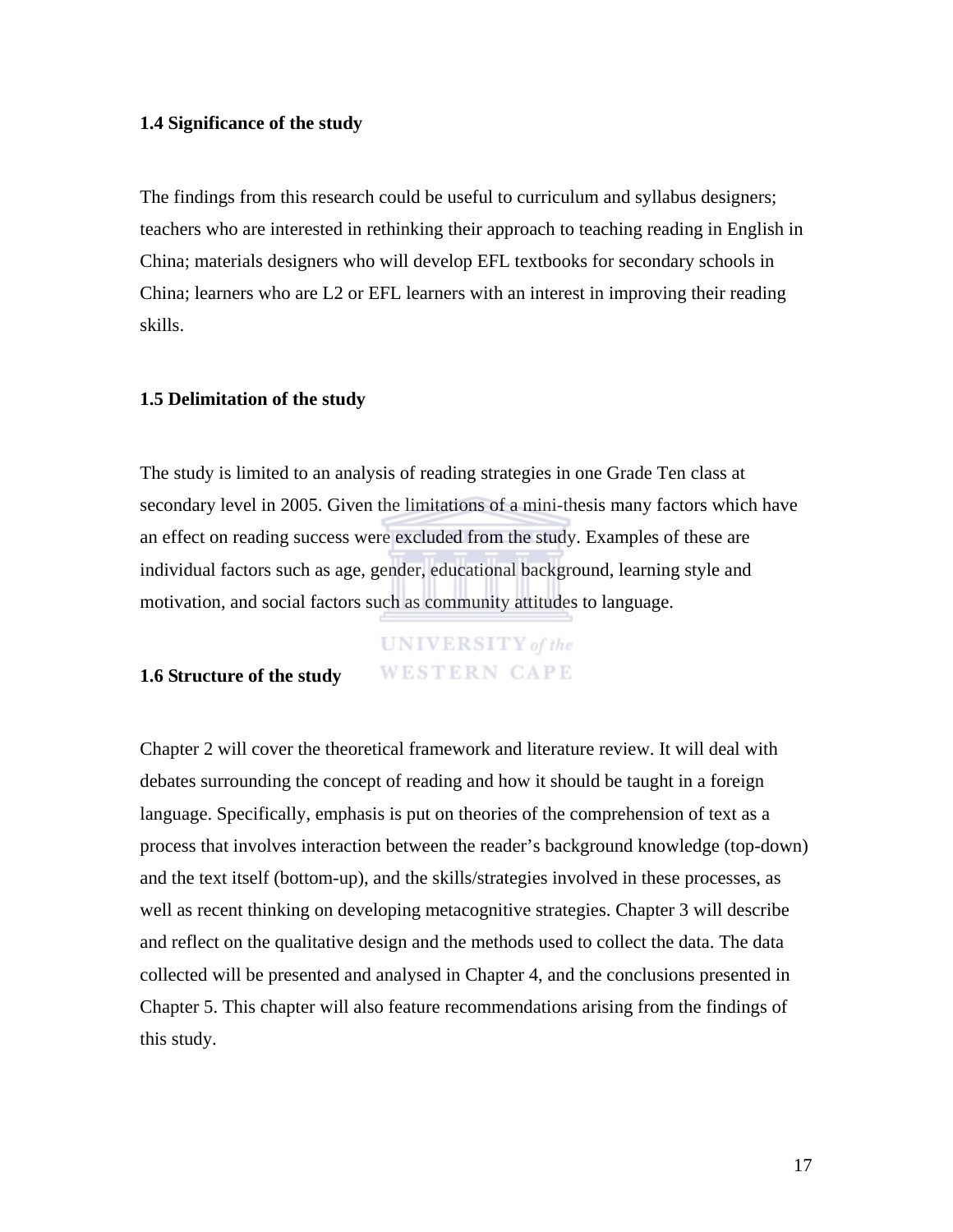### **Chapter 2 Literature Review**

#### **Introduction**

In the previous chapter, the history of English education in China was briefly reviewed. Three periods were covered, namely; the new government period, the socialist revolutionary period, and the open door period, and the accompanying shifts in views of reading were briefly discussed. This chapter examines developments in research into reading, especially reading in a second or foreign language, with a particular emphasis on more recent views in which reading is understood as an interactive process of meaning making. A modified version of these interactive theories provides a theoretical framework for the study, which investigates the difficulties that Chinese learners of English as a Foreign Language (EFL) have in developing reading skills.

Generally speaking, reading comprehension is the ability to understand information in a text and interpret it appropriately (Grabe & Stoller 2002). However, there is ongoing debate as to exactly what processes are involved in this highly complex activity and the nature of their interaction. Although reading research is said to have started in 1886 when Emile Javal published his first paper on seeing and naming letters versus words (Paulson & Goodman, 1999), research that aims to build clear models of the reading process is only just over forty years old. The next section gives an overview of the history of reading research, with particular emphasis on reading in a second or foreign language. A set of strategies for effective foreign language reading are then drawn from this review for data analysis purposes.

#### **2.1 Audio-lingual theory**:**Reading as a decoding process**

From 1965 to the present, the psychological study of mental processes has greatly influenced views on the teaching of first language reading. One of the earliest such influences was behaviourism which led to an understanding of reading as a passive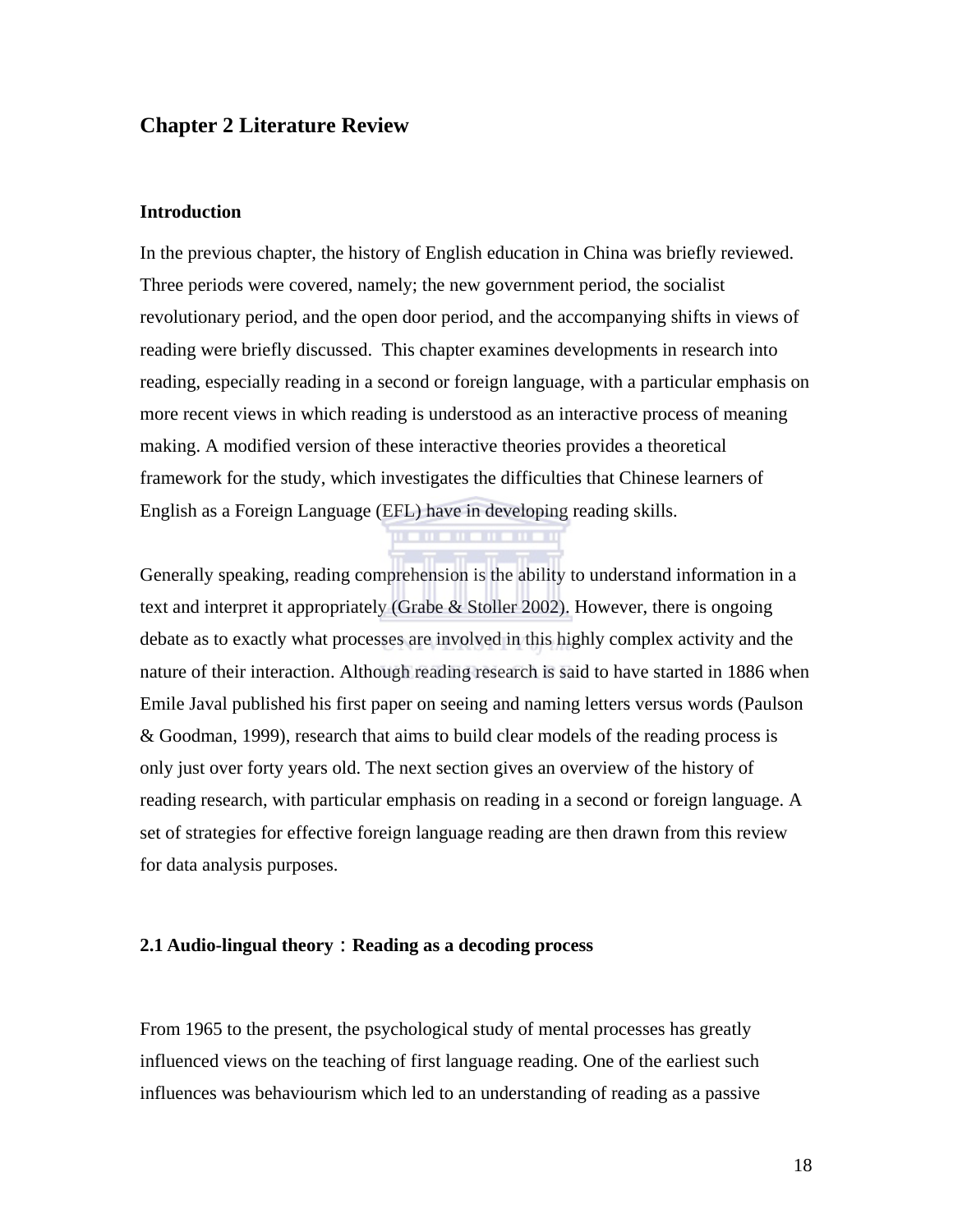activity which involved decoding the author's intended meaning from patterns of written representation (Lado, 1964). In second or foreign language learning, audiolingual approaches, perhaps the most influenced by behaviourism, considered reading as subordinate to oral language skills development: mastering sound-symbol relationships and oral dialogues were considered as the first step in the development of reading proficiency (Carrell, 1988). Accordingly, as Richards and Rogers (2001) state, 'language was taught by systematic attention to pronunciation, and by intensive oral drilling of its basic sentence patterns' (p.52).

Later audio-lingual theorists recognised the importance of the role of background knowledge and culture-specific knowledge in the reading process, but 'persisted in their methodological and instructional focus on decoding, or bottom up processing' (Carrell, Devine & Eskey, 1988: 2). Audio-lingual approaches became less popular with teachers when they realized that oral proficiency did not automatically produce reading competency. Subsequently, researchers began to recognise that writing was not simply spoken language written down (Richards & Rogers, 2001). By the beginning of the 1970s, reading researchers were calling for the teaching of reading in its own right, rather than merely as a reinforcement for the teaching of oral skills.

### **2.2 Psychological Theory: Reading as psycholinguistic 'guessing game'**

In the late 1970s, a new theory of reading, the psycholinguistic theory was developed. Part of this theory has its roots in schema theory, from within cognitive psychology. According to schema theory, '…a text only provides directions for listeners or readers as to how they should retrieve or construct meaning from their own previously acquired knowledge'(Carrell & Eisterhold, 1983:556).

This implies that without previously acquired knowledge, any text, either spoken or written, will not by itself have any meaning for the reader. Previously acquired knowledge is defined as the reader's background knowledge, and previously acquired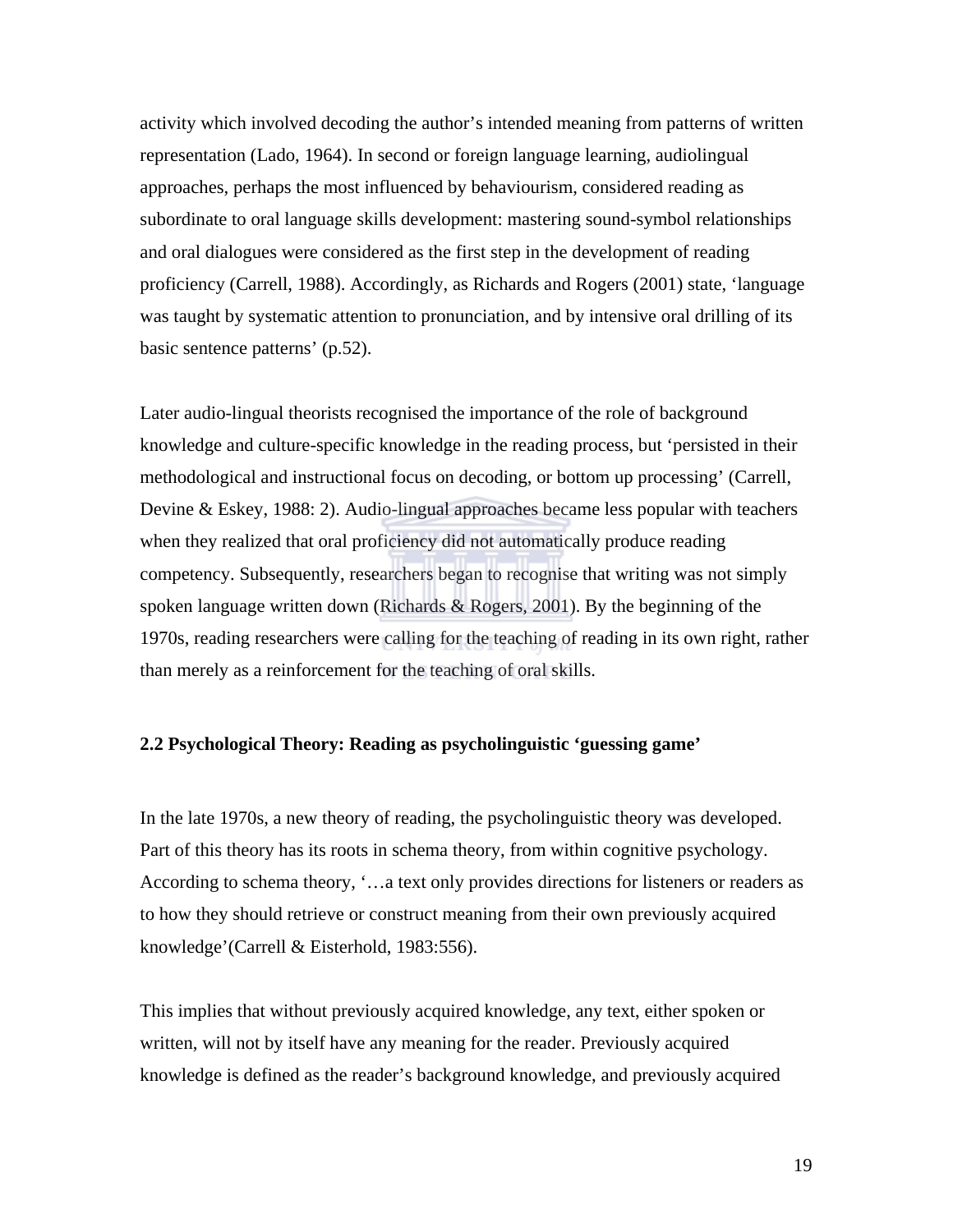knowledge structures came to be known as 'schemata' (Bartlett 1932; Adams and Collins 1979; Rumelhart 1980).

Head (1926) was the first to use the term 'schema'. He argued that cognitive processing was affected by previously stored information or events. Rumelhart (1980) and Mayer (1992) recognized that information entering working memory was integrated into schemata into a meaningful framework. For Rumelhart (1980) these schemata are the 'building blocks of cognition' which can help learners 'interpret the printed words, recover information from memory, organize goals and sub-goals, distribute resources, and guide the flow of the processing systems' (p. 34).

The implications of schema theory for understanding the reading process were elaborated by Goodman (1971). He described reading as a 'psycholinguistic guessing game', during which the 'readers use their background knowledge to reconstruct a message which has been encoded by a writer' (p.135). In contrast to audio-lingual approaches, Goodman (1973) asserted that it was not necessary for the reader to use all the textual cues but rather to be able to make correct predictions. In this way, less confirmation through the text was required. He emphasized that reading is not primarily a process of picking up information letter by letter and word by word, but a selective process. Clarke and Silberstein (1977) similarly asserted that 'more information is contributed by the reader than the print on the page' (p.136-137).

Goodman's (1971) model greatly influenced the development of the 'top-down model' of reading which emphasized the role of the reader's prior experience or background knowledge. In this model, a text does not have meaning in itself but rather provides directions for readers as to how they should recover or create meaning from their own previously acquired knowledge. Thus, Goodman's model as basically a 'concept-driven, top-down pattern' in which 'higher-level processes interact with, and direct the flow of information through lower-level processes' (Stanovich 1980: 34).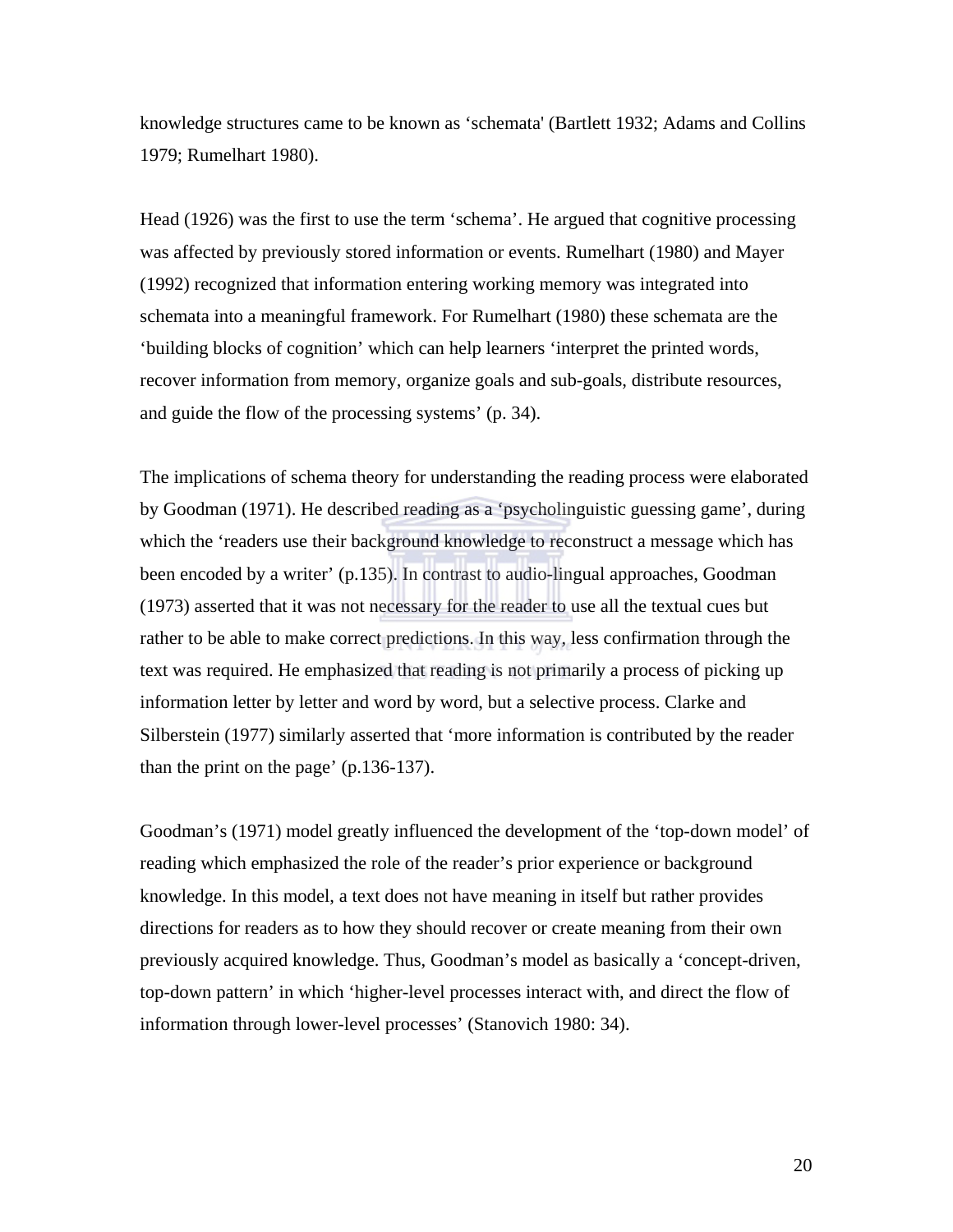Research into this model in EFL reading found that background knowledge could be an important variable, for example, Coady (1979) noted that learners with a western background of some kind learnt English faster on average than those without such a background.

To sum up, a top-down view of reading holds that the reader participates actively in the reading process, making predictions and processing information on the basis of prior experience or background knowledge (Carrell, 1988).

However, as Carrell and Eisterhold (1983) argue, researchers within this psycholinguistic tradition emphasized the use of higher level skills to predict meaning through context or prior knowledge and de-emphasised lower level skills such as identifying lexical and grammatical forms fast and accurately. On this point, Stanovich (1980) argued that if we only use top-down approaches to reading, we may be left with a limited understanding of the text. He also pointed out that generating hypotheses in the way suggested by Frank Smith and others would probably be more time-consuming than decoding would be (Stanovich, 1980). A further criticism is that in extreme interpretations of a top-down model, there is a question about 'what a reader could learn from a text if the reader must first have expectations about all the information in the text' (Grabe & Stoller 2002: 32).

It seemed then that top-down and bottom-up processing occur simultaneously at all levels. From these ideas arose interactive models of reading. In the next section, I will discuss reading as an interactive process.

#### **2.3. Reading as an interactive process**

From the mid-70s, Rumelhart and Ortony (1977); Rumelhart (1980) and Stanovich (1980) tried to solve some of problems discussed above by creating interactive models of reading. 'Interactive' meant giving equal weight to both top-down and bottom-up processes. Interactive approaches therefore understood the comprehension of a text as a process that involved interaction between the reader's background knowledge (top-down)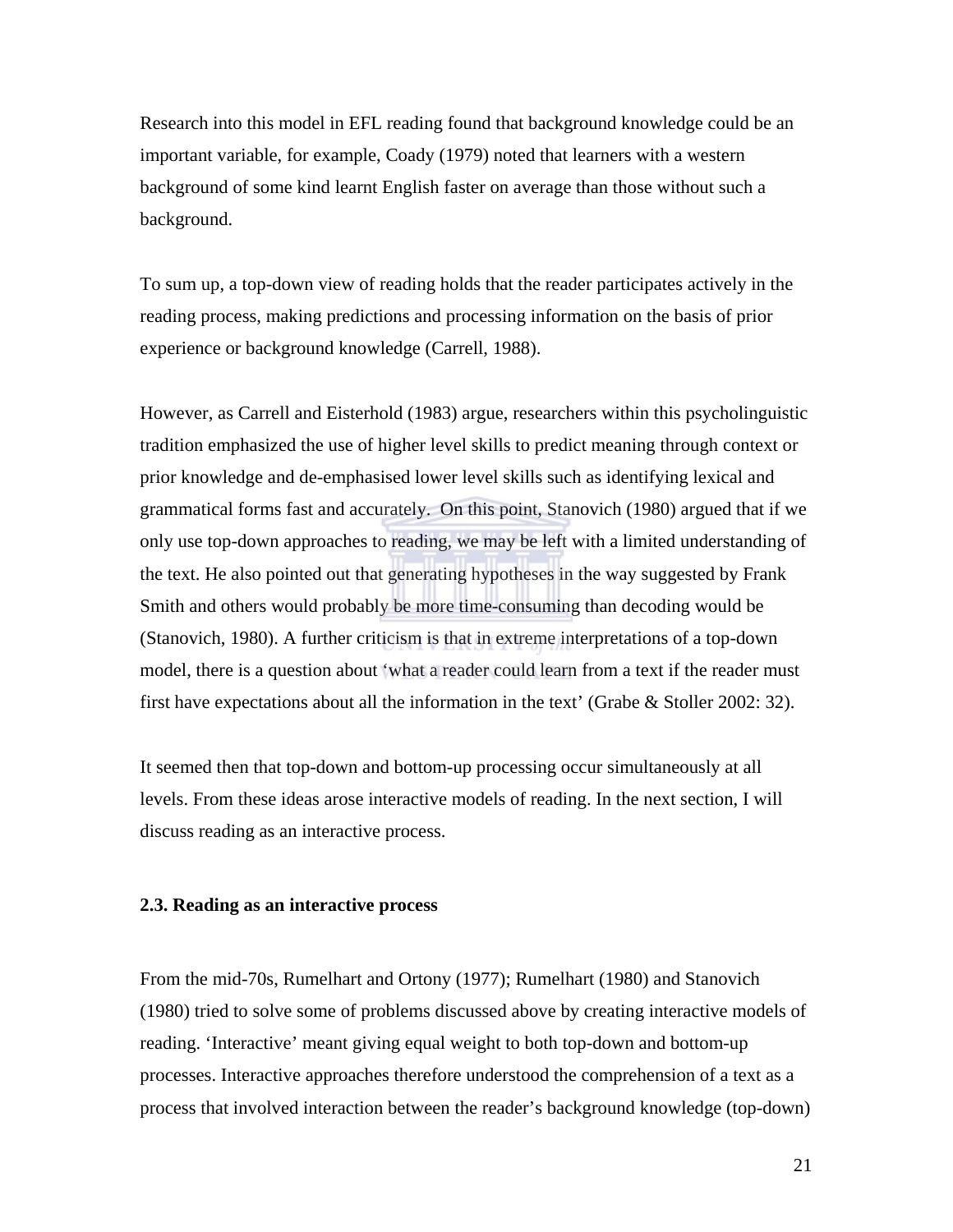and the text itself (bottom-up). Normally, top-down and bottom-up processes would work together to make sure that accurate and rapid information was acquired. From this understanding, Stanovich (1980) proposed what he called an 'interactive compensatory model'. In this model readers would process texts by using information simultaneously from many different sources of knowledge, both bottom-up and top-down. These sources of knowledge included lexical, syntactic, semantic and discoursal (Nunan, 1995).

### **Top-down processes**

As described above, a top-down model holds that readers infer text information through a series of expectations (Grabe & Stoller, 2002), making hypotheses and taking in just enough visual information to test their hypotheses (Goodman, 1967; Smith, 1971). The importance of readers' background knowledge or existing schemata is stressed. In this regard, it is necessary to make a distinction among what Carrell (1983b) calls 'formal' schemata, 'content' schemata, and linguistic schemata. Formal schemata refer to background knowledge of the formal, rhetorical or organizational structures of different types of texts while content schemata relate to background knowledge of the content area of a text, and linguistic schemata contain the reader's knowledge of phonics, grammar, word attack skills, letter recognition, and vocabulary, a source of knowledge which aids bottom-up processing.

### **Bottom-up processes**

Bottom-up processing is concerned with how readers select information from the printed page (Gough, 1972). In an extreme view, readers understand the information in a text through processing letter-by-letter, word-by-word and sentence by sentence (Grabe  $\&$ Stoller, 2002) without necessarily linking it to their background knowledge.

#### **Interactive models**

Interactive models combine both perspectives and see readers as building textual meaning from the smallest units to the largest, 'modifying pre-existing background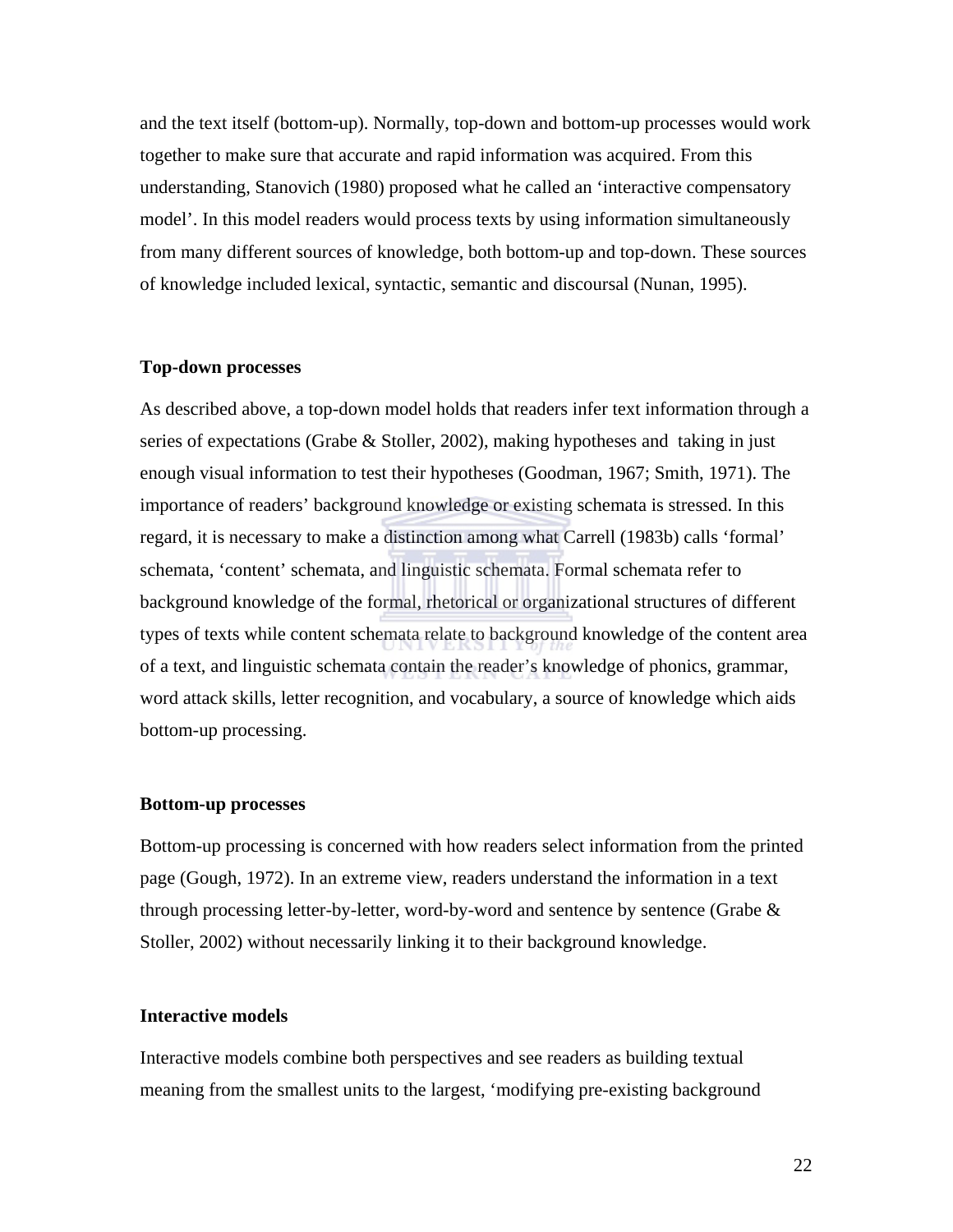knowledge and current predictions on the basis of information encountered in the text' (Carrell, 1998: 101).

For many years researchers and practitioners have worked with interactive models, taking useful ideas from both perspectives, for example, emphasising fast, efficient word recognition but acknowledging background knowledge, and predicting and inferencing as important for text comprehension. However, as Grabe and Stoller (2002) point out, such approaches lead to 'a self-contradictory model', because, 'the key processing aspects of bottom-up approaches – efficiently coordinated automatic processing in working memory such as automatic word recognition – are incompatible with strong top-down controls on reading comprehension' (p. 33). In other words, automatic processing needs to operate without a lot of interference from background knowledge or inferencing (ibid).

As a result, researchers reworked such models into 'modified interactive models'. Here a number of processes, especially automatic processes, such as letter recognition, are carried out primarily in a bottom-up manner with little interference from other processing levels or knowledge resources (Grabe & Stoller, 2002). Word recognition, for example, may involve information from letters, letter-shapes, phonology and whole word orthography, but almost no information from context or background knowledge as this would take too much time and affect fluent reading. As a result of these developments, Stanovich and Stanovich (1999) could state at the end of the twentieth century that twenty years of empirical research have 'largely resolved …debates in favour of the bottom-up models' (p. 29).

Accordingly, recent approaches especially in second and foreign language teaching, emphasize the importance of reinforcing 'bottom up' language decoding skills, namely, grammatical skills and vocabulary development, while also stressing that linguistic forms should be contextualised in 'situations of natural use' (Hedge, 2003: 159). In particular, Koda (2005) has found that word recognition is critical in text meaning construction, but that 'successful semantic processing depends on both efficient access to stored word information and contextually appropriate meaning selections' (p. 35).

23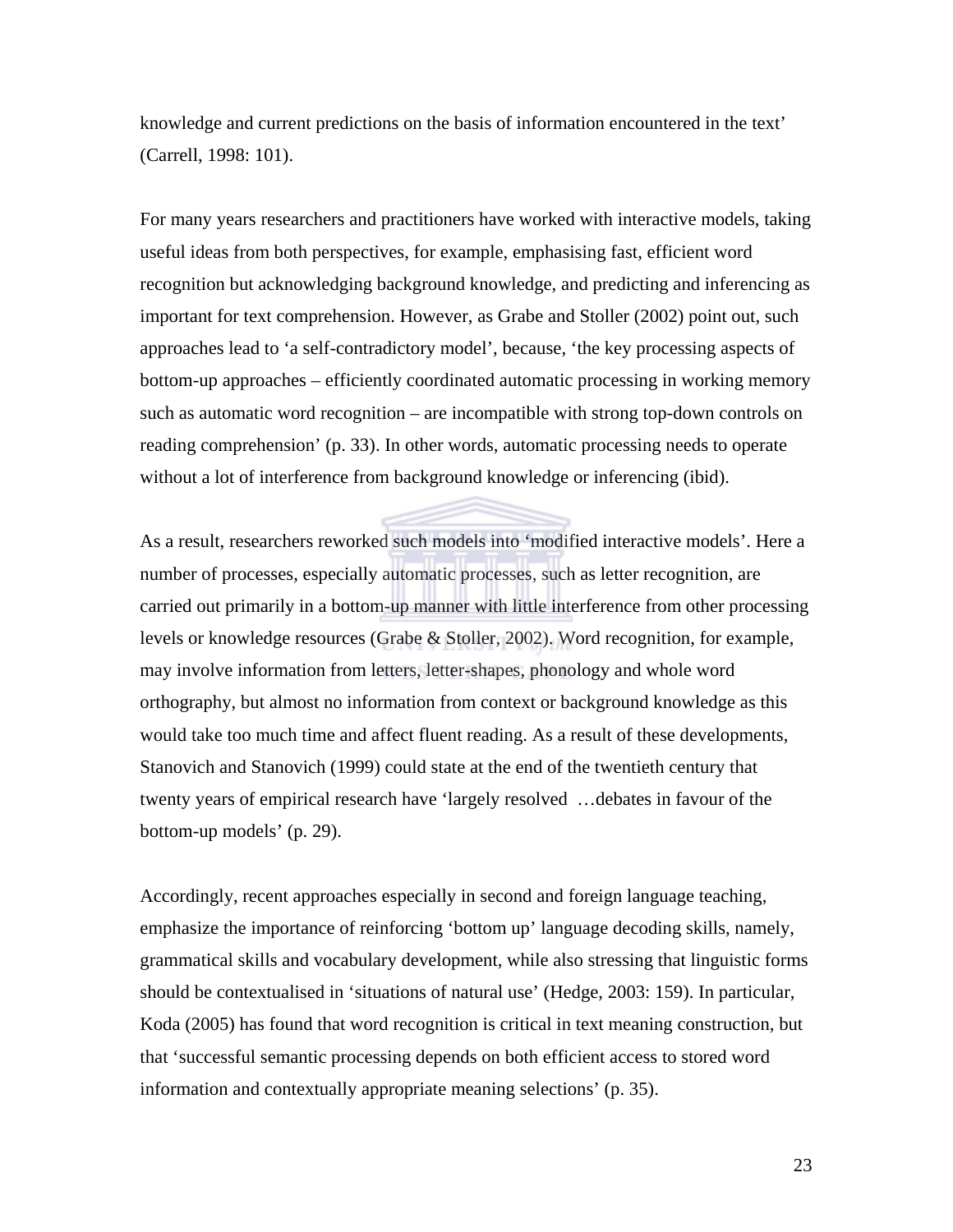#### **Interactive models in second and foreign language reading**

Over the years, work on reading in a second or foreign language, such as that mentioned above, has thrown up several issues in relation to interactive models. A large number of additional variables such as the grammatical nature of a language, the orthographic nature of a language, sociocultural variables for both text and reader came into play (Bernhardt, 2005).

One of the most important research questions was that posed by Alderson in 1984 'Is second language reading a language problem or a reading problem?' Here Alderson identifies two significant variables, L1 reading ability and L2 proficiency, as the main factors influencing L2 reading ability. As Koda (2005) points out, two well-known hypotheses underlie this question: 'developmental interdependence' (Cummins, 1979, 1986) which suggests that first language reading ability is the major factor in the development of L2 reading skills; and 'linguistic threshold' (Clarke, 1980; Yorio, 1971) in which knowledge of L2 is the main source of variation in performance levels. Here Clarke's short-circuit hypothesis (1980) suggested that a reader's limited control over the second language 'short-circuited' his/her system and caused him/her to 'revert to poor reader strategies when confronted with a difficult or confusing task in the second language' (p. 120). More recent research shows that L2 knowledge explains 30% to 40% of L2 reading variance in this way (see for example, Bernhardt & Kamil, 1995; Bernhardt, 2005; Carrell, 1991) while L1 literacy levels account for 14% to 21% (Bernhardt, 2005).

Koda (2005) following the 'simple view of reading' as developed by Gough and Tunmer (1986) proposes a third significant factor in explaining reading ability differences: decoding competence. Second language research on decoding efficiency suggests that L1-L2 orthographic distance is at least partly responsible for differences in decoding competence. For learners with L1 backgrounds that are orthographically distant from the L2, proficiency in the L2 may be a better predictor of L2 decoding efficiency whereas in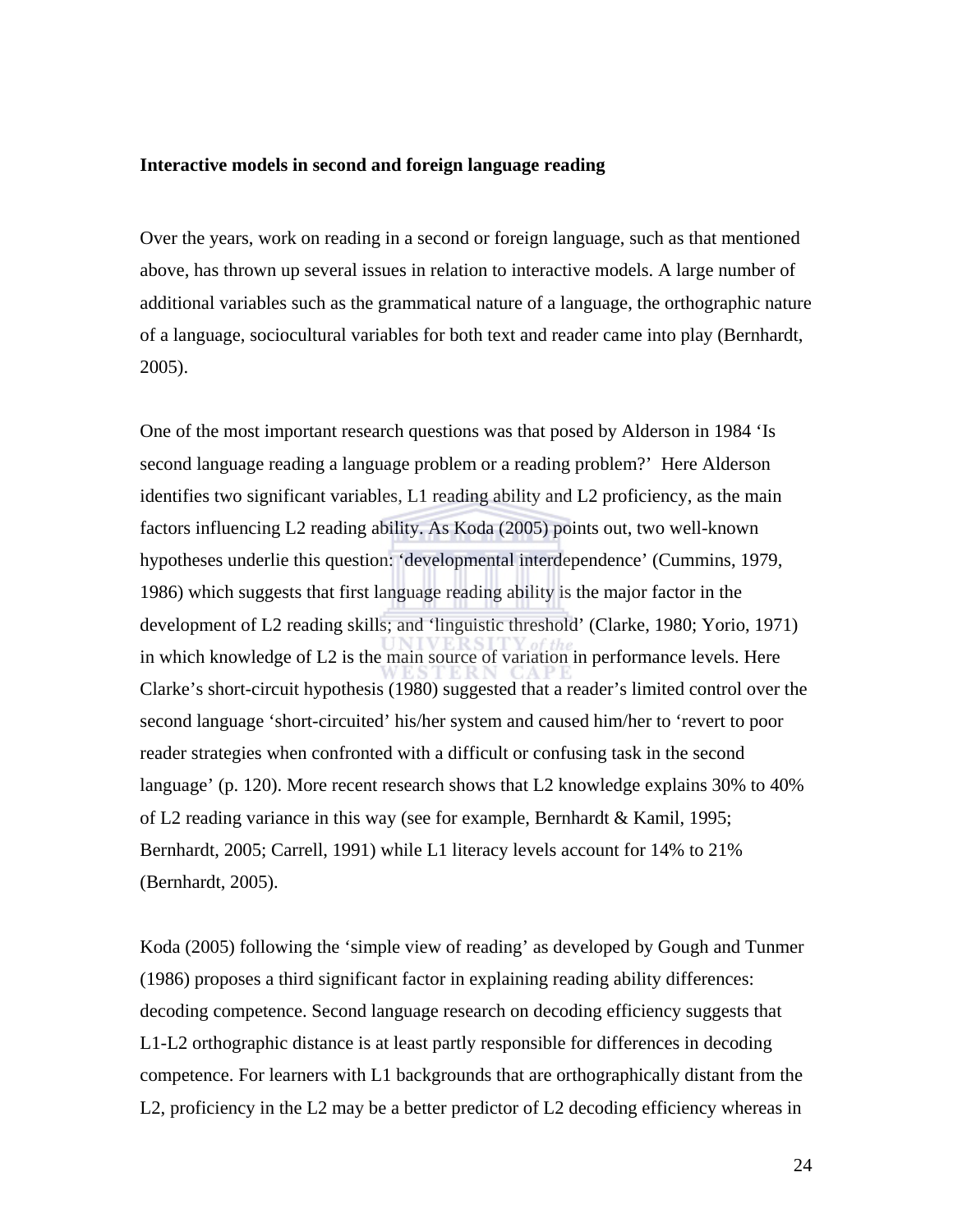those learners whose L1 is orthographically similar to the L2, L1 decoding competence is likely to be a strong factor (Koda, 2005).

As far as orthographic differences across languages are concerned, it is claimed that the extent to which the alphabet of a language is opaque or transparent makes a difference in word recognition, fluency and reading rate as well as transfer (Geva & Siegal, 2000; Taft &Zhu, 1995). This is known as the 'Orthographic Depth' hypothesis (Katz & Frost, 1992), and is of particular relevance to this study as English is considered very opaque for an alphabetic language and Chinese also very opaque, although not alphabetic (Elley, 1992; Oney, Peter & Katz, 1997). In English each symbol represents a letter whereas in Chinese, an ideographic language, each symbol represents a unit of meaning, a word, or a morpheme. Consequently, the difficulties for speakers of either language learning to read in the other are magnified. ,,,,,,,,,,,,,,,,,

Three elements therefore contribute significantly to successful second language reading comprehension: L1 reading, L2 proficiency, and L2 decoding (Koda, 2005). Yet, there are also several other factors that are involved. These include reading mode (scanning, skimming, comprehending or learning) which varies according to purpose (Carver, 2000) and changes the nature and degree of L2 linguistic knowledge needed to understand a text successfully (Koda, 2005). Taillefer (1996) showed that the importance of L2 proficiency increases along with the difficulty of the task.

As Bernhardt (2005) points out, existing models of L2 reading do not effectively capture 'the interactivity and simultaneity' of all these factors (p.138). Accordingly, building on Stanovich (1980) she proposes a three-dimensional compensatory model based on the concept of 'compensatory processing'. In this way, she tries to model 'how knowledge sources assist or take over for other knowledge sources that are inadequate or nonexistent' on a synergistic and interactive way and to argue that the second language reading process is a 'juggling or switching' cognitive process (Bernhardt, 2005:140). An example of these compensatory processes is how the higher the literacy level in the L1, the more it is available to support inadequate second language processes.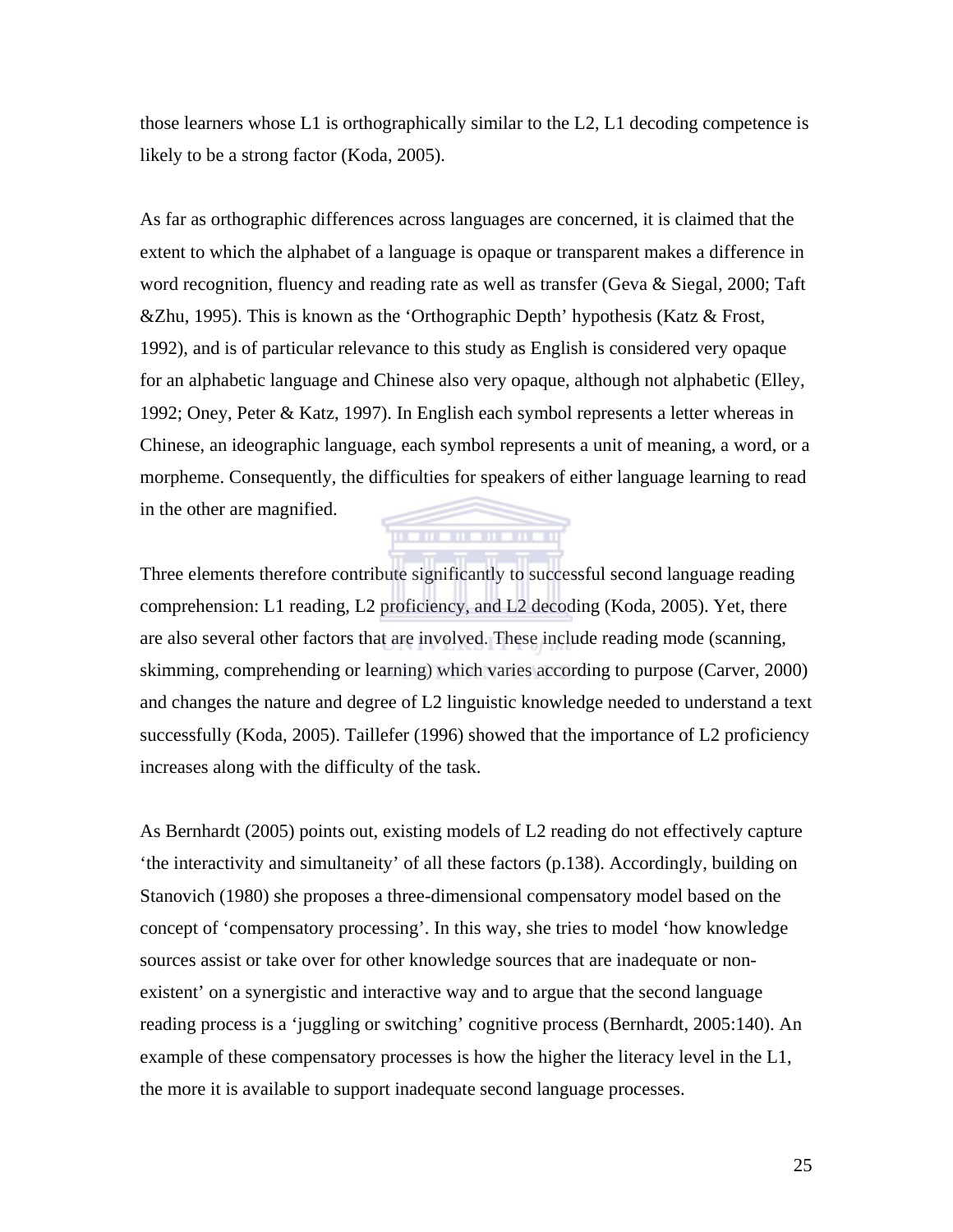In addition to the linguistic and processing issues raised above, Grabe and Stoller (2002) mention two other major differences in L1 and L2 reading contexts. These are, first, socio-cultural and institutional differences such as different attitudes to literacy, different ways of organizing discourse and texts, and different expectations of L2 educational institutions, and second, individual and experiential differences such as students' proficiency levels in L1 reading skills and motivations for reading in the L2. However, these two sets of factors are beyond the scope of this thesis.

#### **2.4 Transfer of reading skills and strategies**

One of the key problems in EFL and ESL reading is thus the transfer of L1 linguistic, strategy and content knowledge and whether this transfer is positive or negative (Grabe  $\&$ Stoller, 2002). 'Transfer' refers to the idea that L2 readers will use their L1 knowledge and experiences to help them with L2 tasks. In the case of reading, transfer can take place with phonological knowledge, topical knowledge, general background knowledge, problem-solving strategies and inferencing skills (Grabe & Stoller, 2002: 52) or basic reading purposes and metacognitive knowledge, including strategies, inferences, motivation, and attitudes (Koda, 2005).

For Bernhardt (2005), the central question is not *if* language and literacy skills transfer but rather *'how much transfers*, *under what conditions* and *in which contexts*' (p. 138, emphasis in original).

In order to understand the notion of 'transfer' mentioned above, it is necessary to explore the notions of reading 'skills' and reading 'strategies' in more depth. These concepts will first be defined.

For Urquhart and Weir (1998) a reading **skill** is 'a cognitive ability which a person is able to use when interacting with written texts' (p. 88). Skills are deployed unconsciously once they have reached the level of automaticity (ibid.). Reading skills relate to comprehension rather than decoding which is generally considered a separate component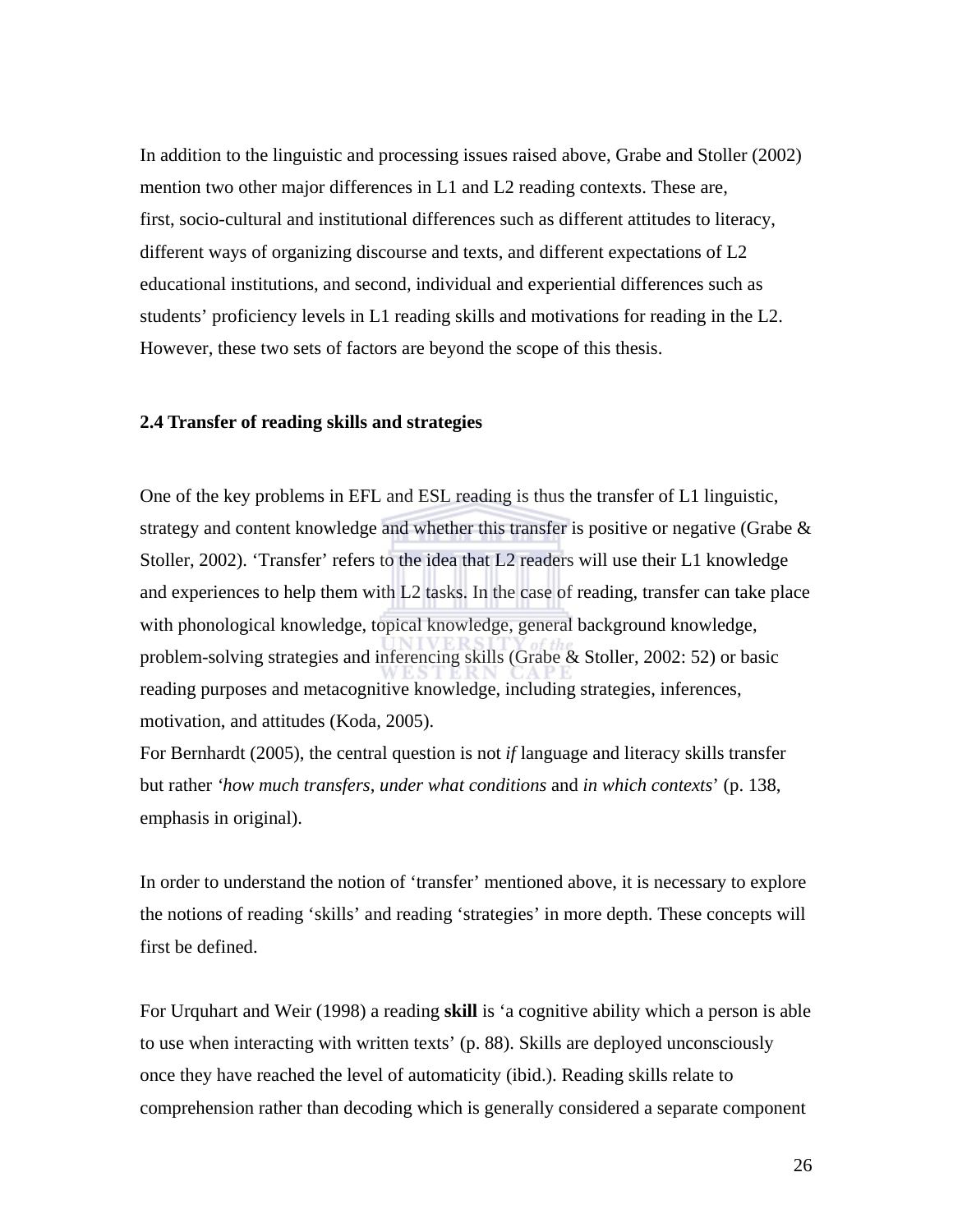or skill. Reading **strategies**, on the other hand, can be defined as conscious, purposeful responses to difficulties encountered when reading a text (Urquhart & Weir, 1998). Learning, and more specifically, reading strategies have only become an area of focus in research within the last twenty five years (O'Malley & Chamot, 1990) and many researchers still use the terms 'skills' and 'strategies' interchangeably. For Cohen (1998) the element that distinguishes strategies from other processes is that of consciousness. Examples are flexibility of reading rate, paraphrasing, using extra-textual content and ongoing self-evaluation (Sarig, 1987). Urquhart and Weir (1998) suggest that another way to distinguish skills from strategies is to see skills as text-oriented and strategies as reader-oriented. Either way, one of the goals of reading instruction, especially in more recent approaches to L2 reading, is to make unconscious processes conscious, to develop appropriate strategies and to encourage the reader to reflect on the effectiveness of his/her reading skills and strategies.

A particular interest in this study is the extent to which learners transfer skills and strategies from one language to another. Two hypotheses that Alderson (1984) derived from his question 'is SL reading a language or a reading problem'? above, and that are of significance for this study are the following:  $N$  CAPE

. . . . . . . . . . . .

- · one, that 'poor foreign language reading is due to incorrect strategies for reading that foreign language, strategies which differ from the strategies for reading the native language'; and
- · two, that 'poor foreign language reading is due to the reading strategies in the first language not being employed in the foreign language, due to inadequate knowledge of foreign language. Good first language readers will read well in the foreign language, once they have passed a threshold of foreign language ability' (Alderson 1984: 4).

When L2 students are asked to read material that is difficult for them, they will rely on any resources available to try to make sense of the text. However skills transfer may not always be easily accessible as a resource for L2 students and may at times be counter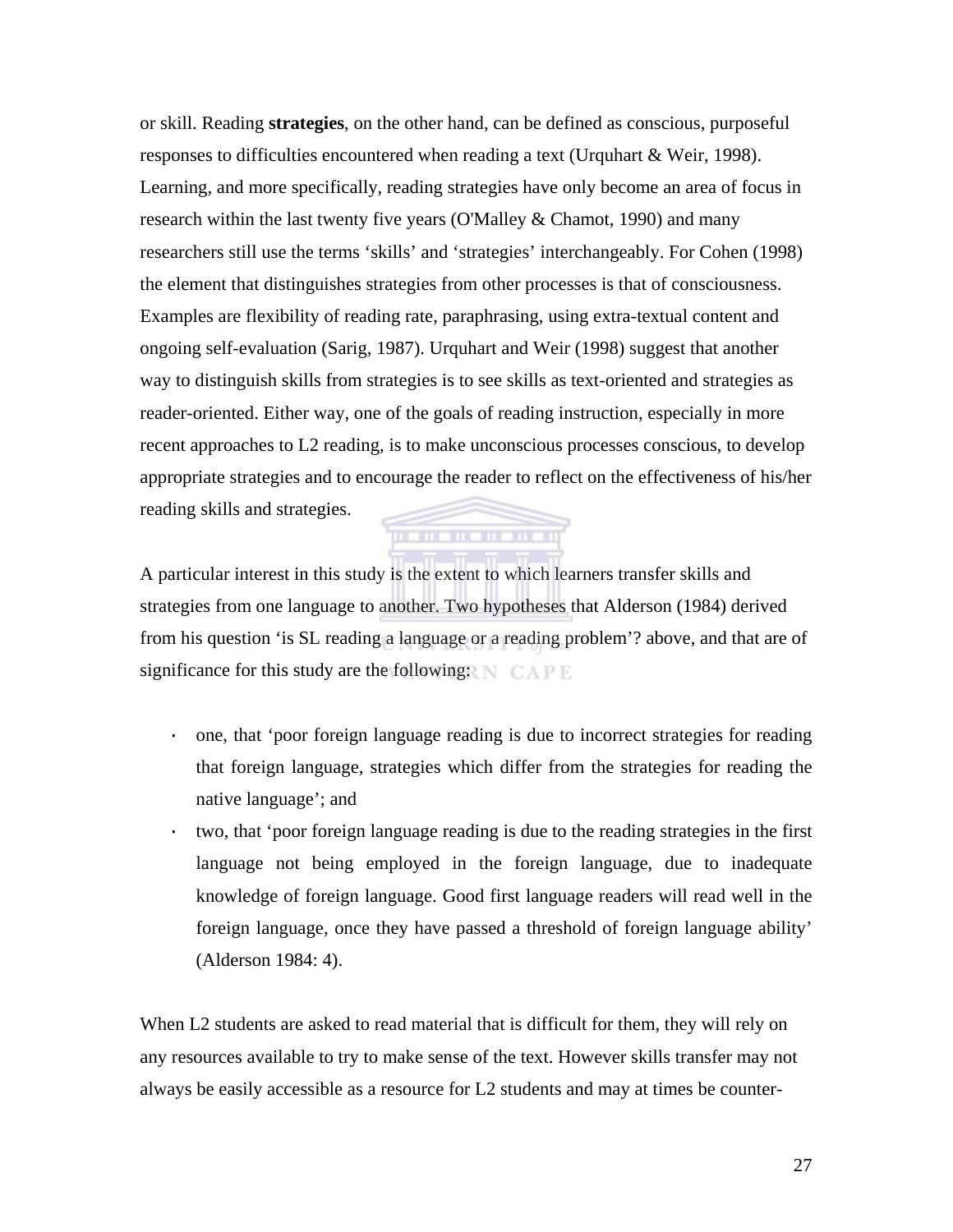productive (Anderson, 1995). For example, learners' linguistic knowledge in a second language mean that many reading strategies proposed for first language may not be appropriate for second language. One such example is sounding out a word to discover its meaning as L2 students do not have a large store of words in their heads to be matched with the sounded-out word (Grabe & Stoller, 2002). The same authors suggest that knowledge of discourse organisation may be important for students who read L2 texts in more advanced academic settings. Presumably the transfer of knowledge about the structure of particular genres or text types may either assist or hinder L2 comprehension.

Consequently, it is important to explore which L1 skills and strategies might act as positive support for L2 reading and how they can be reinforced through direct instruction.

Garcia (2000) further points out that L2 reader often develop a greater metalinguistic awareness of the L2 unlike L1 readers whose knowledge of their language tends to be more tacit. In these cases, students may reflect on the linguistic resources (vocabulary, morphology, grammar, and discourse knowledge) that they use to assist them and this can enhance language learning (Grabe & Stoller, 2002). Similarly, many L2 learners develop greater metacognitive awareness of the strategies they use while reading and can use this knowledge to 'enhance their reading, provide strategic support or understand their own comprehension failure' (ibid., p. 45). Cohen (1998) describes metacognitive strategies as dealing with 'pre-assessment and pre-planning, online planning and evaluation and postevaluation of language learning activities and of language use events' (p.7). For him, such strategies allow learners to control their own cognition by coordinating the planning, organising, and evaluating of the learning process.

Reading strategies form part of a broader range of language learning and language use strategies defined by Cohen (1998) as 'the processes selected by learners and the action taken to learn the language further through the storage, retention, recall, or application of information about that language' (p.4). Their aims are to improve the learning of a second language, the use of it, or both. He raises several problematic issues to do with learning strategies in reading: one of these is the difficulty of distinguishing between high and low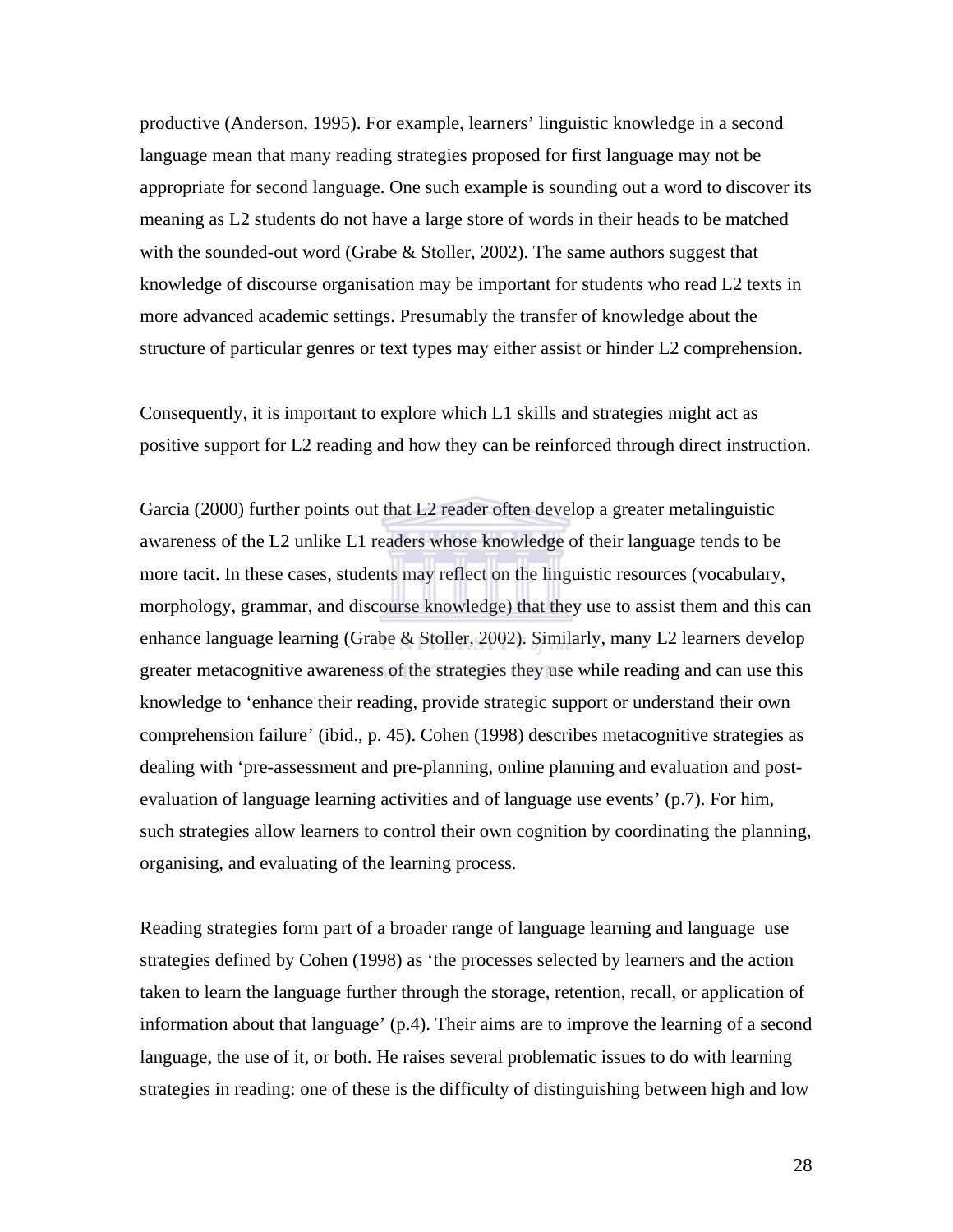level strategies, another the differing criteria for classifying language learning strategies and for interpreting which strategy is being used when. As an example: strategies have been differentiated according to cognitive, metacognitive, affective, or social (Chamot, 1987; Oxford, 1990), but the distinctions are not clear, for example, text summarization may be explained as cognitive or metacognitive (Cohen, 1998, p.12-13).

Of importance for this study is the way in which Cohen (1998) points to the broadening of the concept of *strategic competence.* He describes how early references to strategic competence put the emphasis on compensatory strategies, that is, strategies used to compensate for a lack in some language area (Canale & Swain, 1980; Canale 1983), and how Bachman (1990) and later Bachman and Palmer (1996) provided a broader theoretical model. These authors see strategic competence as 'a set of metacognitive components, or strategies, which can be thought of as higher order executive processes that provide a cognitive management function in language use' (Bachman & Palmer, 1996, p.70). For them, the areas of metacognitive strategy use include the following:

- · A goal-setting component in which learners identify tasks and decide what they are going to do, **WESTERN CAPE**
- · An assessment component whereby the speakers (listeners, readers, writers) determine what is needed, what one has to work with, and how well one has done,
- · A planning component whereby the respondents decide how to use their knowledge of the topic and their language knowledge. (Cohen,1998:14)

As Cohen argues, a great deal that is contained in this framework is non-compensatory, for example, determining the language needed to perform the given task, strategies for planning how to accomplish the task, and self-assessment strategies carried out after the task.

Literature indicates that higher-proficiency learners may be using metacognitive strategies than lower-proficiency learners and use these strategies more effectively (Cohen, 2000). This is corroborated in relation to reading by Koda (2005) who opined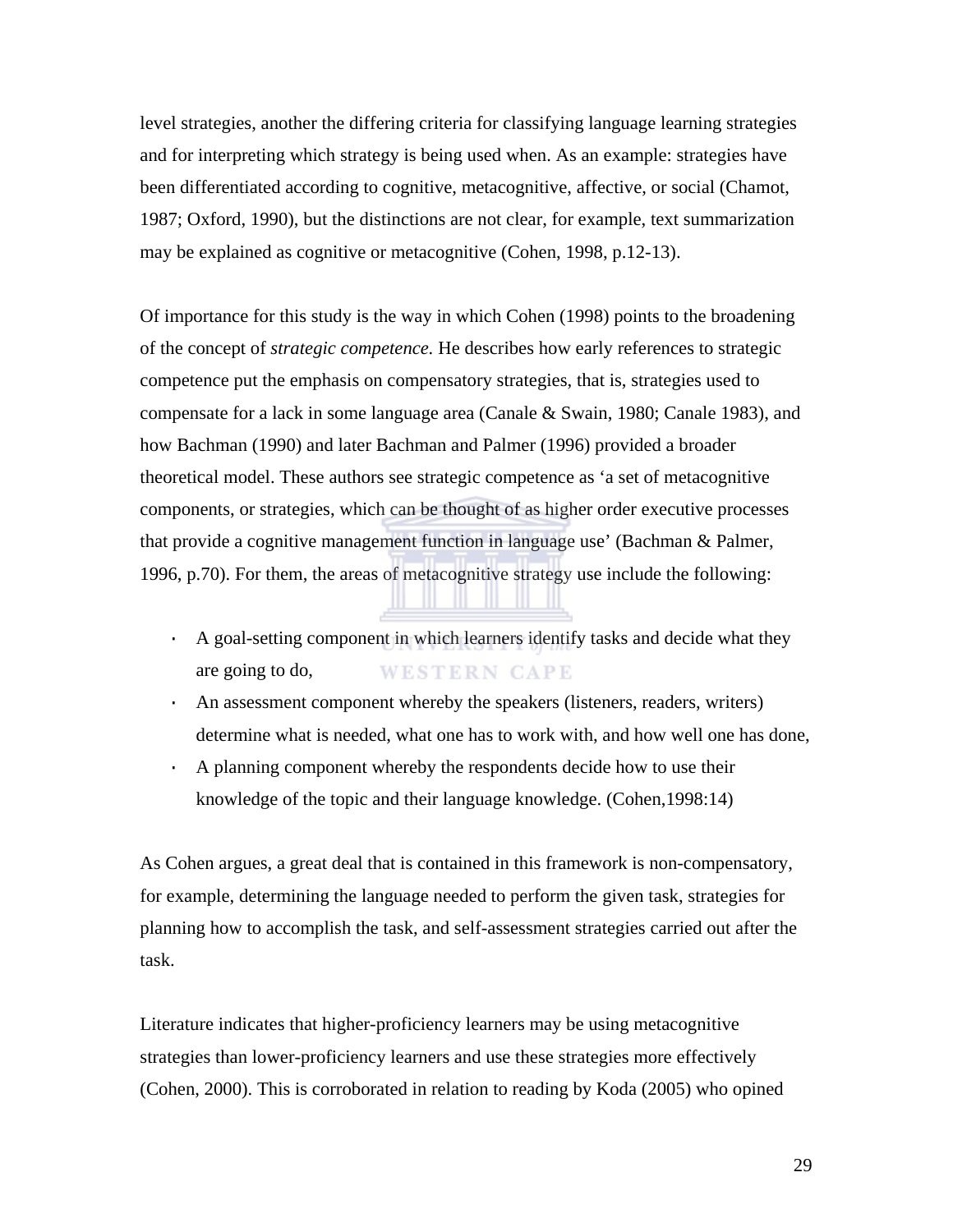that 'metacognition – the explicit understanding of one's own cognitive capabilities – plays a central role in the spontaneous use of strategies to regulate reading behaviours during comprehension' (p.221). In one of many studies of L2 reading strategies, Schoonen, Hulstijn and Bossers (1998) studying L2 readers in Holland at grades 8 and 10 found that, within metacognitive knowledge, 'knowledge of text characteristics, knowledge of reading strategies, and, to a lesser extent, knowledge of reading goals […] appear to be more important domains' (p. 98).

Despite the promise of better comprehension through the use of appropriate reading strategies, many questions remain. Bernhardt (2005) asks, for example, whether strategic knowledge can compensate for weaknesses in syntax and whether these elements in turn can be 'overwhelmed by vocabulary knowledge and so forth'(p. 142). It is clear that much further research is necessary.

### **2.5 Developing reading skills and strategies: implications for EFL teaching**

**TITLE** 

As modified interactive models are still widely used as the basis for pedagogical principles in teaching EFL reading in China, this section will focus largely on the guidelines offered by such models. However, it will also include more recent perspectives on strategy training.

the series of the state of the state of

Urquhart and Weir (1998) feel that skills are probably still the best means of structuring reading syllabi. However, there is still little consensus on taxonomies of skills (Williams & Moran, 1989) and on whether or not they can be placed in a hierarchy. The taxonomy created by Munby (1978) has been highly influential and included skills such as skimming, scanning and recognising indicators in discourse, which can be seen as associated with interactive models of reading. More recently, Grabe (1991) proposed a taxonomy which included 'metacognitive knowledge and skills monitoring' (p. 377). Examples of these are pre-reading (planning) strategies, while-reading (monitoring) strategies and post-reading (evaluation) strategies.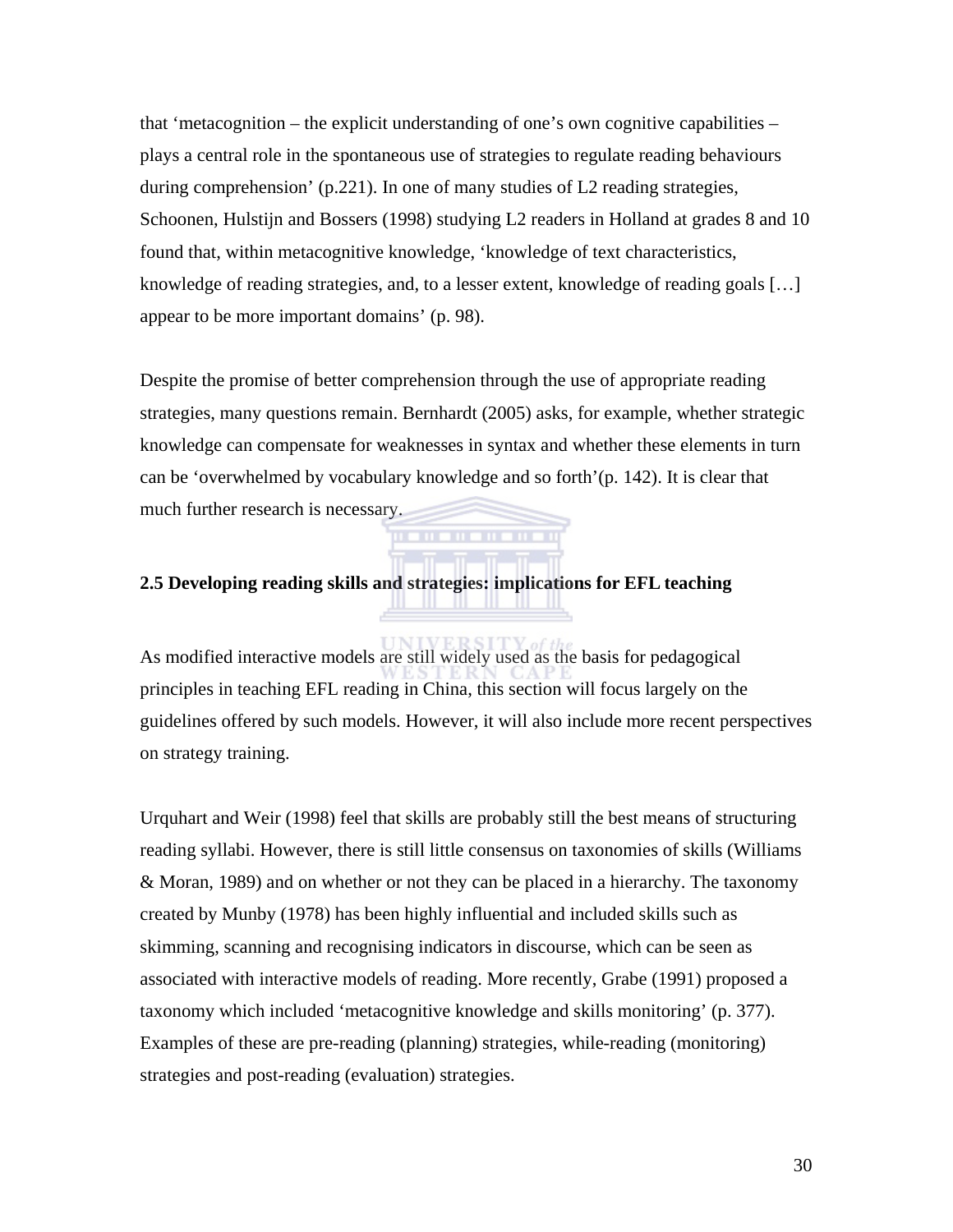Different skills and strategies are associated with the different aspects of interactive models. For the purposes of teaching and developing reading skills, contemporary reading tasks can be done through a three-phased procedure (Laviosa, 1994). The phases are pre-reading, while-reading, and post-reading. These phases can be seen to move from a predominantly top-down focus to a predominantly bottom-up process to a final stage where the two are more evenly integrated.

### **Pre-reading**

This phase helps to activate or create appropriate schemata to help learners understand the text. Laviosa (1994) recommends six activities in this phase (p. 239-40). These are:

- a) oral discussion: a large or small group of students discuss what they may already know on the topic; students are encouraged to make guesses about what information the text contains and to think of questions that the text might answer;
- b) brainstorming to generate issues or concepts which probably occur in the text;
- c) looking at visuals (for example, headlines, titles, charts, pictures) and other contextual aids which are provided with the text, so that students guess what information the text contains;
- d) predicting or hypothesizing what might come next in the text through reading the title or the first line of this text
- e) previewing vocabulary items in context; and
- f) skimming the text through reading the first line of each paragraph and the last paragraph or conclusion. This helps students get a general idea of the passage.

To these activities, Drucker (2003) has added that teachers can also relate the passage students are going to read with/to something that is familiar to them. This should be followed by a brief discussion of questions that will engage the students, and an overview of the section they are about to read. The teacher can select the text, introduce the characters, and describe the plot. Finally, the teacher directs the students to read the story,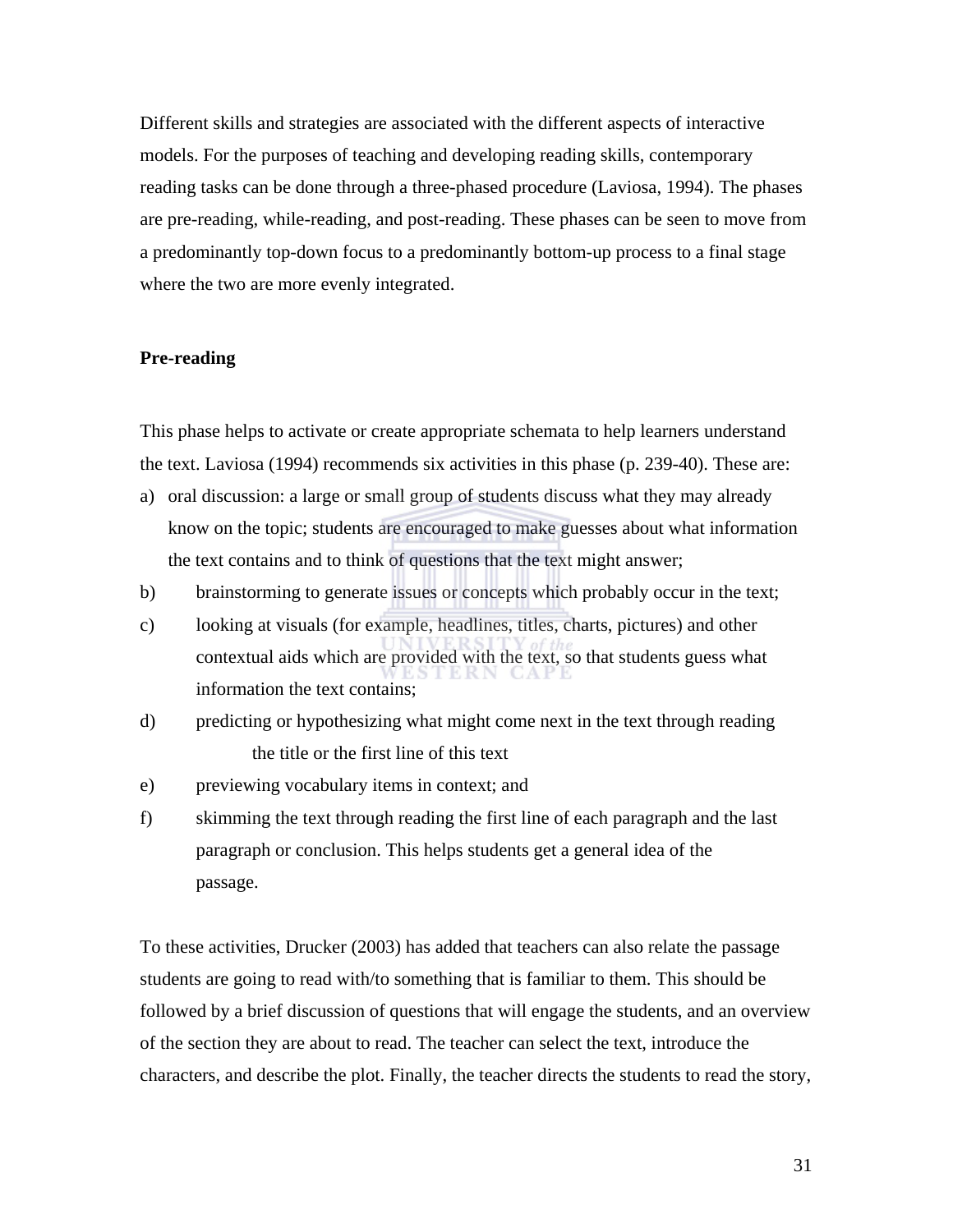and look for particular information. Abraham (2002) points to the importance of also identifying text structure in an interactive approach.

### **While-reading**

According to Laviosa (1994), in while-reading, students read the text in detail and answer specific questions. While-reading begins with a general or global understanding of the text, and then moves on to smaller units such as words, sentences or paragraphs.

### **Post-reading**

Laviosa (1994) suggested two main activities here:

a) comprehension questions should be asked to check if students understand main points, make sure of the main ideas and supporting details, and identify words or phrases which refer to the culture of the target language.

b) students discuss the text critically and make personal comments on the text.

Later writers such as Haller (2000) suggest a wider range of post-reading activities, for example, matching exercises, cloze exercises, cut-up sentences, and comprehension questions, which can help learners to improve reading comprehension.

ш

Kidane (1998) has summarized the three steps of teaching reading as follows:

### **Table 2.1 : A summary of the three steps of teaching reading (Kidane, 1998: 19)**

| <b>STAGE I</b> | <b>ACTIVITIES</b>   | <b>OBJECTIVES</b>              |
|----------------|---------------------|--------------------------------|
| Pre-reading    |                     |                                |
| -1             | Setting the text    | To consider the relevance of   |
|                |                     | the content and language level |
| 2              | Providing a purpose | To show the reason for         |
|                |                     | reading, and determine the     |
|                |                     | speed of reading               |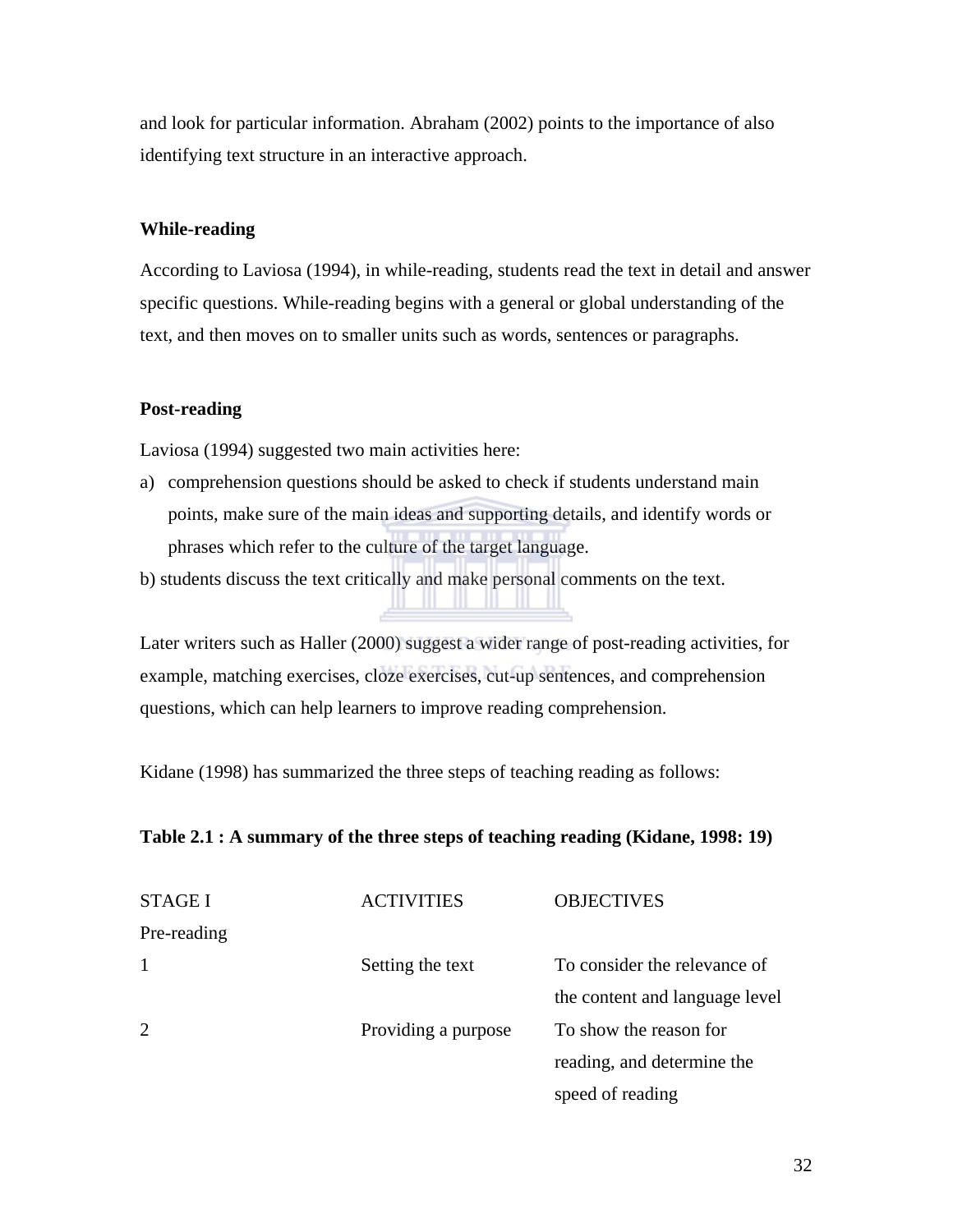| 3                | Introduce the text     | To make learners feel interest<br>through introducing the text.<br>To guide students in the right<br>direction |
|------------------|------------------------|----------------------------------------------------------------------------------------------------------------|
| 4                | Activating prior       | To interact with the text and                                                                                  |
|                  | knowledge              | understand it                                                                                                  |
| 5                | Pre-teaching           | To lessen the problem in                                                                                       |
|                  | vocabulary             | grasping or comprehending                                                                                      |
|                  |                        | the text                                                                                                       |
| <b>STAGE II</b>  |                        |                                                                                                                |
| While-reading    |                        |                                                                                                                |
| Silent reading   | Reading for gist       | To understand the general                                                                                      |
|                  |                        | purpose of the text                                                                                            |
|                  | Reading for details    | To understand the details of                                                                                   |
|                  |                        | ideas.                                                                                                         |
|                  | UNIVERSITY of          | To infer meaning of new                                                                                        |
|                  |                        | WESTERN CA Pwords from the context                                                                             |
| <b>STAGE III</b> |                        |                                                                                                                |
| Post-Reading     |                        |                                                                                                                |
|                  | Asking questions after | To evaluate the text                                                                                           |
|                  | reading                | To achieve global                                                                                              |
|                  |                        | understanding of the test                                                                                      |
|                  |                        | To relate the text with                                                                                        |
|                  |                        | learners' knowledge,                                                                                           |
|                  |                        | experience, interests or views                                                                                 |
|                  |                        | To encourage the students to                                                                                   |
|                  |                        | imagine themselves in the text                                                                                 |
|                  |                        | To summarise texts                                                                                             |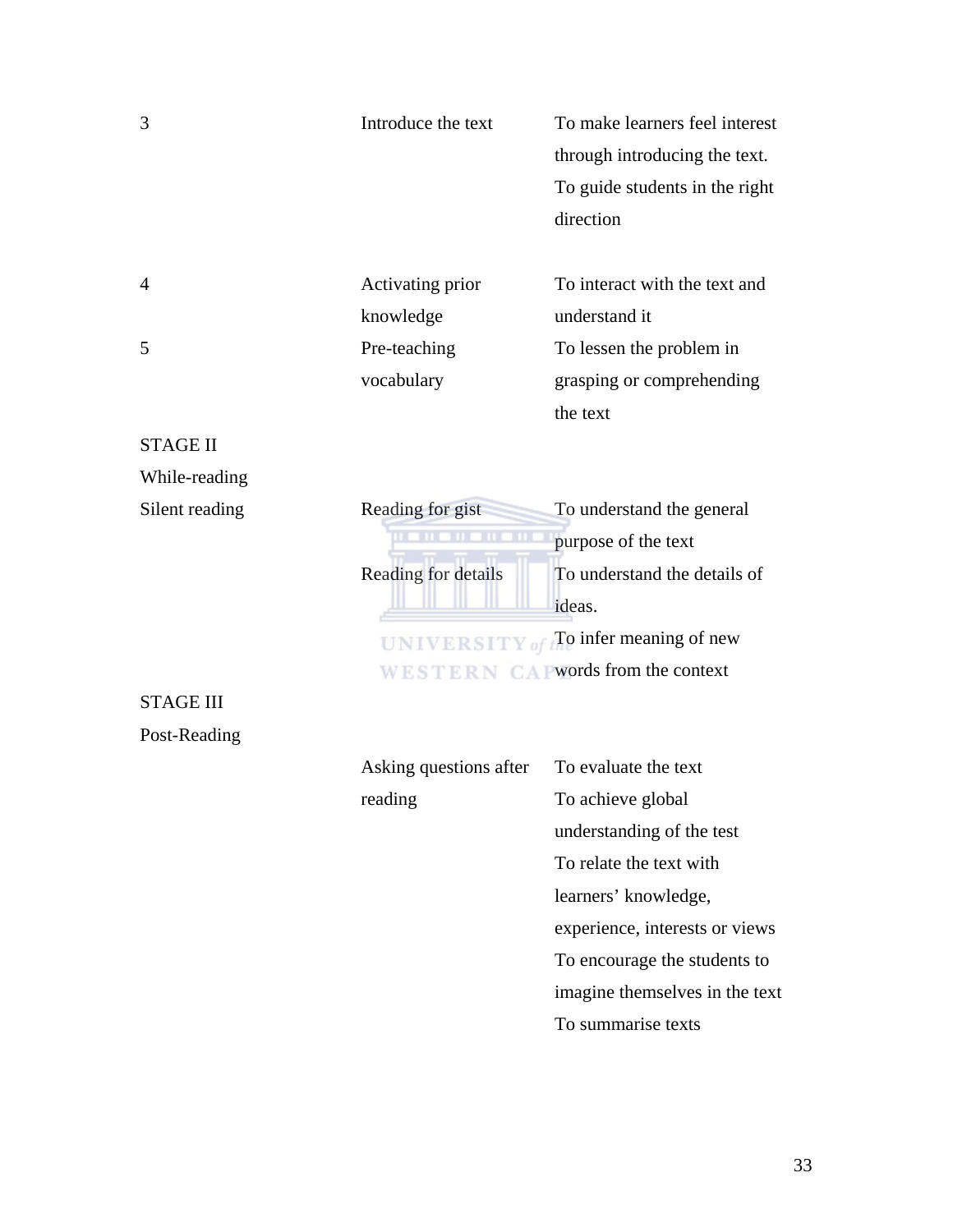This summary is representative of many of the guidelines given to EFL teachers. It does not however, relate specific strategies to particular objectives nor mention activities such as identifying discourse organisers or previewing text structure. it is also silent on metacognitive strategies, an issue which is taken up below.

### **2.6 Developing strategic readers: focus on metacognitive strategies**

The goal of strategy training is to explicitly teach students how, when, and why strategies can be used to help them learn and use a foreign language (Cohen, 1998). In general, the training aims at improving reading comprehension are 'instilling a self-regulatory reading mode through explicit, step-by-step demonstrations of good reading behaviours. Three approaches are modelled: cognitive strategies(used during text-information processing), metacognitive strategies (using in monitoring and regulating the reading), and test-taking strategies' (Koda, 2005:220). In this way, students can become more self-reliant (Oxford, 1990).

A focus on metacognition therefore helps in people thinking about what they are doing while reading. Klein *et al.* (1991) state that strategic readers attempt the following while reading:

- · Identify the purpose of the reading before starting to read.
- · Identify the type of text before reading
- · Think about the general character and features of the type of text. For instance, they try to locate a topic/sentence and follow supporting details towards a conclusion
- · Choose either to skim, scan, or read in detail
- · Make continuous predictions about what will occur next, based on information obtained earlier, prior knowledge, and conclusions obtained within the previous stages.

The goal of strategy instruction would thus be to make these strategies conscious and to help learners evaluate which ones work best for particular tasks. In strategic reading,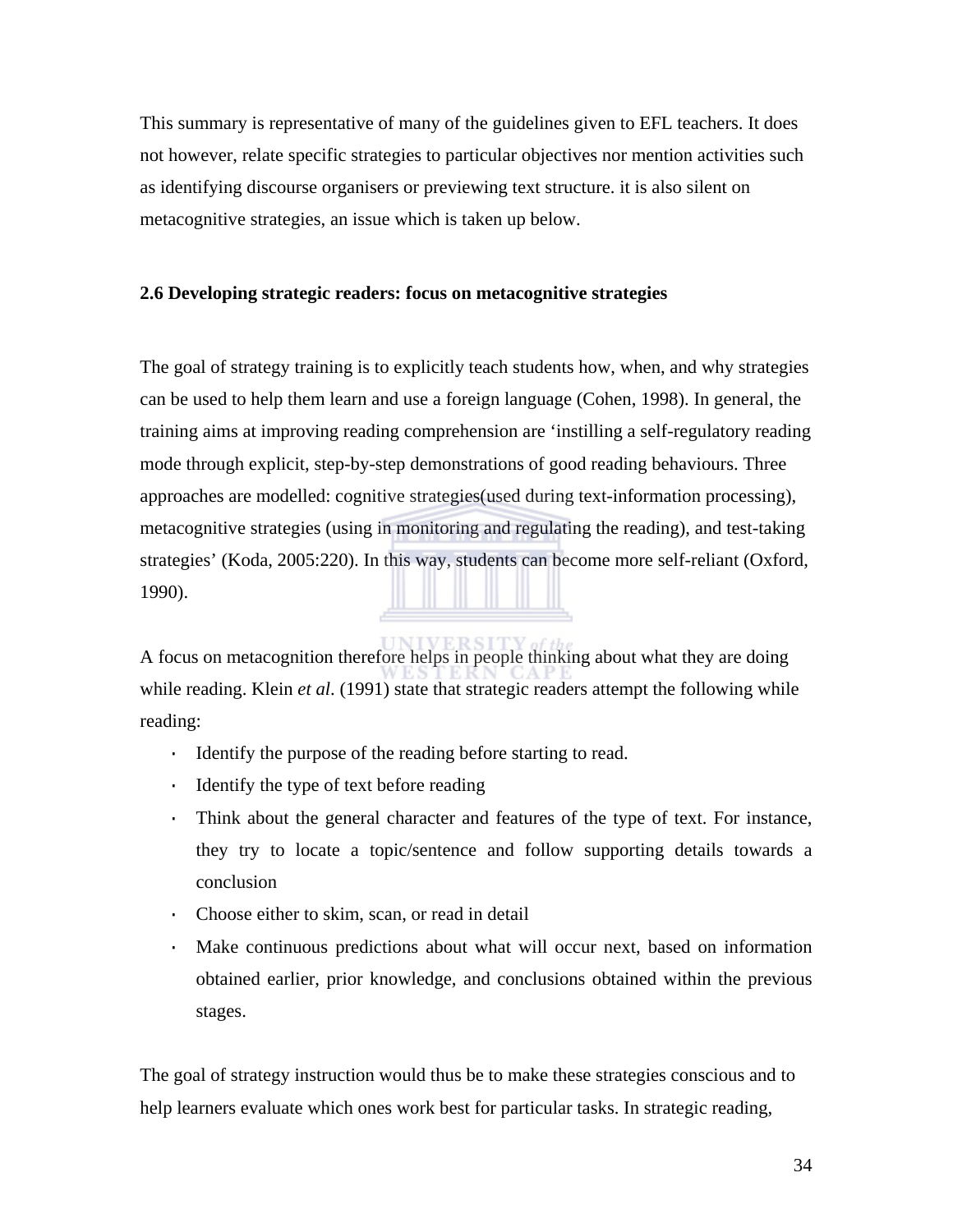good readers adjust their reading behaviours on an ongoing basis as text difficulty, task demands, and other variables change (Koda, 2005). Several current metacognitive models have been developed for identifying, developing and teaching strategies. All include, at least, planning, monitoring, problem-solving, and evaluating (Anderson, 2002; Chamot, 1994; Chamot *et al*., 1999; NCLRC, 2003).

For Chamot (2005), metacognitive models of language learning strategies can offer a way to think about language learning strategies 'from the perspective of the learner and the teacher, rather than from that of the researcher' (p. 125). Moreover, Cohen (1998) points out that another 'potentially beneficial shift in teacher roles is from that of being exclusively the manager, controller, and instructor to that of being a change agent – a facilitator of learning, whose role is to help their students to become more independent, more responsible for their own learning' (p. 97).

**THE HEADER** 

More recent compensatory models of second or foreign language reading have not yet yielded clear guidelines for reading teachers. Bernhardt (2005), for example, says only that instruction should accommodate literacy variables, language variables, affective, social and strategic variables (p. 142) but there are few suggestions on how to do this in a way that encourages compensatory processing. Strategy training would seem to be a key tool under these circumstances.

In addition, more recent understandings of the reading process do not seem to have penetrated beyond the 'centre' in English language teaching. This illuminates one of the many problems created by the uneven spread of knowledge together with the everincreasing need for English in the developing world. For this and other reasons, it would seem important that reading strategy instruction in foreign language learning should be accompanied by a critical awareness of language in its social, political, cultural, historical, and economic context.

#### **2.7 Critical pedagogy**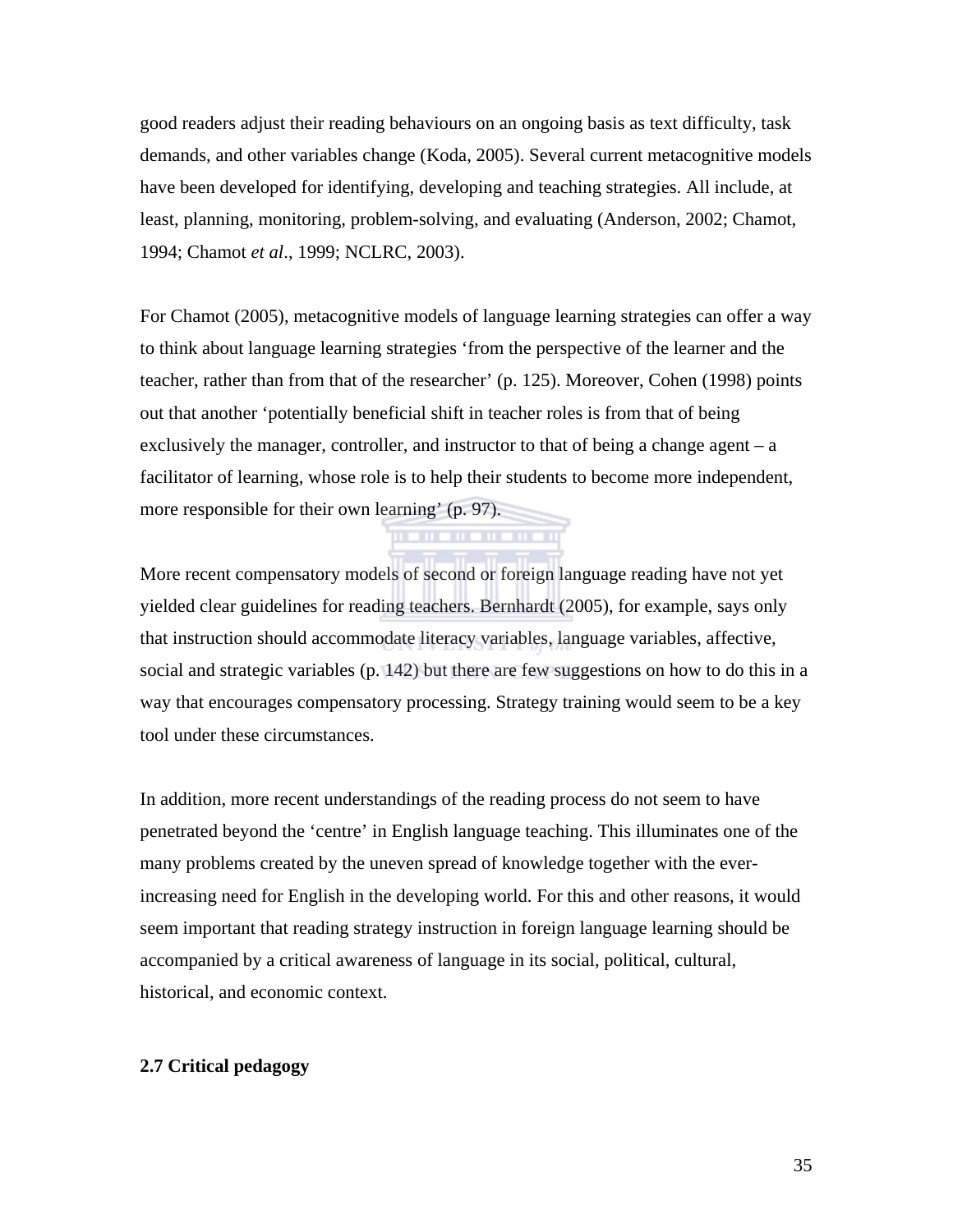Although in China grammar-translation approaches in language teaching have shifted to more communicative approaches, there is little change in terms of the outcomes of foreign language education in our society. Students often fail to develop even a minimal level of competence in the target language. The failures in language teaching and language learning cannot be explained solely as matter of methodology (Reagan & Osborn, 2002). Therefore, it is important to look critically at the social, political, cultural, historical, and economic context in which foreign language education takes place. She argues that in studying the target language, learners could gain awareness of 'shared and different realities that exist in the world, and develop tolerance and understanding of linguistic and other types of diversity' (Reagan & Osborn, 2002:2).

Lessow-Hurley (1996) points out that 'culture is something we all have, but often have difficulties in perceiving. Culture, like language, is dynamic, changing to meet the needs of the people it serves' (p. 95). Kramsch (1993) argues that one of the problems is that in teachers' guidelines it is often stated that language teaching consists of 'teaching the four skills (reading, writing, listening, and speaking), plus culture. This dichotomy of language and culture is an entrenched feature of language teaching around the world' (p. 8). For her, 'cultural awareness must be viewed both as enabling language proficiency, and as being the outcome of reflection on language proficiency' (ibid., p. 8)

The foreign language educator thus has a very complex task, which is not only to teach students the linguistic basics of the target language, but also to provide them with an introduction to the cultures, literatures, and the worlds of the speakers of the target language (Reagan & Osborne, 2002).

#### **2.8 Conclusion**

To sum up, this chapter has reviewed some of the models of the reading process for first and second languages as well as some of the implications for instruction. Most recent understandings view this process as one of 'multilayered relationships among component skills' (Koda, 2005:19) but recognise that 'bottom-up' decoding plays a much larger part than believed in early interactive models.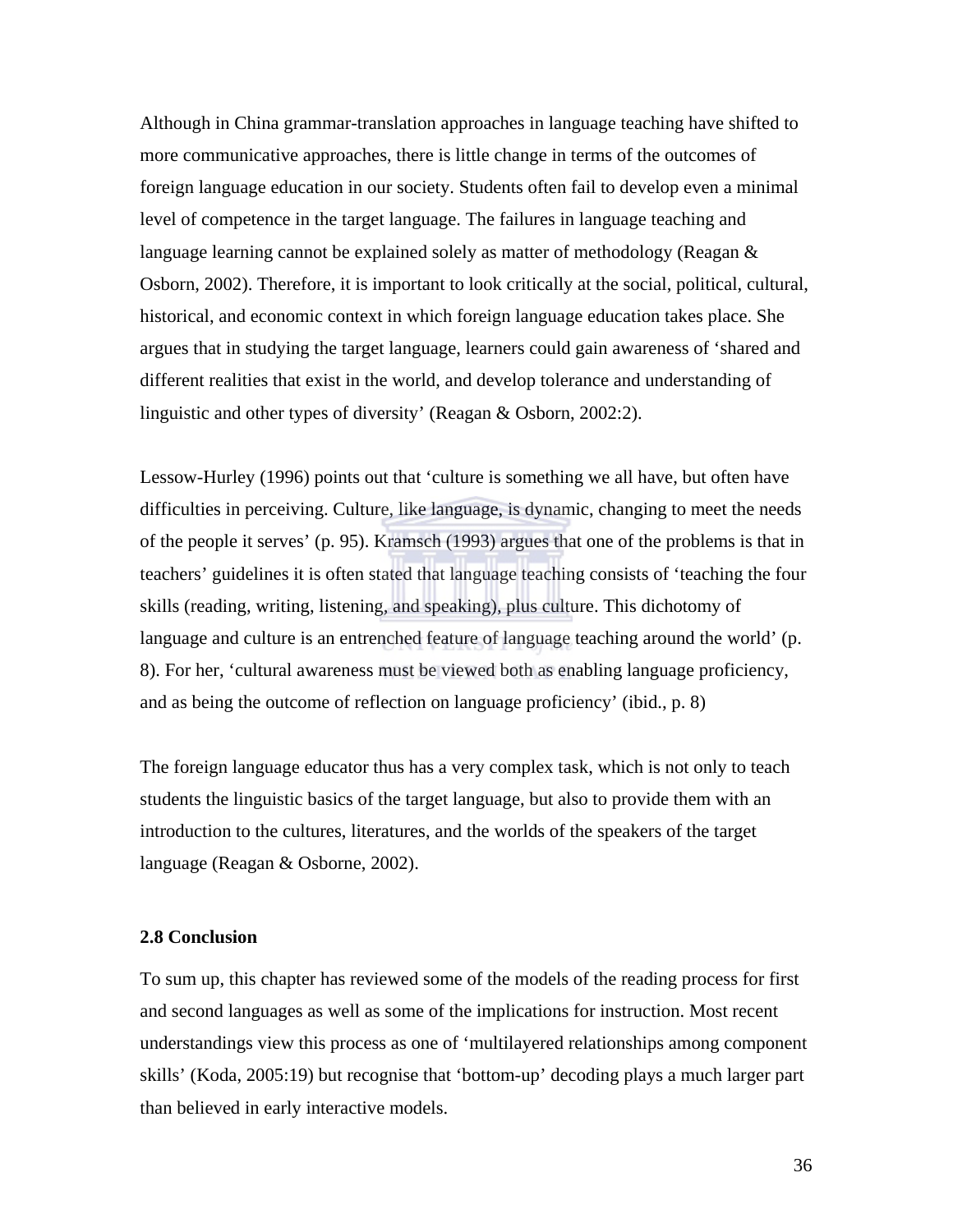In the next chapter I will describe and discuss the research design and methods used to investigate teachers' and learners' understanding and experiences of this process.



**UNIVERSITY** of the **WESTERN CAPE**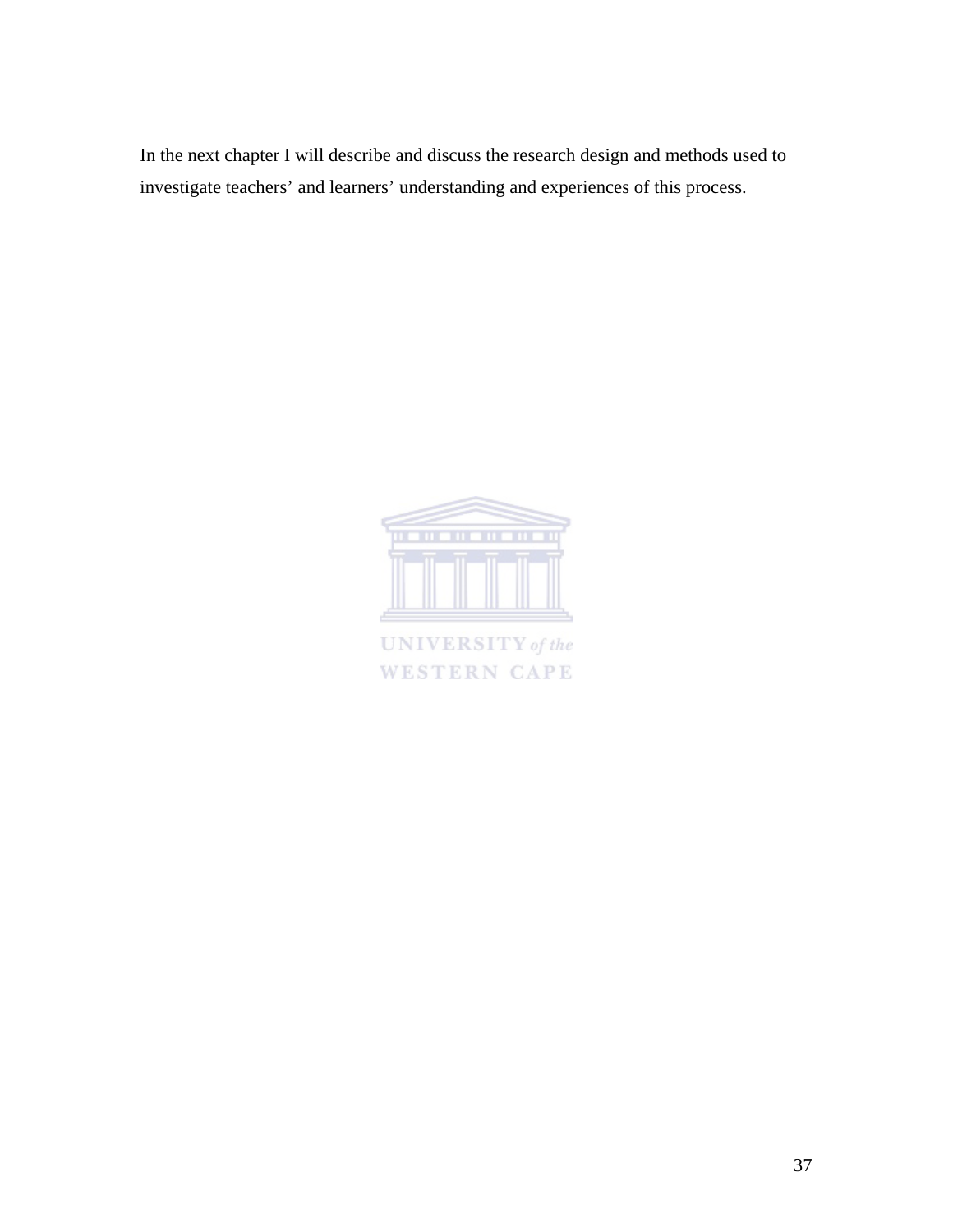### **Chapter 3 Methodology**

#### **3.1 Introduction**

In the previous chapter, theories of reading were discussed, with special emphasis on recent developments in interactive approaches, and their applications in the teaching of reading strategies. In this chapter, I will explore the research methodology which I used to investigate the experiences of learners and their teacher in one Chinese secondary school.

To understand the factors that affect the learners' development of reading skills more fully, I undertook five months ethnographic study at a High School from  $10^{th}$  of October in 2005 to  $15<sup>th</sup>$  of February in 2006. I carried out classroom observation for three months, and did interviews and questionnaires in the other two months. I focused on twenty-seven learners and their teacher in one class at Grade 10 level. The teacher who was interviewed told me that in China the foundation of English language learning should be formed in Grades 10 and 11 while review of the whole study of English in high school should take place in Grade 12. I chose Grade 10 level because this grade marks the beginning of secondary school in China and serves as the foundation for developing reading strategies in English as a foreign language. Leaving middle school, learners face a series of new reading skills and strategies in an unfamiliar setting, high school. I hoped to gain some insights into their reading difficulties at this critical juncture.

In order to investigate teachers' and learners' practices and beliefs about reading in a foreign language, I have used methods associated with qualitative research such as participant observation and interviews. I also used videotaping on a few occasions so that I could form a more holistic picture of classroom interactions. Banister *et al*. (1994) define qualitative research as an interpretive study of a specified issue or problem in which the researcher is central to the meaning that is made.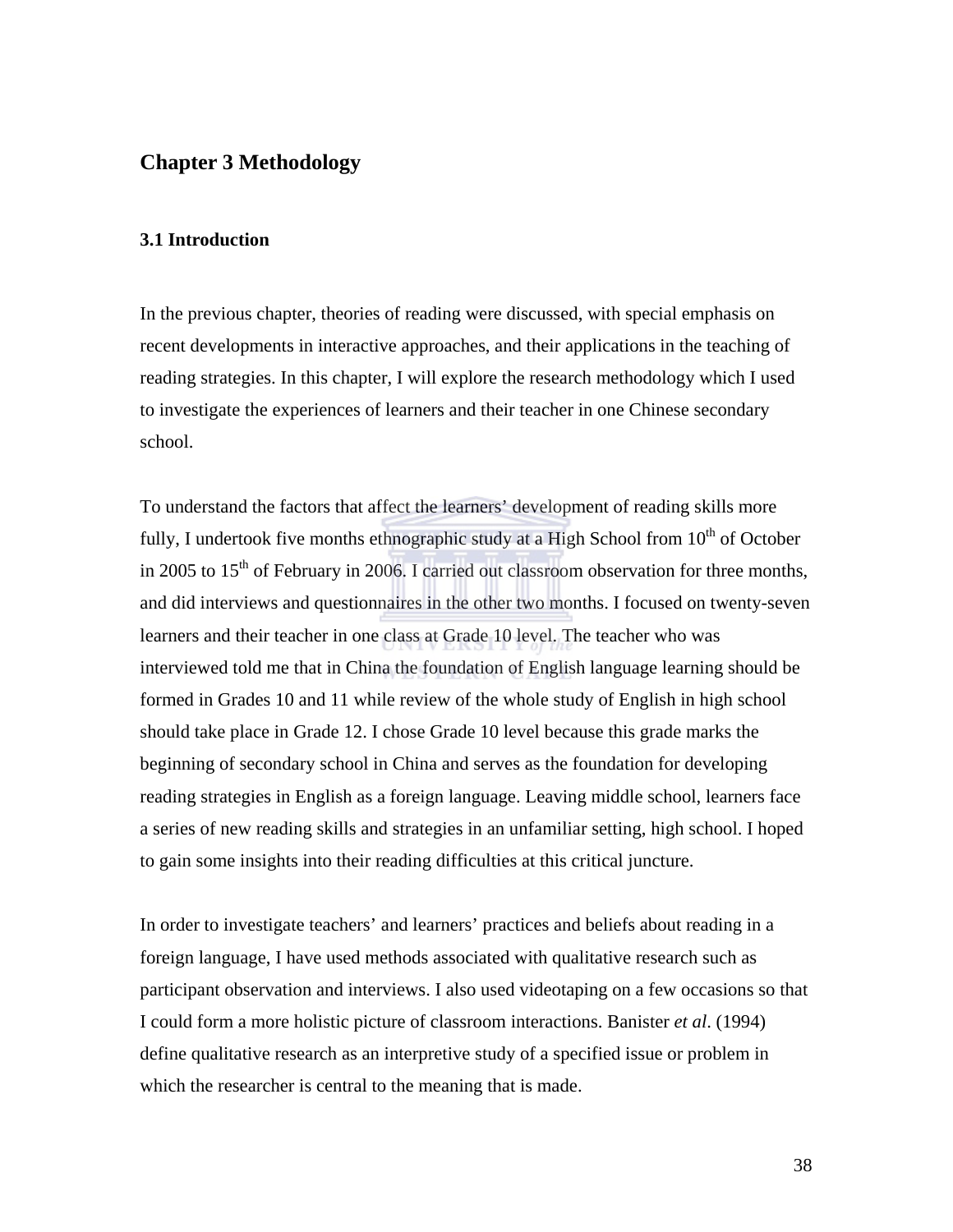There are several aspects of qualitative research which influence this study: that it is an inductive approach; that it reveals the insider perspective; and that it explores the interpretive world of participants in a holistic way. I will elaborate each of these in turn.

Firstly, inductive approaches emphasize 'developing insights and generalizations out of the data collected' (Neuman, 2000:122). Since the aim of this research is to investigate teaching reading in English as a foreign language, I wanted my understanding of the issues involved to emerge out of teachers' and learners' views rather than to impose on them a pre-determined set of questions. This emphasis on the 'insider perspective' is a second key aspect of qualitative research. It is considered by Nunan (1992) to be the most appropriate approach to researching language teaching and learning because it is concerned with understanding human behaviour from the actor's own frame of reference (p. 4). Through qualitative research, one can seek the beliefs and theories underlying the behaviours of teachers and learners in a reading class, and discover their perceptions of the difficulties of such reading. Thus, qualitative research is an attempt to capture the meanings that participants make of their daily lives. It is in this sense that qualitative research can be said to explore the interpretive world of participants.

The final aspect of qualitative research is its holistic nature: through rich 'thick' description, it attempts to provide contextual understanding of the complex interrelationship between the causes and consequences of human behaviour (Anderson, 1993; Hitchcock & Hughes, 1995). In this study, this methodology helped to explore the connections and gaps between the teaching and learning of reading in order to understand why learners struggled to meet the syllabus gaols for reading.

However, in its focus on the insider perspective, qualitative research can be considered too subjective. In order to counteract this subjectivity, I also used an element of quantitative research. Quantitative research assumes the existence of facts, which are 'somehow external to, and independent of the observer or researcher' (Nunan, 2003: 4) and investigates the causes of social phenomena 'without regard to the subjective states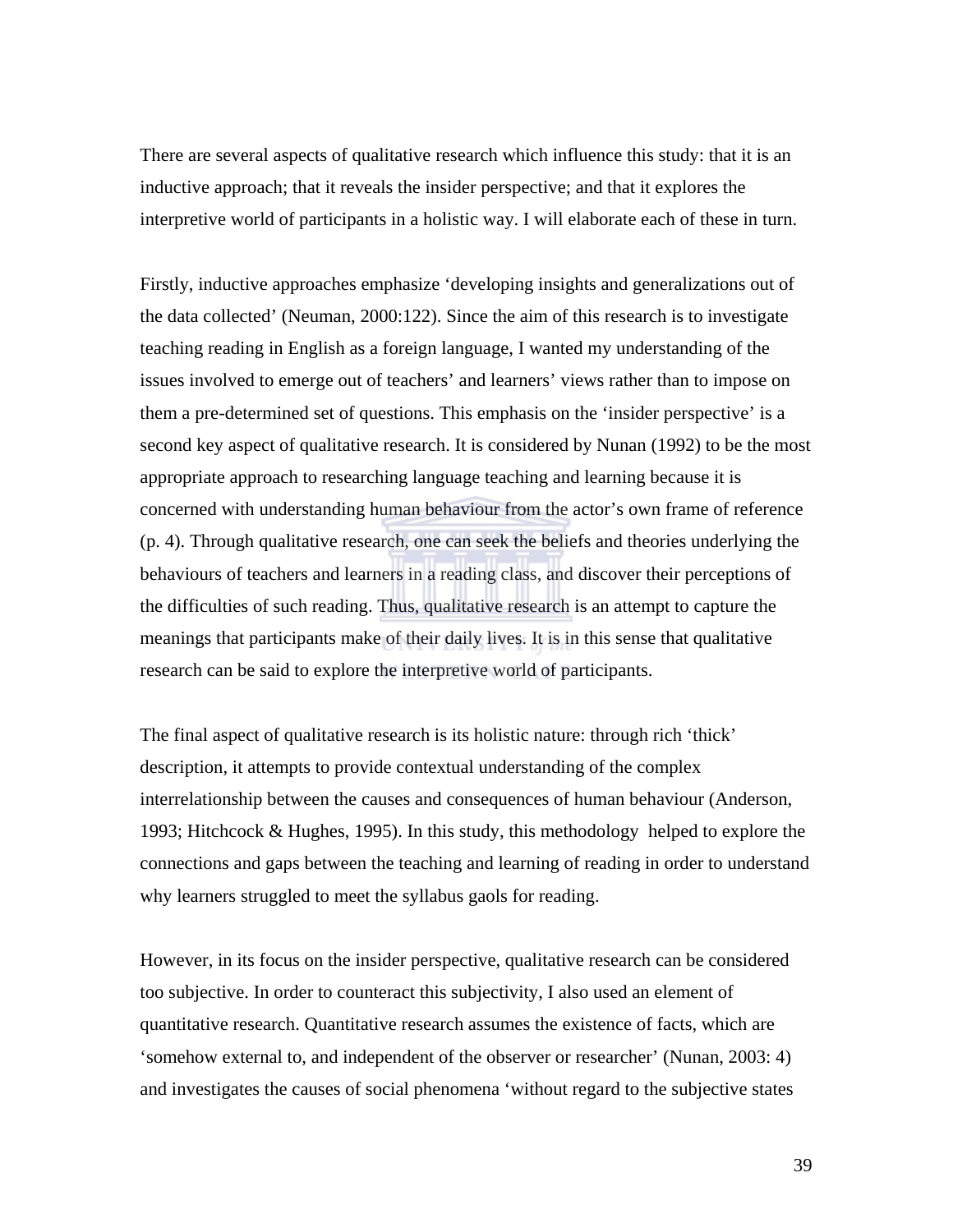of the individual' (Nunan, 1992:4). Meanwhile, Nunan (1992) also mentions that data are considered to be 'hard' and replicable (p 4). Here I used a written questionnaire to elicit participants' self-reports on the strategies used to make sense of text in Chinese and in English. This method enabled a higher degree of control and objectivity, and in a larger study might have offered greater generalisability. I therefore feel that this mix of methods, combining aspects of qualitative and quantitative research, was helpful in illuminating different dimensions of my research problem.

Before expounding on the research tools used, I will discuss subject selection and research setting.

#### **3.2 Site and subject selection**



At that moment, the principal's phone rang. He then left me and I had an opportunity to look around by myself. I heard sounds from one of the classrooms and I looked through the window to see learners reading together in English. It seemed that they were intoxicated with the texts. The teacher was walking around in the classroom with his book. It seemed that he tried to help learners deal with some problems. At that moment, I was interested in this school. I felt I could get valuable data here.

The principal returned and we started out tour. In this school, the classrooms and administrative blocks are set on each side of the playground. We went first to the classroom block which has fifteen classrooms for middle school learners located on the first and second floor and fifteen classrooms for high school learners on the third and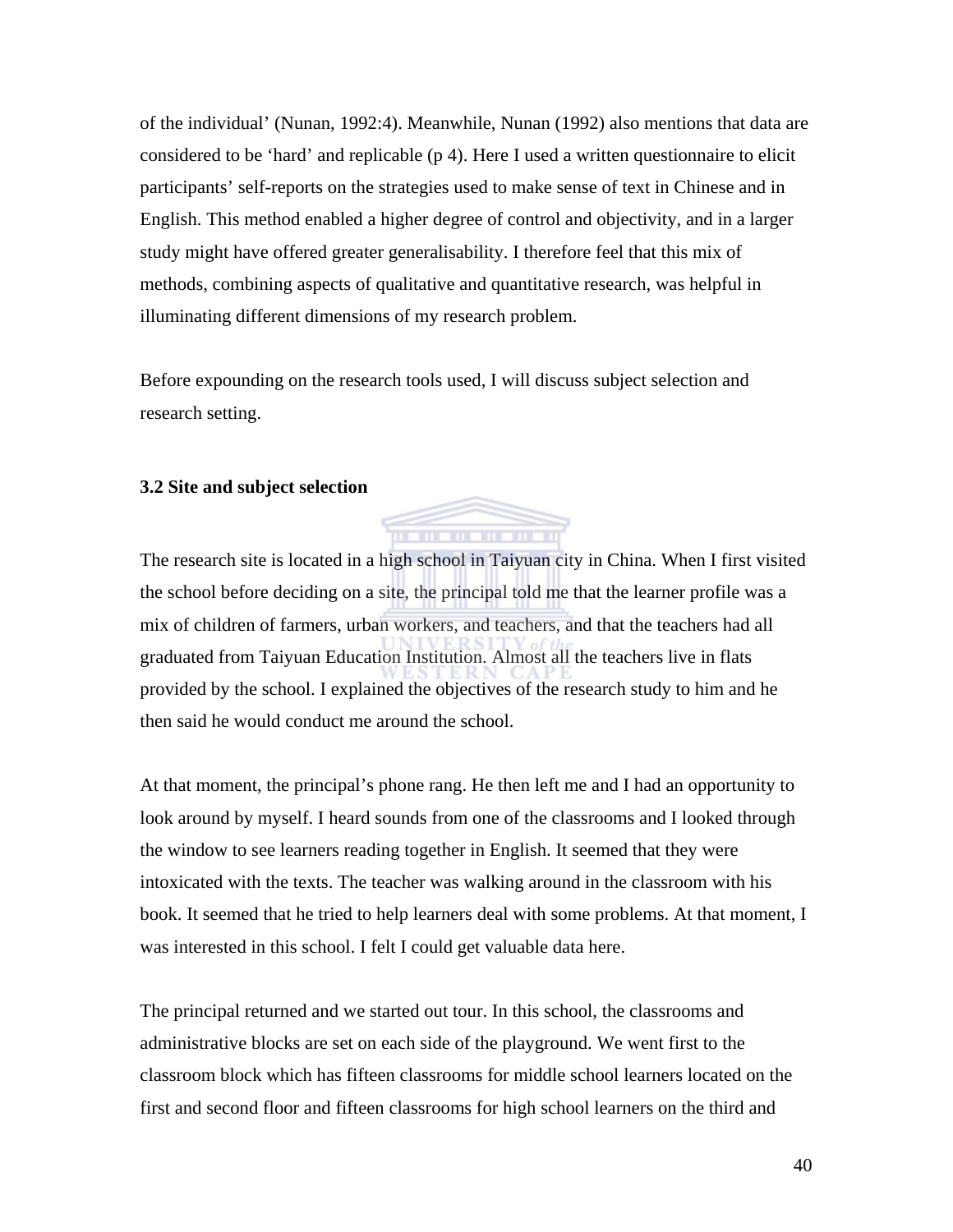fourth floor. The library is in the left hand corner of the first floor; on the opposite side on this floor is the language phonetics classroom. In every classroom, there is a television set and a tape-recorder. On the wall, there are slogans which encourage learners to study hard and try to help them to shape up their outlook on life and the world in general.

Then, we went to the administration building consisting of two floors. The first floor is the administration offices, while the second floor is the teachers' offices. In each office there are four desks and two wardrobes. The desks were full of homework books, notebooks and examination papers. When I went there, the teachers were all in the class.

Lastly, we went into the learners' residence at the back of the school. This is for learners who live far from school: the school day normally begins with a morning reading class from 7:00 - 7:30 am, thus making it more logical to live in school, than travelling from home. It consisted of four floors. In each room, there are eight beds. In the middle of the room, there is a long desk with a lot of books and papers.

After that, the principal helped me to make an appointment with the teacher; he said I could have a presentation on my research in class so I could openly explain what my research was about to the teacher and learners. It was a good chance for me to set up relationships with all the participants and to gain their trust and help with my research.

Next day, I went to the school early and waited until the teacher had a break. When I walked into class, I felt nervous, because the learners were looking at me strangely. It seemed that no one had ever visited them or done any research in their class. I was introduced to the teacher and learners as a person from University of the Western Cape in South Africa who was interested in teaching reading in English as a foreign language. I said greetings to all of them with a smiling face. I showed them my student card of University of the Western Cape, and some pictures I had taken of this university. At that time, I saw they were relaxing and becoming more friendly towards me. I told them I would conduct my research with all the learners in their class. I explained the aim of my study to them and told them what I would do in class and after class, that is, to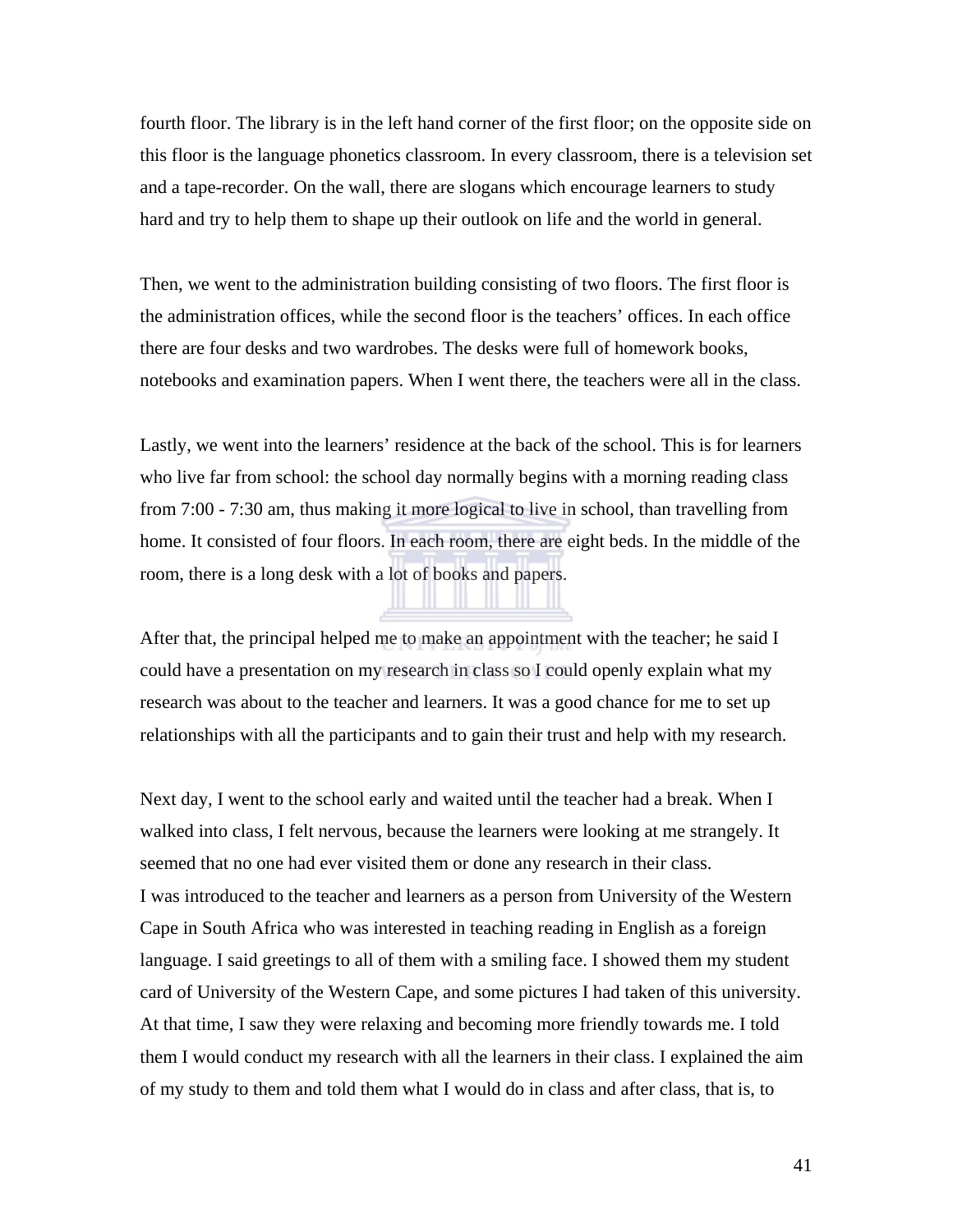observe their classes, to interview them and ask them to answer a questionnaire. I also told them I was born in Taiyuan city and that I was educated in our home town until graduation from university. As time went on, we communicated friendlily and happily and I slowly gained their trust.

After visiting this school, I felt that the school was suitable for the purpose of the research because it provided an example of a typical high school for a medium-sized city in China. A second reason was ease of accessibility from the house where I was staying. I consider it a stroke of luck to have been granted permission by the Ministry of Education to carry out my research in Number Two School.

#### **Profile of the English teacher**



The teacher was a married woman in her early forties. She obtained a Bachelor of English education degree from Taiyuan Education Institute in 1988 and had over eighteen years experience teaching in this school. **UNIVERSITY** of the

**WESTERN CAPE** 

#### **The learners**

There were 27 learners in this class, 12 males and 15 females. They were all 17 years old and had come from different middle schools.

#### **3.3 Data collection methods and instruments**

Fieldwork for this research took place five months from  $10^{th}$  of October in 2005 to  $15^{th}$  of February in 2006, using classroom observations, semi-structured interviews, questionnaires and document analysis. This mix of tools assisted with triangulation of the data in order to try and ensure greater validity of interpretation. The concept of triangulation or the use of multiple methods encourages researchers to approach their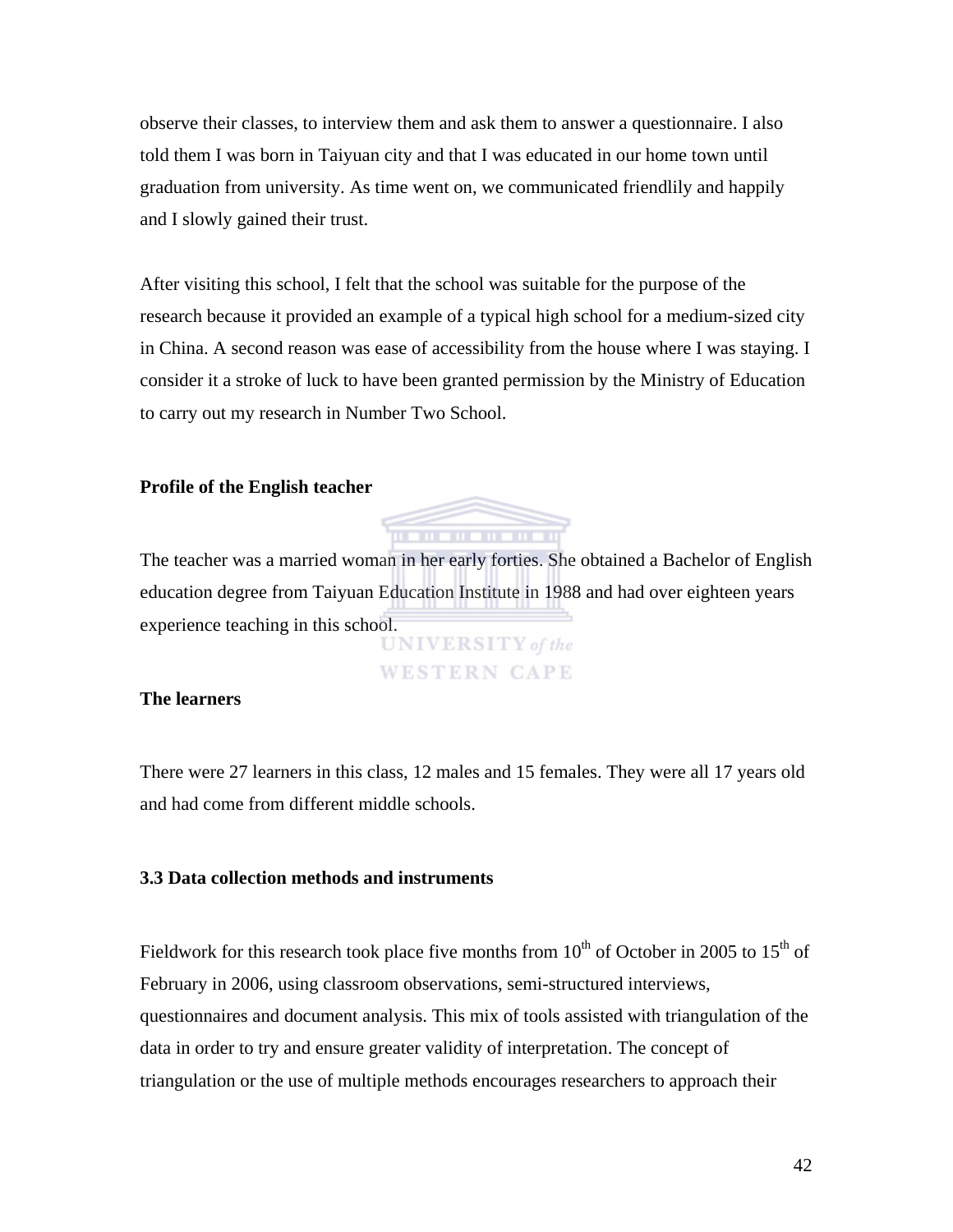research questions from different angles, and enables a more rounded, multi-faceted exploration of the problem under consideration (Chaudron, 2003; Mason & Bramble, 1989).

In the next sections I describe my use of each of these research tools.

#### **3.3.1 Classroom observation and related procedures**

In qualitative research, classroom observation is recommended in place of experiments and surveys as a source of data. As Nunan (1992) points out '[as] language classrooms are specifically constituted to bring about learning, it is not unreasonable to collect data about what goes on there, as a means of adding to our knowledge of language learning and use' (p. 91). Vierra and Pollock (1988) argue that one of the most important phases of qualitative research is the initial observation. Questions that arise during this phase of the research can guide the development of the semi-structured interviews and other tools. In addition, the researcher gains a wider understanding of the problem under consideration by observing the range of factors in everyday classroom contexts that may have an impact.

My goal in observing this class was to describe the teaching and learning of EFL reading skills and strategies and to identify some of the factors which might affect its success. I spent three months observing in this class. Normally, we have two terms in the time of a school year. The first term is from September  $1<sup>st</sup>$  to January  $15<sup>th</sup>$  in a new year. After an examination in the middle of a school year, there is a one-month winter holiday. The second term is from the middle of February to the middle of July. After the examination for entering the next grade, there is a holiday for two months.

After the first two weeks, I created an observation scheme based on the daily activities I observed. Such schemes enable the observer to describe classroom activities as precisely as possible (Nunan, 2003). In order to try and have a more holistic picture of what was happening in reading classes, I videoed 4 classes. I wanted to check whether the teacher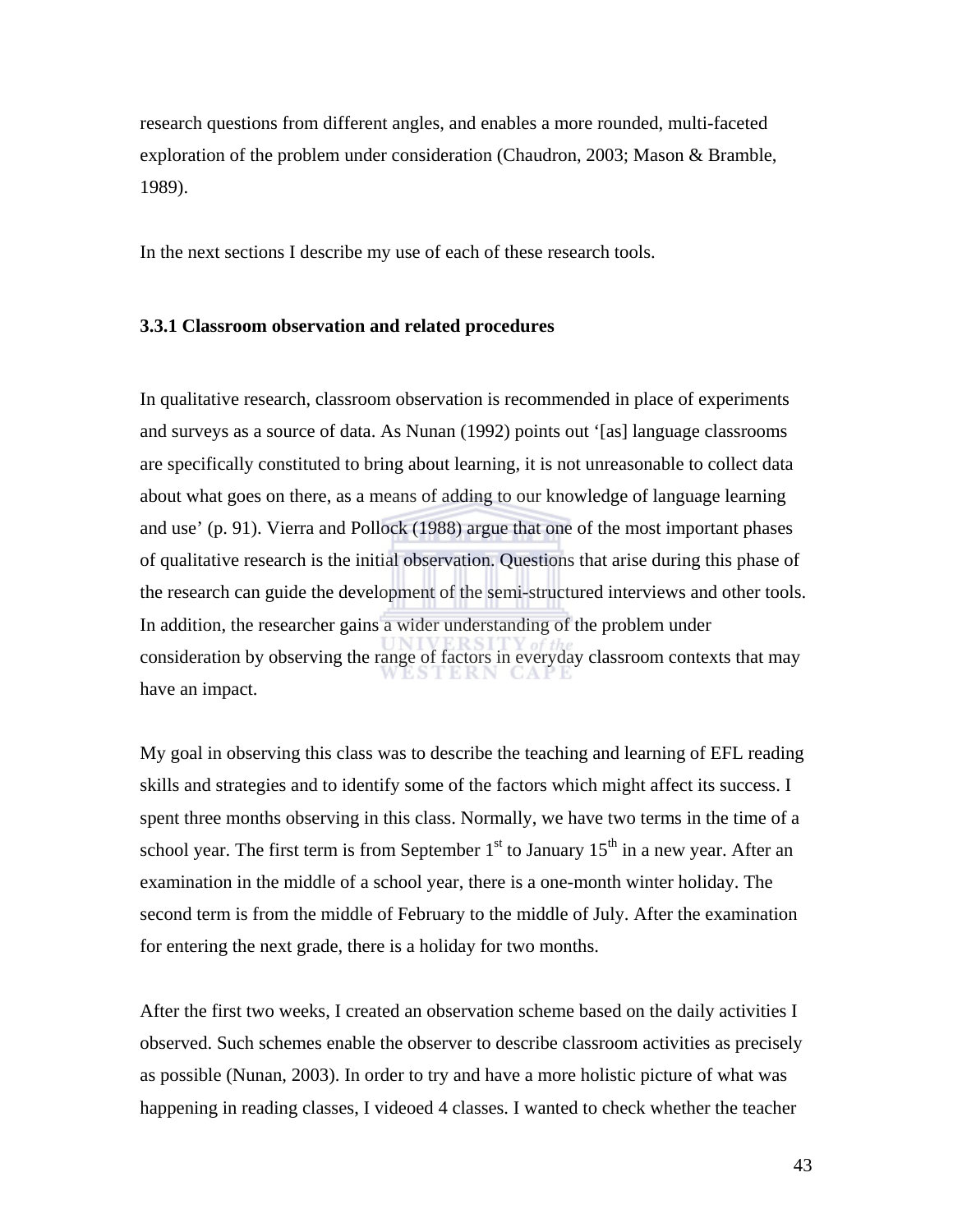taught these skills and how they were put into practice. The skills concerned were: skimming, scanning, and reading for thorough comprehension. Koshy (2005:103) mentions that 'video recordings are very useful when it comes to collecting accurate information on student participation and attitudes'. On the other hand, video recording means that 'only events in the line of the camera can be recorded limiting the range of possible observations' (Hancock & Algozzine, 2006:13). While video helped me to get a sense of emerging patterns, I was concerned that there might be important interactions or other elements in the class that were not captured by this means.

Therefore, through these observations and recordings, there were aspects that could not be captured, for example, whether learners were using skills and strategies unconsciously or consciously and how they felt about the kinds of tasks being taught. I hoped that interviews and questionnaires would help me understand more about these issues.



#### **3.3.2 Interviews**

I interviewed eight learners out of the twenty-seven, six female learners and two male learners. The learners I interviewed were selected by their teacher according to their examination results to try and get a spread of good, average and poor students in order to assess whether differences in findings emerged according to their reading levels.

Cohen and Manion (1980) describe an interview as 'a two person conversation, initiated by the interviewer for the specific purpose of obtaining research relevant information, and focused by the interviewer on content specified by research objectives of systematic description, prediction or explanation' (p. 241). In relation to qualitative research, Kvale (1996) defines interviews as 'attempts to understand the world from the subject's point of view, to unfold the meaning of people's experiences, to uncover their lived world, prior to scientific explanations' (p.1).

Sewell (1998) points out the advantages of this method, saying that interviewees may feel more relaxed and candid because they can describe what is important to them in their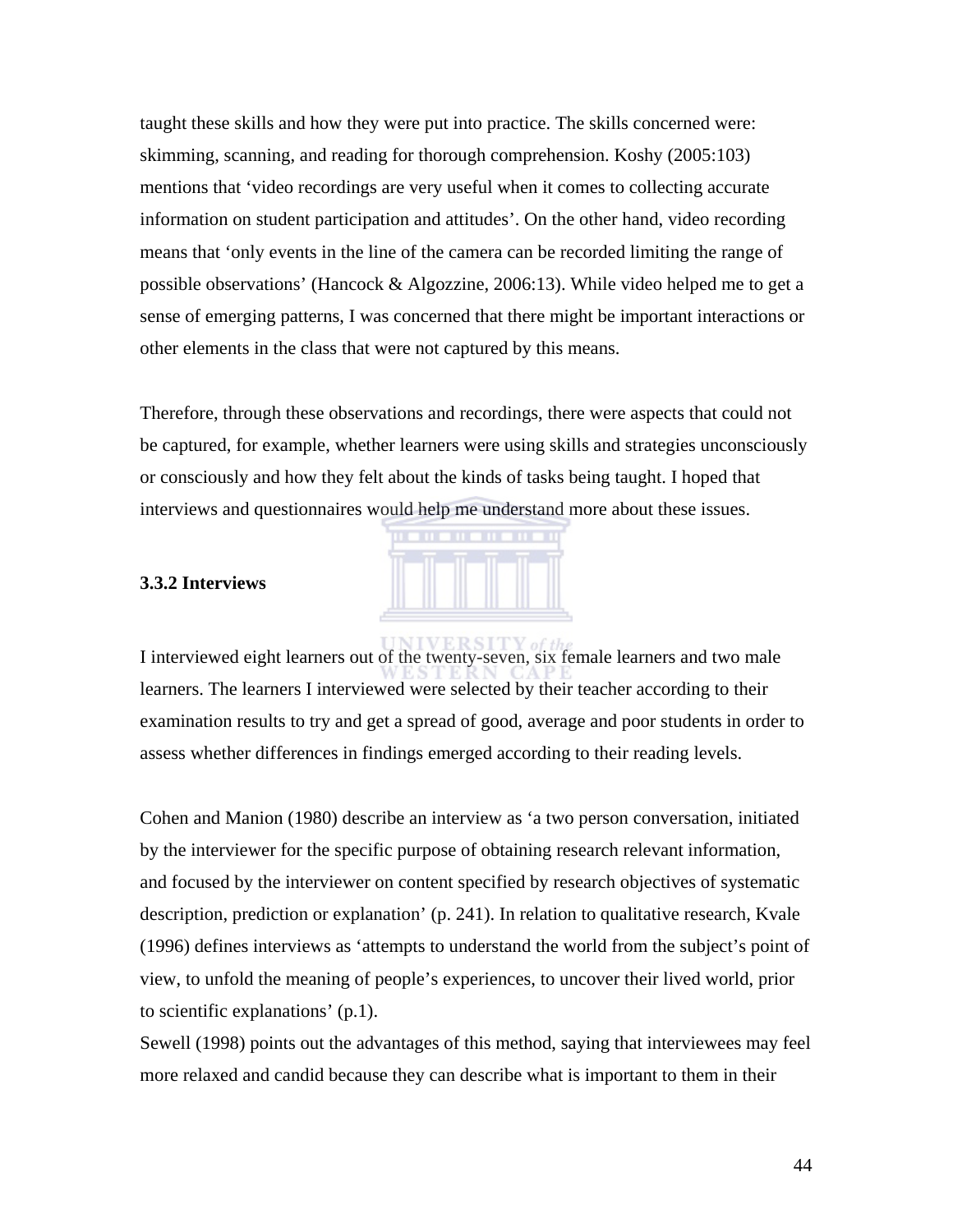own words, rather than being restricted by preset categories. Thus, interviewers can produce in-depth data, which is not possible with questionnaires (Gay, 1981:166).

A further advantage of interviewing according to Sewell (1998) is its flexibility. It enables interviewers to explore interesting or unexpected ideas or themes raised by participants, to ask for more details and to make sure that interviewees are interpreting questions the way they were intended

I chose semi-structured interviews which 'explore in-depth information and allow elaboration within limits' (Cohen & Manion, 1980:167). Johnson (2002) cited in Henning, Van Rensburg and Smit (2004 defines an in-depth interview as a 'face to face interaction between an interviewer and information, which seeks to build the kind of intimacy that is common for mutual self-disclosure' (p. 103).

**THE REPORT** 

My interviews were aimed at eliciting vital information from the teacher and learners about the difficulties of using reading strategies and reading materials. Semi-structured interviews enabled this kind of disclosure: teacher and learners were able to put forward their suggestions, describe their teaching and learning background, discuss their thoughts related to reading materials, and talk about their reading strategies in teaching and learning processes relatively freely. As a result, it seems that semi-structured interviews gave the interviewee 'a degree of power and control over the course of the interviews' (Nunan, 2003:150).

With the semi-structured interview, I prepared a set of flexible questions which aimed to ask the participants to develop their ideas and speak more widely on , for example, questions about what kind of materials they read; which language they use while reading; and how they read. The answers were open-ended so that participants and I could discuss some questions in more detail. If anyone had difficulty in answering the question, or provided a brief response, I could use cues to encourage them to further consider this question.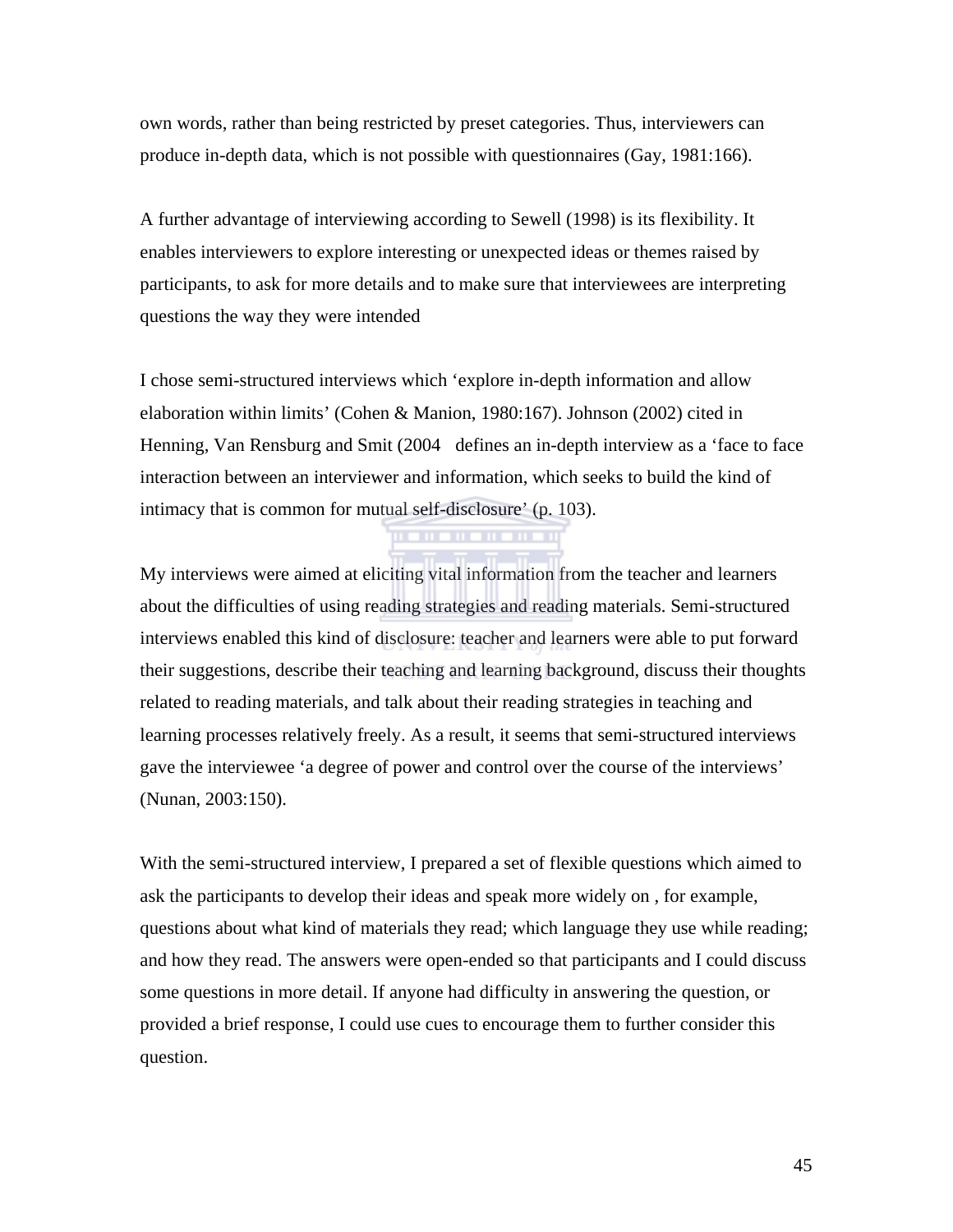Normally, in the interview process, there are two ways to record data: using a tape recorder, and written notes. My preference was to record interview data with a tape recorder because it would be more reliable than hurriedly written notes, and so make it easier for me to focus on the interview. Patton in fact states that a tape recorder is 'indispensable' (1990: 348). Participants' consent was sought to allow the recording of the whole interview process; they all obliged and were helpful. The language of interviews with learners was English, but, I spoke initially in English, and then translated into Chinese. The aim was to help them to feel confident about what they wanted to say. (See Appendices G and I).

Interviews nevertheless have some disadvantages. Firstly, conducting a qualitative interview is intensive and time consuming. After the interview, researchers collate, analyze and interpret the data. In this particular case, I recorded interviews using a taperecorder, then listened to the tape several times, transcribed the recording and later categorized findings into different themes. This took a substantial amount of time.

Secondly, time and venue can be uncontrollable, and the participant is restricted to a specific time and place (Gay, 1981). I interviewed learners in the teacher's office, because it was too noisy to talk with them and record in the classroom. They were interviewed one at a time after each class because their classes were all through the day. I tried to conduct the interview at lunch time, but could not, because some of them went home, while some went to the residence to take a nap.

Third, using qualitative interviewing may be more 'reactive to personalities, moods, and interpersonal dynamics between the interviewer and the interviewee than methods such as surveys' (Sewell, 1998). In my research, for example, one of the boys tried answering questions as quickly as possible, albeit incorrectly; one question was on how the teacher presents a reading lesson in the English class. He replied saying he did not like his Math teacher which indicated that he felt impatient with answering the questions posed. I tried controlling the situation, by attempting to calm his racy mind.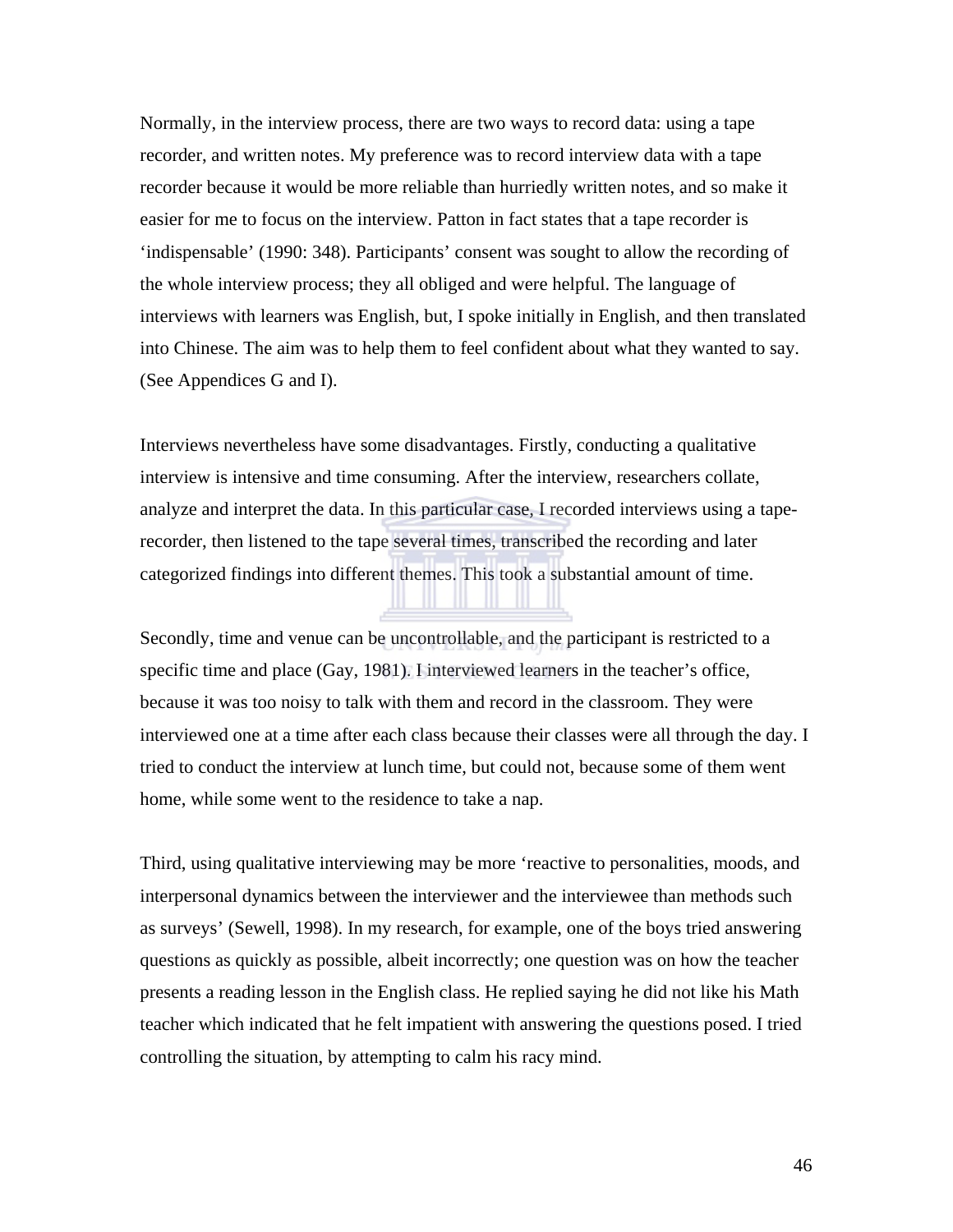Fourth, 'this method also shows us that it is more subjective, because the researcher decides which quotes or specific examples to report' (Sewell, 1998). A final potential disadvantage is raised by Gay (1981) who points out that the researcher generally chooses only a few subjects to be interviewed, so the samples involved are small. In this study. I interviewed only eight learners out of the twenty-seven so the data obtained in this way cannot be said to represent the full sample of learners or of Chinese EFL learners more broadly.

In order to try and overcome some of the limitations of interviews discussed above, I used a questionnaire as well.

#### **3.3.3 Questionnaires**



After conducting the interviews, questionnaires were distributed to all learners in this class to try and collect a broader range of data for the study. Questionnaires were designed to elicit learners' self-reports on the differences in their use of reading strategies in English and Chinese (see Appendix K). The questions in the questionnaire were divided into four parts to reflect a modified interactive model of reading and focus on strategies associated with each aspect: pre-reading, while-reading, word recognition, and post-reading. All twenty-four questions were closed questions because 'responding to closed questions is easier to collate and analyze…' (Nunan, 1992:143) and I wanted to be able to identify patterns.

Twenty-seven (27) learners received the questionnaires after which all were handed back to me. The teacher assisted learners with understanding the questionnaire as it was in English and learners could not answer easily because of their minimal understanding of the language. First, she organized a time for learners to answer the questions in the class, after which she did a step-wise translation of the questions into Chinese. While this may have affected the validity of the process as her interpretation of some questions may affected learners' responses, overall I feel that the pattern of responses is trustworthy.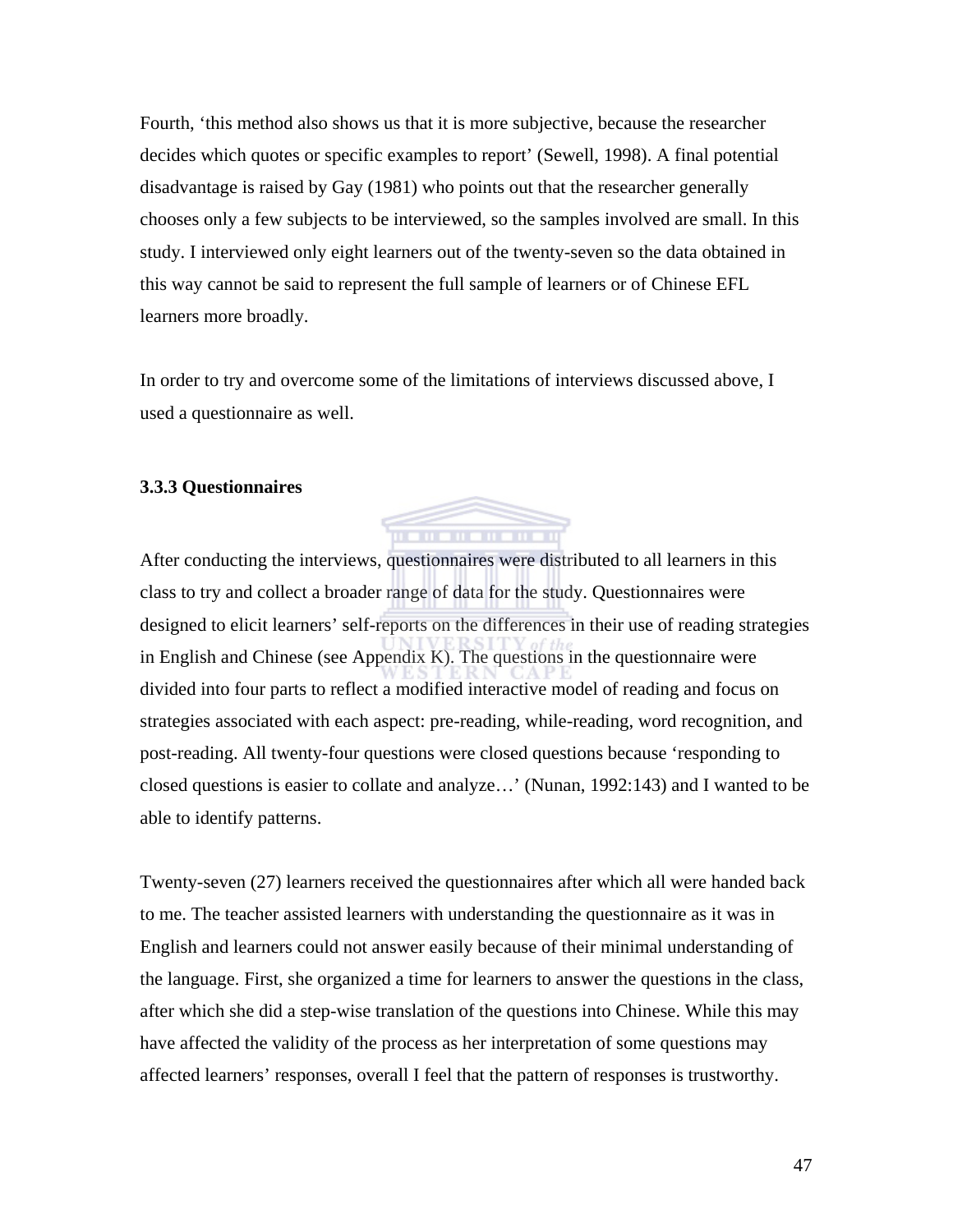I feel that the language, grammar and structuring of the questions in the questionnaires were appropriate and should not have posed any problems to the learners as their levels of proficiency in English were taken into consideration while the questions were being structured. Nevertheless, if I had been able to do this part of the data collection again, I would have translated the questionnaire into Chinese. Also, although Cohen (1998) points out that it is sometimes hard to distinguish whether a strategy is cognitive or metacognitive, I would have included a greater focus on non-compensatory metacognitive strategies such as pre-assessment of tasks and post-task evaluation of success.

#### **3.3.4 Document analysis**

The final tool used was document analysis. One of my main aims was to explore the experiences of learners and the teacher with EFL reading. In order to deepen my understanding of learners' experiences, I needed to analyse the kinds of reading practices that were encouraged by the textbook and the extent to which they matched the kinds of assessment tasks in the final exam.<br>WESTERN CAPE

Firstly, the textbook was analyzed using a checklist created from a combination of Nuttal's (1996) and Klein *et al*.'s (1991) criteria, selecting those elements which seemed most applicable to this study:

#### **Checklist for Grade 10 textbook and examination analysis**

- 1. To what extent are learners' interests reflected in the selected texts (suitability)?
- 2. What is the extent of the target audience's familiarity with the texts?
- 3. To what extent does the textbook develop skills in top-down reading processes?
- 4. Do the reading passages themselves provide the necessary background for the text?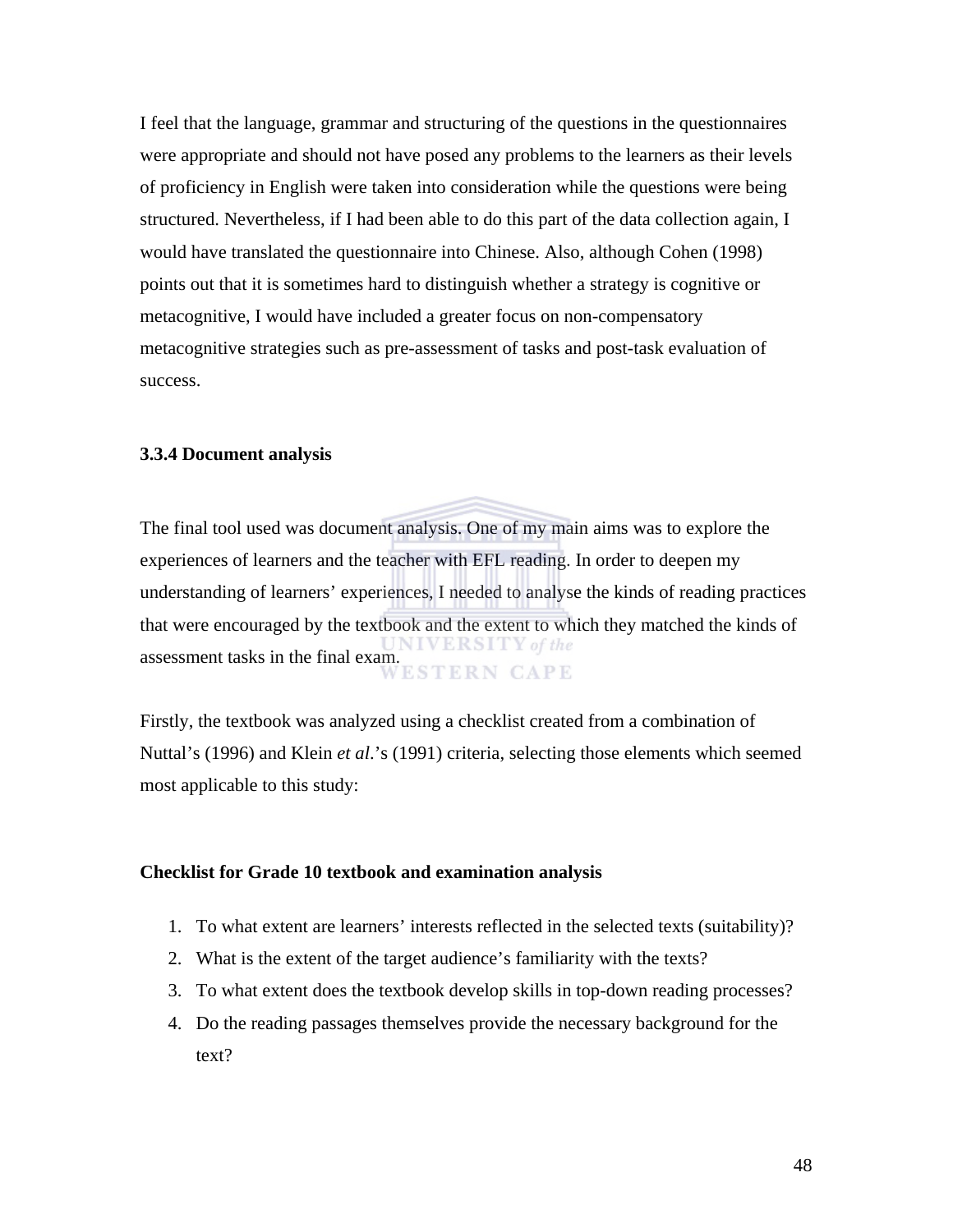- 5. To what extent do the tasks in the textbook activate learners' background knowledge?
- 6. To what extent does the textbook develop skimming and/or scanning skills?
- 7. To what extent does the textbook develop bottom-up reading processes?
- 8. Does the textbook give practice in vocabulary teaching?
- 9. Does the textbook develop skills such as inferring meaning from context, semantic mapping and word recognition exercises?
- 10. Does the textbook encourage metacognitive strategies? For example, preassessment and pre-planning, ongoing planning and evaluation and postevaluation of the usefulness of language learning activities or strategy use.
- 11. To what extent are the pre-reading, while-reading, and post-reading phases adequately used?

. . . . . . . . . . .

The same analysis was applied to the final examination.

# **3.4 Data analysis methodology WESTERN CAPE**

Patton (1987) states that analysis is the process of bringing order to the data by organizing data into patterns or categories. According to him, a qualitative researcher analyses data by organizing it into categories, generally on the basis of themes, concepts or similar features and then examining the relationships between them.

Before analysing the data from the observation and the interviews, I transcribed the videoed observation and the interviews as verbatim transcription provides the best basis for analysis (Merriam, 1988). Then, I categorized responses into different groups and analyzed them separately, for example, pre-reading, while-reading, and post-reading. I also looked for emerging themes that would help me answer my research questions. In this way, the data were gathered into components of meaning or codes (Krippendorf, 1980).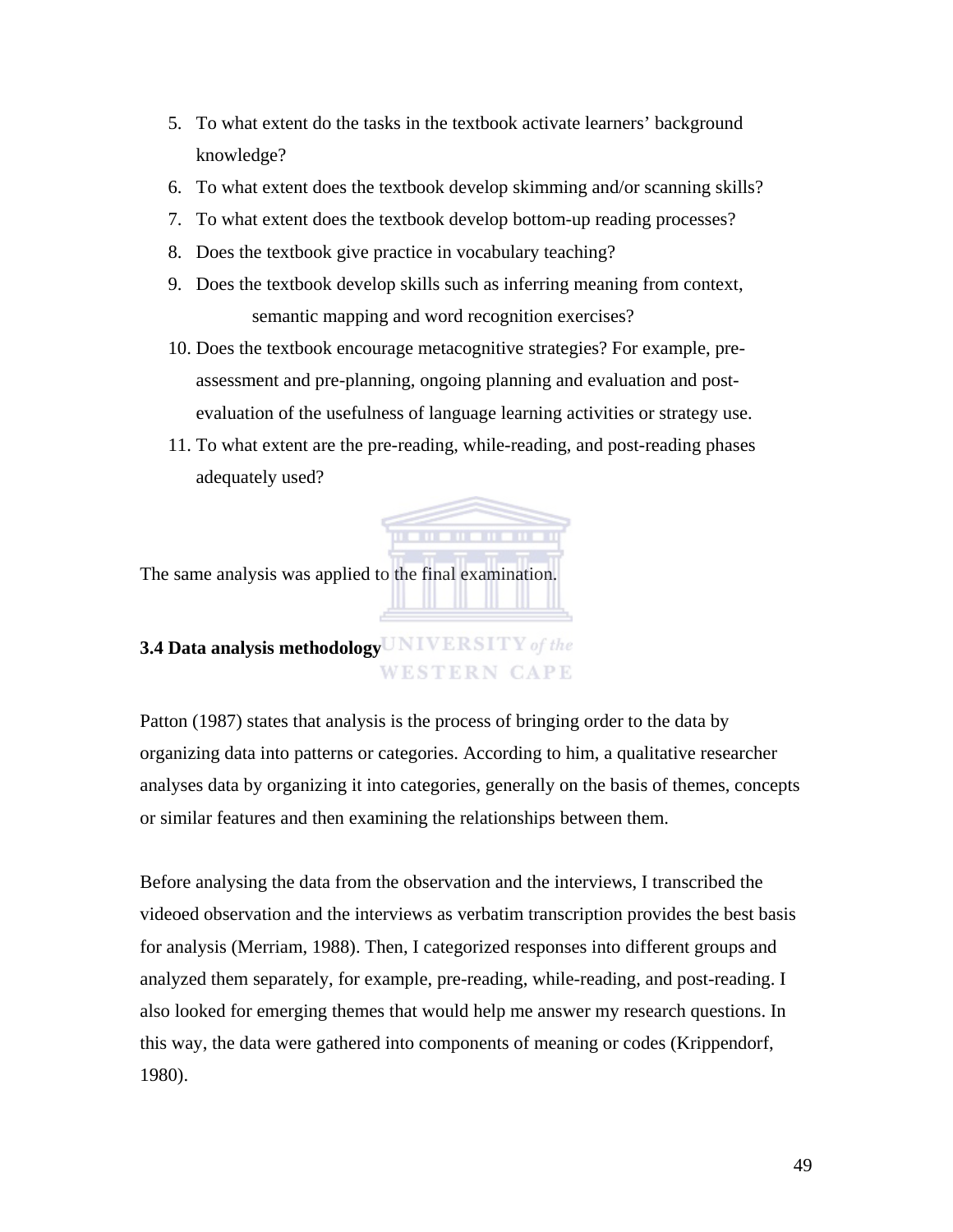The data from the questionnaires were subjected to comparative analysis. I quantified the responses to each question and then worked out what percentage this total was of the sample. I then compared responses for reading in Chinese and in English. I looked for patterns of transfer of strategies from Chinese to English. Looking at these patterns together with the data form observation and interviews would help me understand whether this transfer was positive or negative.

Documents, in this case the textbook and final examination, were analysed with the checklist described under 3.3.4. I looked for the presence or absence of certain types of tasks to aid the discovery of reasons why the teacher might not be able to develop certain reading strategies.

Through interpretation and analysis of observations, interviews, questionnaires and documents, I hoped to gain further insights into why learners struggle to become fluent readers in English and to suggest possible strategies for improving the teaching of reading in EFL classrooms in Chinese secondary schools. A detailed presentation of the data follows in the next chapter. UNIVERSITY of the

#### WESTERN CAPE

#### **3.5 Reliability and validity of data**

The reliability of a research instrument refers to the extent to which the instrument produces the same results on repeated tests (Carmines & Zeller, 1979). It involves the consistency of a test score when the test is repeated. A measuring instrument or procedure is considered reliable if the instrument produces the same results whenever the test is repeated. In this study, reliability can only be evaluated in relation to the quantitative aspect of my data. Questionnaires were sent to twenty-seven learners in this class, and a 100% feedback was obtained. In order to increase reliability, questionnaires were later discussed with a group of learners to make sure that my interpretation of their answers was reasonable.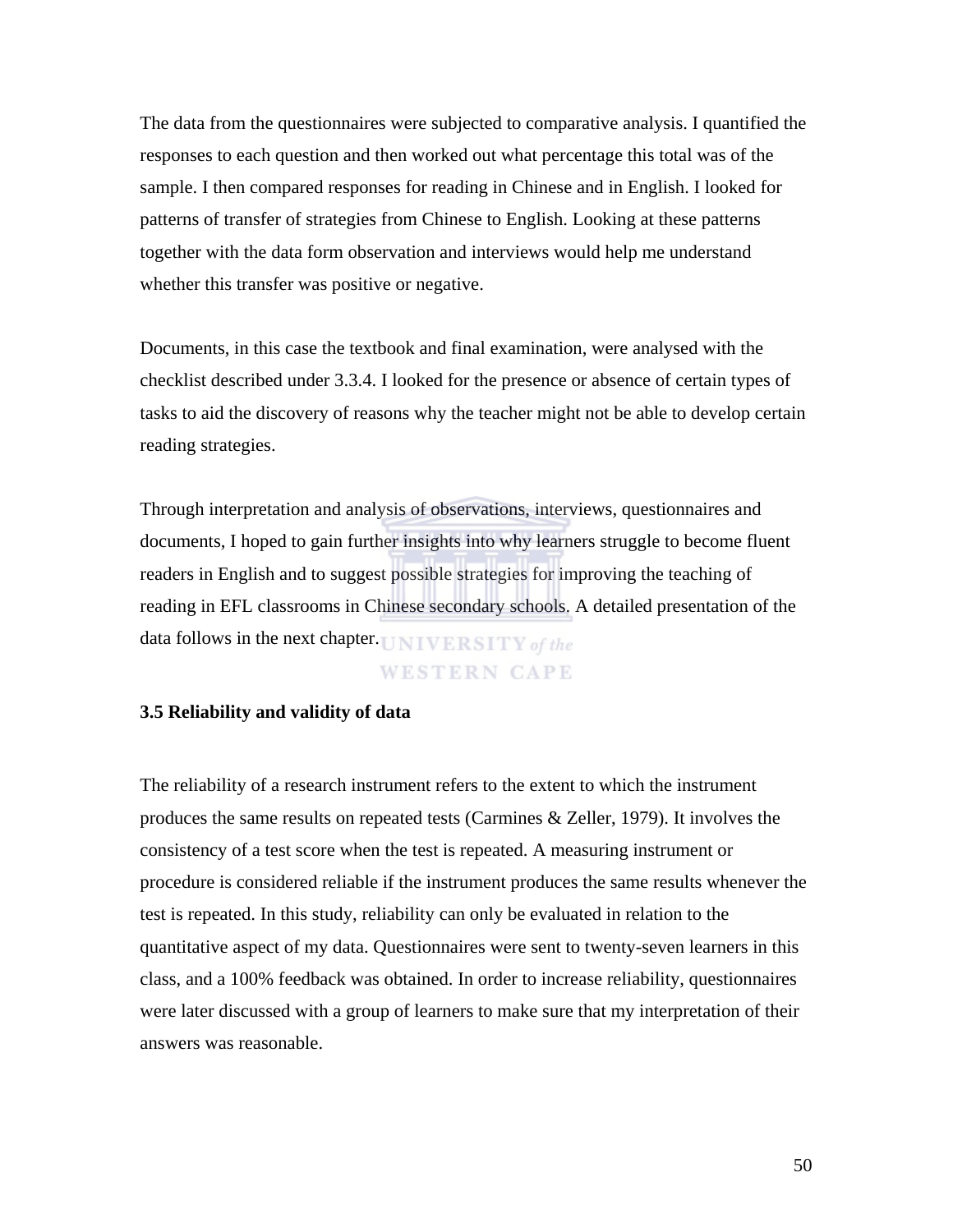Validity in qualitative research has to do with trustworthiness (Terre Blanche  $\&$ Durrheim, 1998). In order to help achieve this, several classroom observations and all interviews were recorded, because this makes possible repeated listening to or viewing of the tapes, to catch every word from participants and to transcribe the words accurately. Video recording also helps catch important expressions, gestures, and other kinds of body language which may carry meaning and enrich the interpretation of the processes being studied.

A further point in relation to power and validity of research findings is that my presence in the classroom was for the most part non-participatory and learners seemed to accept me as part of their class. I was not viewed as a teacher or a person in authority.

Triangulation through four methods of data collection also played a role in ensuring trustworthiness. Cohen and Manion (1989) assert that multiple data sources increase the validity of research findings as the different methods of data collection can complement each other's shortcomings.

## **UNIVERSITY** of the **WESTERN CAPE**

### **3.6 Ethical considerations**

Banister *et al*. (1994) state that if researcher and participants respect and trust to each other, good research is possible so that the interaction is joined by open and honest. In order to build trust and set the conditions for open interaction, the willingness of the teacher and learners to participate in this research was sought. The aims of the research were explained to them and they were informed that they could withdraw from the research at any time.

To obtain the formal consent of the participants for my study, consent forms translated into Chinese were sent to the parents of each learner and a separate one was signed by the teacher. The forms included the right to privacy, the freedom to terminate participation, and the right to access information. Following Banister *et al*. (1994) the forms also included an explanation of the purpose of the research, the number of participants, what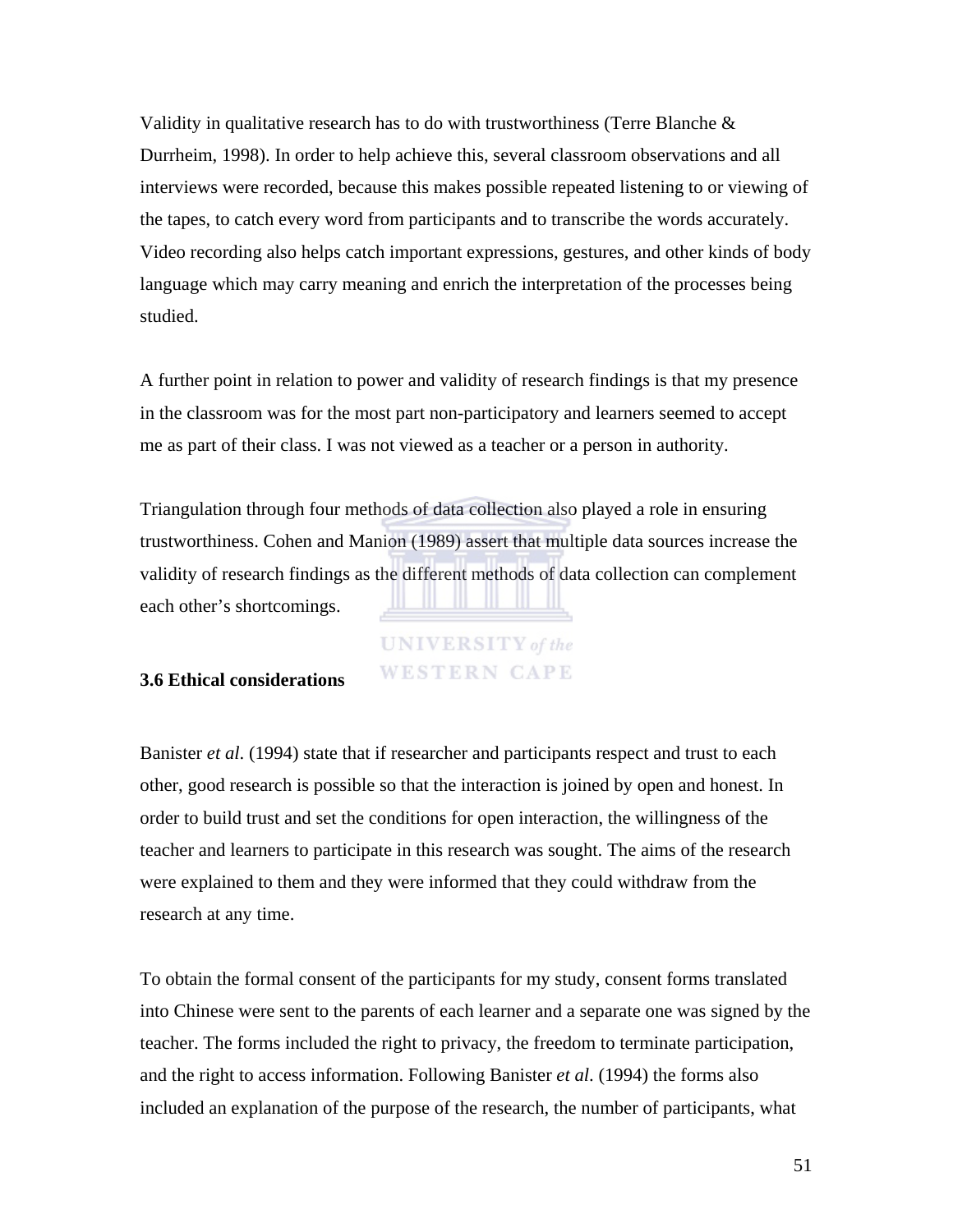was involved, how it was to be conducted, and what would happen to the materials collected.

In addition, the teacher was informed that she had the right to stop the video process any time she felt uncomfortable with it. Learners were told that they need not answer all the questions in questionnaire or continue talking about an issue that might become uncomfortable for them during the interview. They also could ask for the tape recorder to be switched off whenever they felt uncomfortable with it.

The findings of this study will be communicated to participants in an accessible format, which includes, having access to the final thesis, and the transcripts of the video recordings, tape recordings and interviews as one way of reducing the power of the researcher is to make it clear to people that the material is owned by them and they have access to it. The Model Tribal Research Code for American Indians (1999), states that the researcher should tell people how confidentiality will be protected and where the raw data will be deposited and stored at the completion of the project. For confidentiality, the school's, teacher's, and learners' names have not been used.

### **WESTERN CAPE**

Finally, participants were informed that the benefits of the research might be to shed some light on the difficulties that Chinese EFL learners at secondary school level have in achieving the goals set for reading by the syllabus.

In summary, the aim of the research was explained to participants, and they were informed that they could copy the full document if needed. They were informed that they could withdraw freely from participation at any time, that they could contact me freely; and that they could make further comments.

#### **3.7 Conclusion**

In this chapter, I have described my research design and clarified the research instruments which were used to gather data. Data analysis techniques were discussed, as well as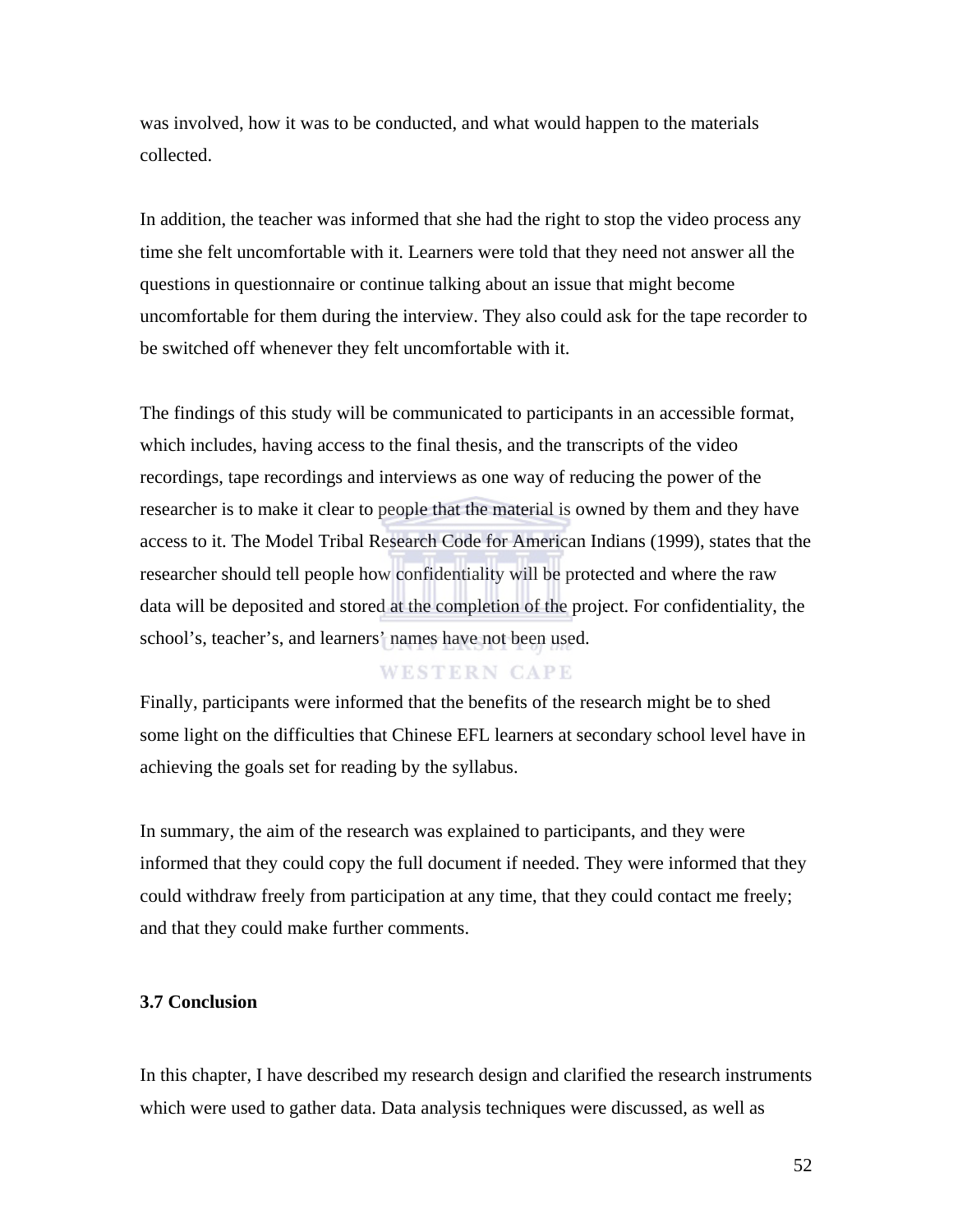issues relating to data reliability and validity. The next chapter will present my data analysis, interpreted within the theoretical framework provided in chapter 2.



**UNIVERSITY** of the **WESTERN CAPE**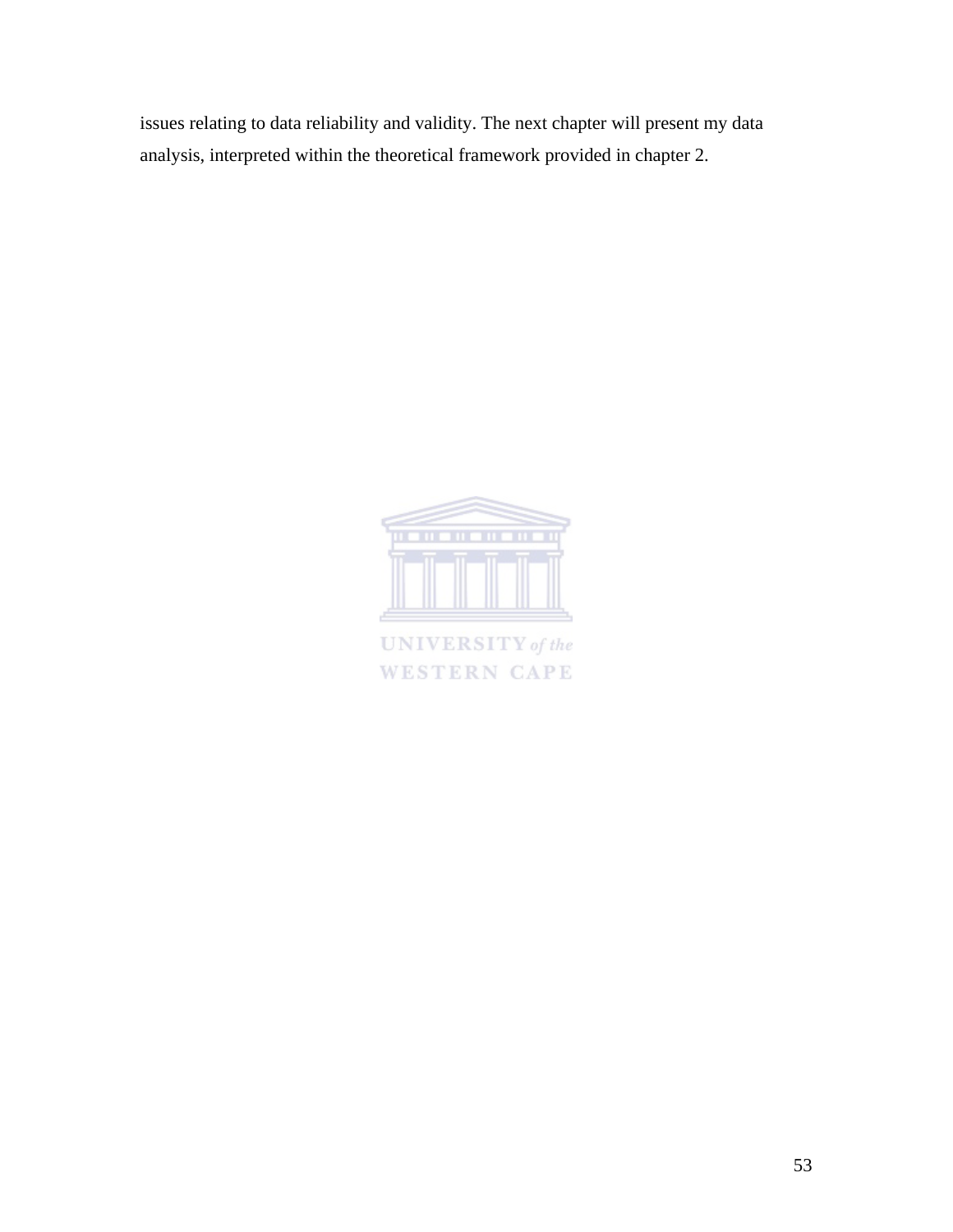### **Chapter 4 Presentation and analysis of data**

#### **4.1 Introduction**

The previous chapter discussed the research design and methods of data collection for this study. This chapter presents and analyses the findings from my analysis of the textbook and examination, as well as from classroom observations, interviews and questionnaires. The textbook and examination analyses are presented first as a way of contextualising the challenges facing the learners and the teacher.

### **4.2 Analysis of Grade 10 reading material and Grade 10 examination paper**

The English language syllabus for Grade 10 is designed to develop the four language skills, listening, speaking, reading, and writing. These skills are seen as the foundation of language learning, the content of language learning, and a means of language learning (High-school English Syllabus, 2004: 9). The textbook is the main source of information for the teacher while the teacher's guide serves as a reference on teaching procedures. Additionally, the examination paper is used to assess reading comprehension. In this study, I do not analyse the teacher's guide, but only mention some of the content when relevant.

. . . . . . . . . . . .

The analysis of the reading material and the examination paper was carried out using a checklist derived from modified interactive approaches to reading combined with Nuttal' s (1996) and Klein *et al*.' s (1991) criteria for selecting a text (See section 3.3.4 in the previous chapter). I also consider whether the textbook encourages the development of metacognitive strategies. In this section, I aim to analyse the extent to which the textbook develops learners' reading skills and strategies and the extent to which the examination paper assesses such skills and strategies. The analysis deals with aspects such as the choice of texts, the attention paid to top-down and bottom-up reading processes, and ends with a summary of the weaknesses and strengths of the textbook.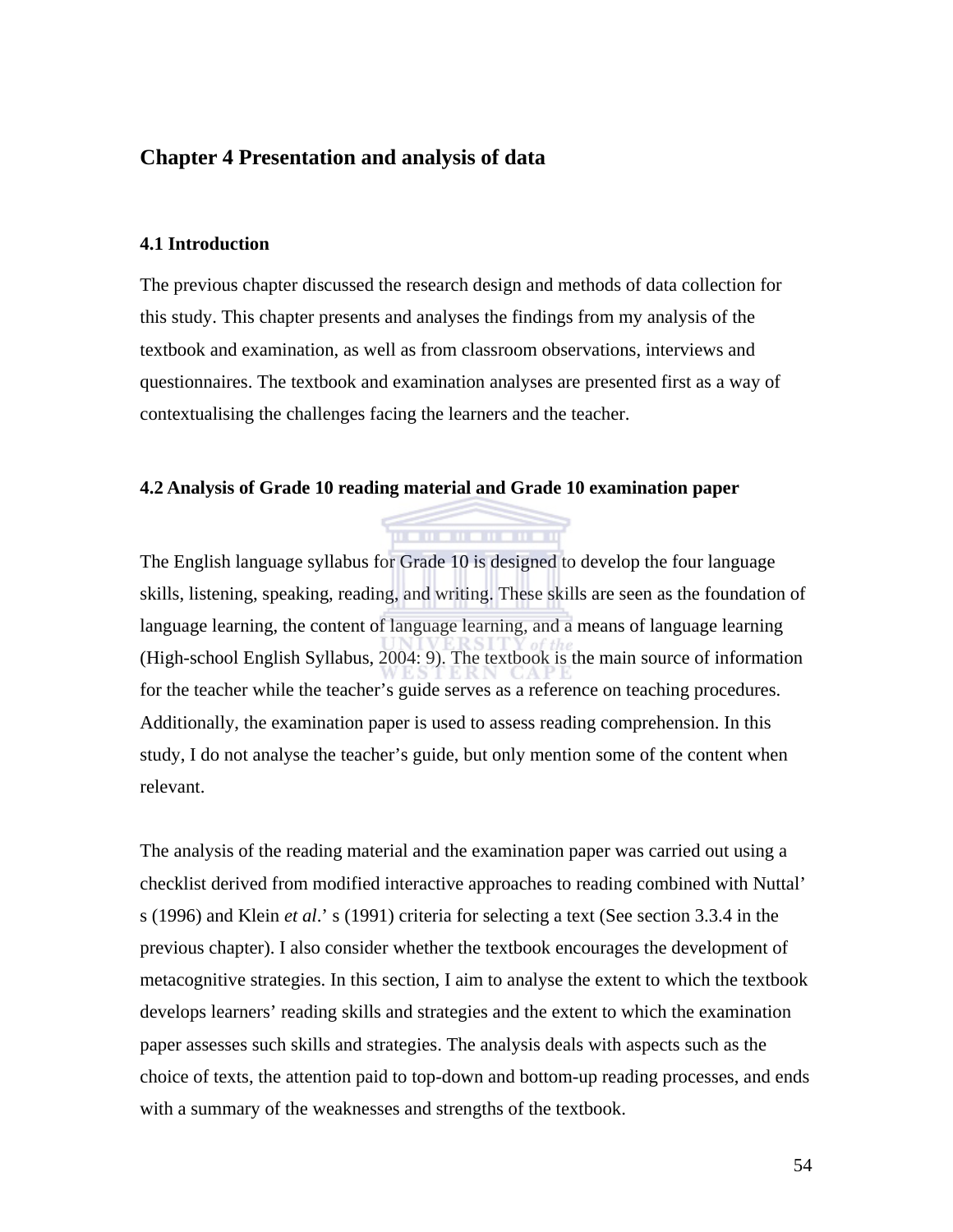This next section gives an overview of the textbook in use, Senior English for China, Student's Book 1A (2003).

#### **4.2.1 The contents and organisation of the Grade 10 textbook**

In the English Grade 10 students' book, the contents are divided into seven parts. 'Warming up' is the first part, which tries to help learners set up some background for the unit, for example, Unit 3 is about travelling so that there are three drills focused on travelling: 1).Look at the travellers in the pictures. Are they doing anything wrong? Write your answer below. 2).What do you have to consider before you decide which means of transportation you will use? 3).How would you like to go to the places, by boat, by train, by air or by bus? Why? These warming-up type activities are followed by a 'Listening' part, which helps learners to improve their basic listening skills, such as learning to catch the numbers or names of places, and then by a 'Speaking' part, which helps learners to speak out in English. 'Reading' is the fourth part and includes sections on pre-reading, reading, and post-reading. 'Language study' is the fifth part, including word study and grammar. The final sections integrate skills study, including reading and writing, and aim to develop writing skills.

The kinds of texts represented in the book can be seen to fall into four groups: the first group consists of Units 1, 2, 3, 4, 8 and here texts are designed for learners' common interest, for examples, Good friends, Going places, and Sports. The second group consists of Units 5, 11, 12, in which the focus is on Arts and literature. The third group in Units 9 and 10 relates to Science and Technology. The final group, Units 6 and 7, relates to Western history and culture(See Appendix A).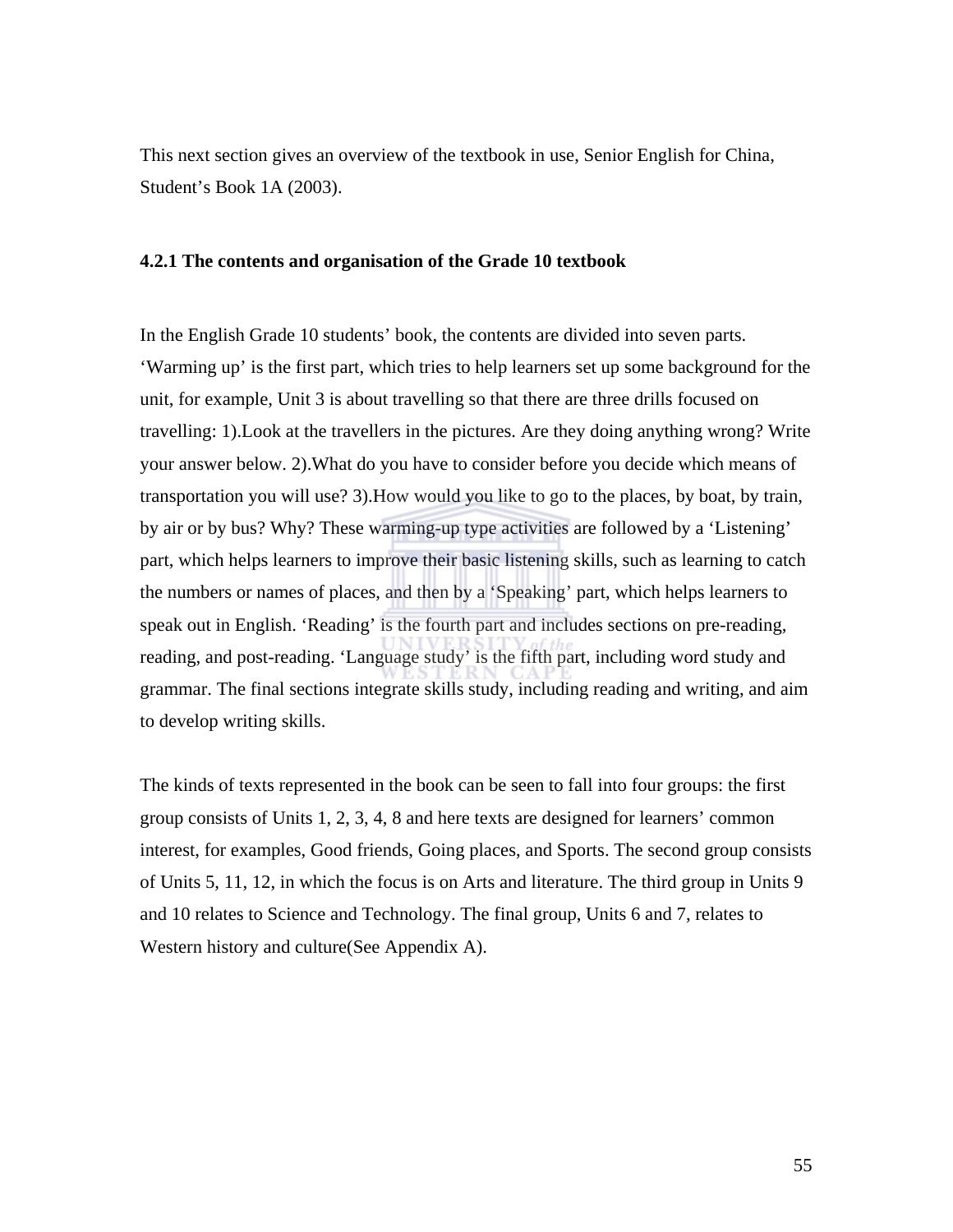#### **4.2.2 Analysis of textbook**

#### **4.2.2.1 To what extent are learners' interests reflected in the texts (suitability)?**

In order to develop learners' reading skills and strategies, both learners and teachers should be interested in the reading materials as '… interesting content makes the learner's task far more rewarding' (Nuttal, 1996: 170).

When I interviewed learners in Grade 10 about the content of the textbook, fifty percent of interviewees said that they did like some topics in this textbook such as western culture, films, sports and music. However, the other fifty percent said that they did not like this textbook at all. After looking at the spread of texts in the book, I concluded that only 32% of the total of 25 texts match learners' expressed interests. For example, 'Sport' is represented in Unit 8 in two texts; two texts about western culture are provided in Unit 6 and 7; films are covered in two texts in Unit 5 and Unit 12.

To sum up, it is clear that the selection of texts does not really reflect learners' interests and learners may therefore not be motivated to read. While some texts may appeal to learners who are interested in Arts and sports, other learners' interests in for example, History, Commerce and Policy, are not taken into consideration.

#### **4.2.2.2 What is the extent of familiarity of the texts to the target audience?**

As I have mentioned earlier, the reading passages in the textbook of Grade 10 can be divided into four groups. Each of these groups will be discussed in more detail below.

#### *Group 1*

There are five units in this group, all of which attempt to make links to learners' experience: Unit 1 'Good friends', Unit 2 'English around the world', Unit 3 'Going places', Unit 4 'Unforgettable experiences', and Unit 8 'Sports'. Although the topics might seem familiar to the learners, the actual content of the texts is not known to the learners. As an example, Unit 1 is about friendship and has one friend telling another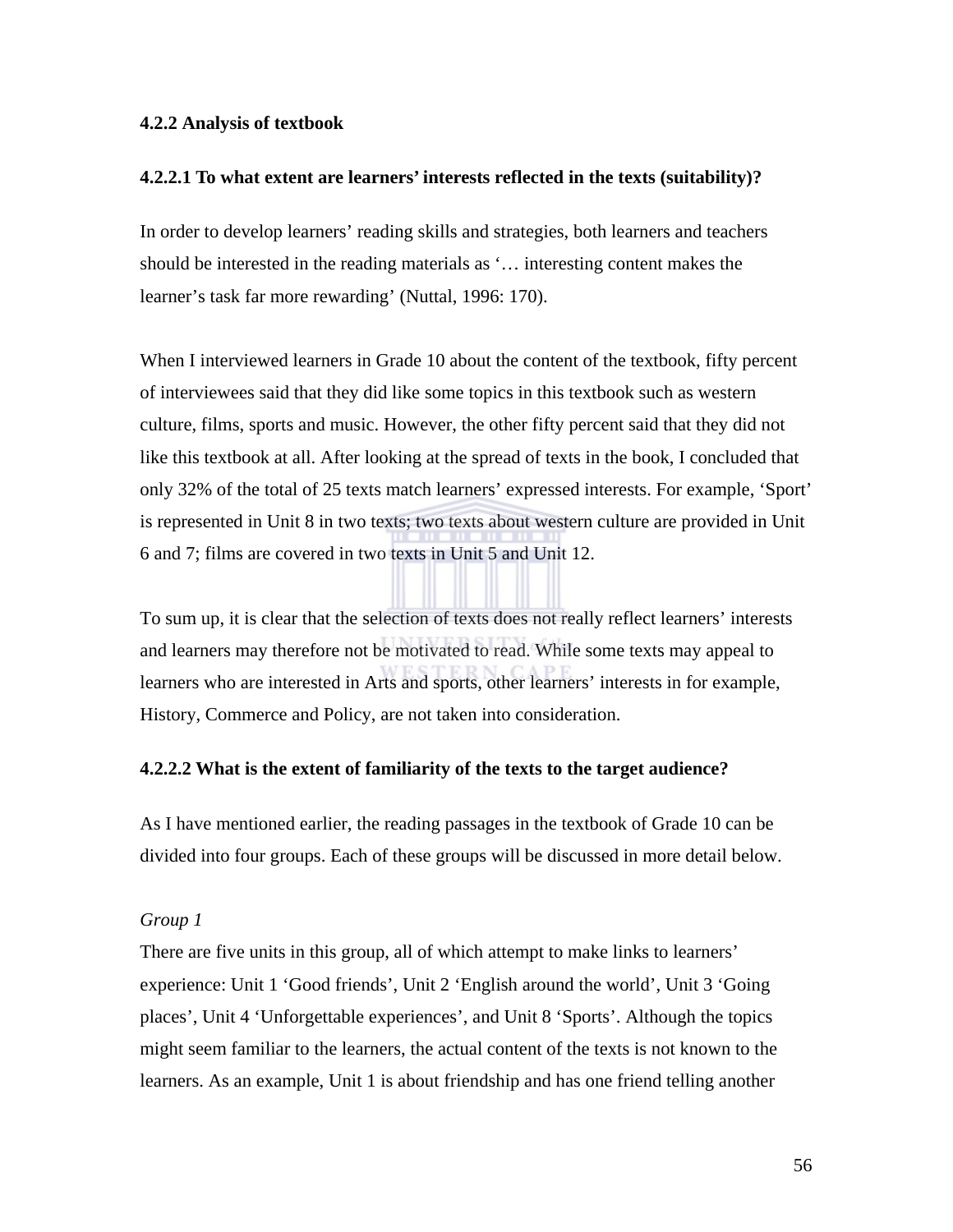about a film 'Cast Away', but eighty percent of learners had not watched the film. Even though a picture accompanied the text, learners could not link the topic of Friend to the film. Such texts cannot be said to form part of the background knowledge of learners and therefore learners will not be able to draw on 'content' schemata.

A further point relates to linguistic schemata. Many of the texts use long, complex sentences. An example is a reading text on unforgettable experiences, named, 'Earthquakes'. The language structures in this reading are quite difficult for Grade 10 learners, for example, 'a wide and busy road which was built like a bridge over another road fell onto the one below.' (Senior English for China, Student's Book 1A, 2003: 106). In this sentence, there is not only an attributive clause, but also two difficult prepositions and a pronoun for which it is hard to find the reference: over, onto, and the pronoun 'one'. Such sentences can slow down the development of reading skills and strategies in the target language. As Nuttal (1996) remarks, 'linguistically difficult texts are unlikely to be suitable for developing most reading skills' (p. 177).

#### *Group 2*

#### **UNIVERSITY** of the

In Group 2, texts are about Arts and Media. Most of the content in these units is extracted from the culture of the western world, such as 'Getting to know Steven Spielberg' (pp. 31-32) who is a famous director, information on a world-famous pop star (pp. 73-74), and pop music and rock music (p76).

This content was more accessible and some learners were interested in these topics. They also had background knowledge of the topics.

#### *Group 3*

In this group, the texts focus on Technology, such as 'Life on the Go' which is about a tool of communication, the cell phone. Some texts are also taken from the world of Sciences, such as protecting the environment, animals and plants, and describing the importance of natural resources. These topics are quite far from the learners' life experiences. At the same time, the teacher struggles with these kinds of texts as they are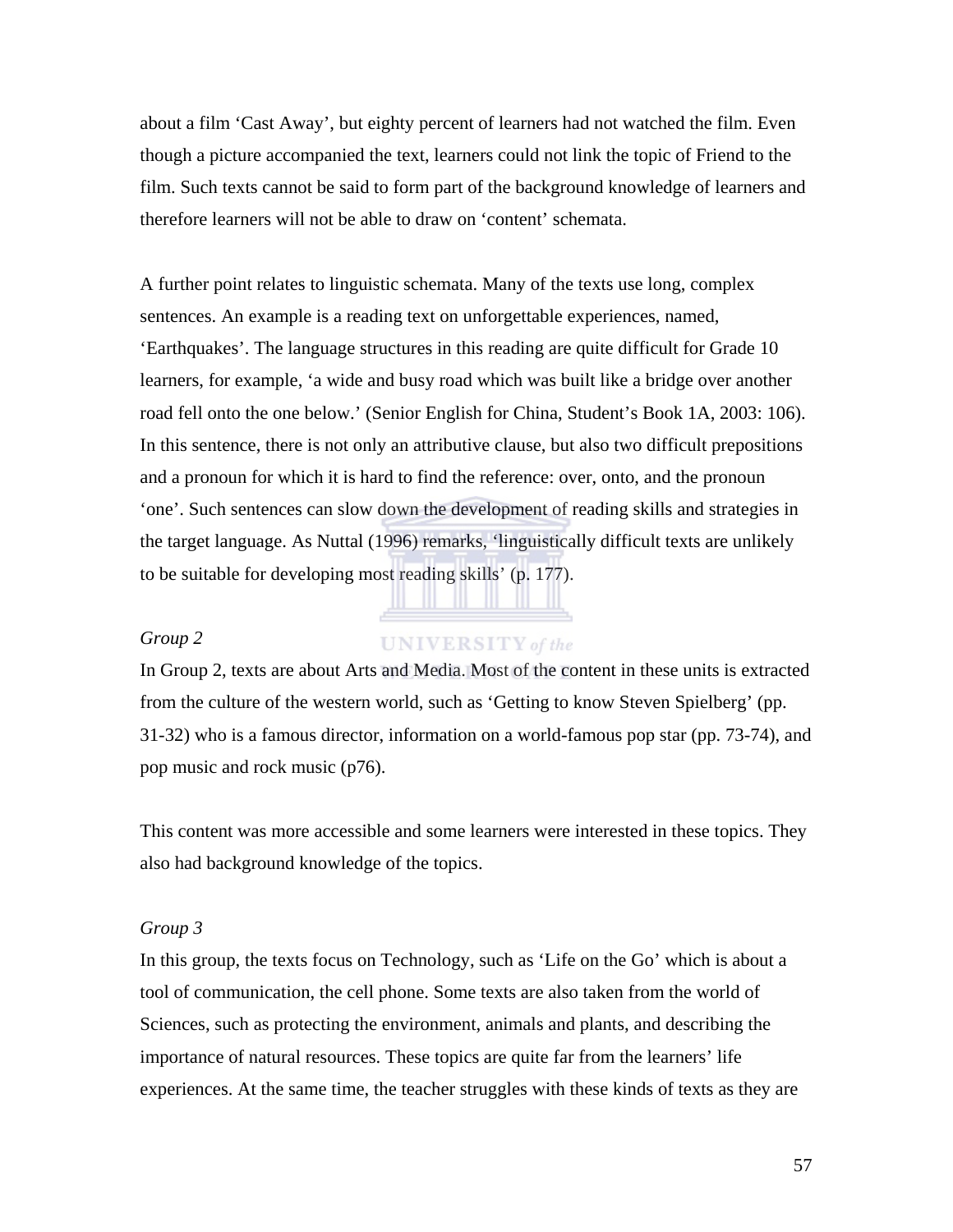not part of the language course in the Education Institution. As Kilfoil (1995:165) points out '… English teachers are not specialists in scientific subjects and might not understand the demands of the discourse or even the content of the text'. Thus, it would be difficult for learners to develop reading skills and strategies that area appropriate for this kind of text.

#### *Group 4*

In this group, the texts are about history and culture, such as historical cities and table manners. These topics focus on western cultural heritage and western cultural knowledge, with which learners are not familiar. They are all beyond the scope of learners' knowledge.

To sum up, the often complex language structure and vocabulary combined with the learners' lack of familiarity with the reading topics mean that they cannot easily draw on content or linguistic schemata. This makes it difficult to expand learners' reading skills and strategies because efficient and effective reading should be focused on both top-down (background of learners' knowledge) and bottom-up strategies (grammar skills) interactively. In order to investigate these issues in more depth, I will now discuss the extent to which tasks in this textbook develop learners' top-down strategies.

# **4.2.2.3 To what extent does the textbook develop skills and strategies in top-down processing?**

In this section, I will analyse the development of top-down processes divided into three questions: 1) Do the texts supply the necessary background? 2) Are they helpful in activating learners' background knowledge? 3) To what extent does this textbook develop skimming and scanning skills? These correspond to questions 4, 5, and 6 on the checklist.

Top-down processing requires that the individual makes predictions based on higher level schemata. According to Carrell *et al* (1988), the individual then searches for 'information in the text (called inputs) to fit into these partially satisfied, higher order schemata' (p.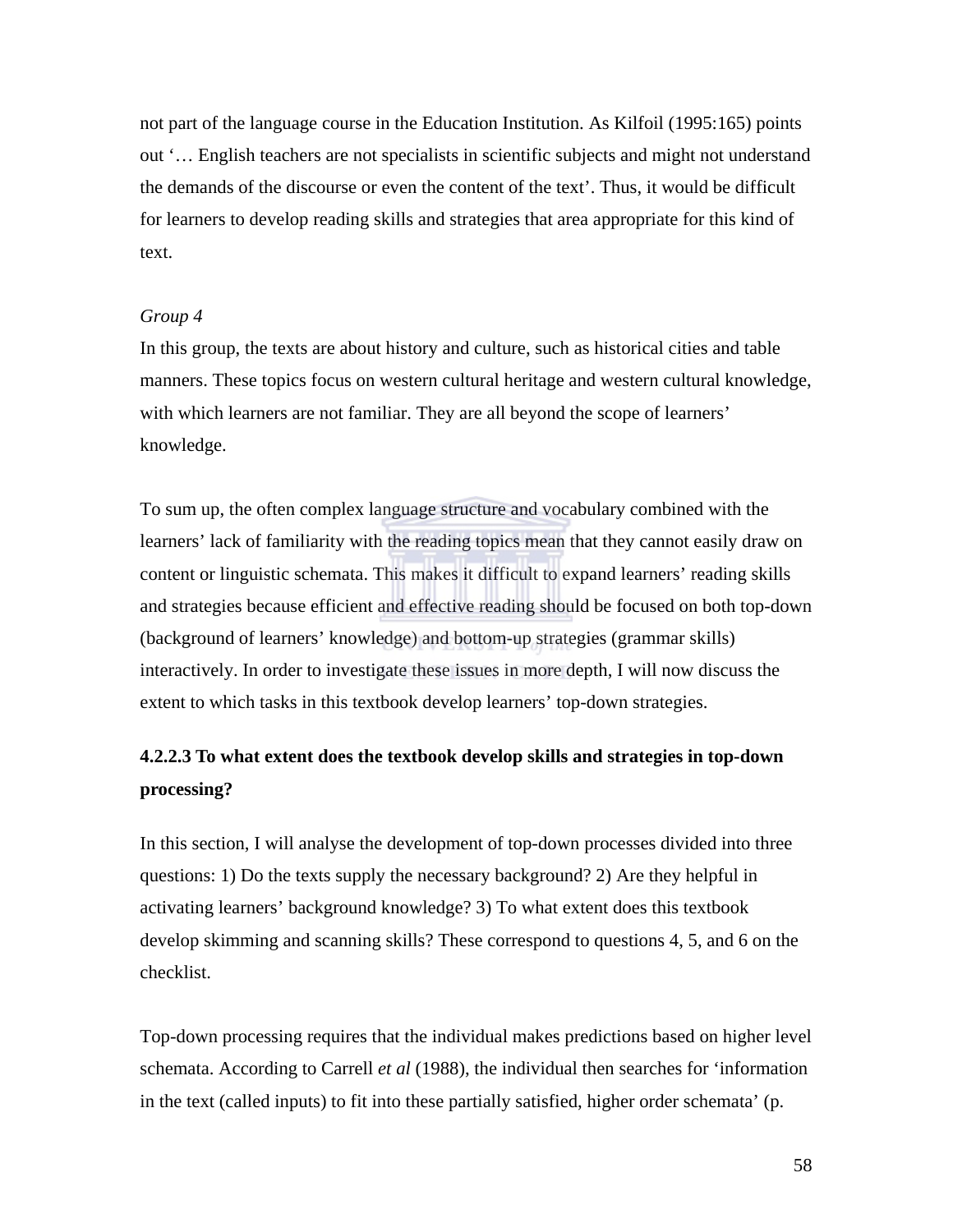77). As we have seen above, this textbook does not provide many texts that allow learners to draw on their background knowledge. In this section, I will therefore analyse the extent to which the texts themselves supply the necessary background.

# **4.2.2.4 Do the reading passages themselves provide the necessary background for the text?**

In the first group of texts, the topics are familiar to the learners, but there is no introduction on the content of the texts, which could assist the learners to acquire some background knowledge on the topics and to understand the texts more easily. For example, as mentioned above, most learners had not watched the film 'Cast Away', so that they could not understand what friendship was about in this context. The second group has topics on Art and literature. For example, Unit 11 is entitled 'The sounds of the world'. Learners needed some preparation in order to know what Blues music is, its origins and the kinds of instrument used. However, there is no such background knowledge given.

Group 3 focuses on Technology. The topics in this unit are not familiar to learners at all. Unit 9 is 'Life on the Go'; Unit 10 is 'Are we Endangered?'. When I interviewed learners, they said they did not know what these topics were about. Their guesses are stated below. One boy explained that 'Life on the Go' was about how to keep life longer. Another learner stated when she looked at the topic 'Are we Endangered?', she did not know what this text was about because she did not know the word 'Endangered', and there was nothing given to guide her to get the point of this text. Therefore, without careful development of topic and language knowledge, the topics do not seem to be helpful as tools for developing reading skills.

Group 4 is on history and culture, historical cities and Western culture. Here, once again no background information is given.

In conclusion, background information is very important for learners to make sense of the texts. As early as 1970, Bright and McGregor pointed out that it is less difficult for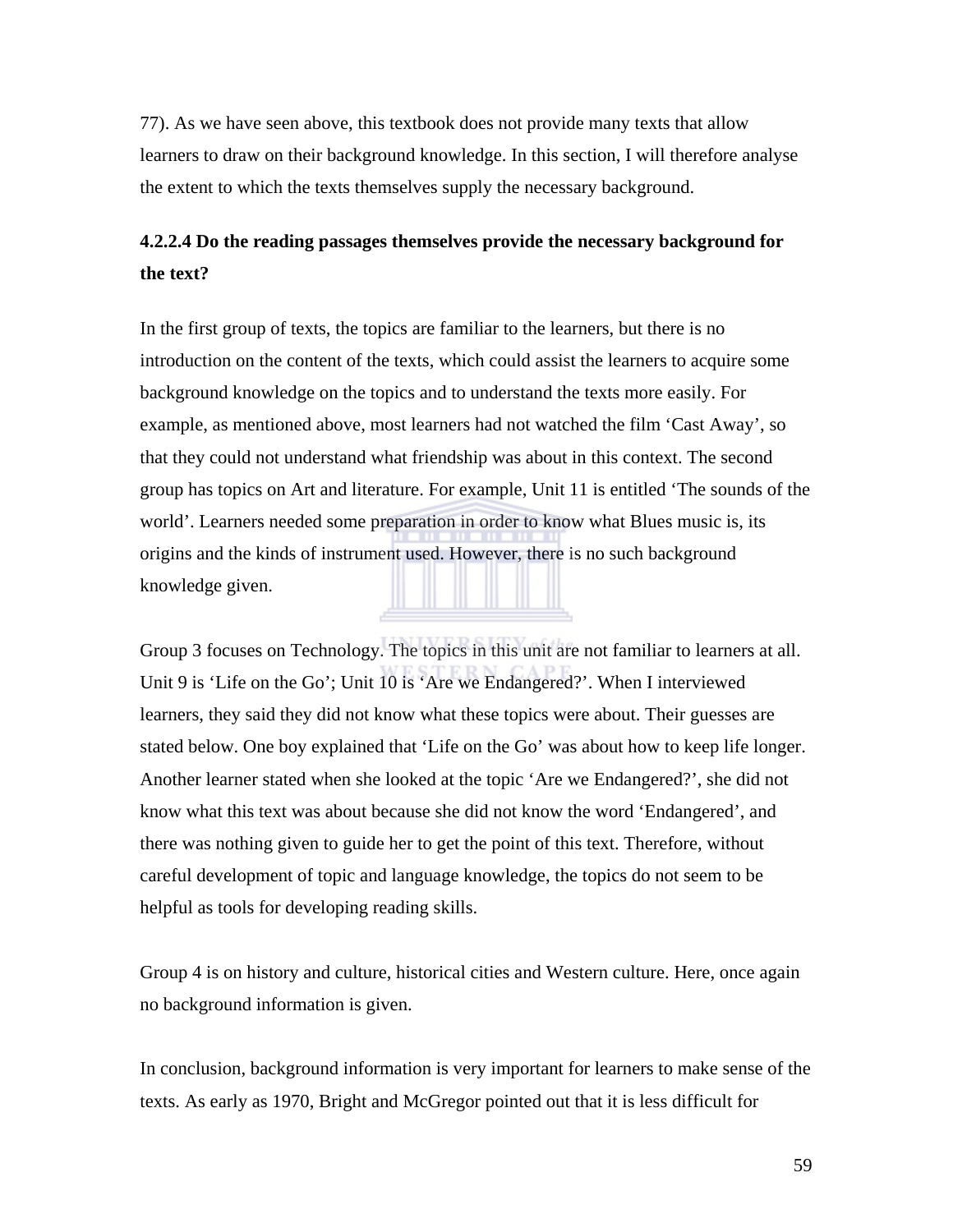readers to comprehend the content if sufficient background information is given in the texts. In interactive reading models, it is important to provide background knowledge. However, 'schema availability alone is not a sufficient condition for adequate comprehension. Relevant schemata must be activated' (Carrell, 1988: 105). Thus I am now going to analyse if the reading material in Grade 10 activates learners' background knowledge adequately.

# **4.2.2.5 To what extent do the tasks in the textbook activate learners' background knowledge?**

Carrell (1988) states that building background knowledge can take place through appropriate activities, such as visual aids (viewing films), slides, pictures, class discussions or debates. In this textbook, there are some tasks that precede the reading texts. I will first take the exercises in Unit 3 as examples (Appendix B).

*Exercise 1* 

Work together with a partner. Learner A works for a company that wants to open up a local mountain to tourists. Learner B is worried that tourism will cause many problems. Try to get the other learner to agree with you. You can use the reasons listed on your card, but you can also think of more reasons.

- Learner A: You think that tourism can give us the money we need to protect the mountain; tourism will help make our city famous and will help us develop the city; tourism will help people get more interested in history and nature.
- Learner B: You think that tourists will destroy the mountain; you think that tourism will be bad for business in your city; tourism will turn the mountain into a place for business and people will not think about nature any more.

#### *Exercise 2*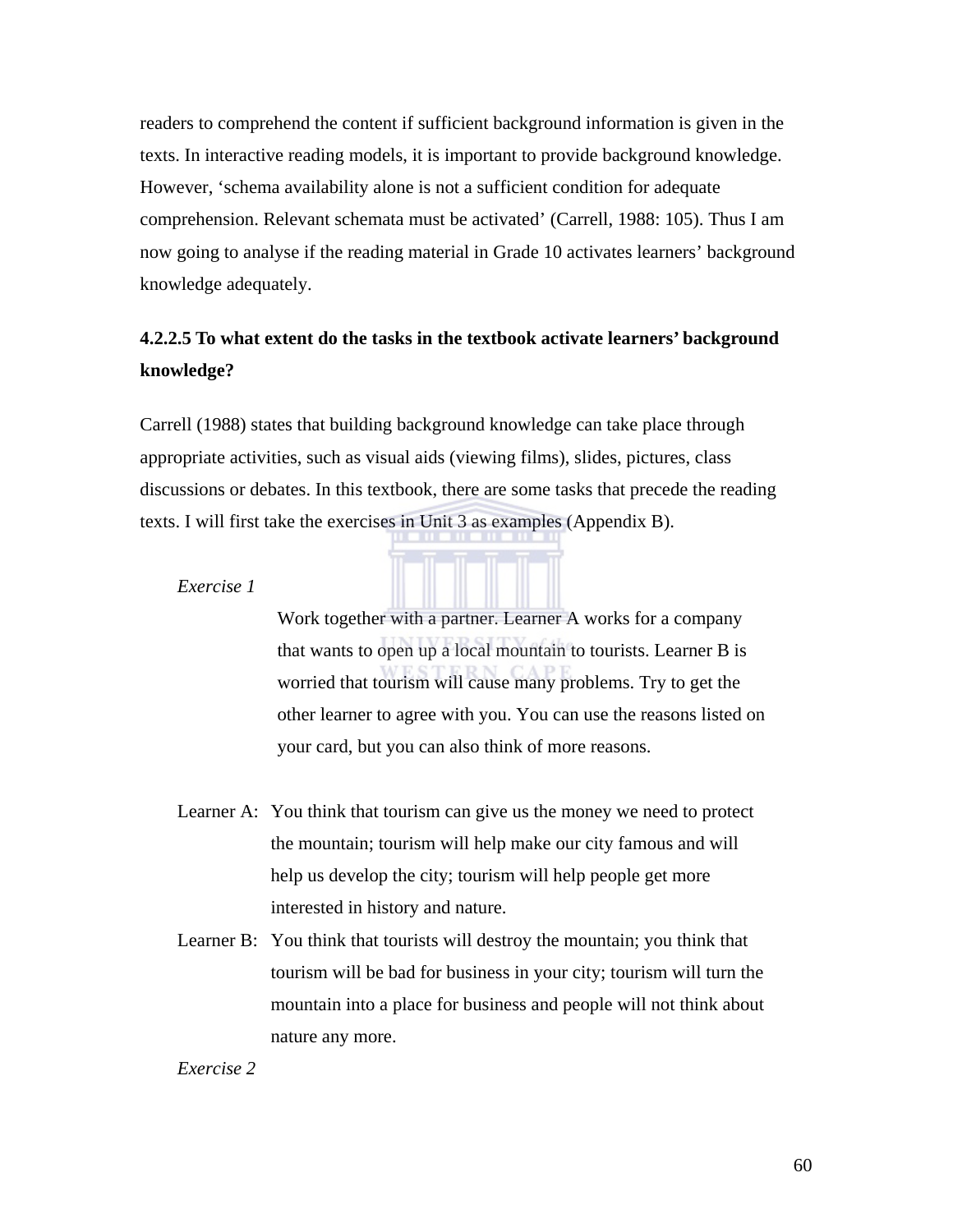Work together with the partner and write down a discussion which is about developing your village to be a tourist resort.

Learner A: -------- Learner B: --------

These exercises will be discussed after learning the text. These exercises could be useless to activate the background information of the texts.

Moreover, the content of the pre-reading exercises is not explicitly connected with the text. The exercises I presented above are about developing tourism, and the text is about adventure travel - hiking and rafting. However, there are pictures of hiking and rafting that encourage learners to discuss and predict the content of the readings. (Appendix B).

Another example is in Unit 7 where the text is about a city of heroes in Russia. There is some attempt to use pre-reading activities: some questions are given before learners go on to the reading activity. However, these questions do not link to the content of the text as well as they could. These are the questions asked:

- 1) Some cities, like Paris and Beijing, are called great cities of the world. In your opinion, what makes a city great?
- 2) What are your favourite cities? Why?
- 3) What cultural relics are there in the place where you live? How important are they?

Although these questions are broadly related to the topic, they do not relate to the city or cities in Russia, so learners may not be able to use much background knowledge to predict the content of the text.

In some cases, background is provided only in the teacher's guide, but not in the textbook. An example is in unit 3 of the teacher's guide (Appendix B). Here learners are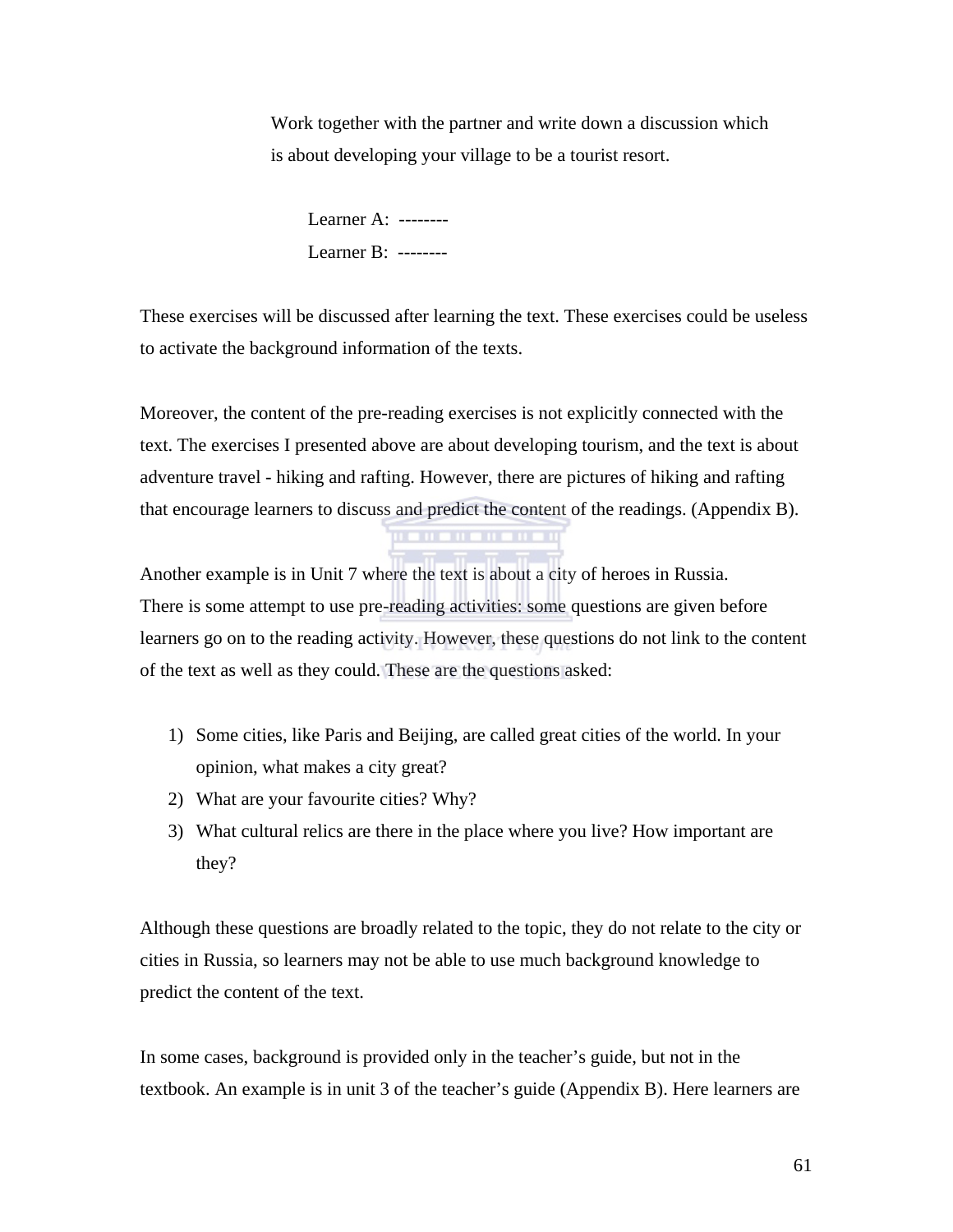dependent on the teacher to prepare for the readings and cannot learn independently from the textbook.

#### **4.2.2.6 To what extent does the textbook develop skimming and scanning skills?**

In this textbook, there are no any skimming exercises, but only scanning exercises. An example of a scanning exercise used in this material is 'Fill in the blanks with the words and phrases you have learnt in the unit' (Unit 1). Learners must scan the text quickly, find the words and fill them into the blanks, for example, 'My friend is \_\_\_\_. He never tells lies'.

However, most exercises are 'traditional' sentence and word-based tasks of the type listed below:

- · 'Match the words on the left with their meaning on the right' in Units 2,3 and 12;
- · 'Read the following sentences and guess the meaning of the words' in Unit 11;
- · 'Look at the words in the box and pick out those with the prefix 're' that means **UNIVERSITY** of the 'again' ' in Unit 10;
- · 'Match the words on the left with their meaning on the right' in Unit 9,
- · 'Read the sentences to see if you can guess the words about the Olympic Games; the first letter has been given' in Unit 8;
- · 'Study how the following word is formed. Try to find similar words in the reading passage' in Unit 7;
- · 'Study the word formation—in, im, non, un' in Unit 6;
- · 'Study the meaning of the following verbs. Fill in each blank, using the correct verb in its correct form' in Unit 4;

Such exercises are not sufficient to develop effective reading skills and strategies. For example, scanning exercises should involve 'making decisions about the exact information the reader is searching for, and thinking about the form it takes; identifying where this information might be found, and searching quickly down the page until the information is found' (Meried, 2001:24). Skimming exercises should help learners to 'get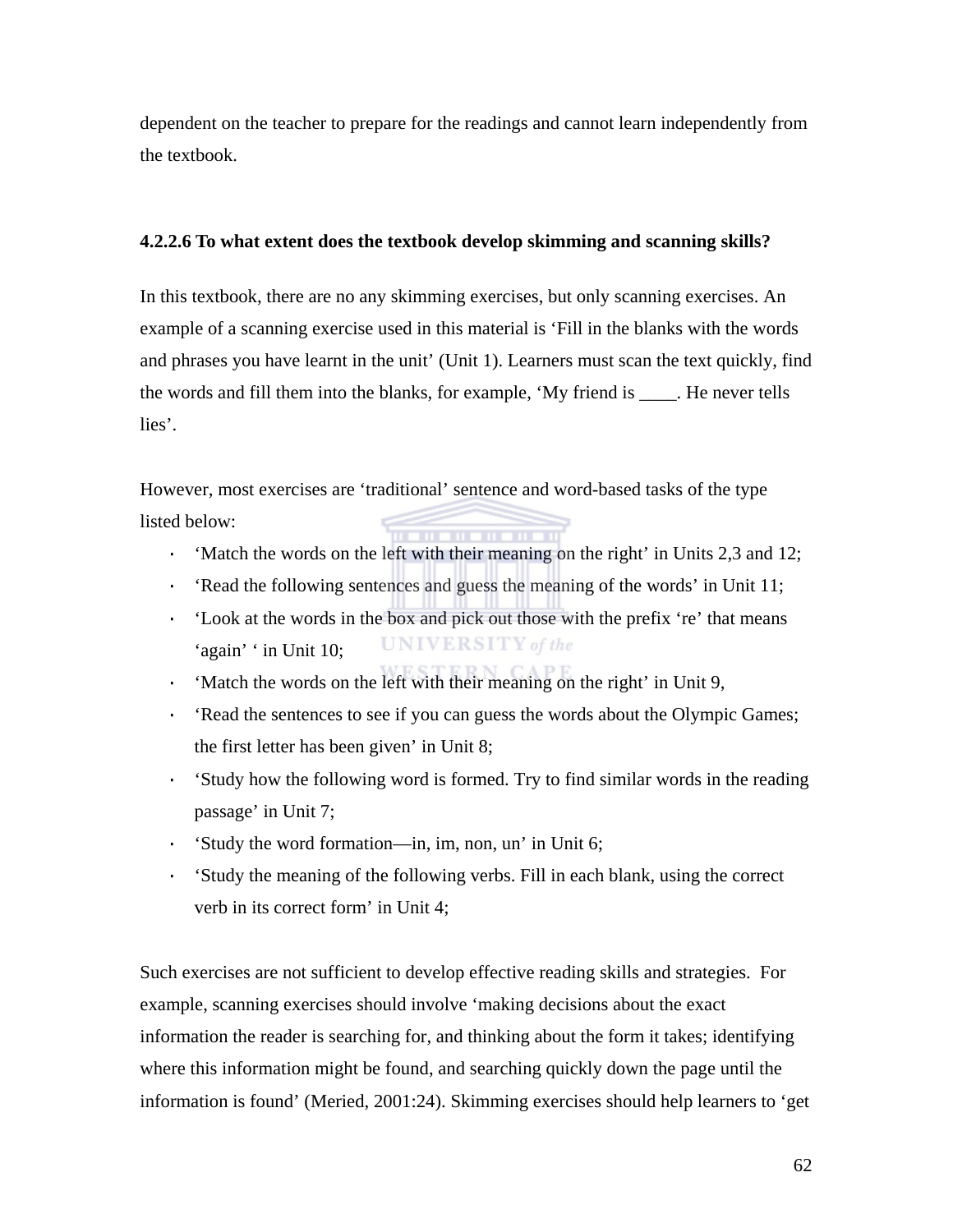the gist of the text; to identify the main idea of the text; to infer or to draw a conclusion from the text' (Laviosa, 1994:238). Such exercises can help learners to exploit what they have read and to understand in detail.

#### **4.2.2.7 To what extent does the textbook develop bottom-up processing?**

The comprehension of a text involves interaction between the reader's background knowledge (top-down), and the text itself (bottom-up). If there is insufficient emphasis on bottom-up skills, readers will struggle to make sense of texts. Therefore, I am going to discuss the development of bottom-up processing skills through grammatical skills and vocabulary development.

In all units, the activities for learning grammar are designed similarly. First a grammatical model is presented and then learners practise these models (Appendix D). These kinds of grammatical exercises relate to the text because they cover some of the difficult grammar points explored in the new text, for example, in Unit 5, Direct Speech and Indirect Speech.

### **UNIVERSITY** of the

However, grammatical structures at discoursal level include cohesive devices, which provide links between sentences and clauses. Carrell *et al* (1988), Mackay (1979) and Cowan (1976) suggest that linguistic elements acting as cohesive devices can help readers unify the ideas in text.

As can be seen in the activities described above, teaching and practising grammar skills only focused on sentence level. There are no tasks focusing on cohesive devices. As a result, these kinds of activities limit the extent to which fluent readers can be developed. Overall, the textbook seems not to develop appropriate grammatical skills for bottom-up processing.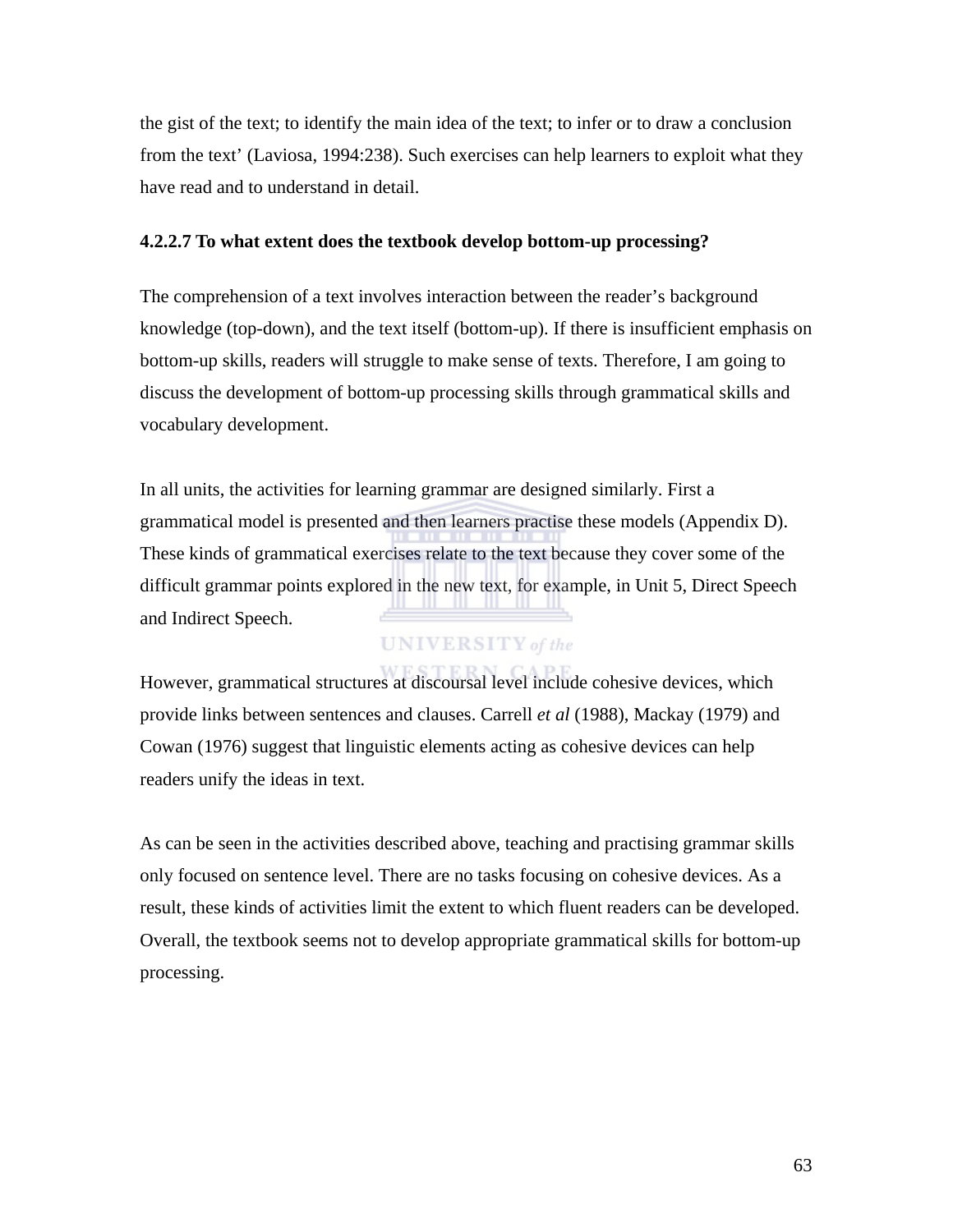#### **4.2.2.8 Does this textbook give practice in key vocabulary development strategies?**

'Pre-teaching vocabulary in order to increase learning from text will be more successful if the words to be taught are key words in the target language passages ...' (Carrell *et al*, 1988: 240-41). However, in this whole book, there is no evidence of key vocabulary items taught as pre-reading activity. Key vocabulary is taught only in the word study section, and teaching vocabulary only happens after post-reading activities (Appendix D).

During my observations, the teacher taught vocabulary separately from reading and after reading. Vocabulary study could thus not help learners in decoding words and getting textual meaning or background knowledge.

The seven kinds of exercises, which are practised after reading, will be listed below:

. . . . . . . . . . . .

1) Fill in the blanks with the words and phrases you have learnt in the text.

2) Fill in the blanks with the following words. of the

### **WESTERN CAPE**

3)Fill in the blanks. The first letter has been given. Guess what the words are. I like pop music. She likes \_\_\_\_ music, but we are good friends. If you were alone on a deserted island, you would have to learn to collect water and \_\_\_ food. The s<sub>\_\_\_\_</sub> was so well-written that the famous actress accepted the r at once.

4) Match the words on the left with their meaning on the right.

5) Read the following sentences and guess the meaning of the word in italics in each sentence.

*Beat* 

1. My heart is *beating* faster.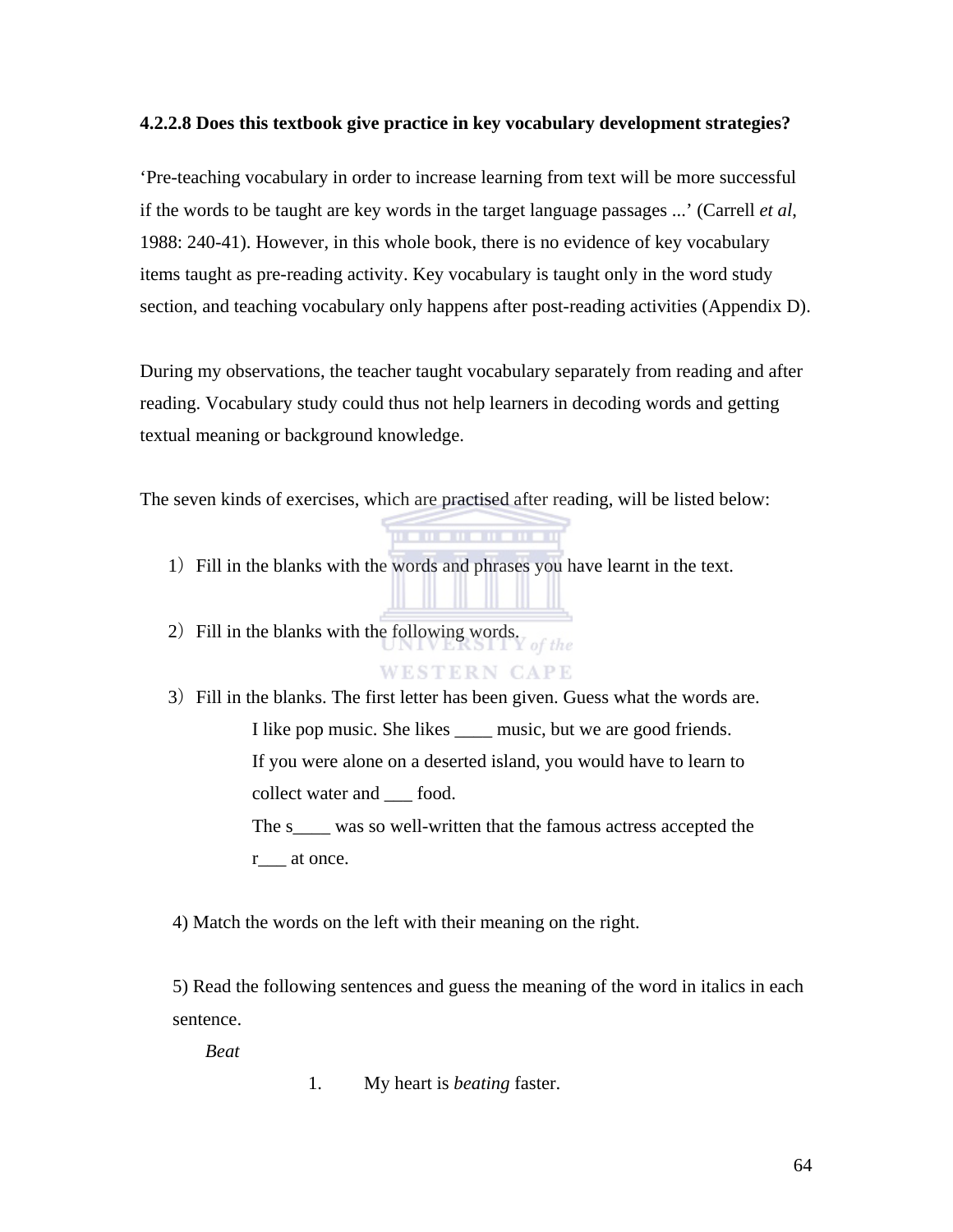2. The music is so fast that I can't follow the *beat*.

# 3. The German team *beat* the Japanese team 3-1 in the volleyball match.

6) Learning negative prefixes:

non-stop unfold incorrect important understand invite unlucky impossible uniform interesting

7) Study how the following word is formed:

re- (meaning 'again') + build = rebuild (meaning 'build again')

The main purpose of activities 1 to 3 seems to be to comprehend the text, but not to build vocabulary. Activities 4 and 5 consist of guessing from the context of the reading passage. They can help learners to get meaning from context instead of using a dictionary. Exercises 6 and 7 are good to help learners to recognize the words automatically. Unfortunately, the designers put these activities after the reading texts so that they are less helpful in increasing reading fluency and speed.

### **WESTERN CAPE**

There is a word list at the back of the book. It shows learners the words, their pronunciation, and the translation of these words into Chinese, but it does not necessarily help learners to recognize these words rapidly and accurately. As Eskey & Grabe (1988) state , 'simply knowing the meaning of some set number of words does not ensure that a reader will be able while reading to process those words both rapidly and accurately…' (p. 231-236).

To sum up, the development of bottom-up processing skills and strategies in the textbook is limited and may not assist learners as second language readers to develop into fast readers in English.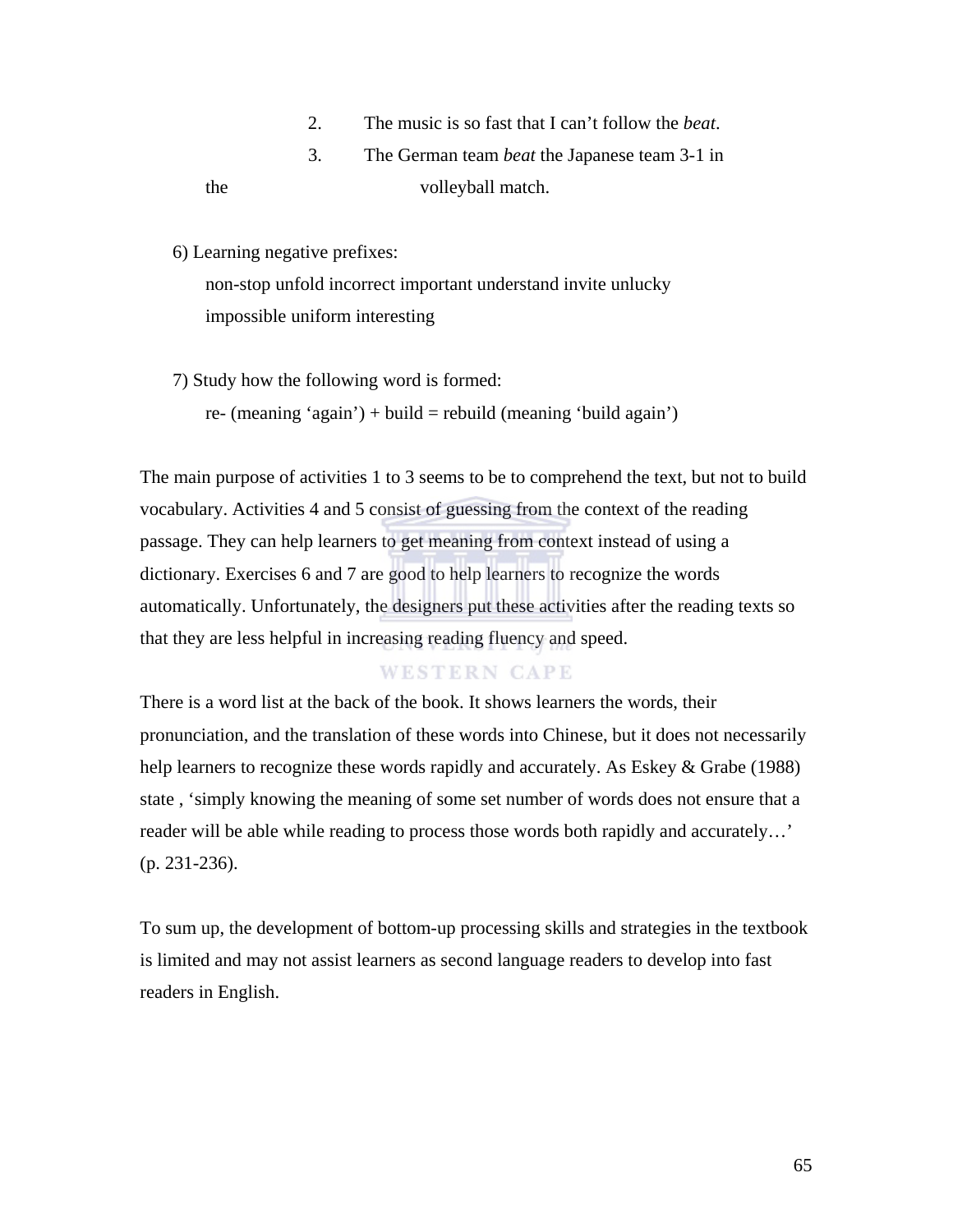# **4.2.2.9 Does the textbook develop skills such as inferring meaning from context, semantic mapping and word recognition exercises?**

In the textbook, there are no activities that encourage learners to infer meaning from context, nor are there any that teach semantic mapping. There are tasks in most units that develop word recognition skills, largely based on morphology, for example, in-formal and re-build. These tasks are, however, only placed after the text and therefore do not function as aids to comprehension.

#### **4.2.2.10 Does the textbook encourage metacognitive strategies?**

There are no tasks that develop metacognitive strategies such as pre-assessment and preplanning, ongoing planning and evaluation or post-evaluation of the usefulness of strategy use.

For the purposes of developing reading skills, many writers recommend a three-phased procedure (Kidane, 1998) that integrates all the skills and strategies discussed above. The phases are: pre-reading, while-reading, and post- reading. I will now discuss to what extent these three phases are adequately used in the Grade 10 textbook.

# **4.2.2.11 To what extent are the pre-reading, while-reading, and post-reading phases adequately used?**

In this textbook, the structure of tasks in each unit is designed as pre-reading, reading, and post-reading.

#### *Pre-reading tasks*

Abraham (2002) states that an interactive approach 'demands that the teachers activate the learners' schema' during the pre-reading phase by helping 'learners recognize the knowledge that they already have about the topic of a text' (p. 6), through the discussion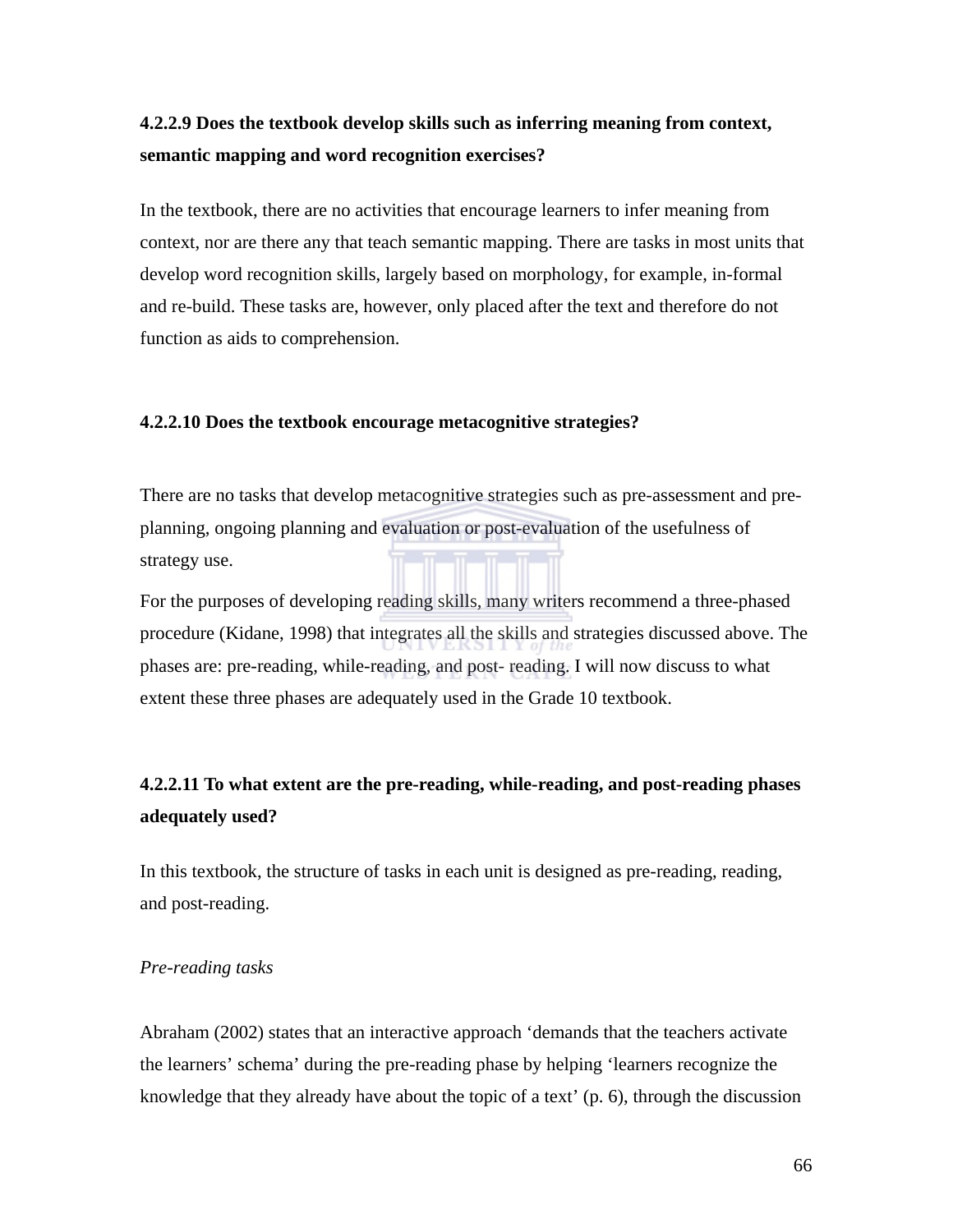of titles, subheadings, photographs, identifying text structure and previewing. Zhang (1993) explains that such activities could include looking at visuals, (charts, pictures) and other contextual aids; previewing vocabulary items in context; skimming the text through reading the first line of each paragraph, and the last paragraph or conclusion, and so on.

In the textbook, it seems that there are two types of activities to help learners' recall their background knowledge in pre-reading tasks:

Type 1). List the items, for example,

 List the three most useful items and explain why you think they would be useful, when you are alone on an island. The items are a knife, a box of matches, a mirror, a radio, a frying pan, a gun, a hammer, a book, a saw, an umbrella, a rope, a compass. (Unit 1, 2003: 3) (see Appendix C)

The task above is about surviving on an island while the text is on friendship. No connection is made between the two for the learners and on the surface they appear unrelated. We can imagine how learners could imagine that they relate to different topics. However, only after reading the text would learners understand that the two topics are connected, so the purpose of the pre-reading exercise is not achieved.

Type 2). Answer the questions, for example, before reading the passage, there are some questions given in a pre-reading task.

> How many languages do you speak? Which is your native language? If you speak more than one language, in what situations do you use the languages? (Unit 2, 2003: 10) (see Appendix C)

One of the problems with this type of activity is that learners' speaking ability is not good enough for them to communicate freely in English. They could not even answer questions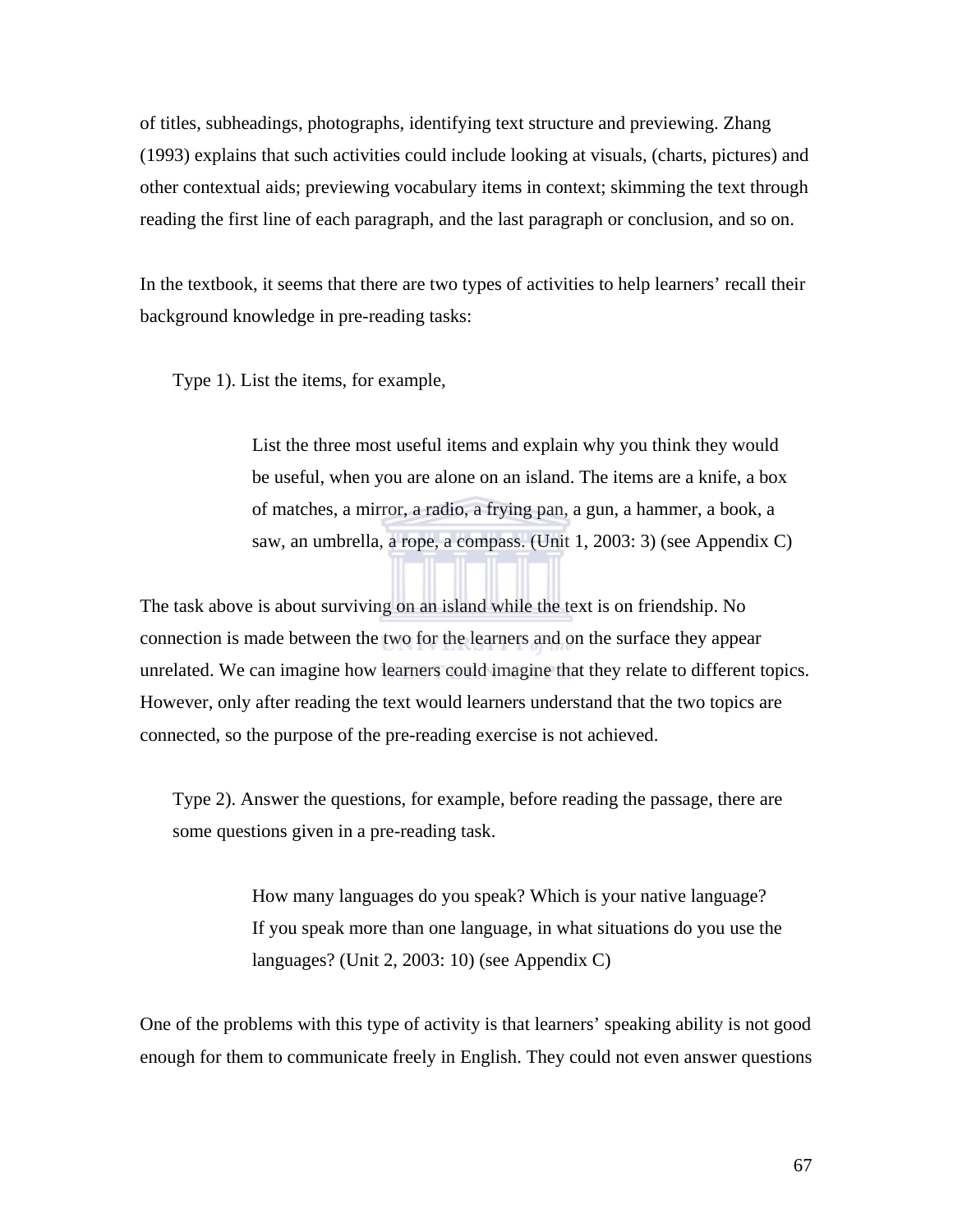fluently in English while I was observing in class (See Appendix L and the DVD, Appendix M). Consequently, the purpose of this activity may not be achieved.

As discussed under point 4.2.2.6, there is also little attention to the development of skimming or scanning strategies. To sum up, it seems that the pre-reading activities in this textbook were not particularly helpful in activating background knowledge or assisting learners to predict the content of the text.

#### *While-reading phase*

There are no while-reading activities in this textbook. However, some while-reading processes are shown in the Teacher's Guide. Developing effective strategies in this phase means that such activities need to appear in the textbook as well. This gap may have contributed to learners' lack of response to questions in class because they did not know what processes were going to be taught or what aims were going to be focused on.

#### *Post-reading task*

# **UNIVERSITY** of the **WESTERN CAPE**

In the post-reading phase, Laviosa (1994) suggests that comprehension questions should be asked to check if learners understand main points, make sure of the main ideas and supporting details, foretell the context, and identify words or phrases about the culture of the target language. Learners discuss, exchange ideas, and make personal comments on the text with their own knowledge. Haller (2000) describes post-reading activities (matching exercises, cloze exercises, cut-up sentences, and comprehension questions) which can help learners to improve reading comprehension.

Tasks in the post-reading phase should thus help learners make sure of the main ideas of the text. The activities in this textbook are easily retrieved. The example is chosen from Unit 12. The activity is about identifying whether descriptions are true or false.

( ) Harry Potter is a world-famous writer.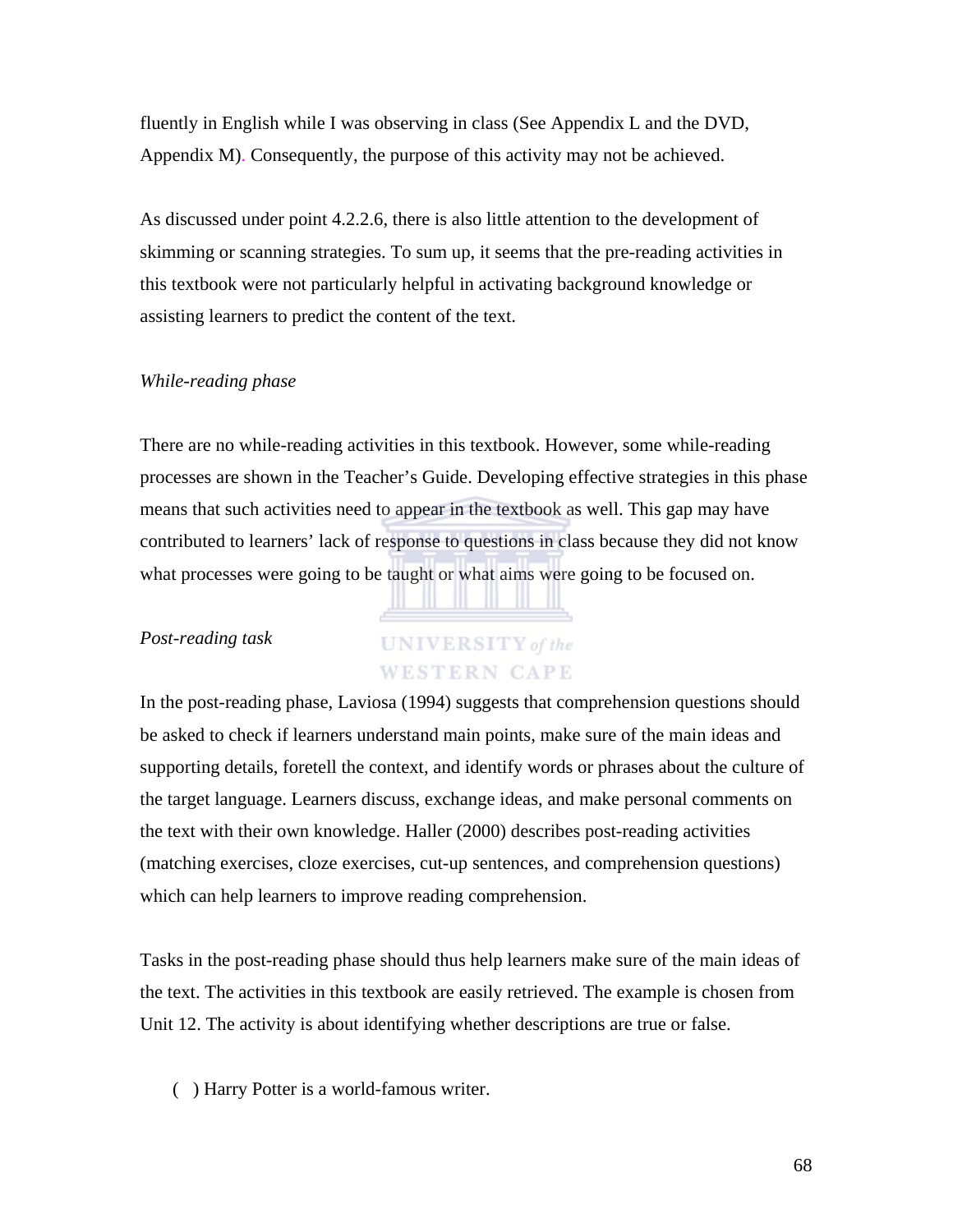- ( ) Harry Potter was born in a rich family and grew up with his mother and father.
- ( ) Harry Potter is a boy with a scar on his forehead
- ( ) Harry goes to an ordinary school.
- ( ) Harry learns a lot about the real world at Hogwarts.
- ( ) Harry discovers that it is easy to do the right thing.

These types of questions can be easily answered from the textbook. This indicates that the learners do not think about text deeply, but only survey the questions on a superficial level. As Harrison (1980) points out, 'a factual question which can be answered by simply transforming a sentence from the passage almost verbatim is requiring a shallower level of processing than one which requires a paraphrase in the child's own words' (p. 28).

To sum up, although pre-reading and post-reading activities are present in units, these activities are not sufficient for to help learners recall or build background knowledge or to check if learners grasp the main ideas of the text. In addition, I could not find whilereading activities in the textbook. Thus, I have to argue that the three phrases are not successfully designed in this textbook. TERN CAPE

#### **4.2.3 Summary of strengths and gaps of the textbook**

The main strength of the reading section of textbook for Grade 10, Senior English for China, is that reading activities are integrated with listening, speaking, and writing activities. For example in each unit, the tasks are all designed in a sequence as Listening, Speaking, Reading, and Writing. Moreover, writing tasks are designed in an integrated way with reading activities, in a section named Integrating Skills. Such integration is believed to encourage reading development (Brown,1994).

However, in terms of interactive reading theory, which the teachers' guide promotes, there are several gaps or problems with the textbook.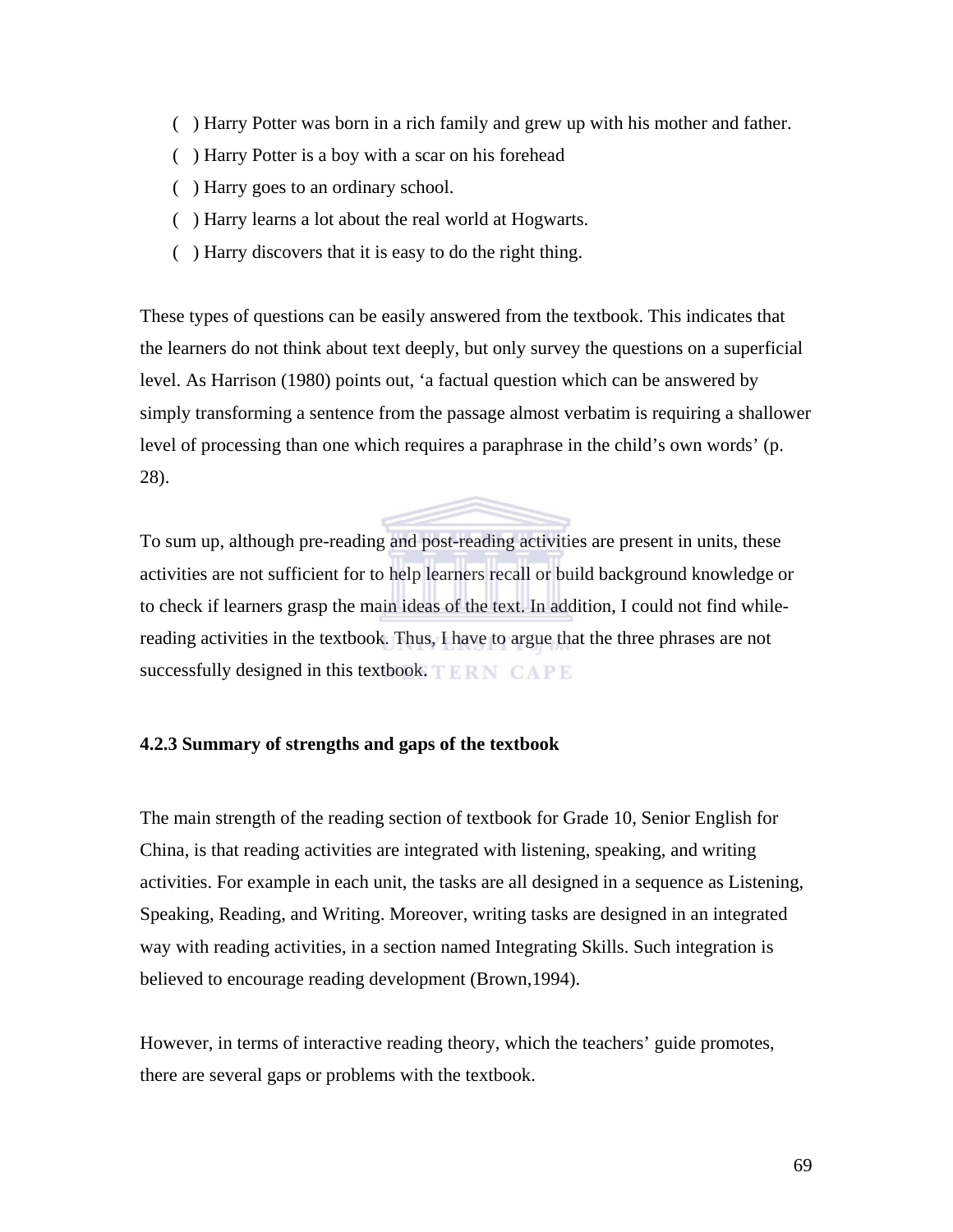Reading activities are not designed in a way that enables learners to draw on their content or linguistic schemata. In pre-reading activities there is insufficient connection between the exercises and the content of the text. For the while-reading process, the information about what processes should be taught, what aims were going to be focused on or what reading skills and strategies learners should practise is not given in the Learners' book, but only in the Teacher's Guide. Therefore, learners could not practise or implement 'online planning' with metacognitive awareness of their strategies to 'enhance their reading, provide strategic support or understand their own comprehension failure' (Grabe & Stoller, 2002: 45). In relation to post-reading activities, the textbook does not supply enough activities for learners to engage with the text deeply. Learners only survey questions on the text and comprehend texts on a superficial level.

Therefore, this kind of textbook makes it difficult to expand learners' reading skills and strategies. The fact that no attention is paid to the development of metacognitive strategies in particular can be seen to affect learners' ability to become independent readers.

#### **UNIVERSITY** of the

# **4.3 Analysis of the examination paper**

This analysis relates to the first examination of Grade 10 in the first semester in Taiyuan in 2005 and considers the extent to which the examination paper tests the reading skills and strategies developed in the textbook. This examination paper consisted of gap filling, multiple choice, and reading comprehension. Gap filling is about 35% of the total points and multiple choices is about 15% of the total points, leaving 50% for reading comprehension. The purposes of the first two sections of the examination were to assess vocabulary knowledge and grammar skills such as tense and the sentence structures (see Appendix E).

Readings in the examination paper were divided into four passages, moving from general knowledge to academic knowledge. The reading content is shown below: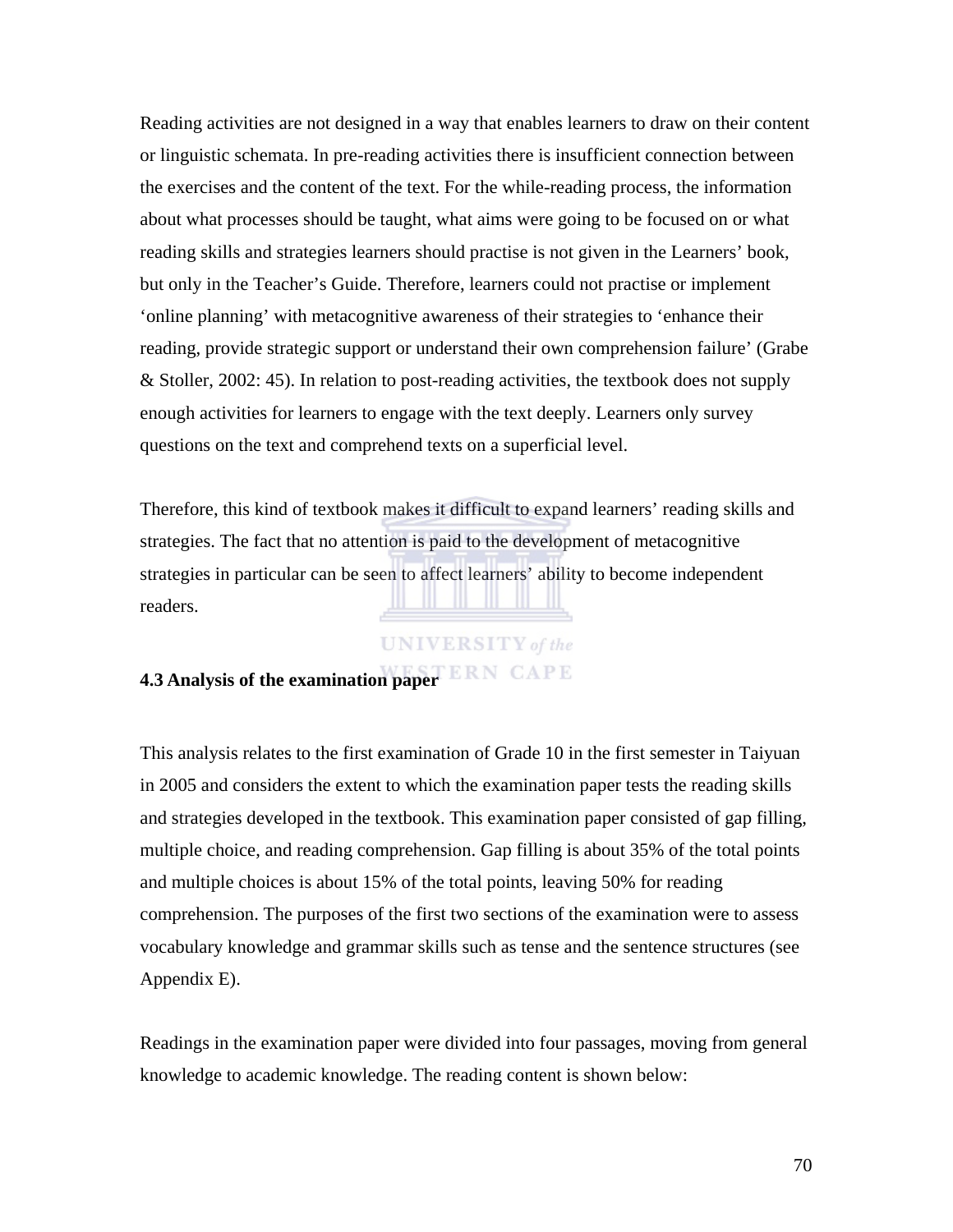- Passage A: Choosing friends among teenagers
- Passage B: Sports a football race between France and Scotland
- Passage C: A letter researching the purposes of going onto the Internet among learners
- Passage D: Academic knowledge about the body heat of human beings.

Only one of these texts, Passage B, was given a title.

I will now consider assessment tasks in the examination paper from the point of view of top-down and bottom-up skills and strategies. These strategies include skimming and scanning, reading modes which are selected depending on reading purpose (Carver, 2000). Here skimming is considered a predominantly pre-reading activity while scanning for particular information can take place at any stage of the reading process.

**4.3.1 To what extent does the examination paper assess the development of top-IN THE REAL PROPERTY AND PROPERTY down reading processes?** 

> **UNIVERSITY** of the WESTERN CAPE

### **Activating background knowledge**

There were no tasks that serve to activate learners' background knowledge or develop the background needed to understand the text. Of the four passages in the reading section, only one was given a title. There were also no sub-headings. As a result, learners could not use these parts of the text to help them predict what the passages were about.

### **Developing skimming and scanning skills**

The questions given in the reading section did not assess learners skimming skills, only scanning skills to some extent. For example, the questions on Passage A (p. 5) are shown below: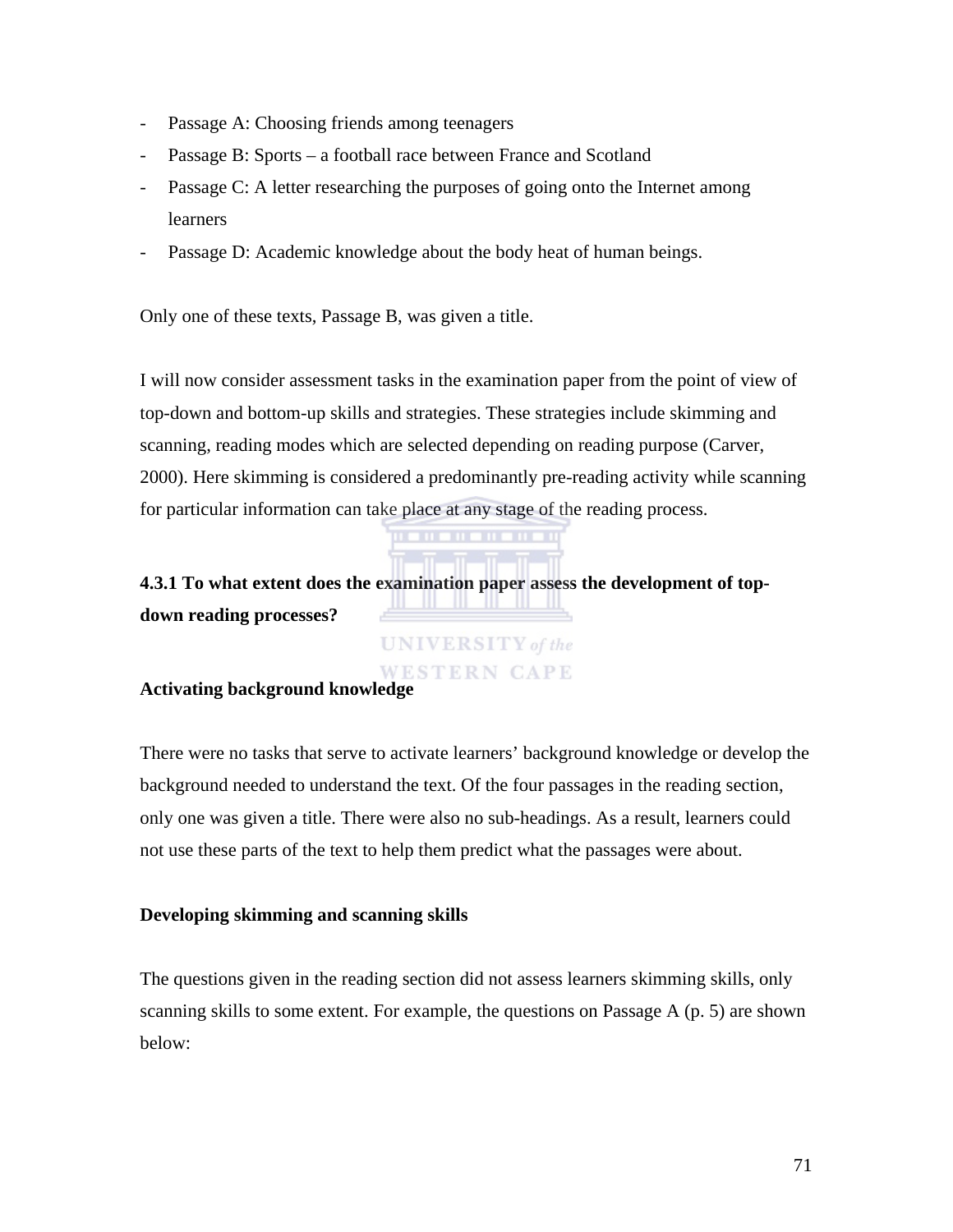51. When teenagers have something difficult to say to their parents, they usually

-------------- .

A. stay alone at home

- B. fight with their parents
- C. discuss it with their friends.
- D. to go their brothers and sisters for help.
- 52. The underlined sentence 'Your answers are welcome.' means ------------

A. you are welcome to discuss the questions with us.

- B. we've got no idea, so your answers are welcome.
- C. your answers are always right.
- D. you can give us all the right answers.

53. Which of the following is the writer's attitude?

- A. parents should choose friends for their children.
- B. children should choose everything they like.
- C. parents should understand their children better.
- D. teenagers should only go to their friends for help.

These questions were designed to follow the content of each paragraph. If learners wanted to answer these questions, they had to read carefully paragraph by paragraph and re-read again and again to find answers. So the readings in the examination paper only assessed scanning skills.

To sum up, when skimming skills are not developed, there may be a serious impact on reading speed. It is difficult for learners to develop into fast readers. In the end, learners may develop a 'reading habit' which involves reading word by word, and sentence by sentence.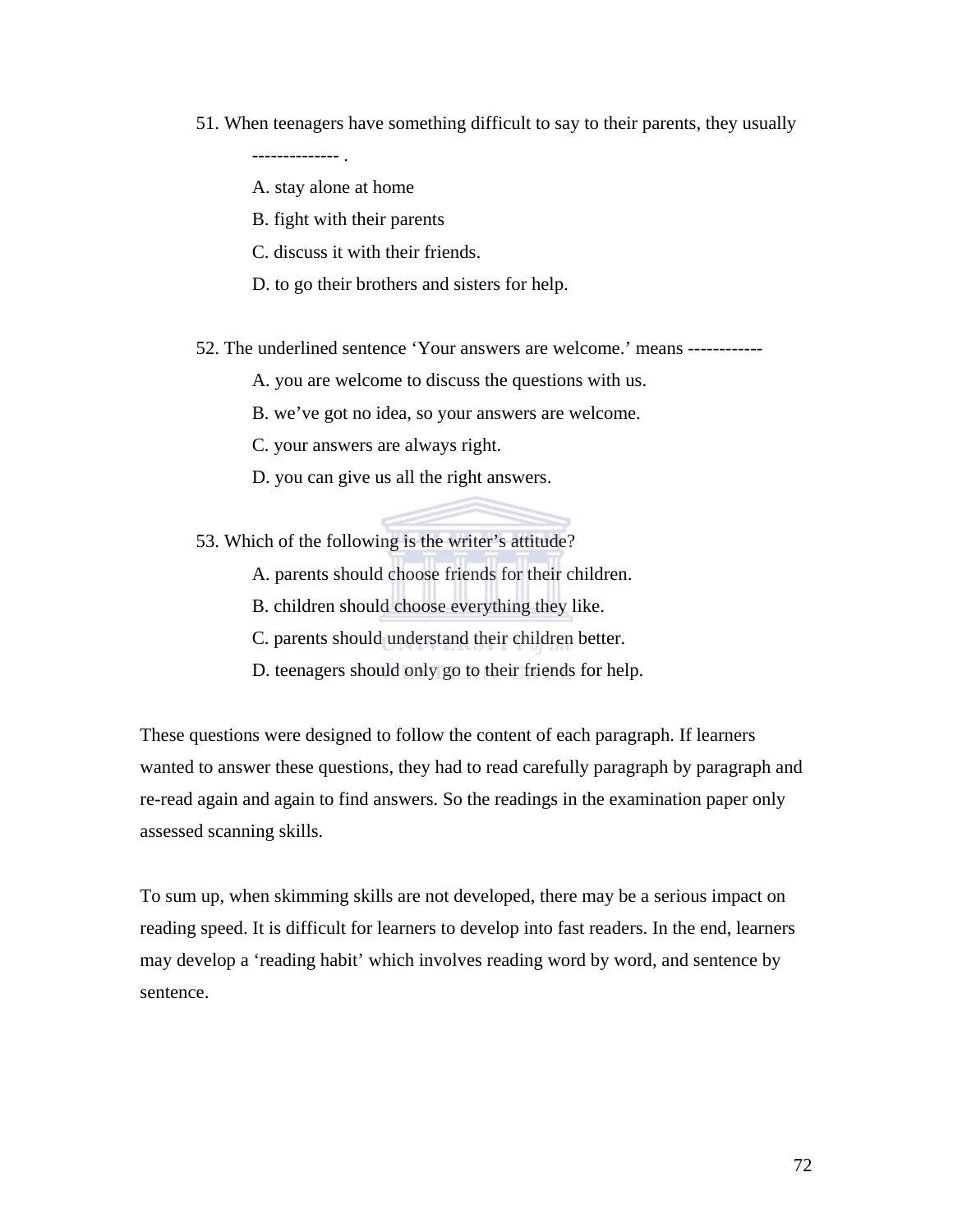## **4.3.2 To what extent does the examination paper assess the development of bottomup reading processes?**

The 'Reading comprehension' section focused on testing reading skills. However, topics are unfamiliar to learners and the level of reading demanded is beyond that of the textbook. A typical example is Passage D. There were a large number of vocabulary items that learners have not met before, such as 'designer', 'give off', 'collect', 'fuel', and 'reuse'. In addition, the language structures were very complex, for example, 'it sounds rather reasonable to draw the following conclusion that the hottest prospect for the Pittsburgh University would be a hardworking, overweight boy learner who is very clever in the university'. In this very long sentence, not only were new words such as 'conclusion', 'reasonable', and 'prospect' present but the sentence itself was extremely complex, consisting of one infinitive phrase, two attributive clauses. The most important phrase 'the hottest prospect' was quite beyond learners' comprehension either linguistically or culturally. Even if learners were able to use strategies appropriately, such obstacles to efficient bottom-up processing would still defeat them.

> **UNIVERSITY** of the **WESTERN CAPE**

#### **Developing vocabulary**

In the examination paper, there was one activity for developing vocabulary, namely, gapfilling. However, none of the words in the answer sheet were chosen from the word-list in the textbook so any preparation learners did would not have been helpful. In addition, the words are not taken from the text and were therefore decontextualised. Therefore, the paper cannot be said to have assessed word recognition in a fair manner.

#### **Grammar skills**

In the examination paper, grammar skills were assessed in Multiple choice tasks. For example, Q26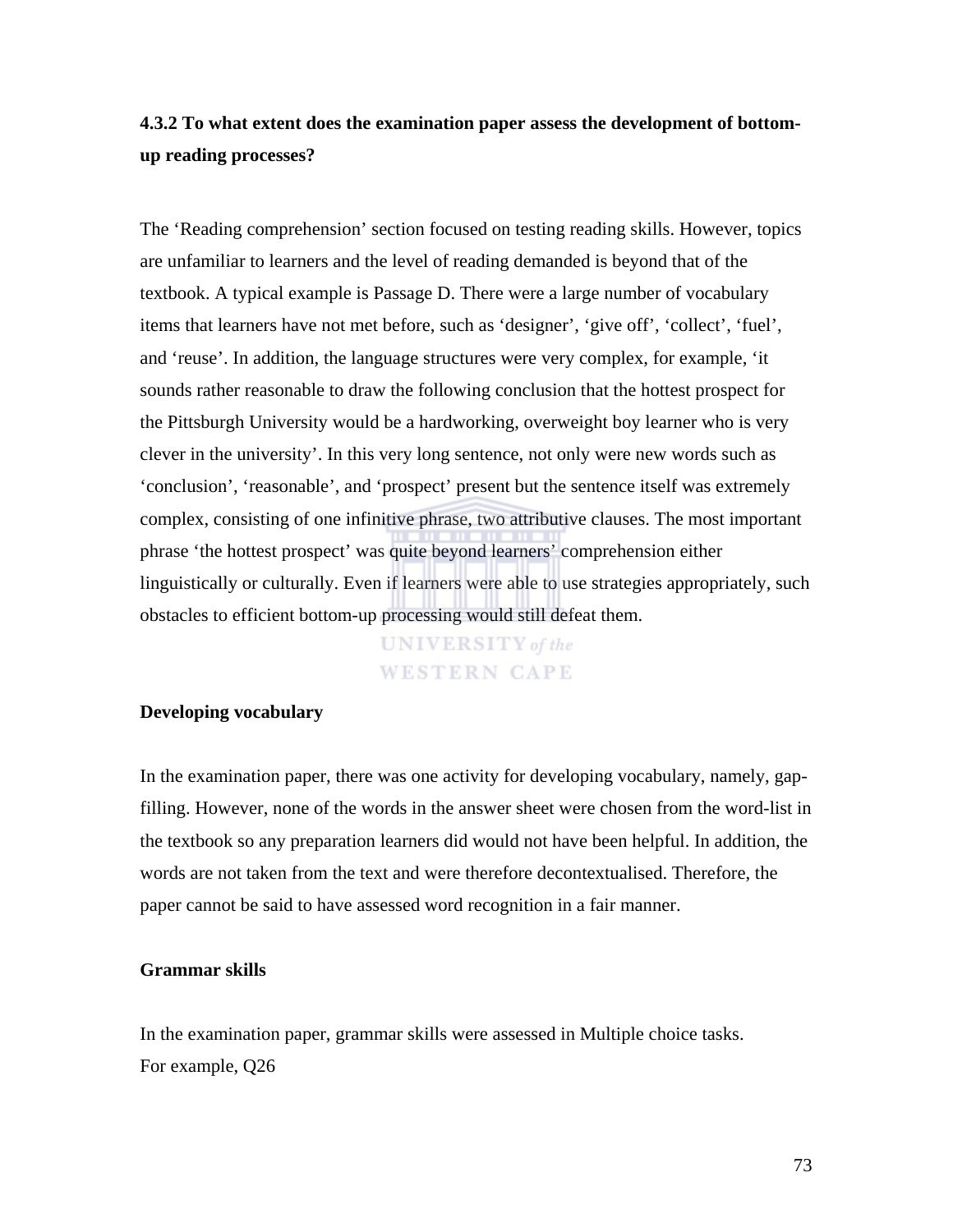He \_\_\_ his good health to taking a lot of exercise. A. gives B. owes C. keeps D. gets

Unfortunately, these activities focused on sentence level only. There were no questions assessing knowledge of, for example, cohesive devices linking sentences and/or clauses. As a result, these kinds of activities could only be said to be assessing vocabulary and grammatical skills in a very limited way and not contributing to the development of fluent bottom-up processing.

I now move on to describe how the development of reading skills and strategies took place in the classroom.

#### **4.4 Presentation and analysis of classroom observation**

In this research, the purpose of the classroom observations was to observe classroom processes in reading skills development and to identify some of the factors that affect the teaching and learning of reading. The names of the school and the participants have been kept anonymous for reasons of safety and confidentiality.

. . . . . . . . .

In this section I will discuss the presentation of the reading lessons within the three phases of teaching reading: pre-reading, while-reading, and post-reading.

#### **Presentation of the reading lessons**

Teachers are obviously very important in any language class. As Eskey and Grabe (1988) point out, '… it is […] the teacher who must introduce and provide useful reading strategies for coping with text in an unfamiliar language. [ …] the teacher must coach the learners in their use' (p. 229). Therefore, observations are useful for researchers to explore the ways in which teachers develop reading skills and strategies.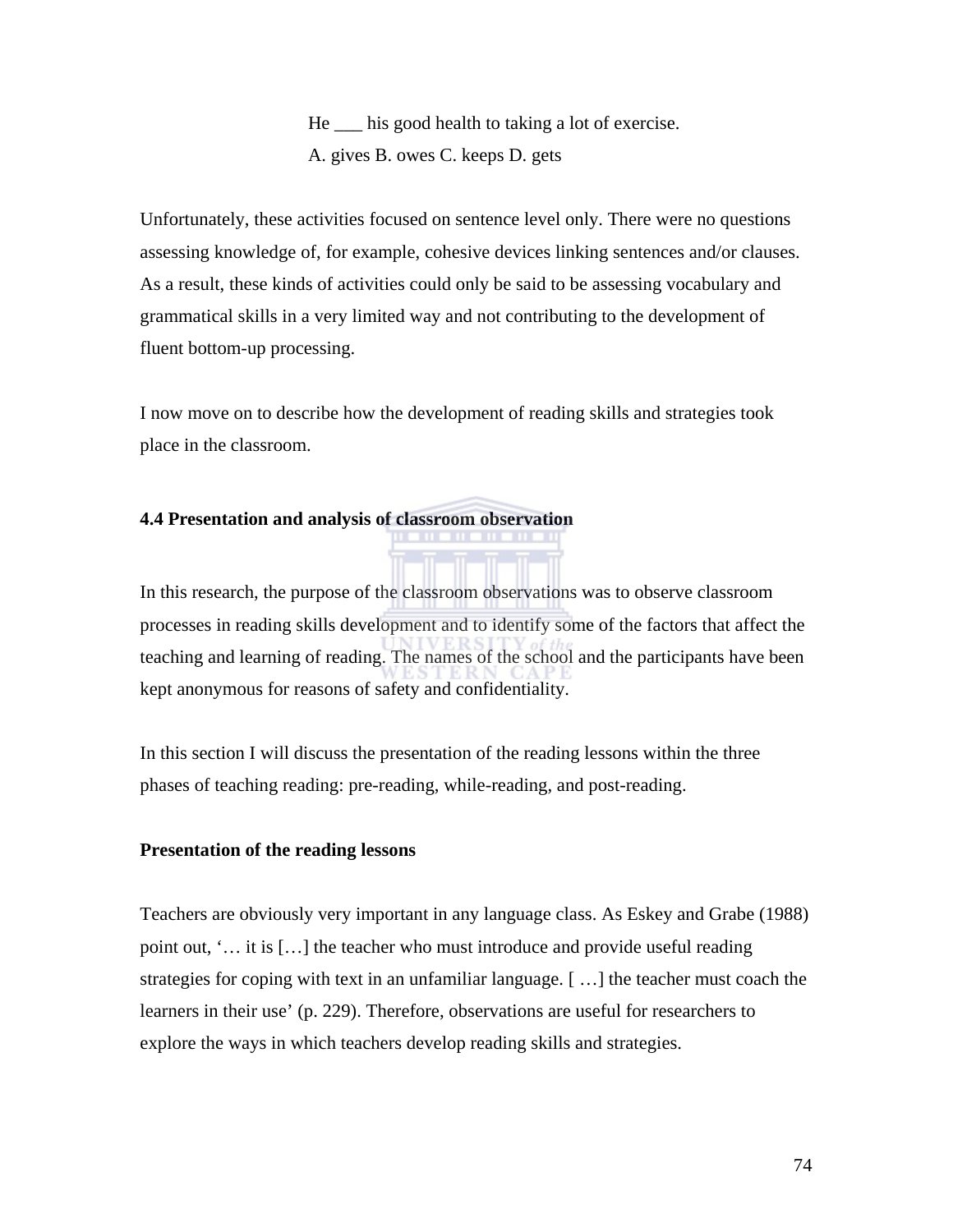I will present extracts from one lesson to illustrate the teacher's approach to the three phases of pre-reading, while-reading, and post-reading (for more details see Appendix F and the DVD--Appendix M). The approach taken in this lesson was generally representative of reading skills development throughout my period of observation.

#### **Pre-reading**

The discussion in this section focuses on a transcription of an extract from the DVD which relates to the reading of a text, named 'Table Manners at a Dinner Party'.

The teacher had prepared pre-reading tasks. She asked learners some questions to try and help them to build their background knowledge, such as 'Have you gone to a dinner party? What are good manners at a Chinese dinner party?' Then, she tried to expand these points with two examples:

| Example 1: | The table is very big. I like vegetables or meat. I cannot reach |
|------------|------------------------------------------------------------------|
| it.        | I stand up and get it. Is it polite or not?'                     |
| Example 2: | 'When you are eating and talking with a mouth full of food. Is   |
| it         | polite? Is it good manners?'                                     |

Learners were all silent without any words. Next, she tried to oblige learners to answer the questions by asking again and again: 'Do you understand?' All the learners would answer with one word: 'YES'. Then, she answered her own questions immediately to break the deadlock.

There was thus little interaction between learners and teacher. It was clear that learners did not cooperate with the teacher in pre-reading processes. As a result, she could not know whether her questions activated learners' background knowledge or not. Although learners said 'YES' to her, it did not mean that they knew what she was asking or why they should answer these questions. They answered the teacher's questions mechanically without thinking, as in the following extract:.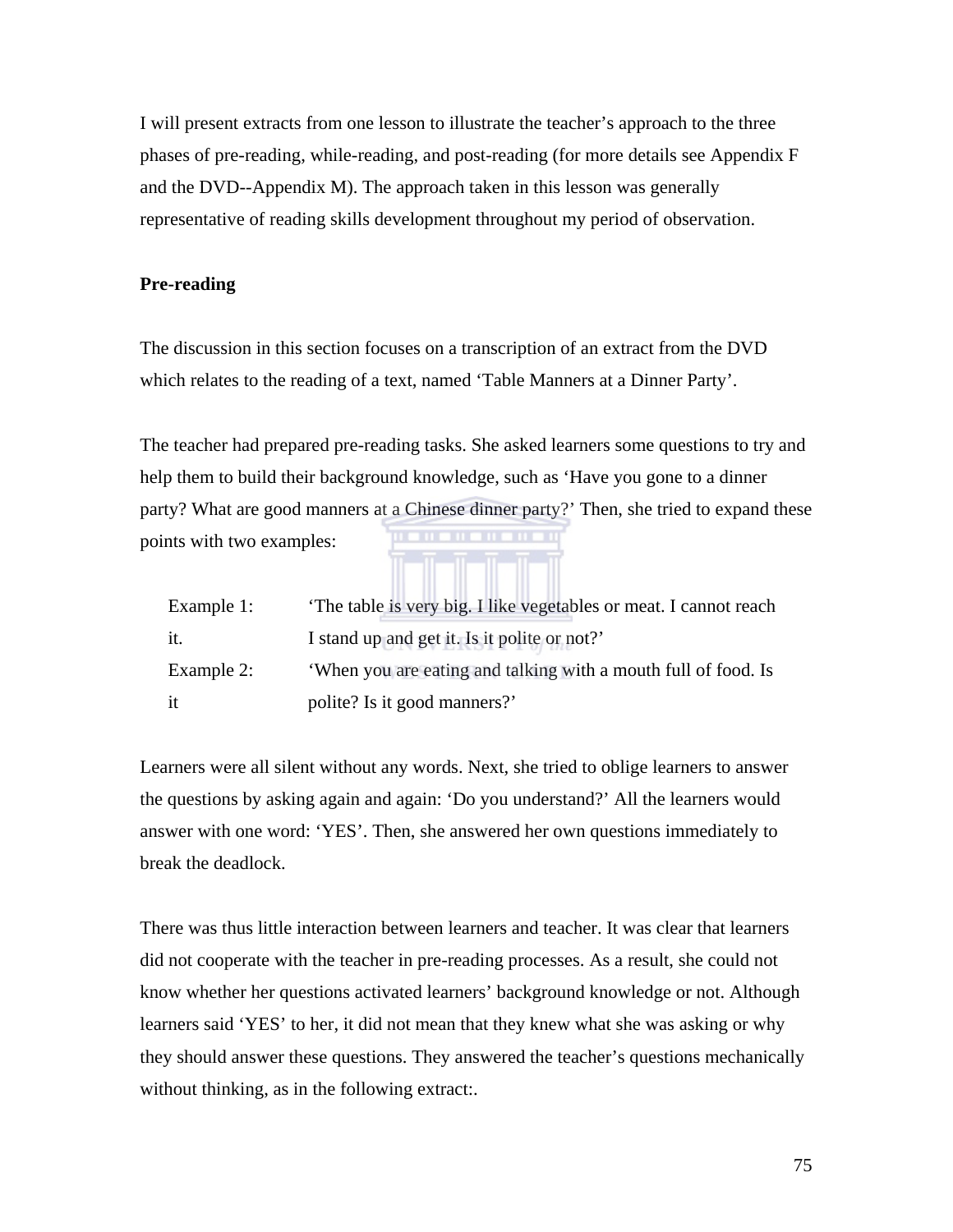| Teacher:                   | When somebody makes a toast, you should stand |
|----------------------------|-----------------------------------------------|
| up                         | and drink it. Do you understand?              |
| Learners:                  | Yes.                                          |
| Teacher:                   | Do you understand?                            |
| Learners and Teacher: Yea. |                                               |

In the above extract, learners did not know what the teacher was trying to do when she demonstrated the concept of 'making a toast'. Although she tried to encourage learners to stand up and make a toast to other people, there was no indication from learners that they knew what the teacher was asking them to do. They listened quietly while the teacher was making a speech.

This activity was therefore not effective in helping learners to activate their prior knowledge and predict the content of the text. Learners were not told the purpose of the task or how it could help to develop their understanding of the text.

#### **UNIVERSITY** of the

A further point is that during the whole pre-reading process, as guided by the textbook, the teacher only referred to Chinese table manners without mentioning Western table manners, yet the text is about table manners in Western countries. As a result, when the teacher wrote down the topic of this lesson and asked learners what they knew about Western table manners, all the learners sat in silence. Some learners opened their textbook and tried to look for some relevant information. It seems that the designer of the textbook should bring in Western culture as well in order to make links to the content of this text. Otherwise, learners will have no background knowledge of Western culture to help them understand the text.

Moreover, the teacher was not guided to use the resources of the text sufficiently to develop learners' background knowledge. For example, she wrote down the title of the text on the blackboard without analysing and explaining the meaning of the topic or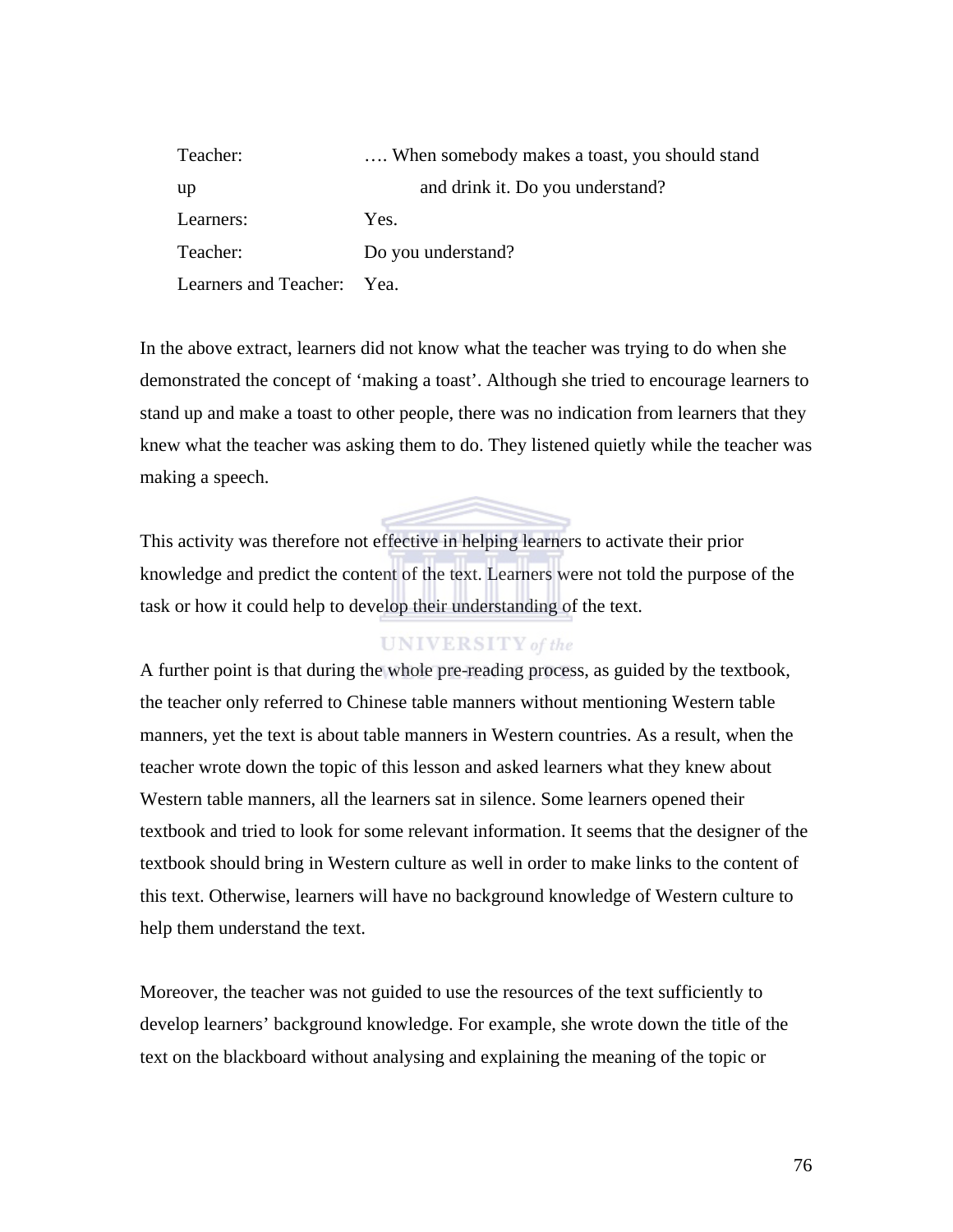asking learners to predict what the text was about. Thus, she missed opportunities to assist learners to be ready for the new text through using schema activation.

Finally, developing vocabulary is an important part of the learners' book, and is presented in the vocabulary list. James (1987:181) states that '… the instruction that a teacher provides before learners read is more important than what the teacher does afterwards'. However, the teacher did not explain any key words before reading, but only after reading (see also 4.2.2.8.). The organisation of the textbook did not assist the teacher to teach key vocabulary as a form of preparation for the text.

Overall, the textbook did not offer sufficient guidance in developing pre-reading skills.

<u>mananananan</u>

#### **While reading**

In the while reading phase, scanning can be helpful in improving reading comprehension. The teacher did encourage learners to use scanning. For example, she wrote down the main information of the text on the blackboard and asked learners to find out the answers from the text. At the same time, she guided learners not to read one word at a time and suggested that they read as quickly as possible. Unfortunately, the teacher did not model this process: after the learners had read the text in silence, the teacher gave learners all the answers herself while reading the text one word at a time. For example, here the teacher is asking whether laying the table was mentioned in the text:

| Teacher:   | Mentioned or not mentioned? (Then repeated in Chinese)  |
|------------|---------------------------------------------------------|
| Learners:  | Mentioned                                               |
| Teacher:   | Where? Where?                                           |
| Learner 1: | The first paragraph (in Chinese)                        |
| Teacher:   | Paragraph one, where?                                   |
| Teacher:   | Yea, oh, for example, beside napkin you will find small |
|            | and three glasses do you understand?                    |

(She was reading the passage alone one word by one word, and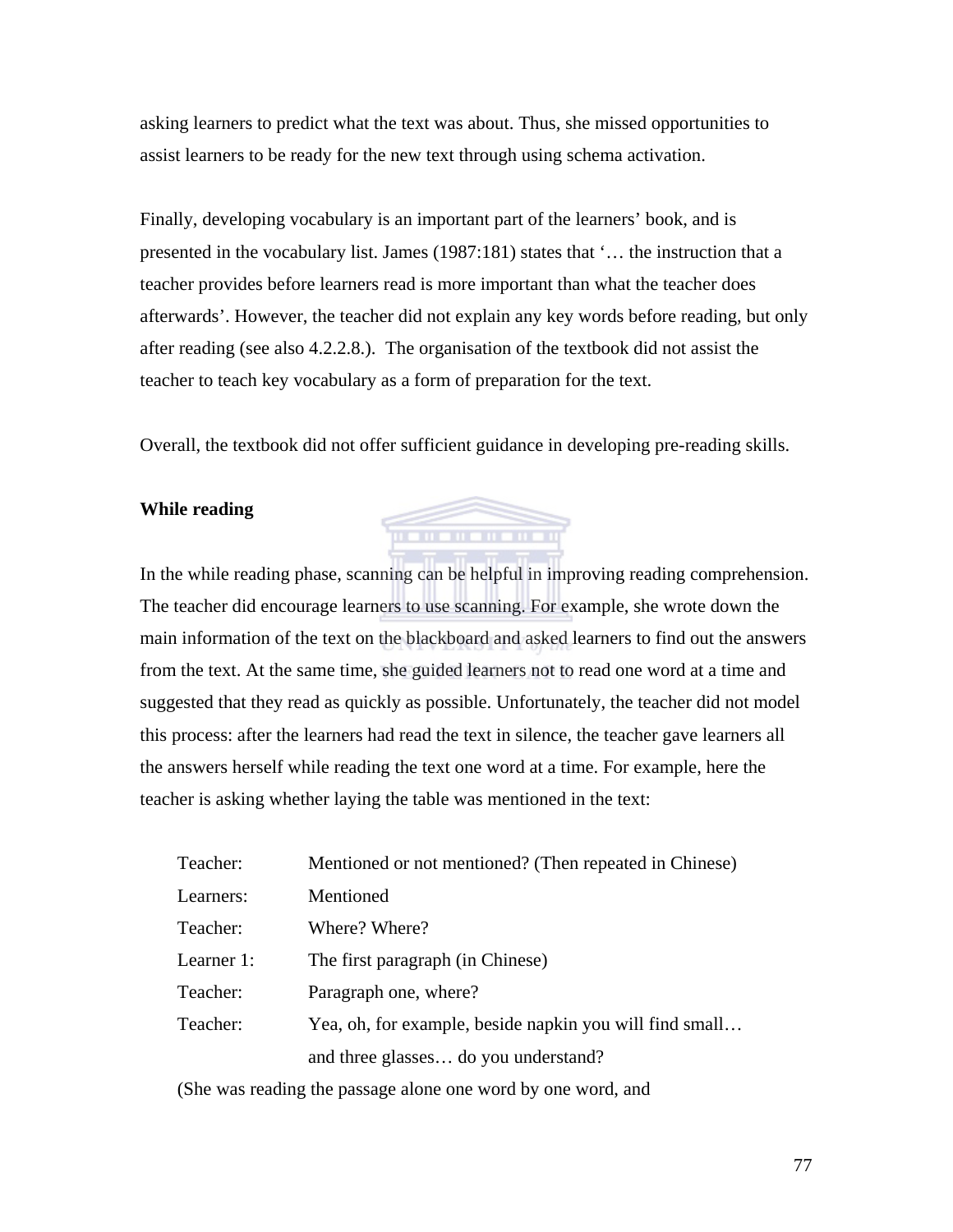|                | translating each word into Chinese. She gave the answer to learners |
|----------------|---------------------------------------------------------------------|
| immediately.)  |                                                                     |
| Some learners: | Yea.                                                                |
| Teacher:       | This is laying the table, knife, fork, glasses, how to put these    |
|                | things. Do you understand? (Repeated in Chinese)                    |
| Learners:      | Yea.                                                                |

As the statement above, a traditional grammar-translation type of approach was still used in this reading class because the teacher read word by word, translating as she went and then answering the questions which she had asked learners. This could indicate that learners would use the same reading skills and strategies as the teacher's to understand the text and would not be developing reading strategies that could promote independent reading. <u>memementan</u>

On the other hand, the learners seemed happy because they did not have to read and search for the knowledge by themselves. They only had to say 'Yes'. When they did not know how to answer the questions, they just kept quiet and waited for the response from their teacher. Nuttal (1996) argues that if a teacher reads alone or explains the text to learners by her- or himself, the work which learners are going to do has been done by the teacher. Then, learners only understand the teacher, not the text. In conclusion, the processes used during the while-reading phase did not seem to contribute to the development of helpful reading strategies and skills or to improve levels of reading comprehension.

#### **Post-reading**

The post-reading processes I observed did not seem to be accorded important status in the reading procedure because the teacher asked learners to finish the post-reading tasks at home. The next day she would check the answers to these tasks in class. Here she gave all the key answers to the exercises directly without checking the learners' answers. As Nuttal (1996) declares, '… the process by which the learner arrives at an answer is critical. If he [sic] gives the right answer by accident, it is valueless' (p. 182). In this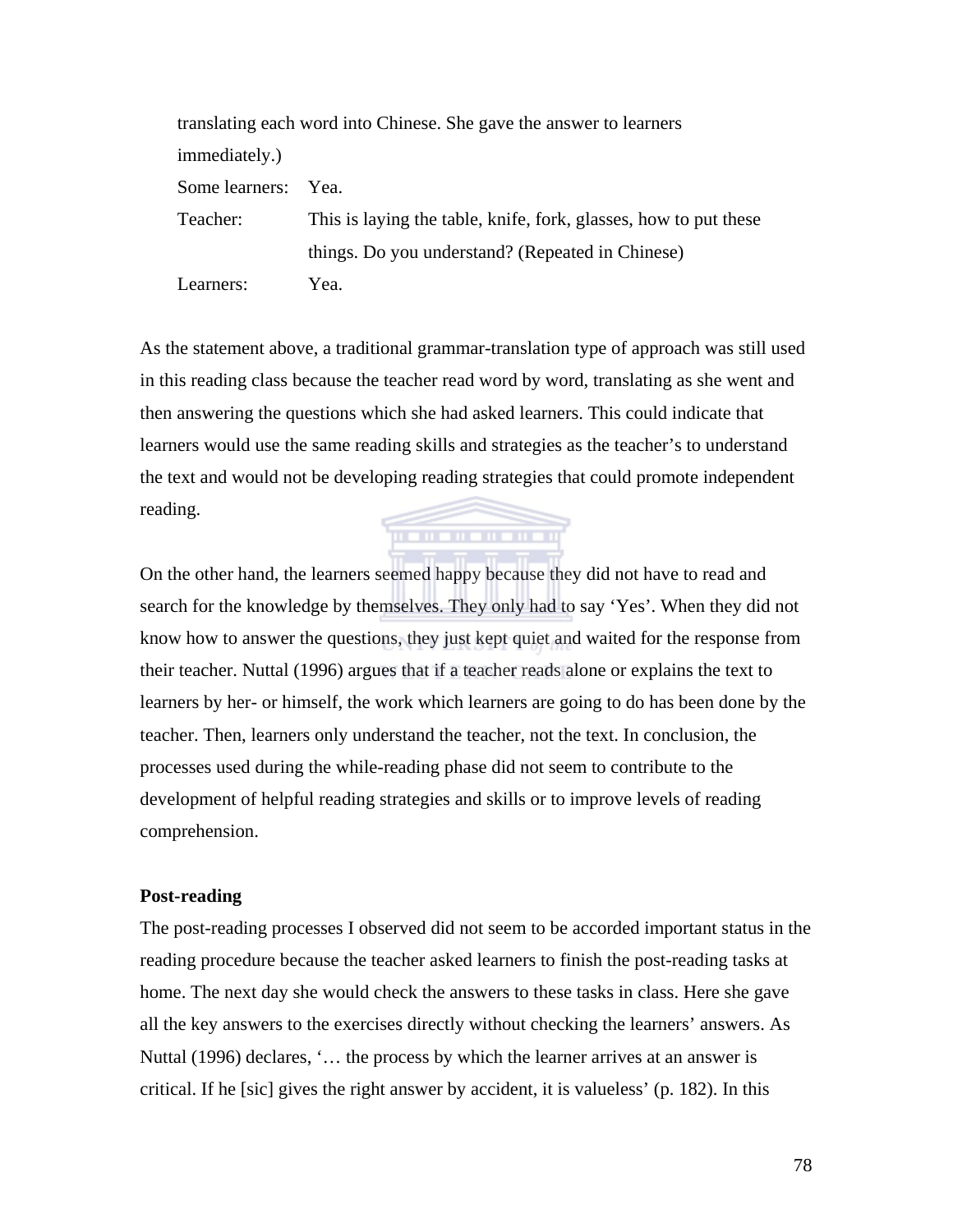class, opportunities for exploring learners' strategies for coming up with answers were not exploited and so it was not possible to know how much they actually understood or whether there was any conscious use of strategies.

In general, as the analysis of classroom observation shows, this teacher seemed to implement the three phases in reading procedure. However, she attached most importance to the while-reading phase. In pre-reading, although she attempted to follow the textbook in preparing learners for the text, these activities were not particularly helpful. In postreading, she downplayed the importance of these activities. Even in the while-reading phase, an approach close to grammar-translation approach was used. Therefore, it was difficult for learners to develop or improve their reading strategies and skills.

In the next section, I will explore the teacher's perspectives on these issues.

#### **4.5 Presentation and analysis of teacher's interview**

I have selected two main issues from the interview with the teacher (Appendix G). One focuses on teaching reading skills and strategies. The other focuses on assessing reading comprehension.

This teacher told me that she taught reading through three processes: pre-reading, whilereading and post-reading. In the pre-reading process, she taught learners the background knowledge of the text. In the while-reading process, she suggested that learners looked for the main points in each paragraph through reading the first sentence and the last sentence and recommended that learners use skimming and scanning strategies. In the post-reading process, she asked learners to summarize the text. Then, she taught grammar and vocabulary. Afterwards, she required learners to do exercises in workbook. Lastly, she gave learners some reading materials for homework.

When the teacher talked about assessing reading comprehension, she said that she checked learners' reading comprehension through watching their faces. If they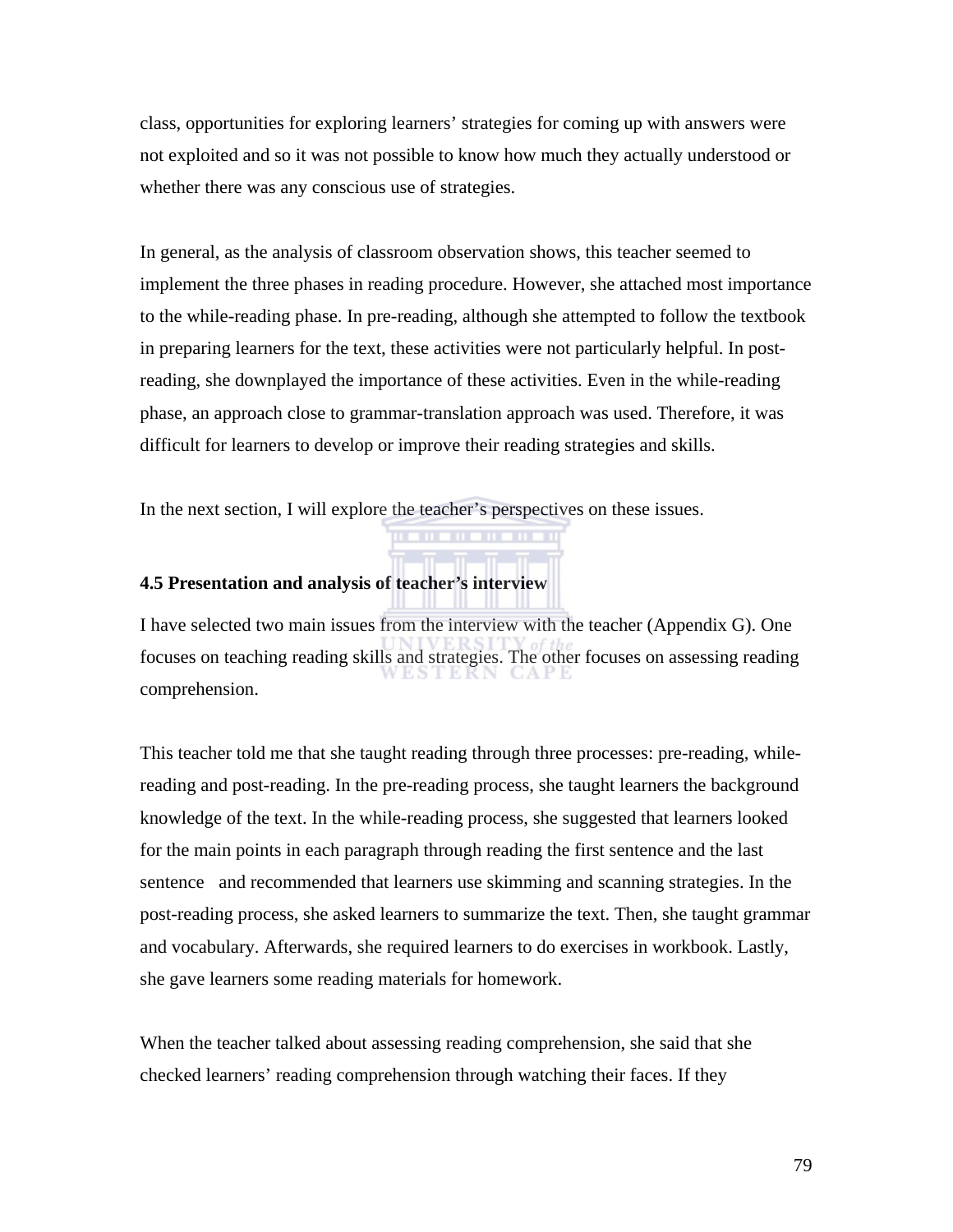understood the text, they would be very happy; otherwise they would be unhappy. At a later stage, she would ask them to do the examination paper.

In the section that follows I relate the teacher's comments on particular issues to my findings during classroom observation. This will help me to determine the strengths of the classroom processes and any gaps that there might be.

#### **4.5.1 Teacher's views on learners' use of reading strategies**

This teacher evaluated the success of her teaching according to whether learners used the strategies she had been trying to develop. She said that she was not satisfied with the learners' use of reading strategies for the following reasons:

> The problem is that learners do not use the reading skills and strategies which I taught in class. I always tell them that the main sentence is in the beginning of the paragraph or the end of the paragraph, but they never listen to me and they do what they want to do. They read one word by one word. (trans).

Learners had the same thoughts as the teacher's when I interviewed them. However, while I was in the classroom, the teacher did not explicitly train learners how to use reading skills and strategies and did not ask them to practice reading skills and strategies in class.

The second reason she offered is given below:

The learners read texts slowly. I asked them to read every day to improve their reading ability. I try to find easy texts for them. The problem is that they have not got enough words and grammar to understand the readings. At least, 70% of learners have problems in reading. They said they read with a dictionary all the time. Therefore, learners do not want to read any more. (trans.)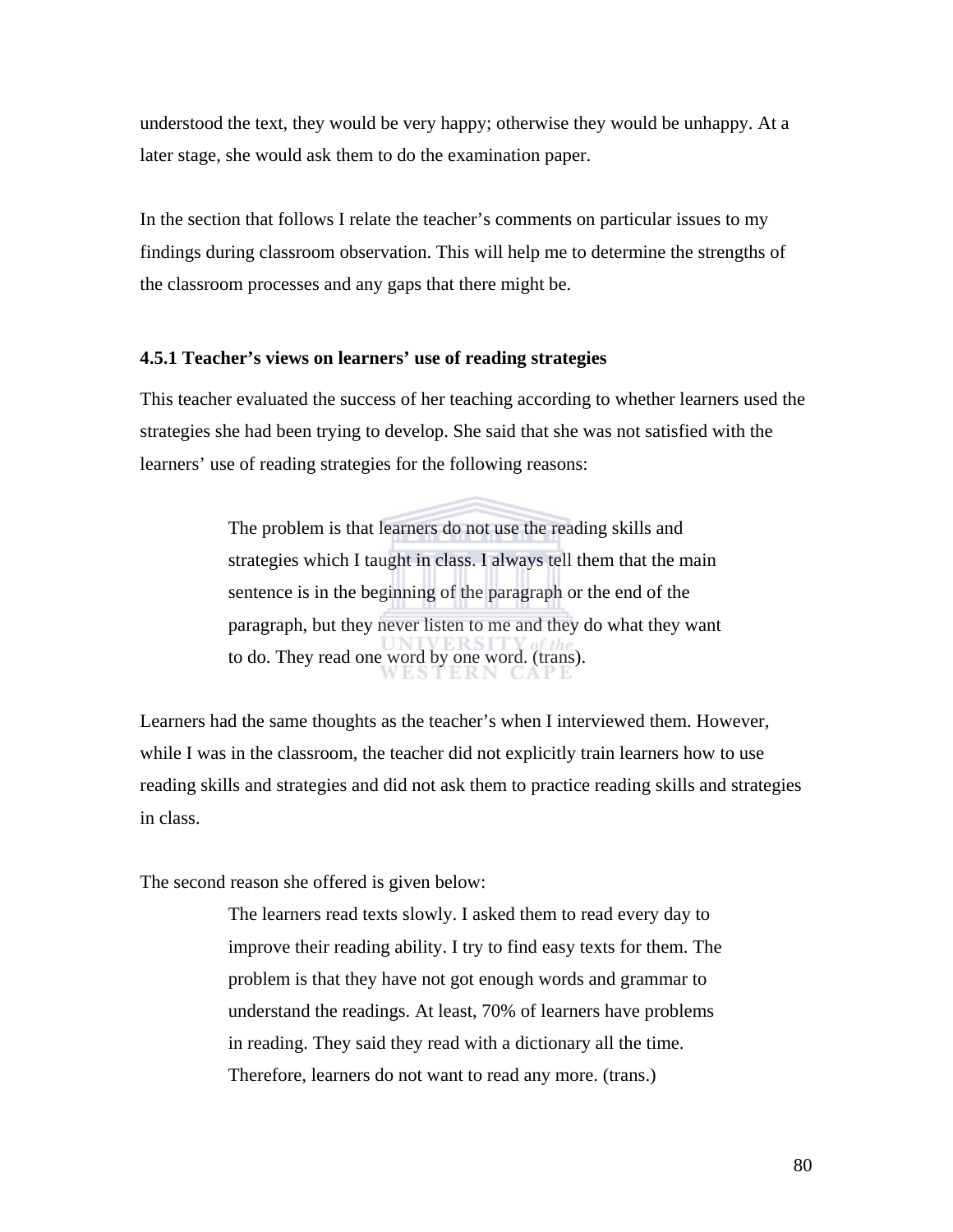During my time in the school, I did not notice her giving learners readings for homework, except for the examination paper. However, reading is not only about learning vocabulary and grammar, but also about having more reading experience. Learners may not improve their reading ability in English without developing a habit of reading. As Bright and McGregor (1970) say, 'where there is little reading; there will be little language learning' (cited in Brusch, 1991:156).

#### **4.5.2 Teachers' views on the purposes of teaching reading**

The teacher's views on the purposes of teaching reading were to improve learners' reading ability, to teach them reading strategies and to expand their knowledge in different fields, such as arts, culture, sports, and so on. This teacher tried to make learners independent. These purposes were achieved in reading lessons step by step. At the end, learners should be able to pass examinations easily and get high marks for entry into university.

She claimed that learners had read the text efficiently under her direction, that learners had already achieved the status of independent readers and did not have any problems in the English reading class. She felt that her role in this class was a consultant who guided learners to grasp the reading skills and use strategies, that is, that learners performed actively in the class.

## **4.5.3 Teacher's awareness of new approaches to reading skills development and assessment**

The teacher said that she was familiar with the theoretical aspects of an interactive approach as trained in the education community. She said that:

 I know the interactive reading approach, top-down and bottom-up. I have been trained to teach reading lessons through pre-reading, whilereading and post-reading. I spend two classes on teaching one reading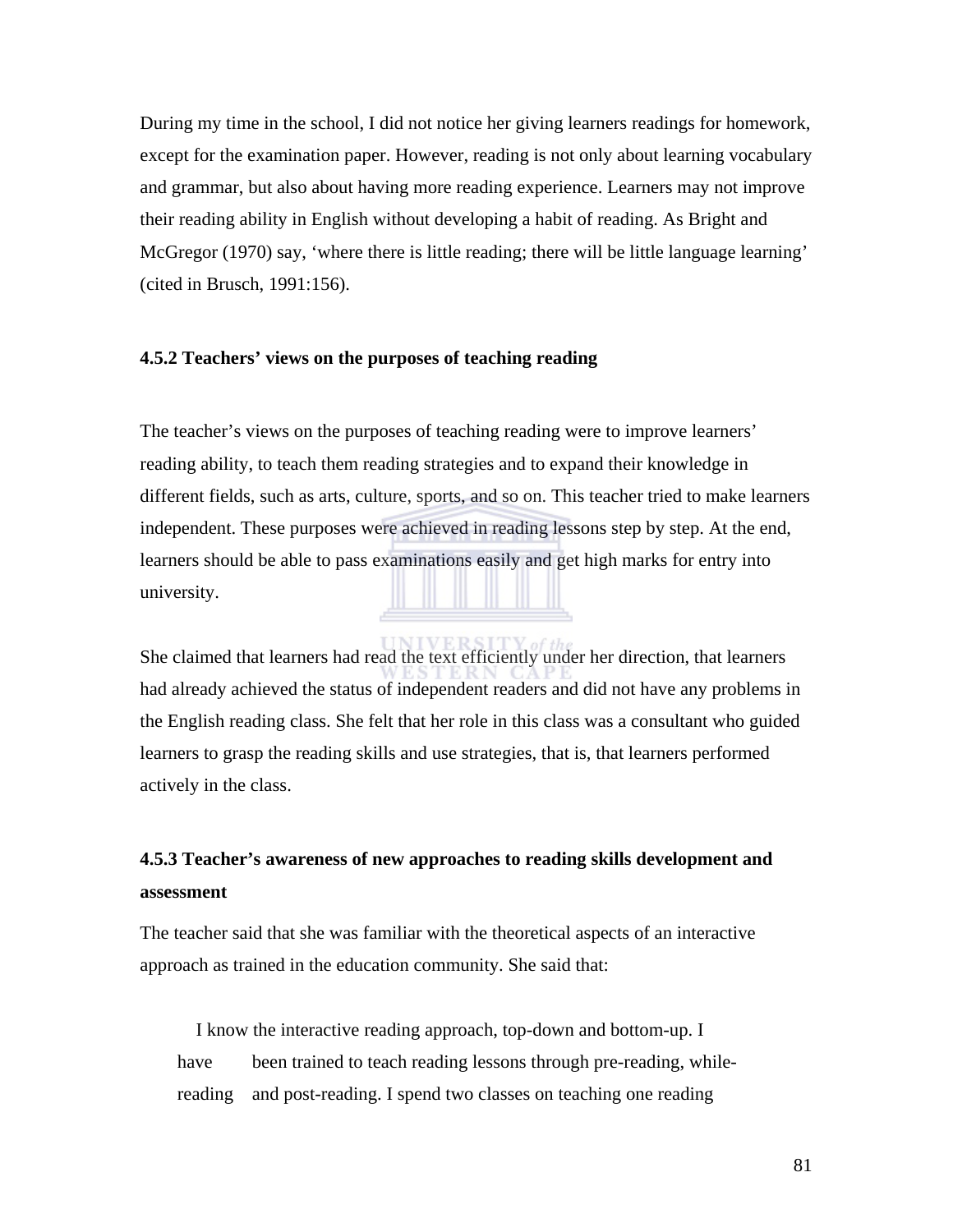lesson. In the first class, I guide them to understand the text properly from learning background knowledge and to get the main ideas of the text. In the second class, I teach them vocabulary and grammar. (trans.)

#### **Previous training and experience**

She had taught English for 18 years in this high school. Before that, she graduated from Teachers' College. In the college, she passed all the courses on models of teaching and teaching theories. She told me that she had been trained on teaching reading through practising approaches such as accelerated reading in college. She said that:

 For me, I always read one word by one word when I was in college. Our teacher asked us to finish reading as quickly as possible. If I could finish reading on time, he would add 10 points on my finial exams. Otherwise I would be punished. Thus, I must read faster; even I could not understand it. (trans.) UNIVERSITY of the **WESTERN CAPE** 

After training and graduating in college, she had professional knowledge of reading skills and strategies. She revealed that:

In order to make learners feel interested in my class, I prepare my lessons carefully. I work on the internet to research the relative topics of the texts and the pictures of the texts, and look for the information of the texts in library. While I am teaching, I encourage learners to use reading skills and strategies. After class, I assess their knowledge with homework and the examination paper. Thus all the learners looked forward to attending my class. (trans.)

So, from her point of view, she received appropriate training.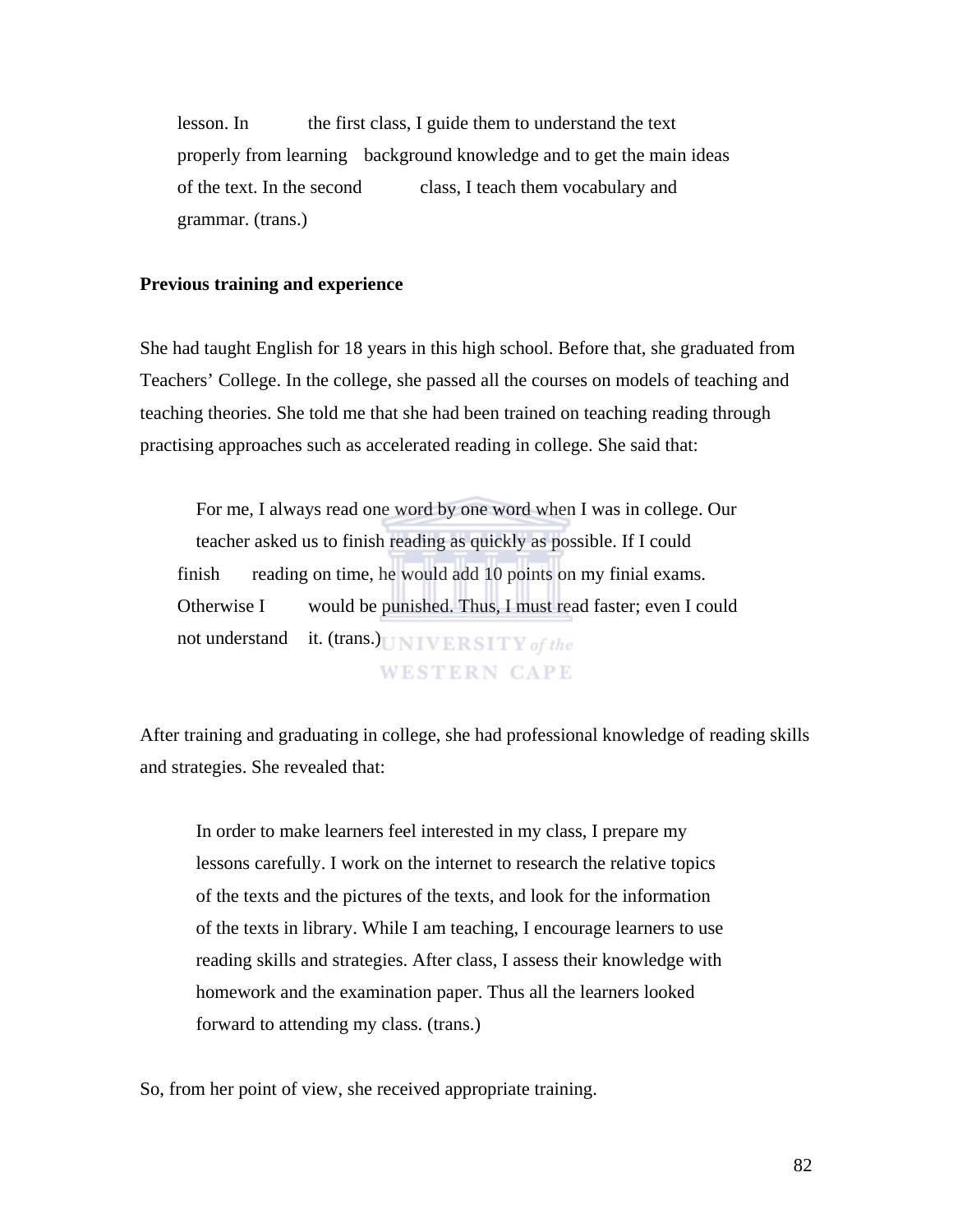#### **4.6 Comparing interview and observations: strengths and gaps**

The teacher mentioned above that she had taught learners reading skills and strategies through three phases. Indeed, she did use three phrases when I was observing in class. However, findings in relation to what happened in these phases in my observation differed from her interview. The sequences of activities suggested by interactive approaches were not followed. For example, she taught vocabulary and grammar in the second part of the reading class so this meant that these could not be used to develop learners' linguistic or content schemata or to help them predict the text content. Carrell *et al*. (1988) point out that '… if the words are taught in semantically and topically related sets, […] word meanings and background knowledge improve concurrently' (p. 243).

Although the teacher said she had been trained using the advanced approaches, she did not use them to a great extent in her teaching class. The intention and the reality were different. In my observation of classroom practice, this teacher did not develop reading strategies but rather explained and summarized the main ideas of paragraphs and then answered most of the questions herself. Therefore, although the teacher had sound ideas about what reading instruction should aim to do; these ideas were not often carried out in practice. Consequently, I do not think she had received enough training on the theories of developing reading skills and strategies or on how to translate them into practice. Combined with the gaps in the textbook, this meant that the development of interactive reading skills and strategies was limited. In neither the curriculum in theory nor the curriculum in use was there any evidence of the development of metacognitive strategy development.

With regard to assessment, the teacher mentioned that she had assessed learners' reading skills and strategies through doing the examination paper and answering the questions. She, indeed, had asked learners some questions and directed learners to do the examination paper in my observation. However, there were gaps between her interview and my observation. According to her point of view, the examination was very important

83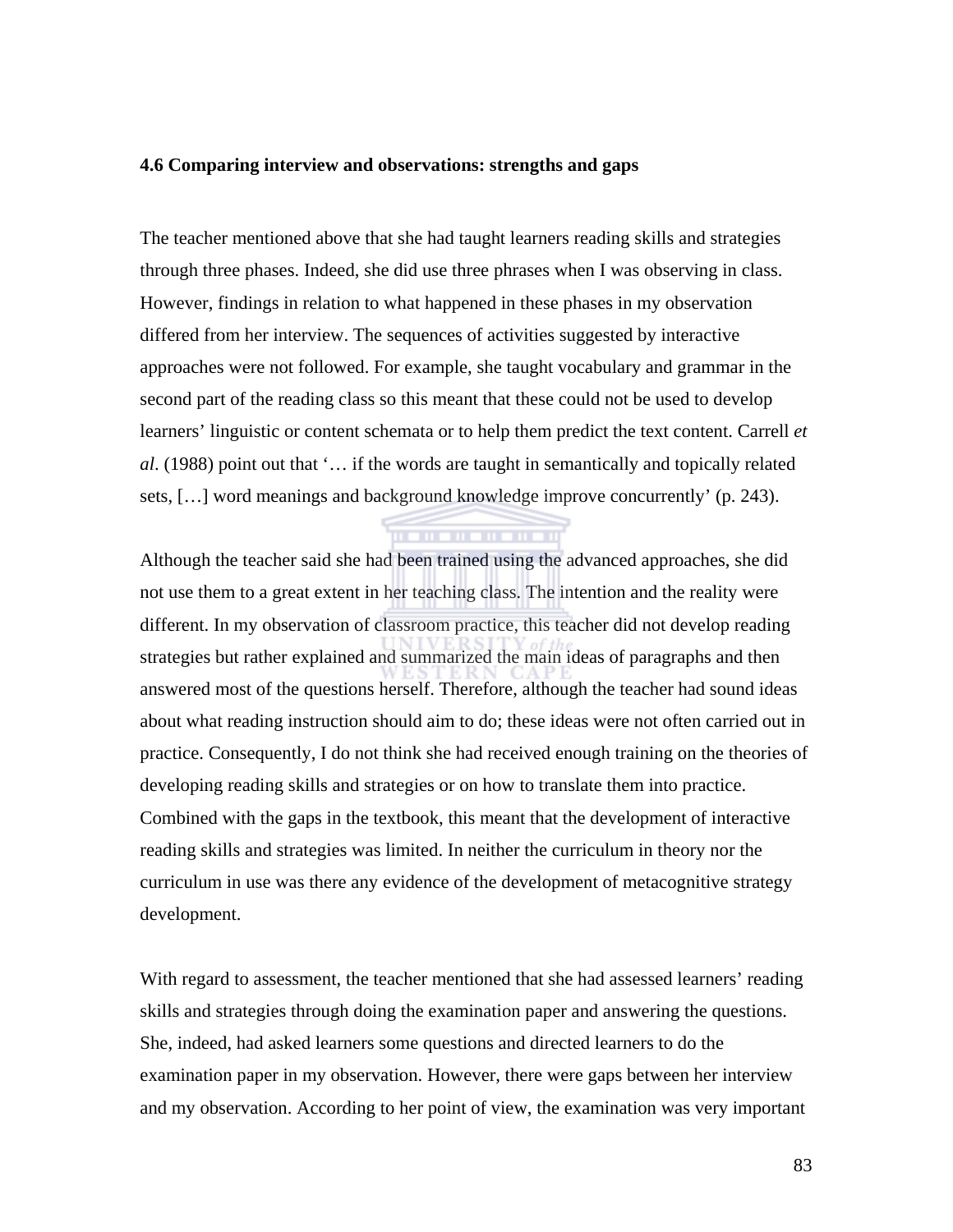as a way of assessing learners' knowledge. In interviews, all the learners said that the aim of learning English was to pass examinations. They spent a lot of time on doing homework and on doing the examination paper. This meant in practice that they never spent time on developing interactive skills and strategies but only on being able to handle the kinds of non-interactive questions that appear in the examination paper. Thus, it was not easy for learners to become fluent or strategic readers. Moreover, in teaching the learners how to do examinations, she normally gave the correct answers to learners. She read alone and translated one paragraph by one paragraph into Chinese. These activities are not conducive to the development of effective strategies.

#### **4.7 Presentation and analysis of learners' interviews**

Interviews were conducted over a three-week period from Dec.11th in 2005 to Jan  $2<sup>nd</sup>$  in 2006 (Appendix J). Eight learners in Grade Ten participated in the interviews. All spoke in Mandarin. The teacher chose these learners according to the results of their examination so that three levels of proficiency are represented, good, average and poor learners. Learners were not told the basis for selection. Names of the learners have been kept anonymous for the sake of confidentiality so the names are codified as numbers, for example, learner one is codified as (L1); learner two (L2), etc. A description of the learners is given in Table 4.4 below:

#### **Table 4.1 Profile of learners interviewed**

| Learner | Gender | Age | <b>Ability</b> |
|---------|--------|-----|----------------|
| L1      | F      | 17  | Good           |
| L2      | F      | 17  | Good           |
| L3      | M      | 17  | Average        |
| L4      | F      | 17  | Average        |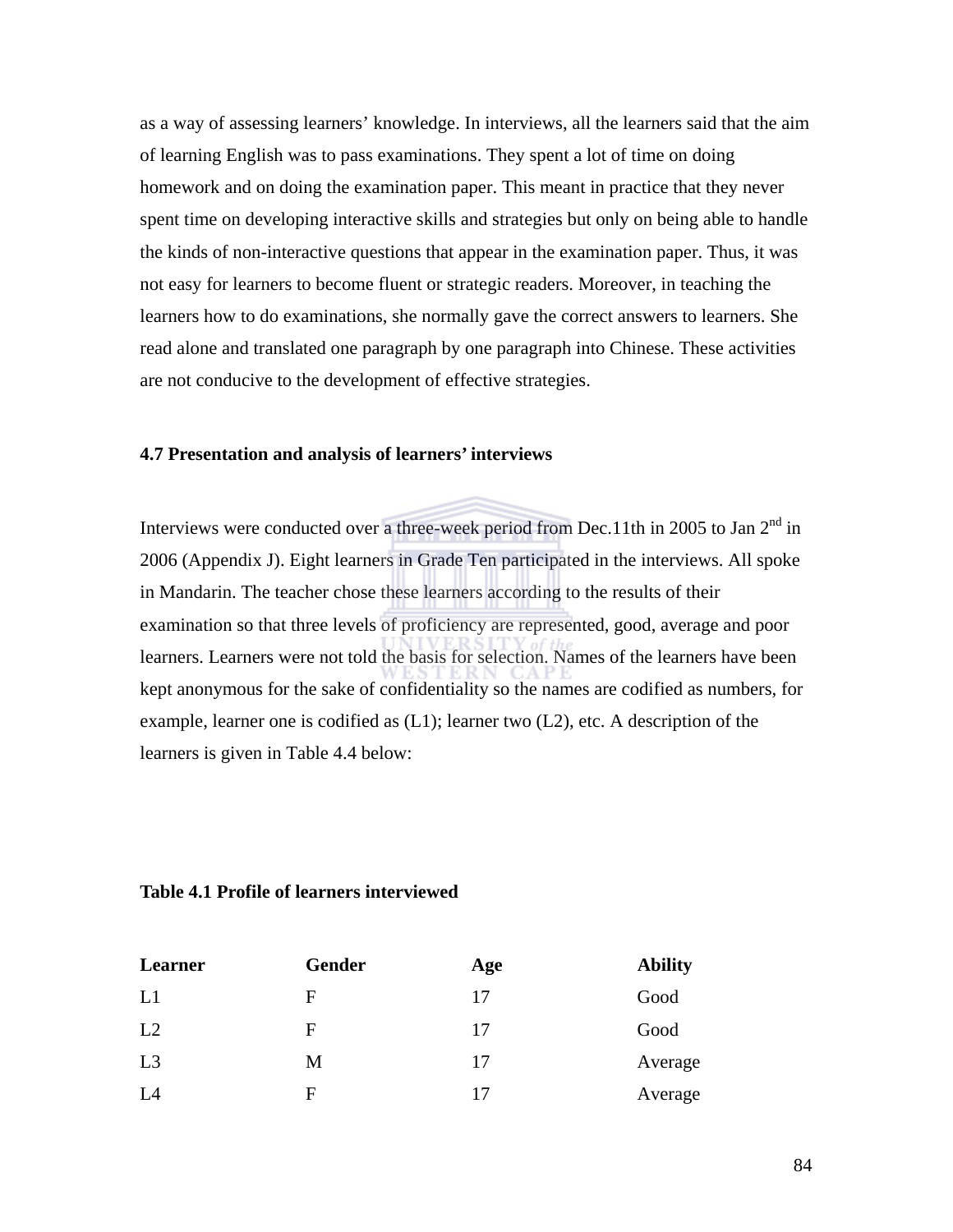| L <sub>5</sub> | F | 17 | Poor    |
|----------------|---|----|---------|
| L <sub>6</sub> | F | 17 | Poor    |
| L7             | F | 17 | Poor    |
| L8             | M | 17 | Average |

All interviews were transcribed and then translated into English.

#### **4.7.1 Key findings**

#### **Attitudes towards English as a subject**

L1 liked learning English very much, because she was good at speaking and reading. The others did not like this subject, because it was very difficult, especially the reading tasks. They felt that there was a lot of difficult vocabulary and grammar. Therefore, L1 and L2 learners wanted to read more English materials while the others preferred to read Chinese readings.

# **Experiences of teaching methods**<br>**WESTERN CAPE**

They said that they had been learning English for four years. They described what their teacher used to do in presenting a lesson, for example:

The teacher used to show us some questions. We worked in groups and found the answers, and then she checked the answers with us. Normally, she read the texts and explained it in detail alone, then, translated into Chinese (L2).

When asked how they felt about the methods used to teach reading, L7 responded:

 I did not like her teaching method. She read the text and translated into Chinese so that we needed not to use our minds. It was really boring. For me I liked the teacher who had the beautiful pronunciation and good teaching skills.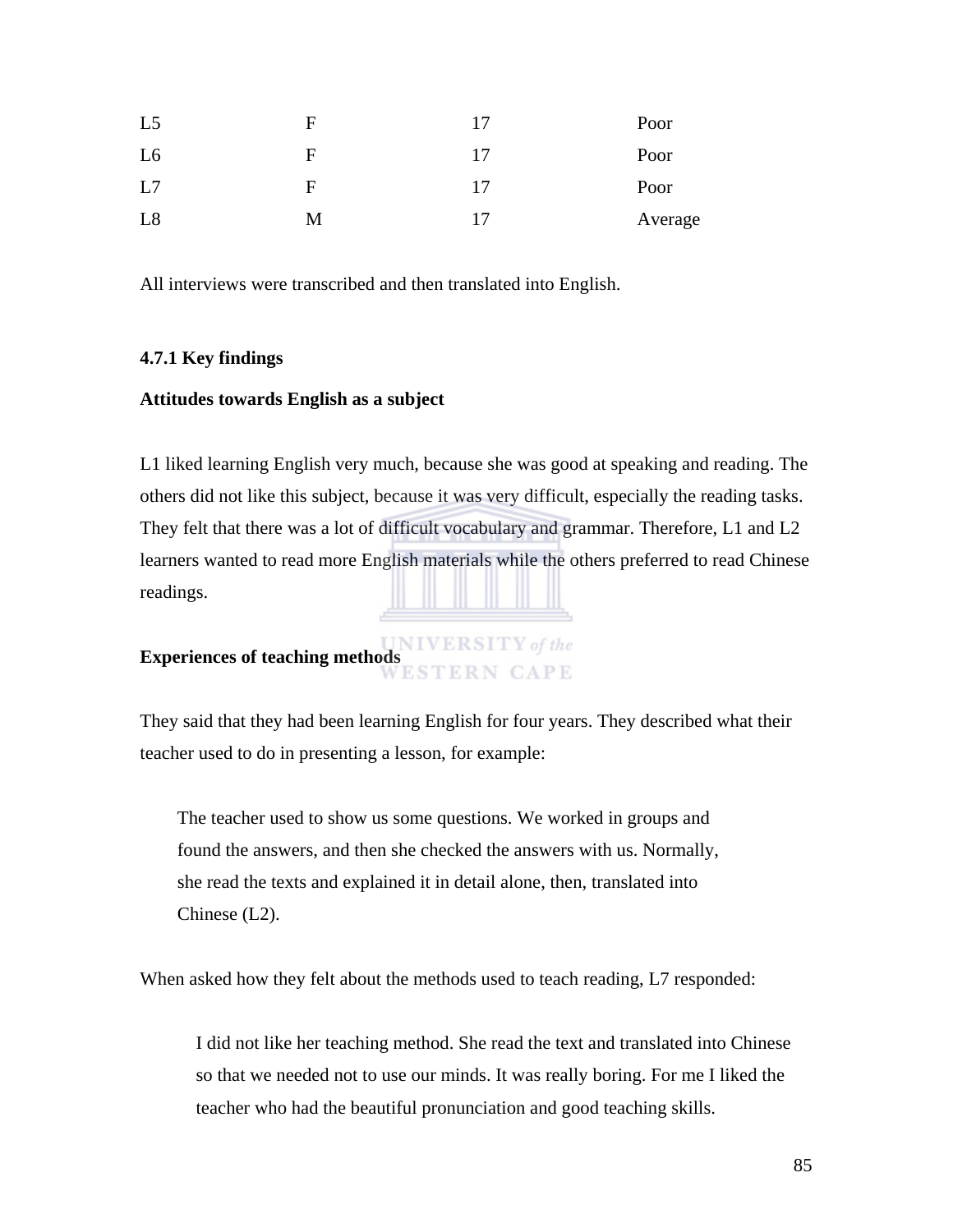L1 mentioned that the teacher taught them in two languages, English and Chinese. The teacher presented in reading class in this way:

The teacher read first. Then we read and answered the questions of this text. Then, the teacher translated sentences of the text into Chinese. At last, the teacher showed us a lot of examples of grammars and words. In order to consolidate grammar and words, and to make sure if we had understood the text, the teacher gave us the examination paper, and asked us more questions in detail.

Two of them (L3 and L8) told me that sometimes teacher showed them pictures of the text. It was helpful for them to understand the text. However, learners could not describe the strategies used in the reading process so it is probable that they did not know how to use reading strategies appropriately. There was no evidence of strategy choice as **a conscious process**.

#### **UNIVERSITY** of the

Overall, learners felt that they needed more than they were getting. For example, L1 said:

 The teacher should give us chances to think of the questions in class and give us the right to answer questions and explore our own thoughts. We are not audience in the class. We need learn skills and strategies in reading class, not only doing exercises and passing examinations.

#### **Responses to textbook and examination paper**

12.5% (1 out of 8) of interviewees liked this textbook, saying 'Yes, I do [like it]. I feel it is not bad' (L6). Though she said she liked this textbook, she suggested readings could be more linked to her life, such as music and sports. However, 87.5% of interviewees did not like the textbook mainly because the contents in the textbook were not interesting, and did not link to the examination paper. The topics in particular were 'far from our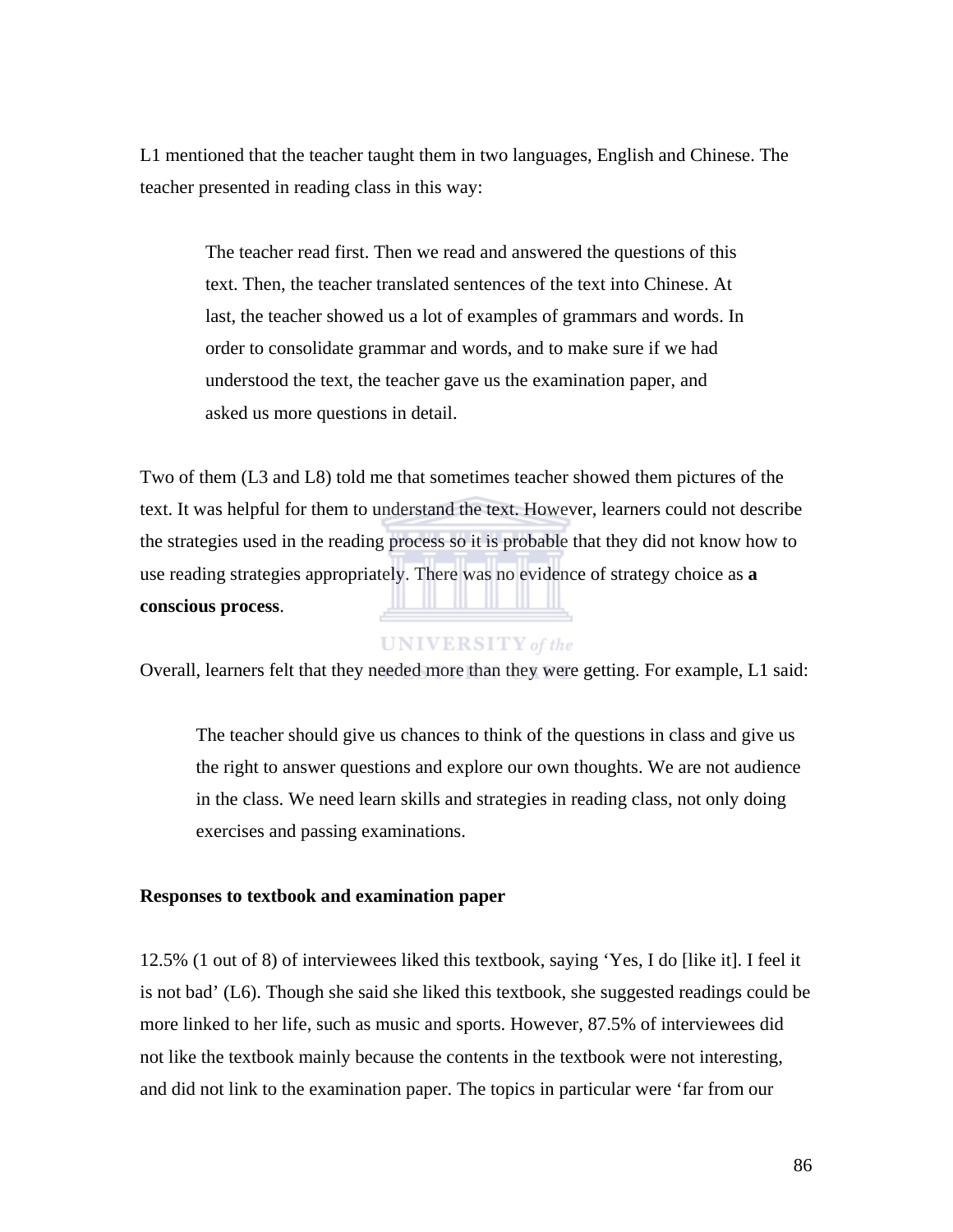life'. They also felt that the examination paper was more difficult than the textbook. After studying the textbook seriously, they still could not pass the examinations or get good marks. They felt that this was due to a lack of appropriate vocabulary and grammar. When answering Question 23 (see appendix J), L5, L7, and L8 all told me that they learnt a lot of grammar and words and did a lot of relevant exercises in class and after class, while studying the textbook, but they did not know how to use grammar to analyse sentences while doing examinations. They did not know the proper meaning of words in context when doing examinations and so felt nervous of taking the examination.

#### **Perceptions of the purposes of teaching EFL reading**

For learners, the purpose of being taught reading in English was to learn words and grammar. The purpose of learning words and grammar was to pass examinations. L3 told me that 'our teacher gave us a lot of examination papers for homework. We felt that our study was for passing examinations.'

#### **4.7.2 Comparing interviews, observations and textbook analysis WESTERN CAPE**

From learners' interviews, it was difficult for me to find positive points on English as a subject. Their views were similar to my observations in the following ways: the learners were passive in class and often bored, the teacher performed alone and dominated interactions most of the time, learners did not learn any strategies in class. Although the teacher did encourage them not to read word by word, she did not guide them to practise many interactive reading strategies such as skimming and scanning.

In addition, teacher assessed reading comprehension through doing the examination paper. All the learners were nervous to do examinations due to a lack of confidence in using reading skills and strategies, and because of a big gap between the textbook and the examination paper. As a result, the examination could only be said to be assessing vocabulary and grammatical skills in a very limited way and not contributing to the development of fluent bottom-up processing (see 4.4.2). The vocabulary and grammar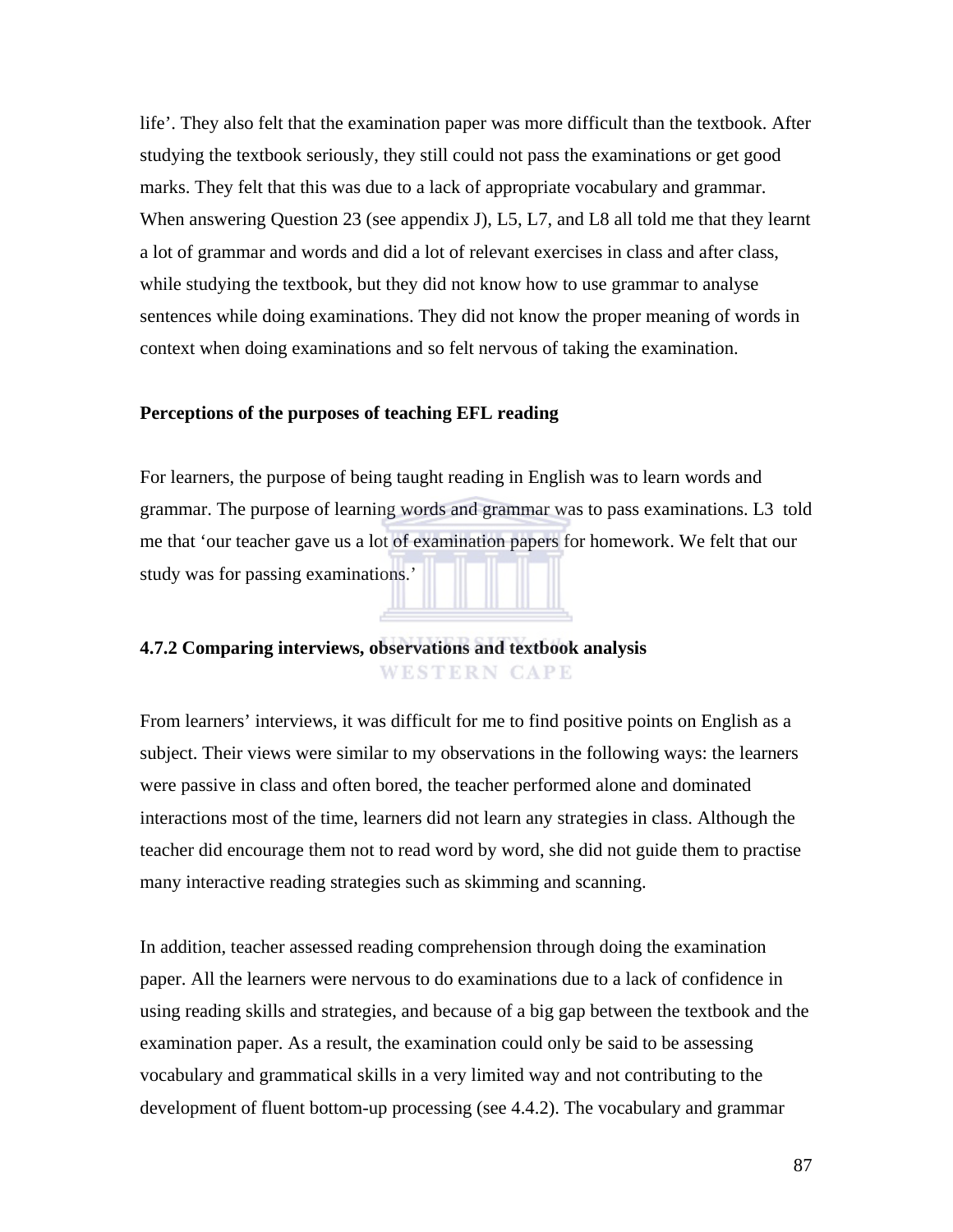were much beyond the level of the textbook, as described in 4.4.2 . The readings in the examination paper had little relevance to learners' own situation so that it was difficult for them to draw themselves into the readings, for example, the reading comprehension about body heat of human beings (Appendix E).

One reason for learners' difficulties is that the designer of the textbook separated the knowledge of grammar and vocabulary from the reading process. Therefore, learners could not link theories of grammar and words to reading practice. As a result, they only could read word by word. In addition, there were too many difficult unknown words and complex structures in the examination paper. As a result of all these factors, learners struggled to pass examinations.

#### **4.8 Language learning theories that seem to underlie the teacher's and learners approaches to EFL reading**

According to the findings analysed above, although the teacher said that she had been trained in the theories of top-down and bottom-up processing, her practice focused mainly on bottom-up processing. Although some pre-reading activities were introduced, the predominant approach was similar to grammar- translation, as activities consisted of translating isolated sentences from English into Chinese. Although the sentences came from a coherent text, they were treated more as grammar exercises than as tools for making meaning. At the same time, the pattern of question-response that was used has elements of behaviourism although this was unintentional and a way of dealing with learners' lack of response. She did however focus quite a lot on word recognition which is central for constructing meaning in texts (Koda, 2005). In general, the teacher seemed to see her role as 'information giver/text explainer' rather than 'coach/classroom organizer/trouble shooter/consultant/personnel manager/catalyst' (Williams, 1986: 44) and thus did not place a lot of emphasis on helping learners to become independent readers.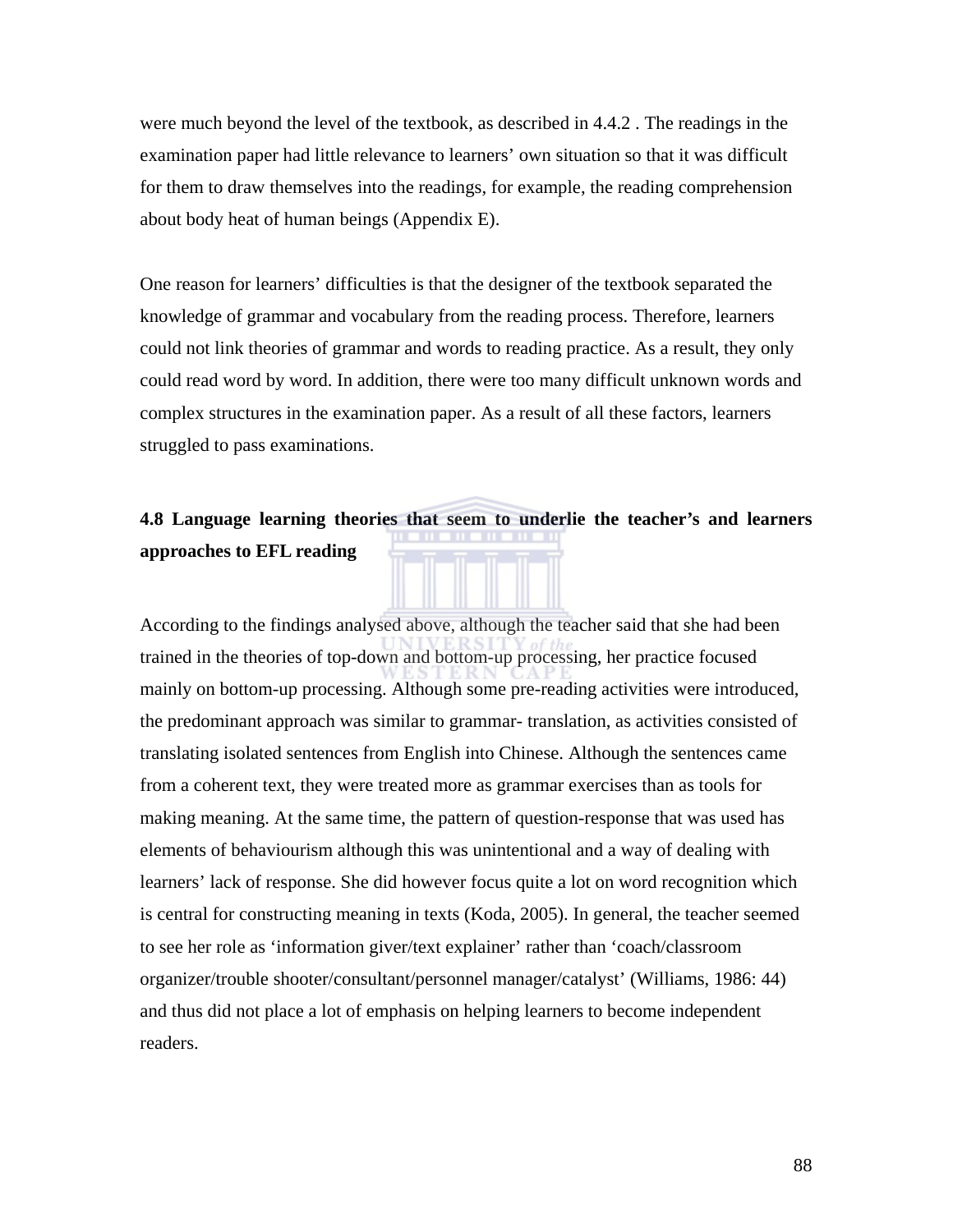Assessment was viewed by both learners and teachers as relating only to the ability to pass the examination and did not seem to have a formative role. It was not used for consolidating knowledge learnt from the textbook, but only to practice sentence- and word-level kinds of exercises. Consequently, learners' confidence was shaky and their ability to use reading strategies strangled.

In order to explore learners' use of reading strategies in more detail, I used a questionnaire to elicit the differences or similarities in their use of strategies in Chinese and English.

#### **4.9 Presentation and analysis of questionnaire**

The questionnaire on reading strategies was designed to explore the patterns of strategy use in two languages and the extent to which transfer of strategies from one language to another might be helping or hindering in EFL reading.

The questionnaire on the next pages is divided into four parts: the first five questions relate to pre-reading strategies, the next two sections (eleven questions) relate to whilereading strategies, and the last ten to post-reading strategies.

|  |  |  | Table 4.2 Tabulated responses to questionnaire on reading strategies |
|--|--|--|----------------------------------------------------------------------|
|  |  |  |                                                                      |

|                | How often do you do the following when reading. |                                                                                             |        |           |       |        |           |       |  |
|----------------|-------------------------------------------------|---------------------------------------------------------------------------------------------|--------|-----------|-------|--------|-----------|-------|--|
| No.            |                                                 | <b>Ouestions</b>                                                                            |        | English   |       |        | Chinese   |       |  |
|                | When<br>preparing to<br>read a new<br>text      |                                                                                             | always | sometimes | never | always | sometimes | never |  |
| 1              |                                                 | Predict the content of a text from<br>the title.                                            | 9.7    | 35.4      | 54.8  | 58     | 32.3      | 9.7   |  |
| 2              |                                                 | Read sub-headings in order to<br>predict the content of the text.                           | 77.4   | 19.4      | 3.2   | 67,7   | 29        | 3.2   |  |
| 3              |                                                 | Read the first and last paragraphs<br>of a text to help you understand the<br>main message. | 18.5   | 46.5      | 35    | 34.8   | 40.6      | 24.6  |  |
| $\overline{4}$ |                                                 | Skim read the text for a general<br>understanding                                           | 35.5   | 51.6      | 12.9  | 60     | 38        | 11.8  |  |
| 5              |                                                 | Read the questions on the text<br>before you read the text itself.                          | 38.7   | 51.6      | 9.7   | 35.5   | 48.4      | 16.1  |  |
|                | While                                           |                                                                                             |        |           |       |        |           |       |  |

#### **How often do you do the following when reading?**

reading a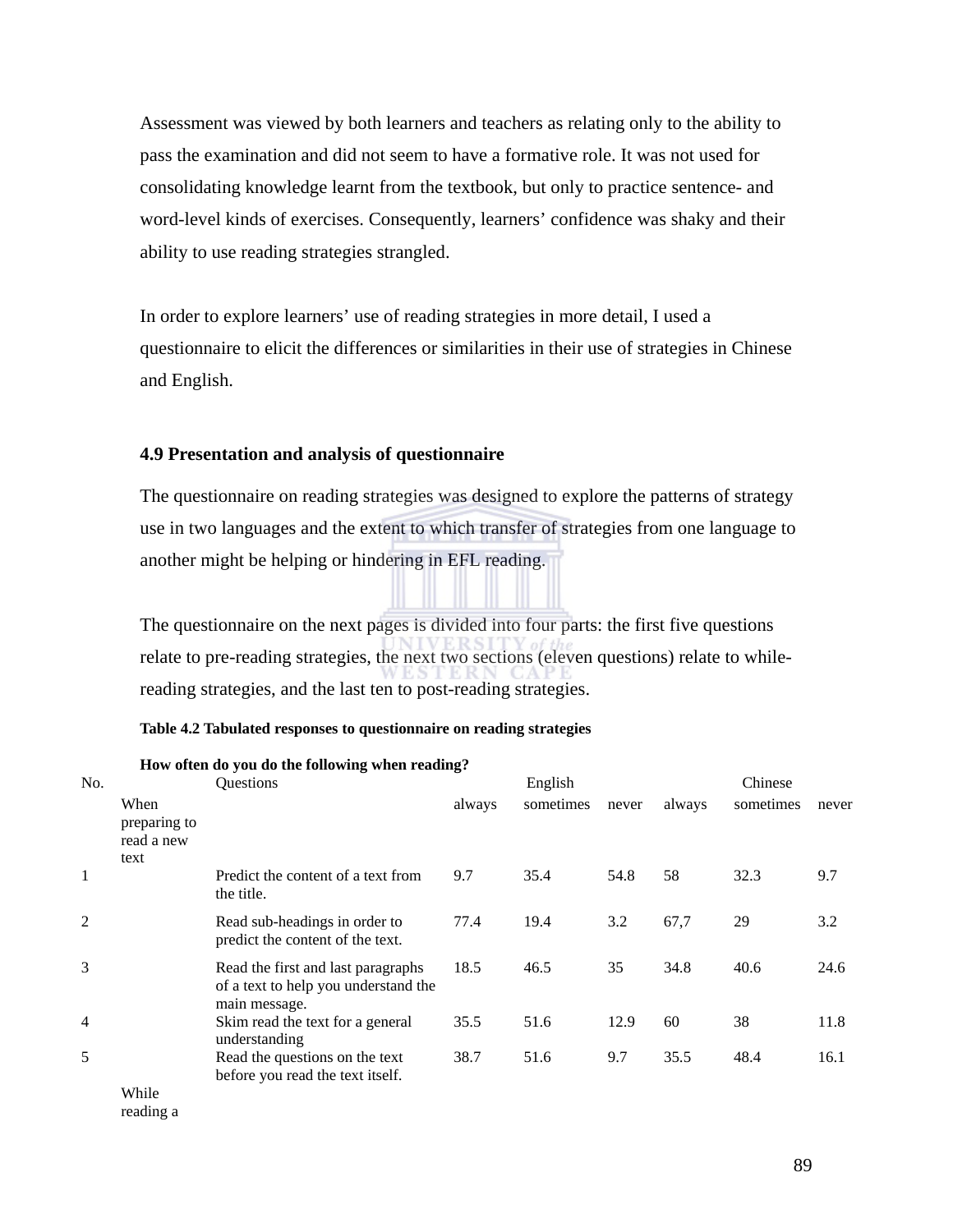|    | text                                                |                                                                                                              |                  |                         |                  |      |      |                  |
|----|-----------------------------------------------------|--------------------------------------------------------------------------------------------------------------|------------------|-------------------------|------------------|------|------|------------------|
| 6  |                                                     | Recognize loss of concentration<br>and start again                                                           | 25.8             | 67.7                    | 6.5              | 12.9 | 71   | 16.1             |
| 7  |                                                     | Tell your teacher that you do not<br>have enough background<br>knowledge of the text to make<br>sense of it. | 9.7              | 38.7                    | 51.6             | 9.7  | 51.6 | 38.7             |
| 8  |                                                     | Tell the teacher when you don't<br>understand a part of the text.                                            | 6.5              | 42                      | 51.6             | 6.5  | 45.2 | 48.4             |
| 9  |                                                     | Translate the sentence into Chinese<br>to help you understand.                                               | 40.3             | 54.8                    | 3.8              |      |      |                  |
| 10 |                                                     | Use features of the text such as<br>linking words to help you<br>understand the author's message.            | 30               | 63.6                    | 6.5              | 48   | 42   | 9.7              |
|    | When you<br>find a word<br>you do not<br>understand |                                                                                                              |                  |                         |                  |      |      |                  |
| 11 |                                                     | Skip unknown words and carry on<br>reading.                                                                  | 25.8             | 64.5                    | 9.7              | 25.8 | 58.1 | 16.1             |
| 12 |                                                     | Translate the word into Chinese                                                                              | 51.6             | 35.5                    | 9.7              |      |      |                  |
| 13 |                                                     | Guess the meaning of an unknown<br>word from the rest of the sentence<br>(the context.)                      | 30               | 63.6                    | 6.5              | 48   | 42   | 9.7              |
| 14 |                                                     | Check the meaning of an unknown<br>word with a dictionary.                                                   | 71               | 16                      | 12.9             | 16.1 | 67.7 | 16               |
| 15 |                                                     | Guess meaning without using any<br>particular methods.                                                       | 12.9             | 32.3                    | 58.4             | 3.2  | 29   | 67.7             |
| 16 |                                                     | Break an unknown word into parts<br>to help you understand its WESTERN<br>meaning.                           | 12.9             | Y_of_the<br><b>CAPE</b> | 64.5             | 12.9 | 71   | 16.1             |
|    | When<br>answering<br>questions                      |                                                                                                              |                  |                         |                  |      |      |                  |
| 17 |                                                     | Reread the text to make sure you<br>understand it.                                                           | 45.5             | 45.2                    | 9.7              | 38.7 | 58.1 | 3.2              |
| 18 |                                                     | Scan the text for a specific word or<br>phrase or piece of information.                                      | 29               | 38.7                    | 32.3             | 51.6 | 16.1 | 32.3             |
| 19 |                                                     | Look for the answer to each<br>question according to the order of<br>information in the text.                | 25.8             | 61.3                    | 12.9             | 25.8 | 54.8 | 19.4             |
| 20 |                                                     | Select the answer and write it how<br>it is stated in the text.                                              | 61.3             | 38.7                    | $\boldsymbol{0}$ | 64.5 | 35.4 | $\overline{0}$   |
| 21 |                                                     | Select the answer and write it in<br>your own words, based on<br>understanding the text.                     | 58.1             | 41.9                    | $\boldsymbol{0}$ | 71   | 29   | $\boldsymbol{0}$ |
| 22 |                                                     | Stop reading the text after finding<br>the answer.                                                           | 38.7             | 45.2                    | 16.1             | 32.2 | 58.1 | 9.7              |
| 23 |                                                     | Skip a question and return to it<br>later.                                                                   | 29               | 45.2                    | 25.8             | 19.4 | 64.5 | 16.1             |
| 24 |                                                     | Select an answer even when you<br>have not understood the question?                                          | 6.5              | 90.3                    | 3.2              | 6.4  | 77.4 | 16.1             |
| 25 |                                                     | Mark answers without reading in                                                                              | $\boldsymbol{0}$ | 61.3                    | 38.7             | 3.2  | 80.6 | 16.1             |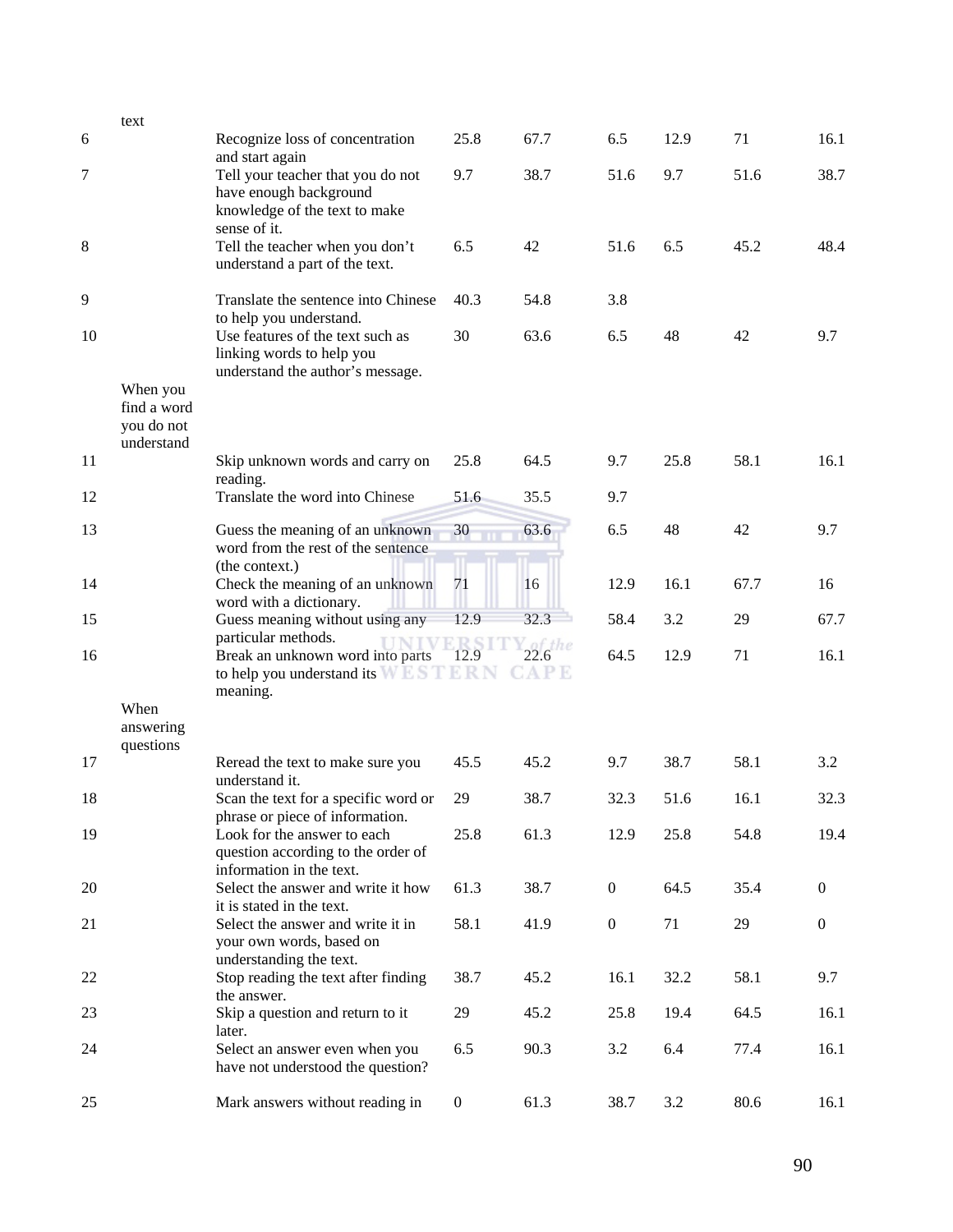The questions on pre-reading strategies reveal some interesting patterns. Only 9.7% of learners always analyze the title to predict the content of an English text as compared to 58% when reading Chinese texts (question 1). Yet 77.4% always use sub-headings for this purpose in English texts and 67.7% in Chinese (question 2). So there is positive transfer in the latter case but not in the first. This could be due to the fact that main headings do not often give sufficient information in the English texts learners encounter in the textbook and also to the teacher's use of sub-headings as preparation in class.

With question 5, the percentages are roughly the same so the strategy of reading the questions before beginning the text transfers positively even if it is not used as often as it could be: for English and Chinese respectively, only 38.7% and 35.5 % of learners always use this strategy while 51.6% and 48.4% sometimes use it. In the other two questions, there appears to be less transfer of strategies from Chinese to English. 67.7% sometimes use the text structure to help them in Chinese (question 3) but 58.1 % of learners never use this strategy in English. Schoonen *et al*. (1998) identify knowledge of text characteristics as one of three important domains in metacognitive knowledge for L2 reading. Another important component they identify, knowledge of L2 reading strategies is also lacking, for example, although 60% of learners use skimming for Chinese texts, this percentage is only 35.5.% for English texts. While there may be many reasons for this, the fact that the textbook does not explicitly develop either of these strategies must play a role.

With regard to while-reading strategies, patterns are similar for question 6, recognising loss of concentration and rereading. This kind of strategy could be independent of language proficiency. For questions 7 and 8, asking the teacher for more background or stating when a part of the text is not understood, these are done much less often in English: 51.6% of learners never do either of these things in English reading and tiny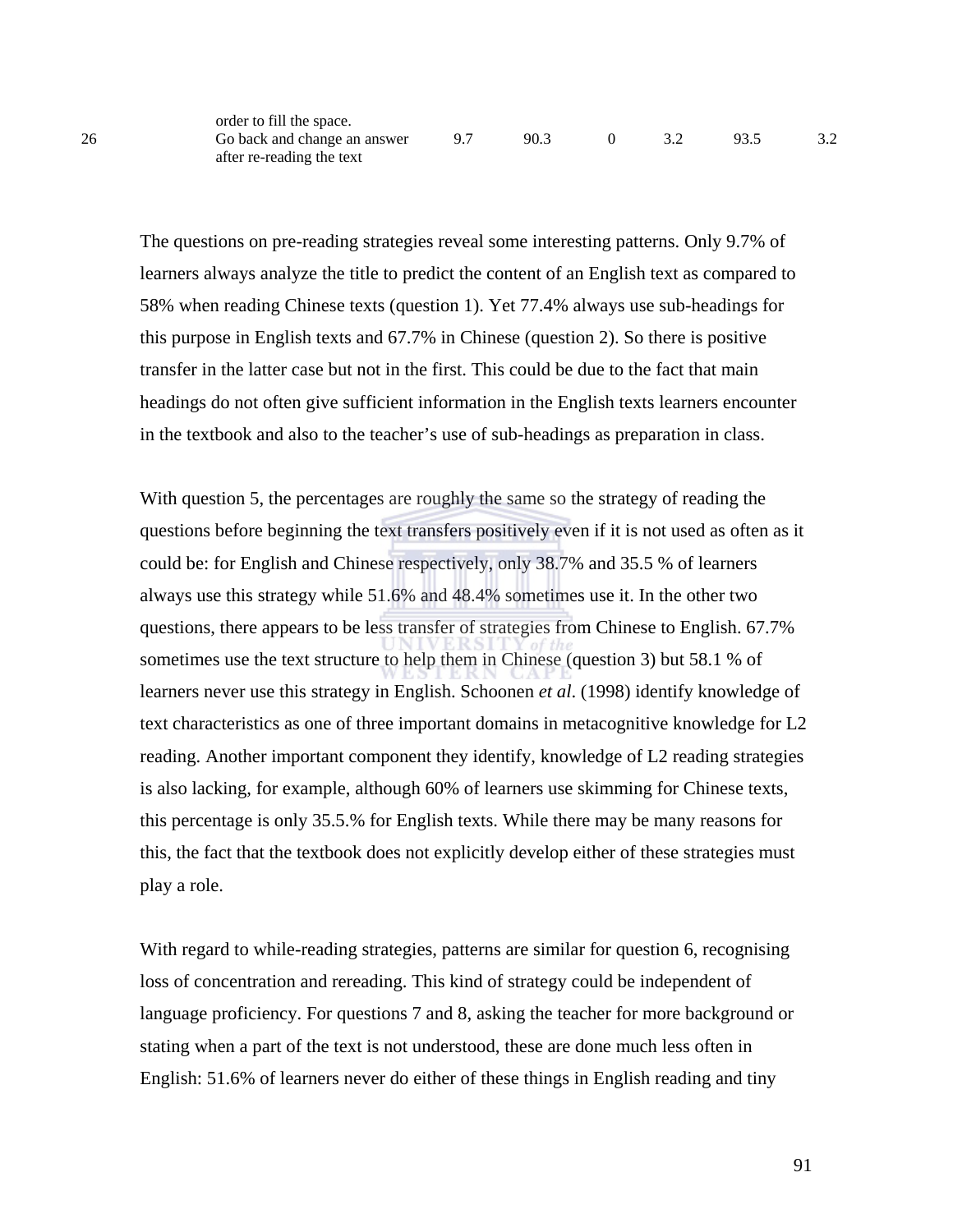percentages always do them. It is hard to know why this should be so but may relate to the dynamics of the classroom as the numbers who always use these strategies in Chinese are also low.

Interestingly, high percentages (40.3 % and 54.8 %) always or sometimes use Chinese grammar to understand English texts by translating sentences into Chinese (question 9). This seem to indicate that there is still a high level of reliance on grammar –translation rather than the confidence to make meaning from texts using a range of other strategies. This may mean that language proficiency is not sufficiently high to engage with the texts or that learners have not been taught appropriate strategies for L2 reading and find that existing L1 strategies are not helpful. Question 10 is interesting in that learners claim to use linking words either sometimes or always in relatively high numbers for both languages (only 6.5% and 9.7% respectively never use this strategy) yet these are never taught in the EFL class. There is clearly a lot of potential for building on this in EFL reading.

In relation to dealing with unknown words, dictionary use is much higher in English (question 14) as one would expect; the use of translation is also very high (question 12). There are positive patterns of transfer for questions 11 and 13, skipping unknown words or guessing the meaning of a word from the context. Again as one would expect, learners guess the meanings of unknown words from context more in Chinese: 48% always do this as compared to 30% in English but large numbers sometimes do this. For question 16, a much higher percentage of learners sometimes break unknown words into parts (71%) in Chinese that in English (22.6%) while 64.5% never do this in English. This is confusing as learners do not need to break words into parts of characters to read in Chinese so some learners may have misunderstood the question. However, the answers for English on this question – 64.5% never do this – seem to indicate that learners are not making use of morphology to understand new English words even though there is some training on this in the textbook. This could mean that there is negative transfer from Chinese reading strategies – learners might not believe morphology can help -- or this might be related to the high level of orthographic distance between the two languages. In

92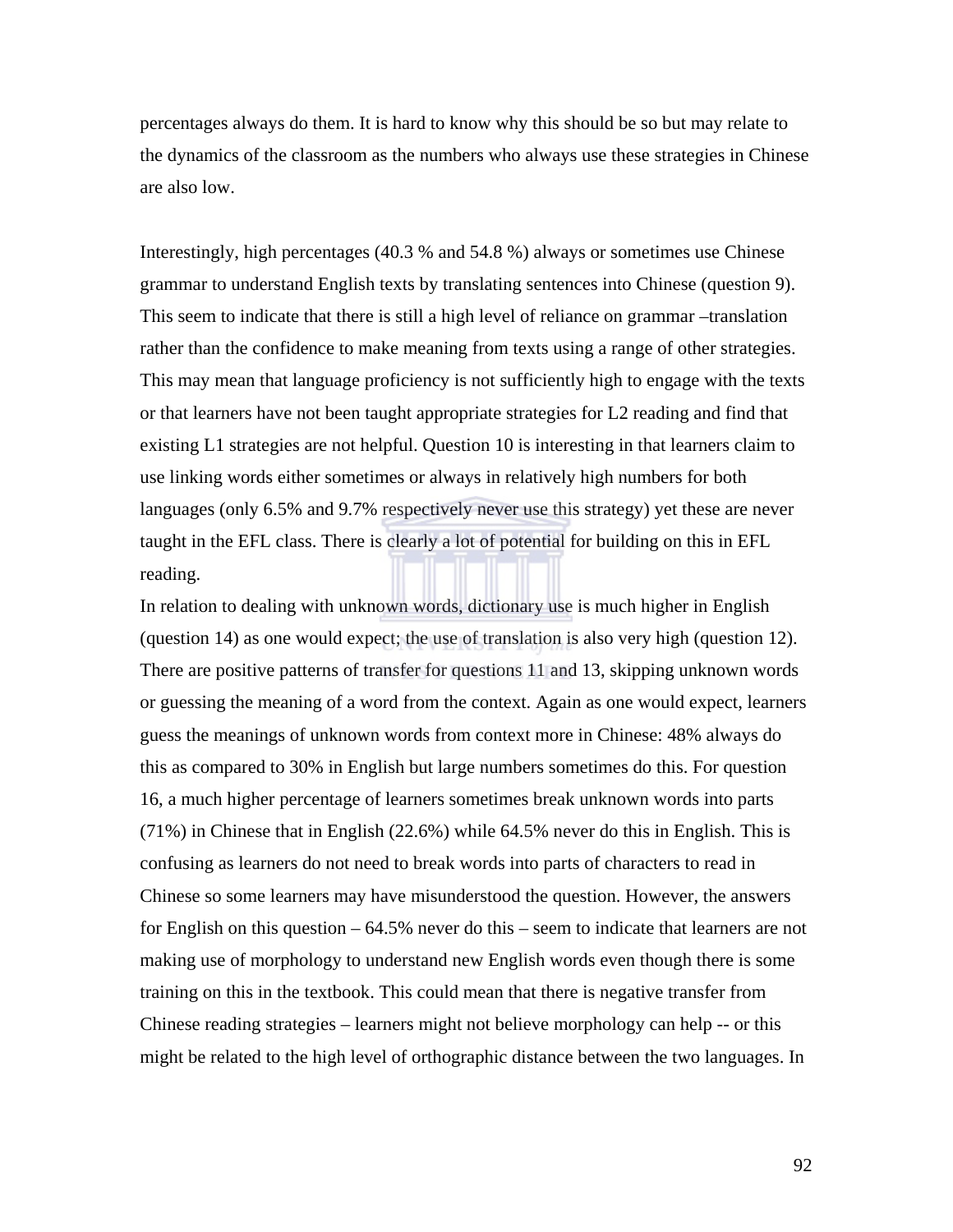this case, proficiency in the L2 may be a better predictor of L2 decoding efficiency than L1 decoding competence (Koda, 2005).

In post-reading, there is evidence of similar patterns and therefore transfer of strategies in question 17 (rereading), question 19 (looking for answers according to the order of information in the text), 20 (selecting and writing answers as they are in the text), 22 (stopping reading after finding the answer), 23 (skipping a question and returning to it later), 24 (choosing an answer even when the question is not understood) and 26 (changing an answer after rereading the text). Of these, strategy 22 and 24 could be considered examples of potentially negative transfer as they might interfere with other more beneficial strategies. It is interesting that learners more often fill in an answer without reading in Chinese than in English (question 25). The use of scanning is considerably higher in Chinese (51.6% always use this strategy as compared to 29% in English)(question 18). Again the level of proficiency in the L2 may affect learners' ability to make use of scanning.

Without further research it is not possible to know for sure what is going on when learners choose either consciously or unconsciously to use a particular strategy in English. Apart from L1 reading skills, L2 proficiency and L2 decoding ability, sociocultural variables and individual and experiential factors also play a part (Bernhardt, 2005). Overall, the percentages of learners who always make use of particular strategies in reading are low which would indicate that their English reading skills and strategies are weak. In interviews, learners said that they did not know how to use reading strategies and not much guidance was given in class yet they are transferring strategies wherever they can to help them make sense of text. Accordingly, it seems clear that there is much scope for taking a more metacognitive approach to strategy use, encouraging learners to discuss and reflect on strategy use and to plan which strategies are most appropriate for a particular task or text.

To sum up, it is difficult for Chinese learners to develop appropriate L2 reading skills and strategies if they are still using a slow mechanical translation process. Strategic

93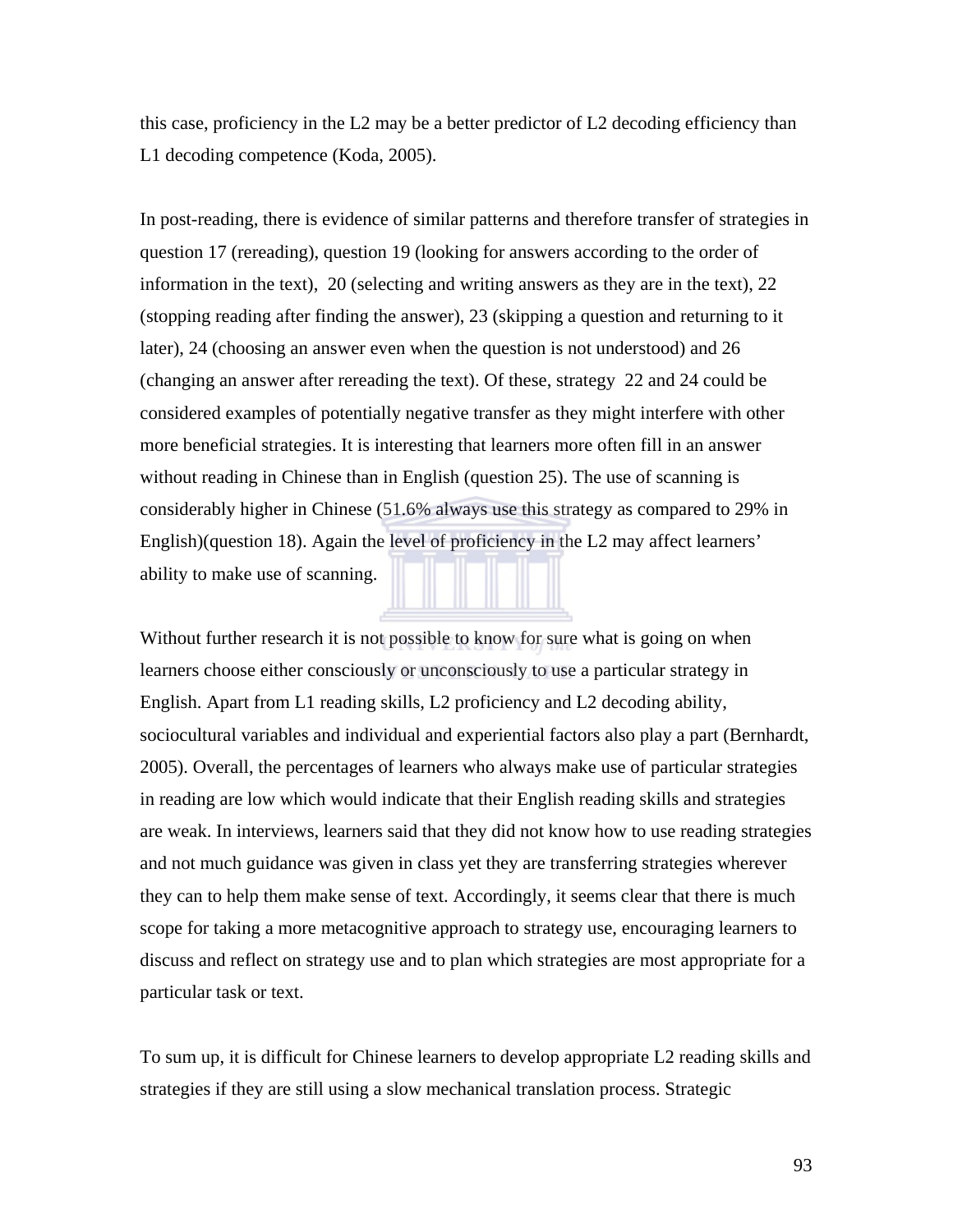competence is not only compensatory but also non-compensatory (Cohen, 1998) and helping learners to develop such metacognitive knowledge can only enhance their reading ability. However, as Schoonen *et al*. (1998) found, metacognitive knowledge of 'reading strategies, reading goals and text characteristics cannot compensate for a lack of language-specific knowledge if the latter remains below a certain threshold level. The limited FL knowledge "short-circuits" the transfer of reading skills to the FL' (p. 72). So, even where strategy transfer may be positive, the level of language proficiency must be sufficient to enable this to succeed.

#### **4.10 Conclusion**

In this chapter I analysed my findings from the reading section of the Grade 10 textbook, the examination, classroom observations, teachers and learners' interviews and the questionnaire. In the next chapter I will summarize the key findings and draw some conclusions. I will also make some recommendations for the improvement of reading strategies and current approaches to teaching reading in China.

> **UNIVERSITY** of the **WESTERN CAPE**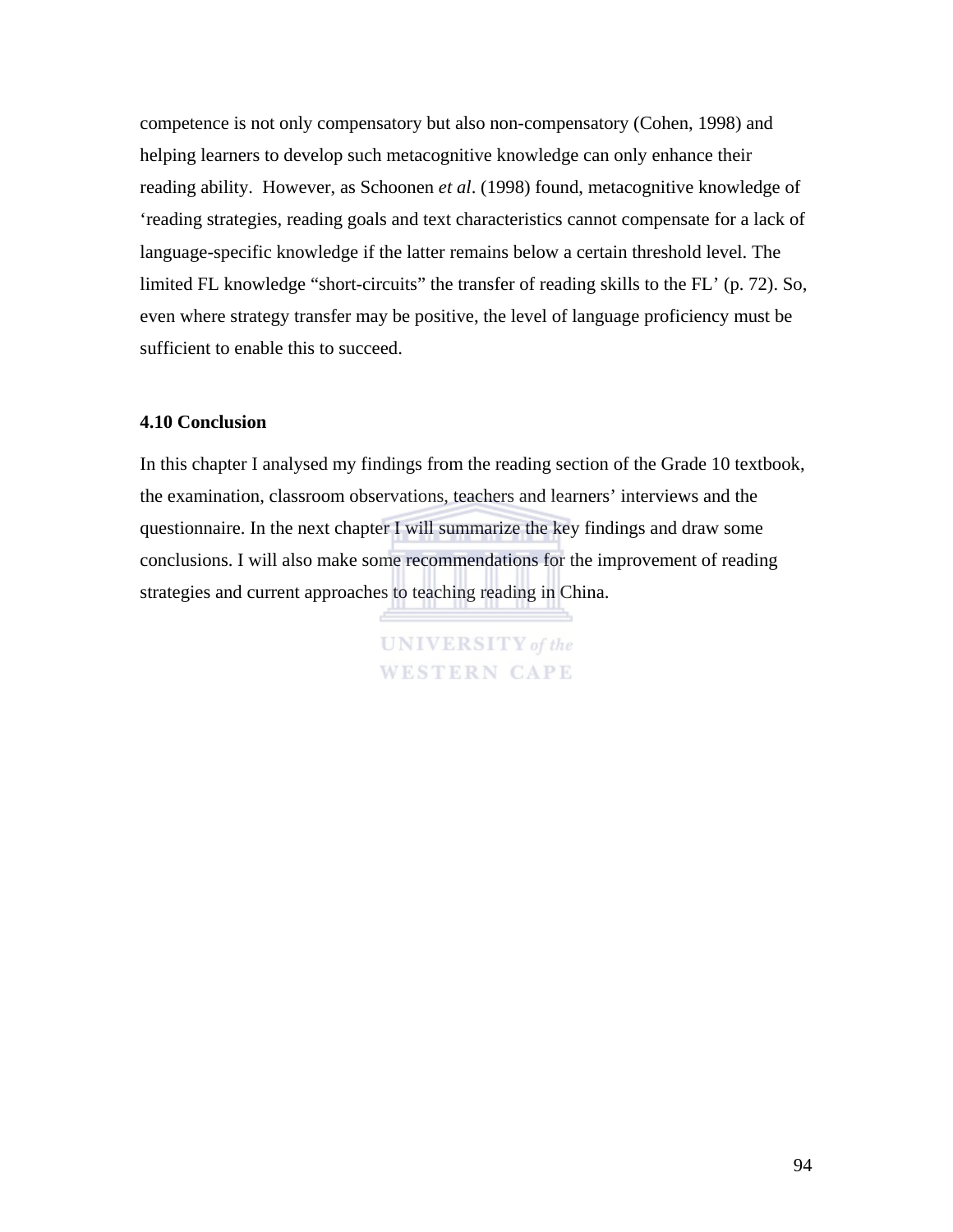### **Chapter Five Conclusions and recommendations**

#### **5.1 Introduction**

This study has attempted to investigate the reading skills and strategies taught and used in one EFL class in China, as well as the factors that promote or hinder the acquisition of these skills and strategies. The previous chapter included an analysis of four sources of data. They were as follows: classroom observation, interviews with one teacher and eight learners, a questionnaire comparing reading strategies in Chinese and English, and an analysis of the reading section of the English textbook for Grade 10 and the reading comprehension section of the examination paper. Together these research tools gave me a rounded understanding of the development of reading skills and strategies in this class.

 $\mathbf{m}$  and  $\mathbf{m}$ 

#### **5.2 Summary of the findings obtained from different data**

From the analysis of the textbook and examination paper, it seems that the nature of the texts selected hindered learners from drawing on either their content or linguistic schemata. Texts for reading did not interest learners on the whole, little attention was paid to developing or activating background knowledge and texts were often too linguistically complex for learners' reading level. The examination was even more difficult than the textbook and there was little connection between the two. The way in which reading comprehension was assessed did not promote interactive reading. The fact that passing the examination was always in the front of learners' and the teacher's minds means that potentially useful strategies which could assist learners to become fluent and independent readers were not developed.

In addition, although the textbook does present reading in three phases, the kinds of activities used throughout did not appear to be effective in developing interactive readings skills and strategies: there was an over-emphasis on word and sentence-level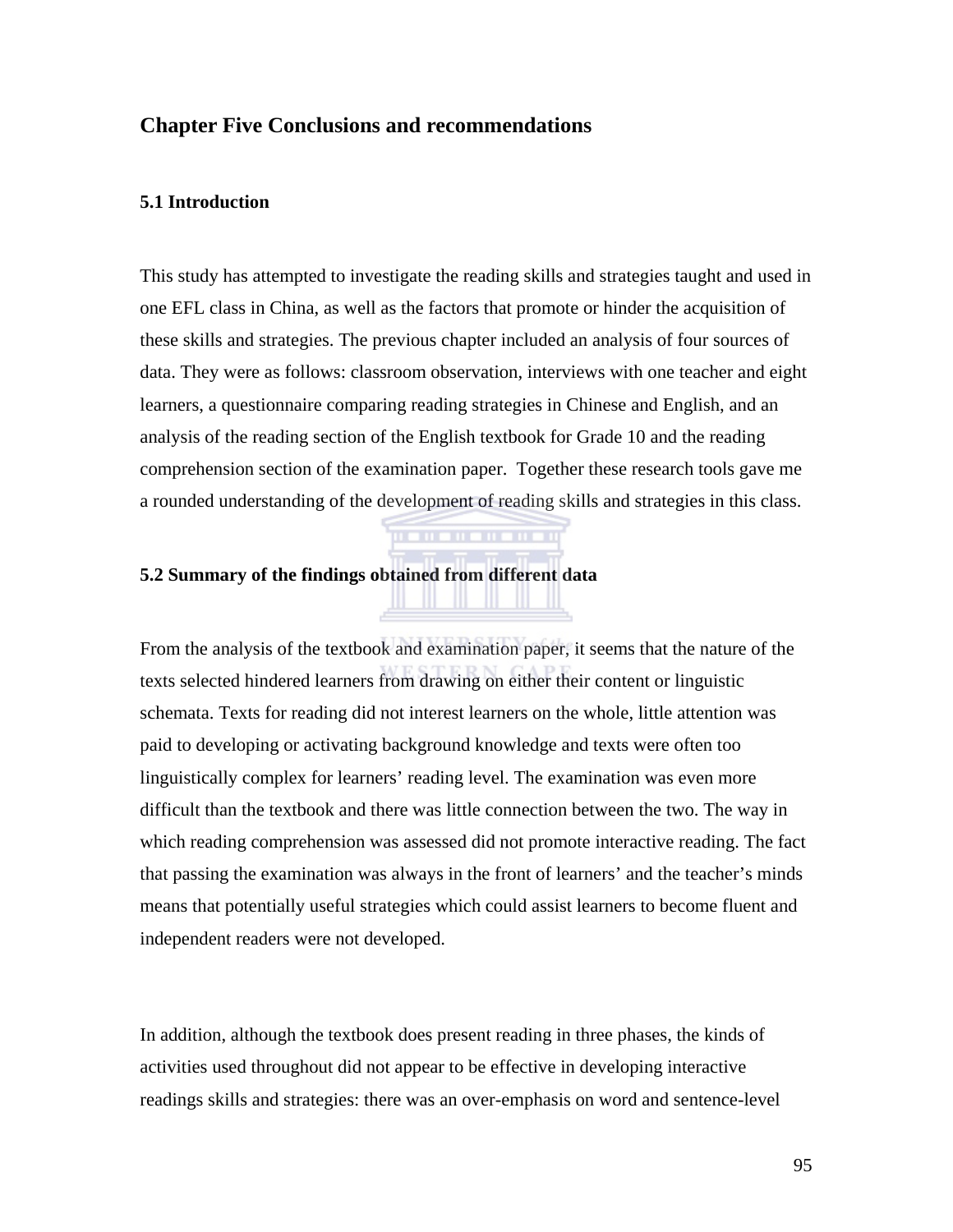comprehension and little attention to top-down strategies such as using headings or text structure to predict content, skimming and scanning. Vocabulary items were taught only in the post-reading phase rather than as tools for setting up textual meaning and background knowledge.

From the teacher and learner interviews and classroom observations, it appears that the teacher had not had sufficient training in implementing interactive approaches especially when guidance from the textbook is missing. Although she did her best, the lack of response from learners meant that she often used repetition and translation rather than interactive methods. Moreover, there was no development of a metacognitive approach to strategy use, particularly in transferring strategies from one language to another. Learners were passive readers on the whole and not encouraged to take responsibility for their own reading and understanding.



From the questionnaire, it seems that learners are trying to transfer strategies from their L1 but that these are not always successful.  $\mathbb{R} N \subset \mathbb{R} \mathbb{R}$ 

#### **5.3 Summary of the answers to the main questions in the study**

**What kinds of skills and reading strategies are taught in reading English as a foreign language and for what purposes?** 

In my observations, I found that traditional, less interactive reading methods were still brought into play in teaching processes. In the pre-reading stage, there was little interaction between learners and teacher. The teacher explained the content of the reading passage and learners listened. The textbook did not offer guidance on using the resources of the text to develop or activate learners' background knowledge. In the while-reading stage, skimming and scanning reading skills were not used to help learners to achieve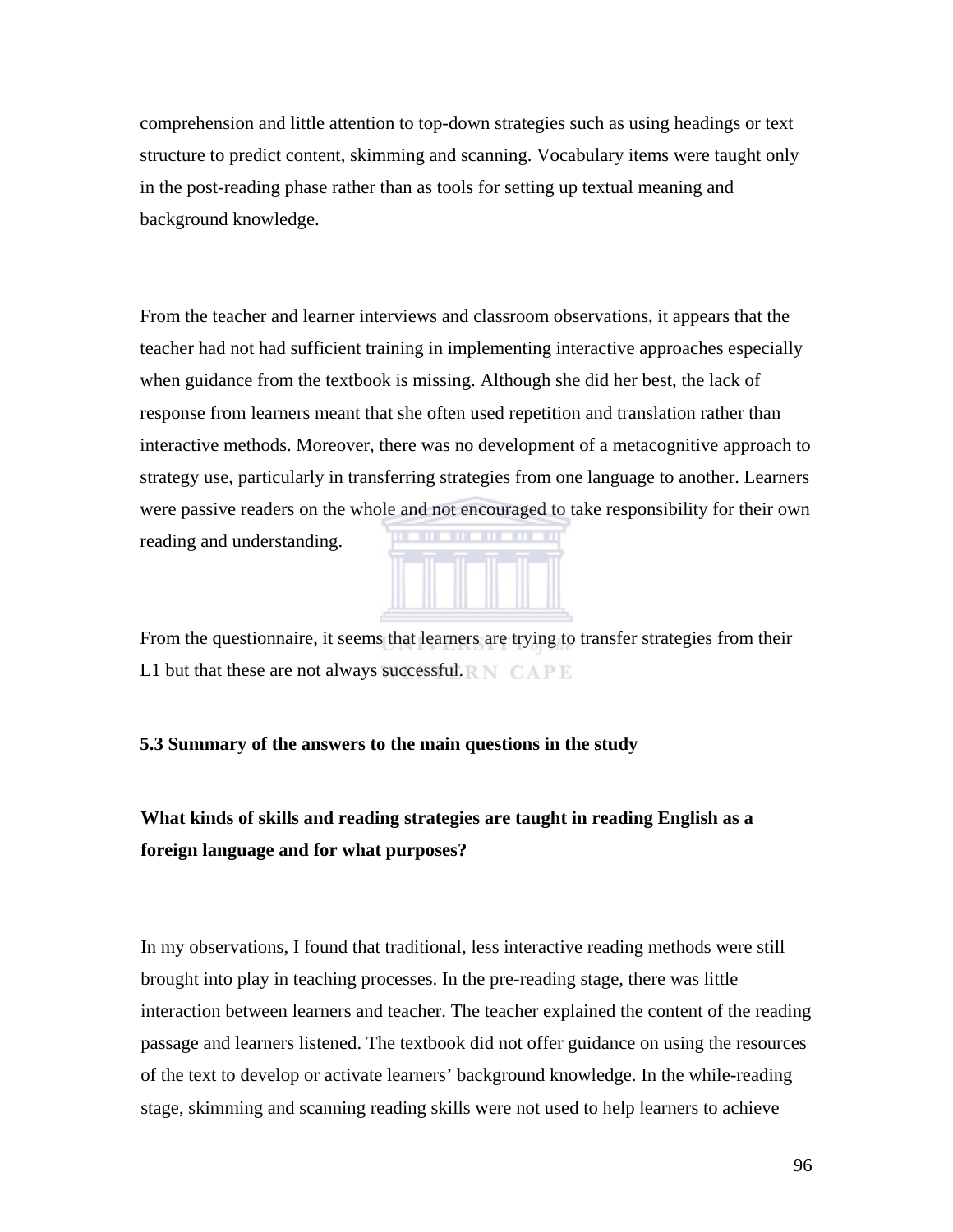particular reading purposes: the teacher usually read and translated texts word by word. The post-reading stage did not receive much attention and these tasks were often left for homework. They tended to be tasks on grammar and vocabulary, taught in isolation from the text. However, vocabulary tasks could be said to be building word recognition to some extent.

Therefore, these factors could indicate that learners would use the same reading skills and strategies as teacher had used. In this reading situation, learners would find it difficult to develop independent reading strategies.

The purpose of teaching skills and reading strategies in this class was to help learners pass examination. Although the teacher stated that her teaching purpose was to help learners improve their reading skills and strategies, her procedure for preparing learners for the examination was to give the correct answers to questions in the paper through reading alone and translating paragraph by paragraph into Chinese. There was no discussion of reading strategies. WESTERN CAPE

**What language learning theories seem to underlie these approaches to reading skills development and assessment?** 

Although the textbook appears to follow an interactive approach in the way it is organised, for example, warming up exercises for developing top-down strategies, and post-reading language study for developing bottom-up processing skills, the activities themselves were not well integrated with the text. Activities often related to words or sentences in isolation rather than building word storage and retrieval strategies, strategies for understanding the meanings of words in context, or for recognising and creating discourse-level cohesion and coherence .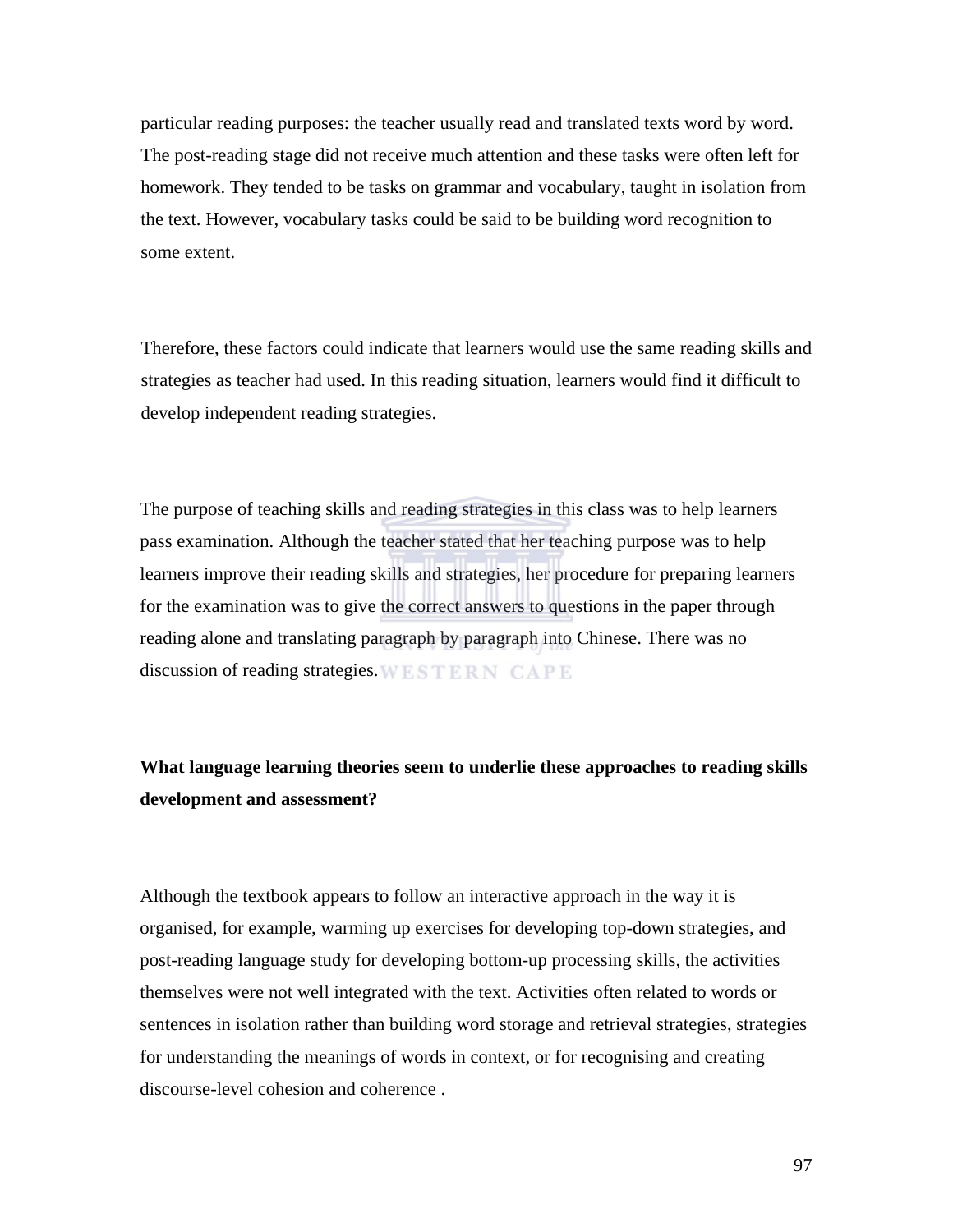The teacher, similarly, had been trained in interactive approaches and did her best to use these in class. In fact, though, she mainly reinforced bottom-up language decoding skills in her teaching process, for the most part explaining the meaning of words in Chinese and analyzing the structure of sentences. Here aspects of behaviourism and grammartranslation could be seen alongside some elements of an interactive approach, for example, pre-reading activities. Her approach was strongly influenced by the examination paper, which focuses largely on assessing developing bottom-up decoding skills in a decontextualised way, for example, gap filling for testing vocabulary. To sum up, although the textbook and the teacher state that they are using interactive theories of reading, their focus is mainly on bottom-up skills development and this is not always well connected to the text.

## **What are the teachers' and learners' perceptions of the effectiveness of these approaches?**

The teacher told me that after teaching the three phases of reading, learners could grasp basic reading skills such as skimming and scanning to set up their background knowledge of the text. She felt that teaching grammar and vocabulary after the text was a good idea because learners were already familiar with the context and the words so that it was much easier for learners to learn grammar structures. She did not distinguish between vocabulary development as an aid to comprehension (pre-reading) and as a goal in its own right (post-reading). She did say, though, that even when she tries to encourage learners not to read word by word, they continue to do this and do not seem to practise the more interactive strategies she tries to teach.

Learners felt that they were not often taught reading strategies and therefore had to read word by word in order to understand the text. They felt that focusing on grammar and vocabulary was important but did not seem to help them understand examination texts.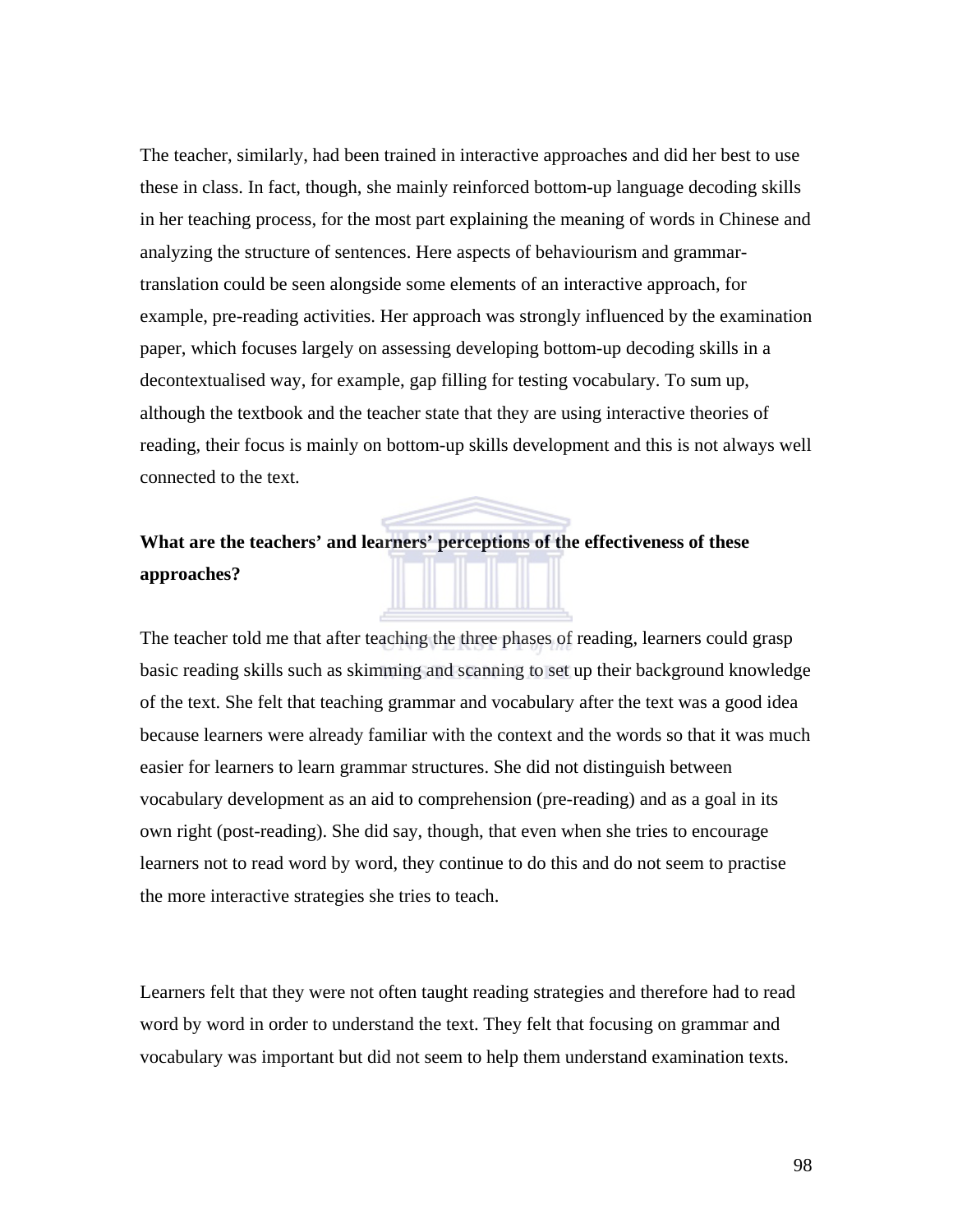## **What is the relationship between learners' reading strategies in English and Chinese?**

When strategy transfer takes place, it seems to be when the strategies do not require detailed decoding of the text, for example, reading the questions before the text or using sub-headings to predict the content. Strategies such as skimming and scanning which require higher levels of decoding competence are not often transferred. Thus, there seem to be two main reasons for lack of transfer: first, learners have not developed sufficient decoding competence in the L2. Here the role of orthographic distance is central. As Koda (2005) points out, for learners with L1 backgrounds that are orthographically distant from the L2, proficiency in the L2 may be a better predictor of L2 decoding efficiency that L1 decoding competence. So strategies developed in the L1 may be less helpful than L2-specific strategies. A second factor is that few appropriate strategies are explicitly taught and learners are not encouraged to reflect on the relationship between text, reading purpose and strategy use. An example of where this could be positively reinforced is in using the text structure to help in getting the gist of the text, which most learners already do in Chinese. WESTERN CAPE

## **Why do Chinese learners of EFL at secondary school level have difficulty in achieving the syllabus goals set for reading?**

Overall then, Chinese learners of EFL at secondary school level have difficulty in achieving the syllabus goals set for reading. This study has identified several interacting factors which contribute to this situation. First, the kinds of activities presented in the textbook limit the extent to which fluent readers can be developed. The predominant focus is bottom-up decoding – while this is recognised as of great importance for developing reading fluency, the manner in which it is done in this book is limited and often decontextualised. Combined with an examination which assesses grammar and vocabulary in isolation, the effect is to undermine the development of interactive reading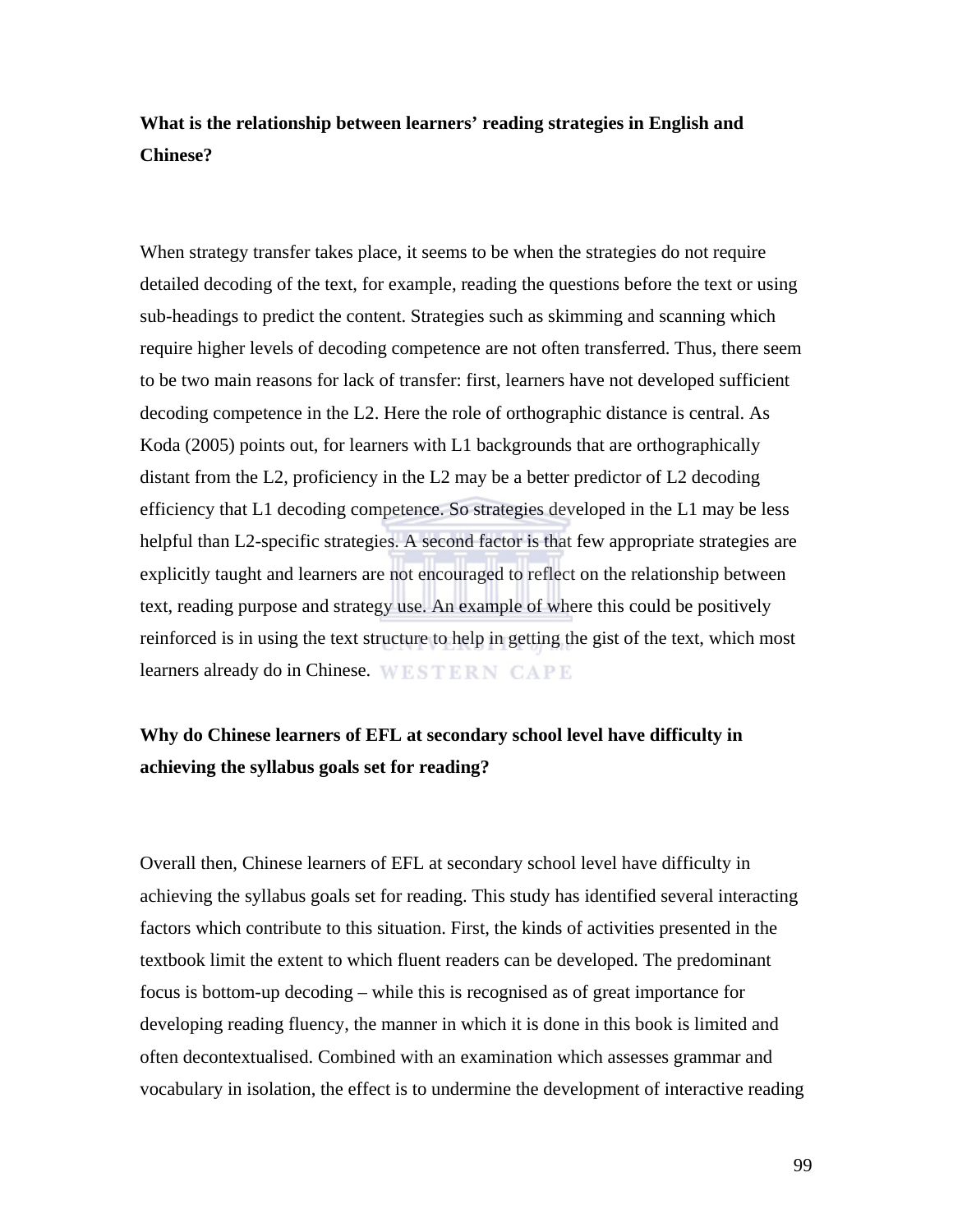skills and strategies. Under these circumstances, the teacher struggles to bring into the classroom her training in interactive approaches.

A significant gap in learning materials and teaching approaches is a metacognitive approach to strategy use. Learners are never expected to plan their strategy for approaching a text or task, to try different strategies or to reflect on their effectiveness. for particular strategies or in different languages. This limits their ability to become independent readers.

All these findings taken together show that learners in Grade Ten find it extremely difficult to develop effective reading skills and strategies under current conditions. Therefore, the following recommendations are proposed.

#### **5.4 Recommendations for developing strategic readers**

#### **5.4.1 Improving the textbook**

**WESTERN CAPE** 

**UNIVERSITY** of the

The designers of textbook in Grade 10 level should rethink their approach to the development of interactive reading skills and strategies. Some points for improving the reading section in the textbook are presented below:

- 1) The contents and topics of texts should be more closely matched to the interests of the learners in order to motivate them.
- 2) In order to develop learners' top-down reading skills, the texts in textbook should reflect the learners' background knowledge or relate to a familiar context. Where this is not possible, background information should be provided
- 3) Pre-reading tasks should have a clear link to the content of the text, for example, in talking about Western culture in Unit 6, the pre-reading activity should be designed with questions relating to Western culture.
- 4) Top-down processing strategies are not well developed properly in the textbook.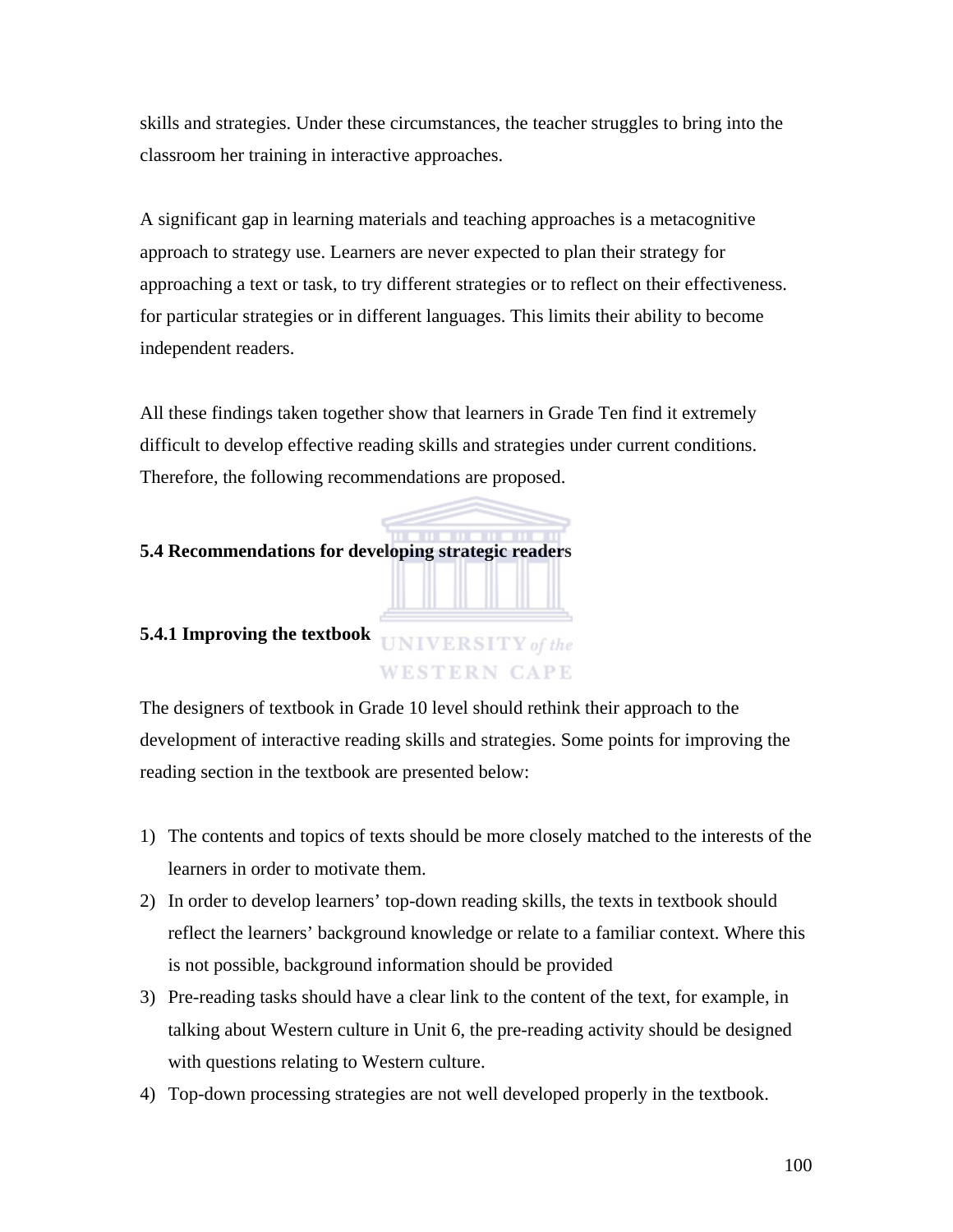These activities should be more carefully designed and integrated with the texts, so there is systematic development through all units. These skills are essential in order for learners to become proficient in handing various types of reading materials (Laviosa, 1994: 238). Examples include discussing purposes for reading, skimming and scanning; using titles and table of contents, introducing vocabulary in pre-reading process.

- 5) Activities to engage learners actively during the 'while reading' phase need to be included.
- 6) 'Post-reading' activities need to be much more carefully thought out and well integrated with the text. The focus should go beyond word and sentence level meaning to include grammatical elements that build cohesion and coherence.
- 7) A strong focus on conscious and reflective strategy use should be developed with a view to creating strategic readers able to monitor and adjust their own reading processes.
- 8) Some effort should be made to include a critical awareness of language in its social, political, cultural, historical, and economic context.

#### **UNIVERSITY** of the

## **5.4.2 Improving teaching skills**

The Ministry of Education should consider the need to upgrade teachers' skills in the area of interactive and strategic EFL reading. Although almost all English teachers have been educated in an Education Institution, without re-training they may find it difficult to implement new approaches. This is particularly important in bringing about new approaches to assessment which support the development of interactive reading. Such retraining and rethinking of assessment could improve the motivation of both teachers and learners.

A key need is to develop language teacher expertise for integrating learning strategies into EFL instruction. Building a conscious awareness of the varying usefulness of different strategies in L1 and L2 could enhance learners ability to develop into independent readers. At the same time it could begin to change the teacher's role from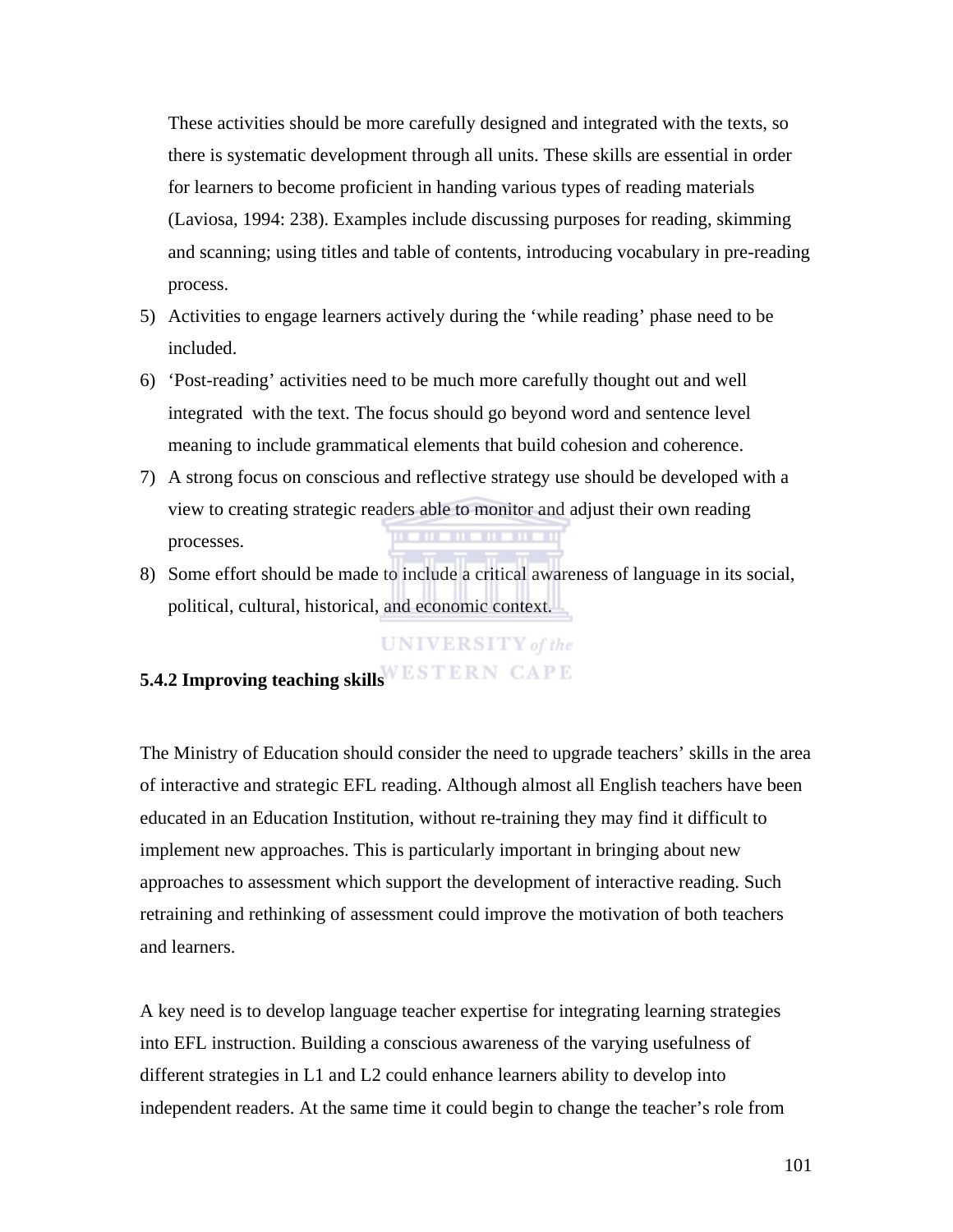that of a controller and instructor to that of a 'change agent', helping learners to become more responsible for their own learning (Cohen, 1998: 97).

#### **5.5 Conclusion**

This research has discussed a number of issues regarding the effectiveness and relevance of the reading section of the English for Chinese Grade 10 Textbook and its implementation. I hope that this study may provide constructive information for textbook designers and policy makers with regard to the weaknesses of the textbook and the lack of attention to interactive reading skills and metacognitive strategy development.



**WESTERN CAPE**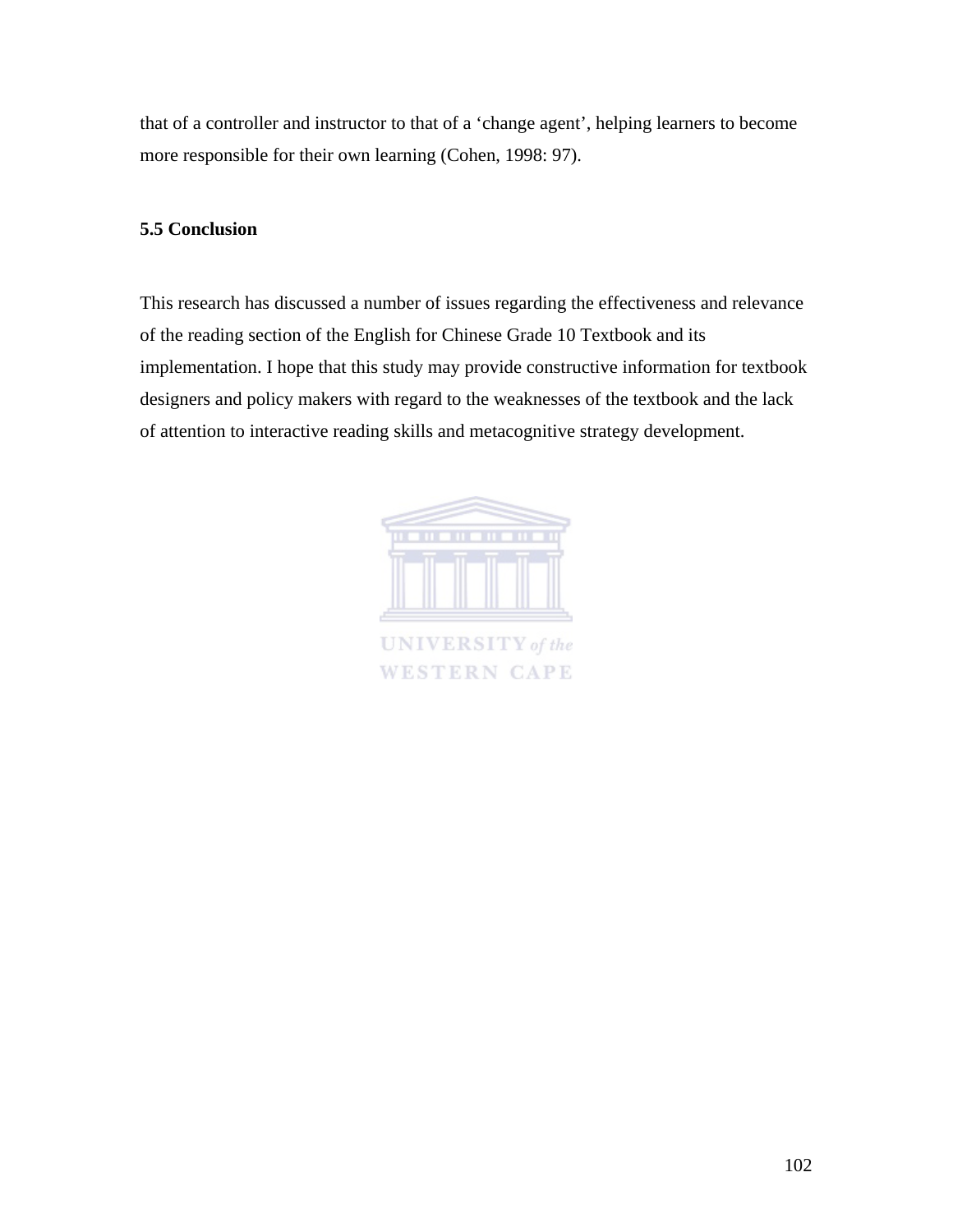#### **References**

- Abraham, P. 2002. Skilled reading: Top-down, bottom-up. *Field Notes*, 10(2); Retrieved on Nov 1, 2004 from http://www.sabes.org/resources/fieldnotes/vo110/fn102.pdf.
- Adams, M. J., and Collins, A. 1979. A schema-theoretic view of reading. In R. O. Freedle (Ed). *New directions in discourse processing,* Norwood, N.J.: Ablex, (pp.1-22.).
- Alderson, J. C. 1984. Reading in a foreign language: A reading problem or a language problem? In J.C. Alderson., and A.H. Urquhart (Eds.), *Reading in a foreign language*. London: Longman, (pp. 1-24).
- American Indian Law Centre, 1999. *Model tribal research code.* New Mexico: American Indian Law Centre.
- Anderson, G. 1993. *Fundamentals of Education Research*. London: The Falmer Press.
- Anderson, N. J. 1995. *Cognitive psychology and its implications* (4<sup>th</sup> edn). New York: W.H. Freeman.
- Anderson, N. J. 2002. The role of metacognition in second language teaching and learning. *ERIC Digest,* April 2002. Washington, DC: Center for Applied Linguistics.
- Bachman, L. F. 1990. *Fundamental considerations in language testing.* Oxford: Oxford University Press.
- Bachman, L. F., and Palmer, A. S. 1996. *Language testing in practice.* Oxford: Oxford University Press.
- Banister, P., Burman, E., Parker, I., Taylor, M. and Tindall, C. 1994. *Qualitative methods in psychology: A research guide.* Buckingham: Open University Press.
- Bartlett, F. C. 1932. *Remembering: A study in experimental and social psychology*. Cambridge: Cambridge University Press.
- Bernhardt, E. B., and Kamil, M. L.1995. Interpreting relationships between L1 and L2 reading: Consolidating the linguistic threshold and the linguistic interdependence hypotheses. *Applied Linguistics* 16: 15-34.
- Bernhardt, E. 2005. Progress and procrastination in second language reading. *Applied Linguistics* 25:133-150.
- Bright, J. A. and McGregor, G. P. 1970. *Teaching English as a second language.*  London: Longman Group.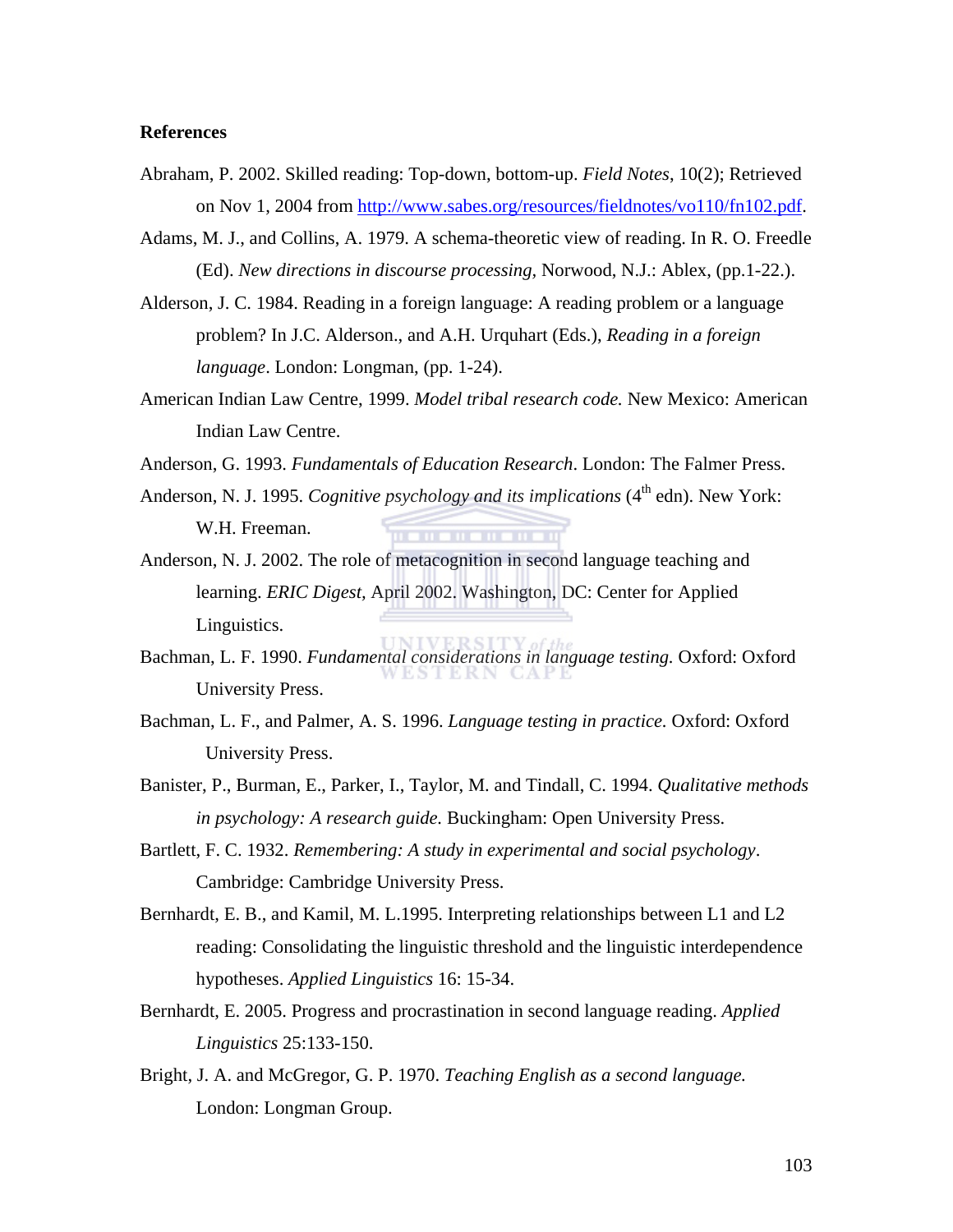- Brown, H. D. 1994. *Teaching by principles: An interactive approach to language teaching*, Englewood Cliff, N. J.: Prentice-Hall Regents.
- Brusch, W. 1991. The role of reading in foreign language acquisition: Designing an experimental project. *ELT Journal* 45 (2): 156-163.
- Canale, M., and Swain, M. 1980. Theoretical bases of communicative approaches to second language teaching and testing. *Applied Linguistics* 1: 1-47.
- Canale, M. 1983. On some dimensions of language proficiency. In J. W. Oller (Ed), *Issues in language testing research.* Newbury House, Rowley MA, (pp. 333-42).
- Carmines, E., and Zeller, R. 1979. *Reliability and validity assessment*. Beverly Hills, CA: Sage Publications.
- Carrell, P. L. 1983b. Some issues in studying the role of schemata, or background knowledge, in second language comprehension. *Reading in a Foreign Language* 1 (2): 81-92.
- Carrell, P. 1988a. Introduction: Interactive approaches to second language reading. In P. Carrell, J. Devine, and D. Eskey (Eds.), *Interactive approaches to second language reading* Cambridge: Cambridge University Press, (pp. 1-7).
- Carrell, P. L.1988b. Interactive text processing: implications for second language reading classrooms. In P. L. Carrell., J. Devine., and D. E. Eskey (Eds.), *Interactive approaches to second language reading.* Cambridge: Cambridge University Press, (pp. 239-259).
- Carrell, P. L. and Eisterhold, J. C. 1983. Schema theory and ESL reading pedagogy. *TESOL Quarterly* 17: 553-573.
- Carrell, P. L., Devine, D., and Eskey. E. 1988. Some causes of text-boundedness and schema interference in ESL reading. In P. L. Carrell., J. Devine., and E. Eskey (Eds.) *Interactive approaches to second language learning.* New York: Cambridge University Press, (pp. 245-257).
- Carrell, P. L., Devine, J. and Eskey, D. E. 1988. *Interactive approaches to second language reading.* New York: Cambridge University Press.
- Carrell, P. L. 1991. Second language reading: Reading ability or language proficiency? *Applied Linguistics* 12: 159-179.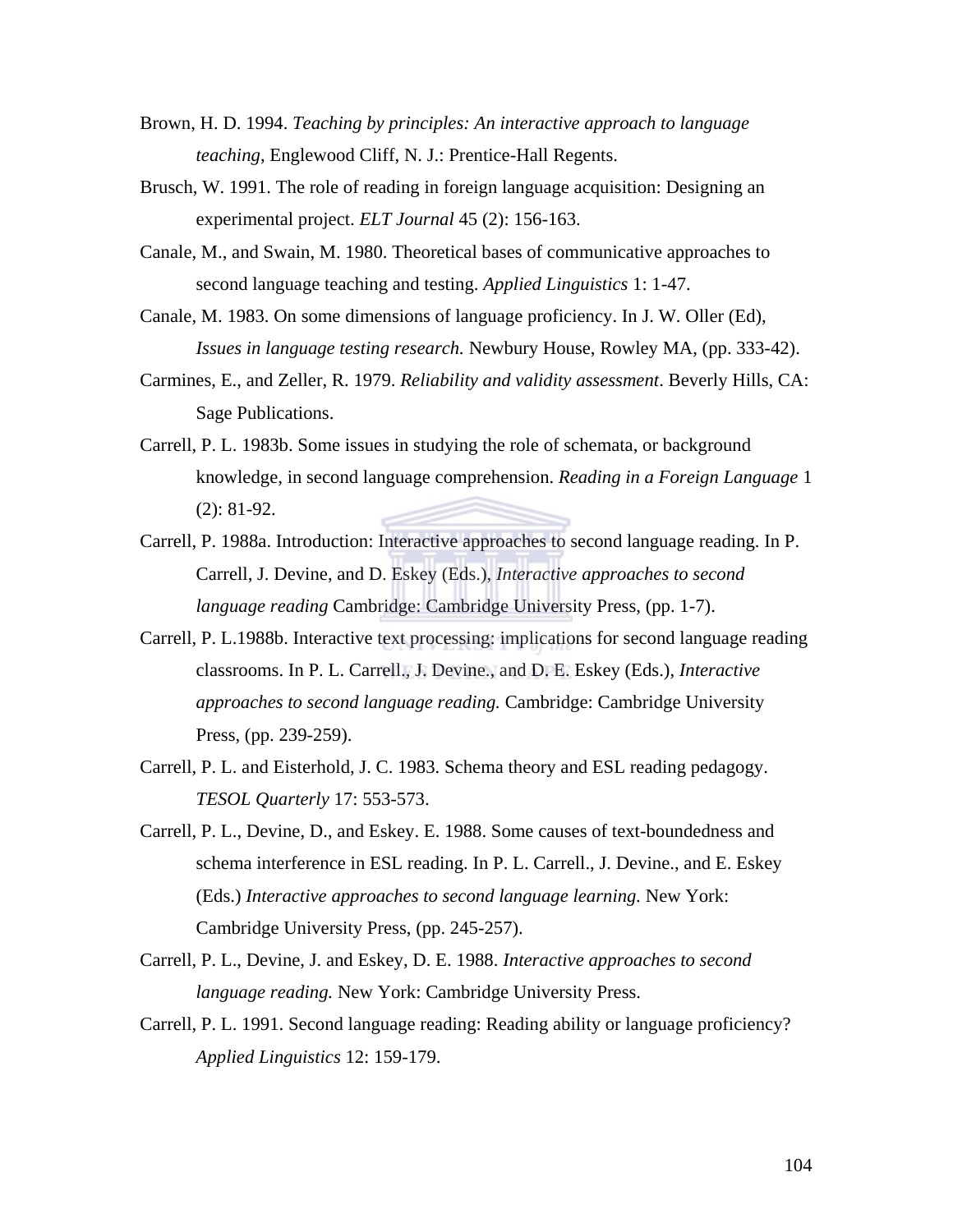- Carrell, P. L.1998. Some Causes of Text-boundedness and Schema Interference. In P. L. Carrell., J. Devine., and D. E. Eskey (Eds.), *Interactive approaches to second language reading.* Cambridge: Cambridge University Press, (pp. 101-113).
- Carver, R. P. 2000. *The cause of high and low reading achievement.* Mahwah, NJ: Erlbaum.
- Chamot, A. U.1987. The learning strategies of ESL students. In A. Wenden., and J. Rubin (Eds.), *Learning strategies in language learning.* Prentice-Hall, Englewood Cliffs NJ, (pp. 71-84).
- Chamot, A. U. 1994. A model for learning strategy instruction in the foreign language classroom. In J. E. Alatis (Ed), *Georgetown University Round Table on Language and Linguistics 1994*. Washington, DC: Georgetown University Press, (pp. 323- 336).
- Chamot, A. U., and El-Dinary, P. B.1999. Children's learning strategies in immersion classrooms. *The Modern Language Journal* 83: (3): 319-341.
- Chamot, A. 2005. Language learning strategy instruction: Current issues and research. Annual Review of Applied Linguistics 25: 112-130.
- Chaudron, C. 2003. *Data collection in SLA research.* In C. J. Doughty., and M. H. Long (Eds.), The handbook of second language acquisition. Malden, MA: Blackwell, (pp. 762-828).
- Chen, T. H. 1981. *Chinese education since 1949: Academic and revolutionary models.*  New York: Pergamon Press.
- Chow, T. T. 1960. *The May Fourth Movement: Intellectual revolution in modern China:* Cambridge. MA: Harvard University Press.
- Clarke, M. A., and Silberstein, S. 1977. Toward a realization of psycholinguistic principles in the ESL reading class. *Language Learning* 27 (1): 135-154.
- Clarke, M. A. 1980. The short circuit hypothesis of ESL reading: When language competence interferes with reading performance. *Modern Language Journal,* 64: 203-209.
- Coady, J. 1979. A psycholinguistic model of the ESL reader. In R. Mackay., B. Barkman., and R.R. Jordan (Eds.), *Reading in a second language*, 5-12. Rowley, Mass.: Newbury House.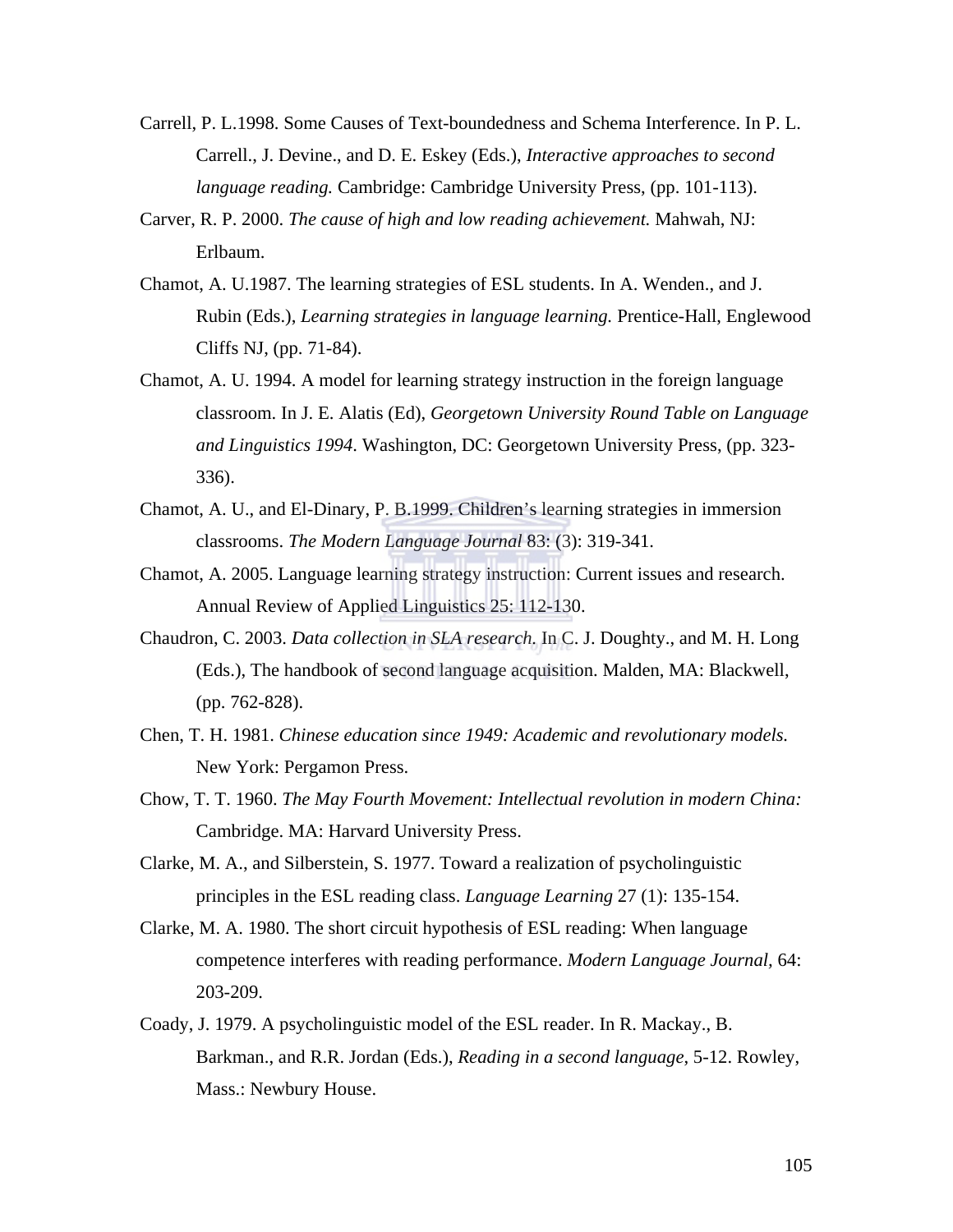Cohen, L. and Manion, L. 1980. *Research methods in education.* London: Croom Helm.

- Cohen, L. and Manion, L. 1989. *Research methods in education*. London: Routledge.
- Cohen, A. D. 1998. *Strategies in learning and using a second language*. New York: Longman.
- Cohen, A. D. 2000. *Strategies in learning and using a second language,* Foreign Language Teaching and Research Press.

*College English Syllabus*. 1985. Beijing. China; Higher Education Press.

- Cowan, J. R. 1976. Reading, perceptual strategies and contrastive analysis. *Language Learning*, 26: 95-109.
- Cummins, J. 1979. Linguistic interdependence and the educational development of bilingual children. Review of Educational Research, 49: 222-251.
- Cummins, J. 1986. Empowering minority students: A framework for intervention. Harvard Educational Review 56: 18-36.
- Drucker, M. J. 2003. What reading teachers should know about ESL learners. *The Reading Teacher* 57 (1): 22-29.
- Dzau, Y. F. 1990. Historical background. In Y.F. Dzau (Ed), *English In China*. Hong Kong: API Press, (pp. 11-39). VERSITY of the
- Elley, W. B. 1992*. How in the world do students read?* Hamburg: IEA.
- Eskey, D. and Grabe, W. 1988. Interactive models for second language reading: Perspectives on instruction. In P. Carrell., J. Devine., and D. Eskey (Eds.), *Interactive approaches to second language reading.* Cambridge: Cambridge University Press, (pp. 223-238).
- Fu, K. 1986. *Zhong Guo Wai Yu Jiao Yu Shi (History of foreign language education in China).* Shanghai. China: Shanghai Foreign Language Education Press.
- García, G. E. 2000. *Bilingual Children's Reading*, in M. L. Kamil, P. B. Mosenthal, P. D. Pearson and R. Barr (Eds), Handbook of Reading Research, Vol. III. Mahwah, NJ: Lawrence Erlbaum, pp. 813-834.
- Gay, R.J. 1981. *Educational research: Competencies for analysis and application.*  Toronto: Charlie E. Meriel.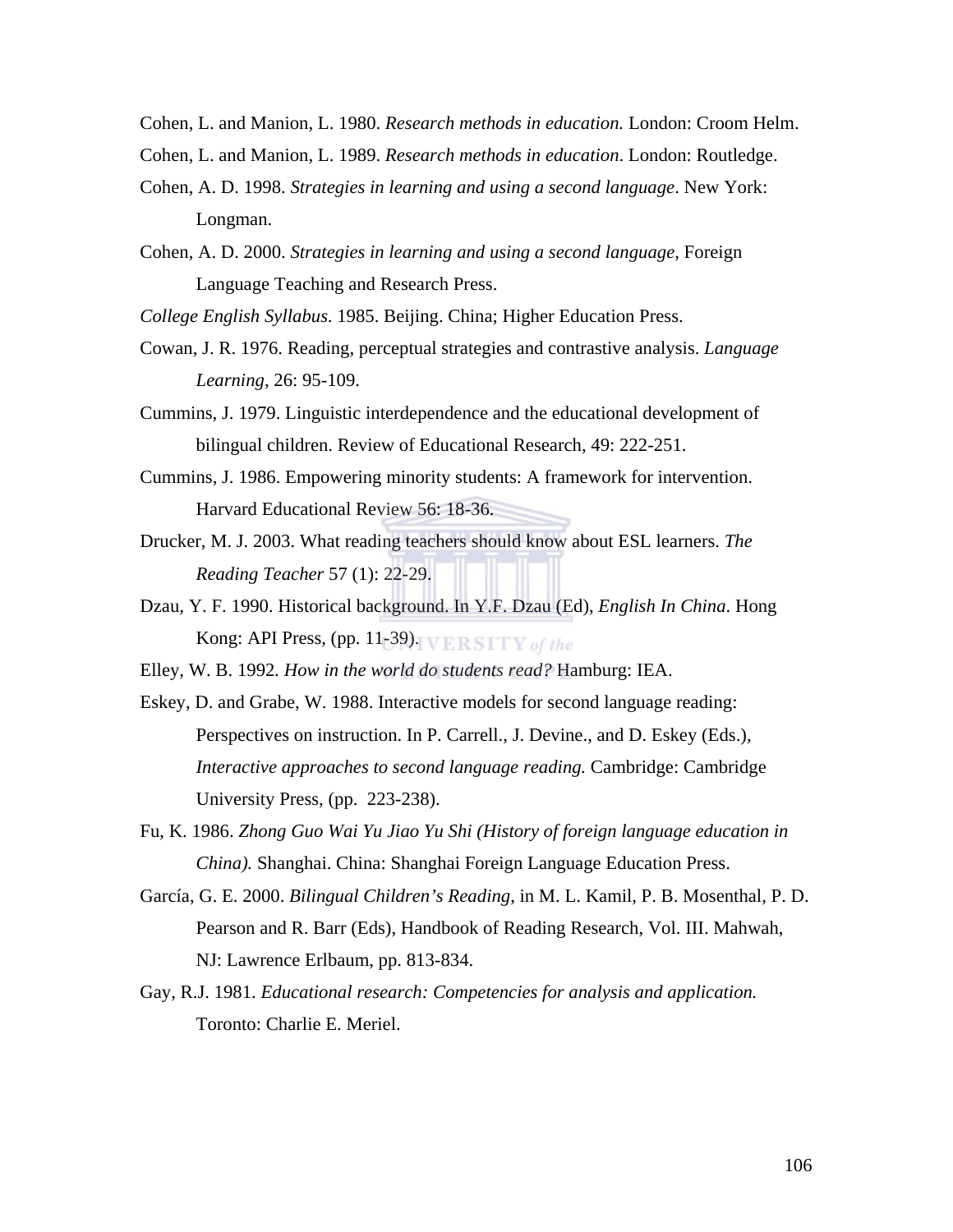- Geva, E., and Siegel, L. S. 2000. Orthographic and cognitive factors in the concurrent development of basic reading skills in two languages. *Reading and Writing, 12*, 1- 30.
- Goodman, K. S. 1967. Reading: a psycholinguistic guessing game. *Journal of the Reading Specialist,* 6 (1): 126-135.
- Goodman, K. S. 1971. Psycholinguistic universals in the reading process. *In The psychology of second Language learning,* P. Pimsleur and T. Quinn (Eds.), Cambridge University Press, (pp. 135-142).
- Goodman, K. S. 1973. On the psycholinguistic method of teaching reading. In *Psycholinguistics and reading,* F. Smith (Eds.). New York: Holt, Rinehart and Winston, (pp. 158-176).
- Gough, P., and Tunmer, W. 1986. Decoding, reading, and reading disability. *RASE: Remedial and Special Education* 7: 6-10.
- Grabe, W. 1991. Current developments in second language reading research. *TESOL Quarterly* 25: 375-406.
- Grabe, W., and Stoller, F. L. 2002. *Teaching and researching reading.* Harlow, UK: Longman. **UNIVERSITY** of the
- Gough, P. B. 1972. One second of reading. In F. K. James., and G. M. Ignatius (Eds.), *Language by ear and by eyes*. Cambridge, MA: MIT Press, (pp. 331-358).
- Haller, L. 2000. Modeling class activities for low-level literacy learners. *Field Notes (formerly Bright Ideas*) 10 (2). Retrieved on Nov 1, 2004 from http://www.sabes.org/resources/fieldnotes/vo110/fn102.pdf.
- Hancock, D. R., and Algozzine, B. 2006. *Doing case study research: A practical guide for beginning researcher.* New York: Teacher College Press.
- Harrison, C. 1980. *Readability in the classroom.* Cambridge: Cambridge University Press.
- Head, H. 1926. *Studies in Neurology.* New York: Oxford University Press.
- Hedge, T. 2003. *Teaching and learning in the language classroom*. UK: Oxford University Press.
- Henning, E., van Rensburg, W. and Smit, B. (2004). *Finding your way to qualitative research*, Pretoria Van Schaik.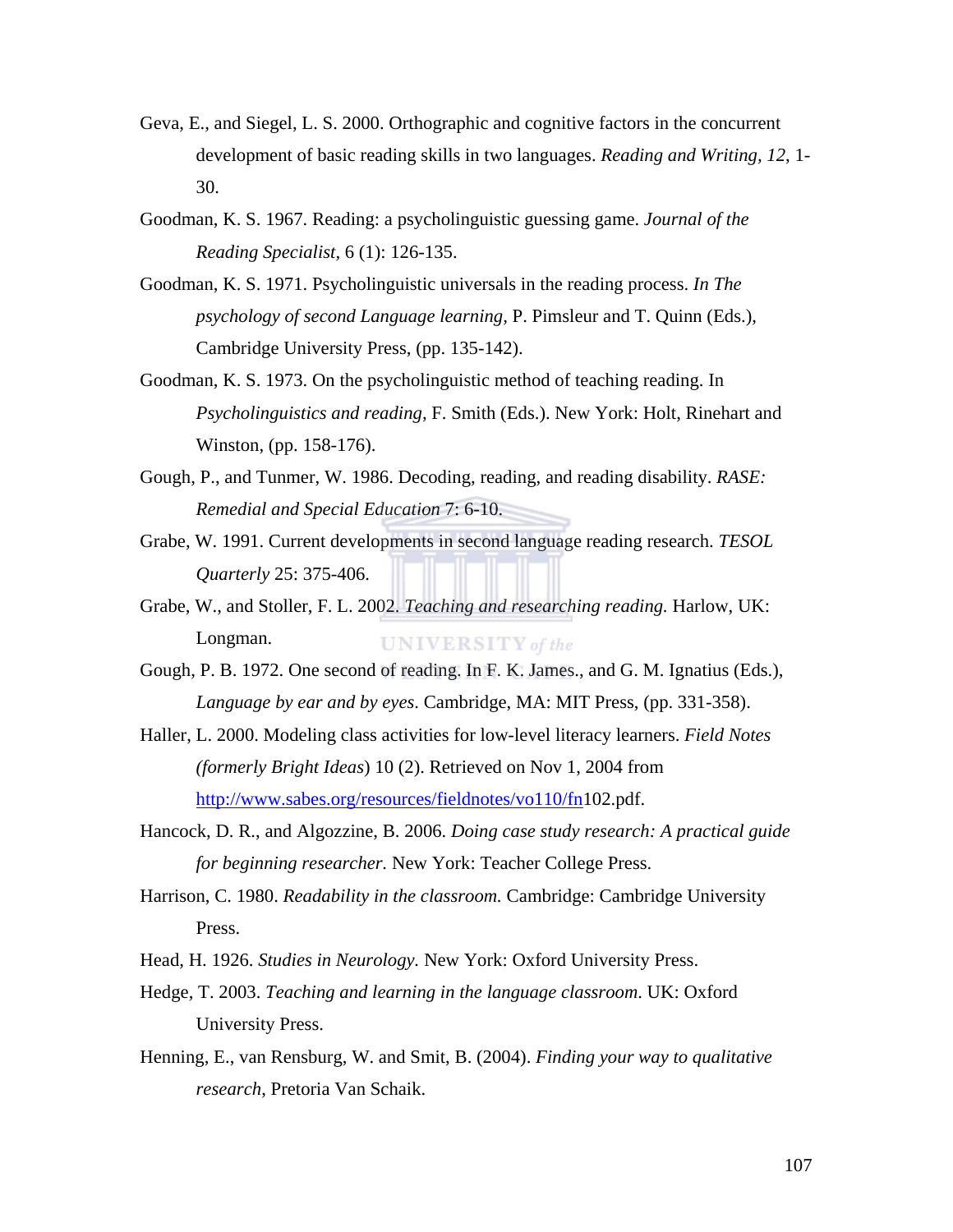- Hitchcock, G.., and Hughes, D. 1995. *Research and the teacher: A qualitative introduction to school-based research* (2<sup>nd</sup> ed.). London: Routledge.
- James, M. O. 1987. ESL reading pedagogy: implications of schema theoretical research. In J. Devine., P. L. Carrell., and D. E. Eskey (Eds.), Research in reading in English as a second language. Washington: TESOL, (pp. 177-192).
- Katz, L., and Frost, R. 1992. Reading in different orthographies: The orthographic depth hypothesis. In R. Frost, and L. Katz (Eds.), *Orthography, phonology, morphology, and meaning*. Amsterdam: Elsevier, (pp. 67-84).
- Keenan, B. 1977. *The Dewey experiment in China: Educational reform and political power in the early Republic.* Cambridge. MA: Council on East Asian Students. Harvard University.
- Kidane, Z. 1998. *The implication of non-English majors on teaching with special reference to teaching reading*. Unpublished B. A. thesis. Addis Ababa: Addis Ababa University.
- Kilfoil, W. 1995. Teaching English across the curriculum: a review essay. *Language matters* 26:163-171.
- Klein, M. L., Peterson, S., and Simington, L. 1991. *Teaching reading in the elementary grades Needham Heights*, Mass: Allyn and Bacon.
- Krippendorf, K. 1980. *Content analysis: An introduction to its methodology.* Beverly Hills, CA: Sage Publications.
- Koshy, V. 2005. *Action research for improving practice: A practical guide.* London: Paul Chapman.
- Koda, K. 2005. *Insights into second language reading: A cross-linguistic approach*. Cambridge: Cambridge University Press.
- Kramsch, C. 1993. *Context and culture in language teaching.* Oxford: Oxford University Press.
- Kvale, S. 1996. Interviews: An introduction to qualitative research interviewing. Thousand Oaks, CA: Sage.
- Lado, R. 1964. Language teaching: a scientific approach. New York: McGraw Hill.
- Laviosa, F. 1994. Reading strategies in Italian language course. *Journal for Language Teaching,* 28 (3): 234-241.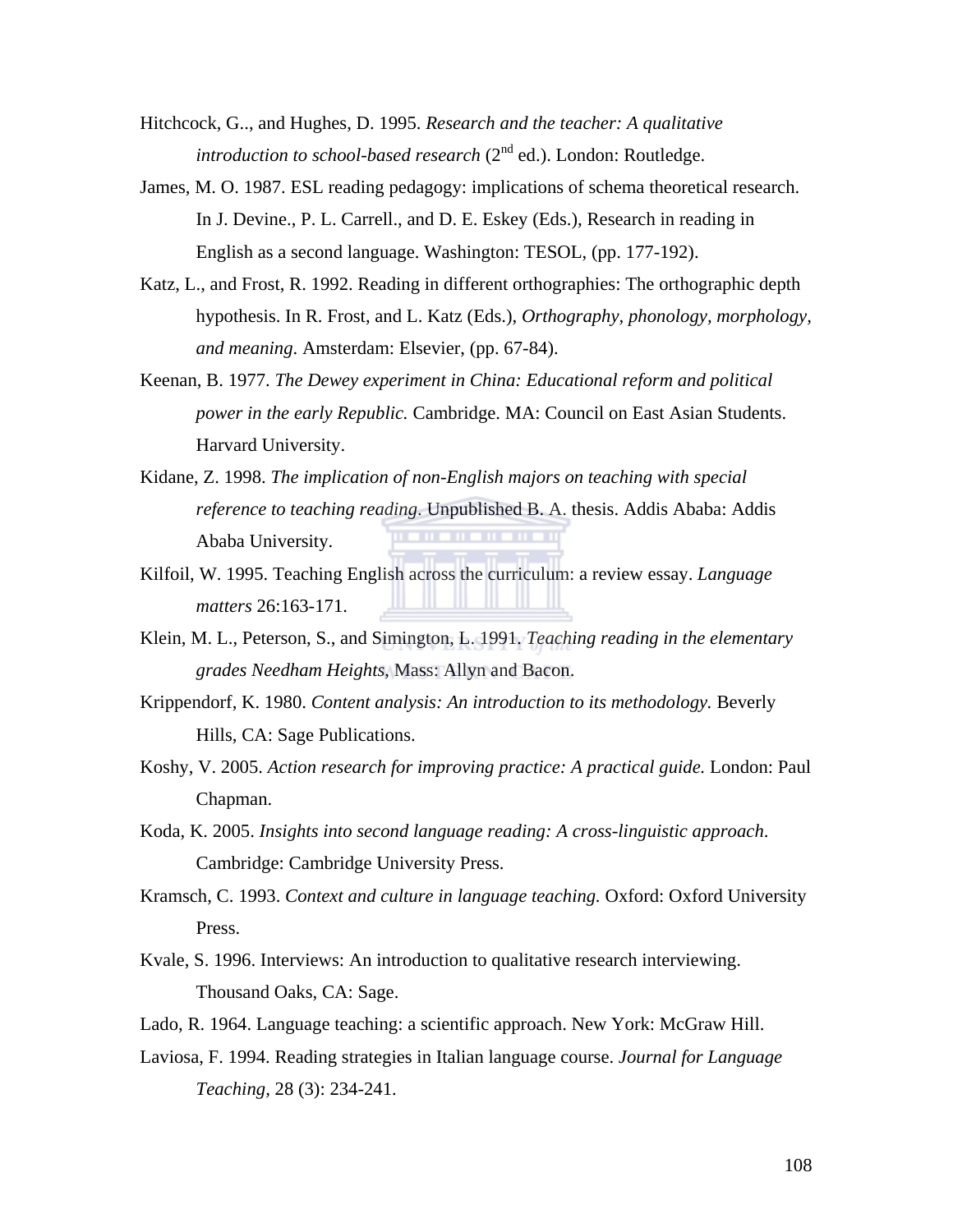- Lessow-Hurley, J. 1996. The foundations of dual language instruction  $(2^{nd}$  ed.). New York: Longman.
- Li, S. 1977. *Yan Jing Jiu Meng [Old dreams in Yenching]*. Hong Kong: Chunyi Press.
- Mackay, R. 1979. Teaching the information-gathering skills. In R. Mackay, B. Barkman, and T. Jordan (Eds.), *Reading in a second language*. Rowley, MA: Newbury House, (pp. 79-90).
- Mason, E. J., & Bramble, W. J. 1989. *Understanding and conducting research*. New York: McGraw Hill, Inc.
- Mayer, R. E. 1992. *Thinking, Problem Solving, Cognition* (2<sup>nd</sup> ed.). New York: W. H. Freeman and Company.
- Meried, B. M. 2001. *An analysis of reading practices and materials in Grade 10 in Eritrea.* Unpublished thesis. Faculty of Education, University of the Western Cape.
- Merriam, S. B. 1988. *Case study research in education*: *A qualitative approach*. San Francisco: Jossey-Bass.
- Ministry of Education, 2003. *Senior English for China, Student's Book 1A.* China: Renming Education Press. NIVERSITY of the
- Ministry of Education, 2004*. High School English Syllabus.* Beijing. China; Renming Education Press.
- Munby, J. 1978. *Communicative syllabus design*. Cambridge: Cambridge University Press.
- National Capital Language Resource Center (NCLRC). 2003. *Elementary immersion learning strategies resource guide*. Washington, DC: National Capital Language Resource Center.
- Neuman, W. L. 2000. *Social Research Methods*: *Qualitative and quantitative approaches.* Fourth ed. Boston: Allyn and Bacon.
- Nunan, D. 1992. *Research methods in language learning.* Cambridge: Cambridge University Press.
- Nunan, D. 1995.Language teaching methodology: A textbook for teachers [M]. Phoenix ELT.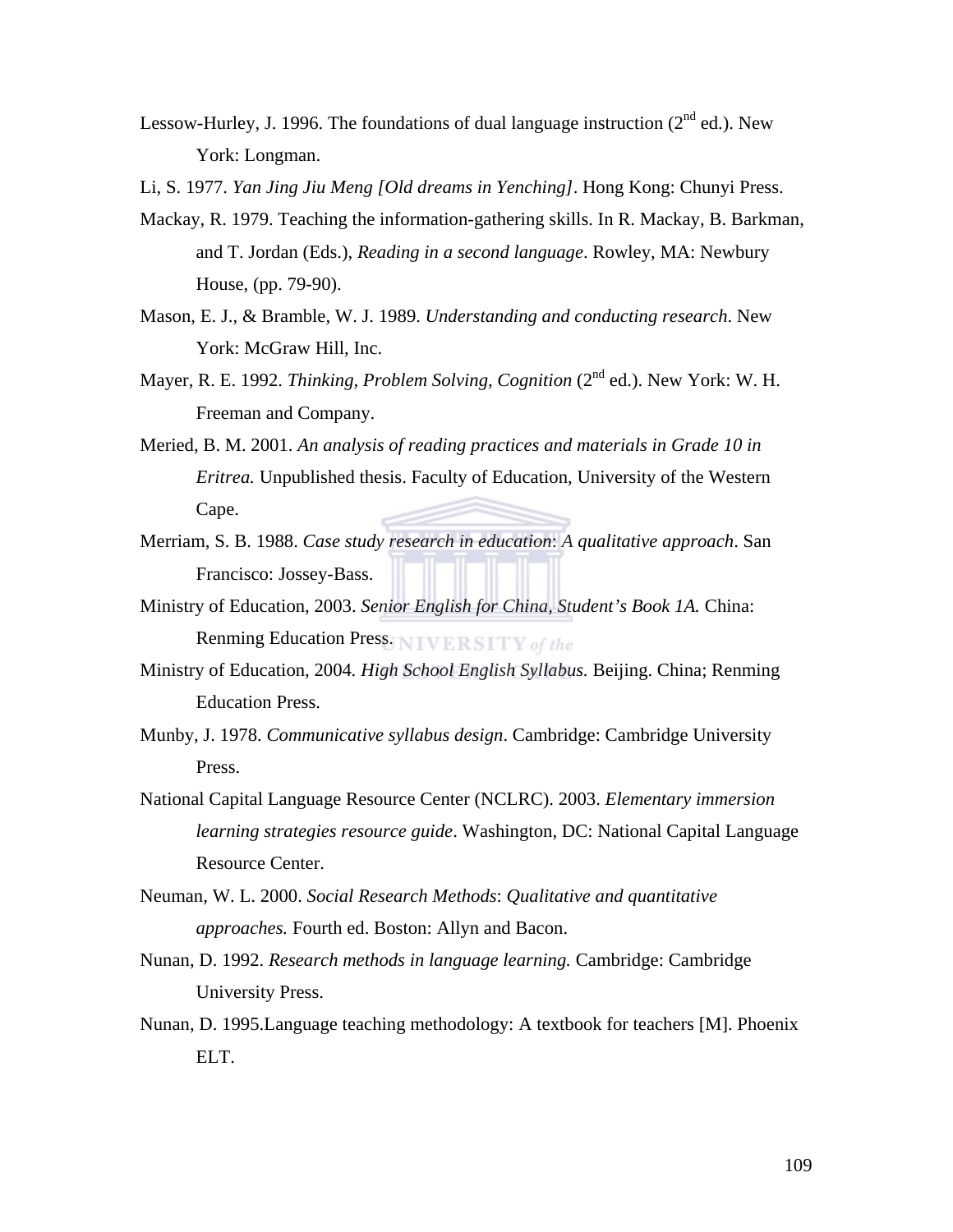- Nunan, D. 2003. *Research methods in language learning.* Cambridge: Cambridge University Press.
- Nuttal, C. 1996. *Teaching reading skills in a foreign language.* Oxford: Heinemann.
- O'Malley, J. M., and Chamot, A. U. 1990. *Learning strategies in second language acquisition.* Cambridge: Cambridge University Press.
- Oney, B., Peter, M., and Katz, L. 1997. Phonological processing in word recognition: Effects of age and writing system. Scientific Studies of Reading 1: 65-83.
- Oxford, R. L. 1990*. Language learning strategies: What every teacher should know,* NY: Newbury House / Harper Collins.
- Patton, M. Q. 1987. *How to use qualitative methods in evaluation.* London: Sage Publications Ltd.
- Patton, M. Q. 1990. *Qualitative evaluation and research methods* (2<sup>nd</sup> ed.). Newbury Park, CA: Sage Publications, Inc.
- Paulson, E. J., and Goodman, K. S. 1999. Influential studies in eye-movement research. Retrieved on May 18, 2006 from http://www.readingonline.org.
- Price, R. F. 1979. *Education in modern China.* London. England: Routledge and Kegan Paul. **UNIVERSITY** of the
- Reagan, T. G., and Osborn, T. A. 2002. *The foreign language in society: Toward a critical pedagogy.* Mahwah, HJ: Lawrence-Erlbaum.
- Richards, J. C., and Rodgers, T. S. 1986. *Approaches and methods in language teaching: A description and analysis.* Cambridge England: Cambridge University Press.
- Richards, J. C., and Rodgers, T. S. 2001. Approaches and methods language teaching. Cambridge: Cambridge University Press.
- Ross, H. 1992. Foreign language education as a barometer of modernization. In R. Hayhoe (Ed). *Education and modernization*: *The Chinese experience.* Oxford, England: Pergamon Press, (pp. 239-254).
- Ross, H. A. 1993. *China learns English: Language teaching and social change in the People's Republic.* New Haven. CT: Yale University Press.
- Rumelhart, D. E., and Ortony, A. 1977. The representation of knowledge in memory. In R. C. Anderson, R. J. Spiro, and W. E. Montague (Eds.), *schooling and the acquisition of knowledge*. Hillsdale, N.J.: Erlbaum, (pp. 99-135).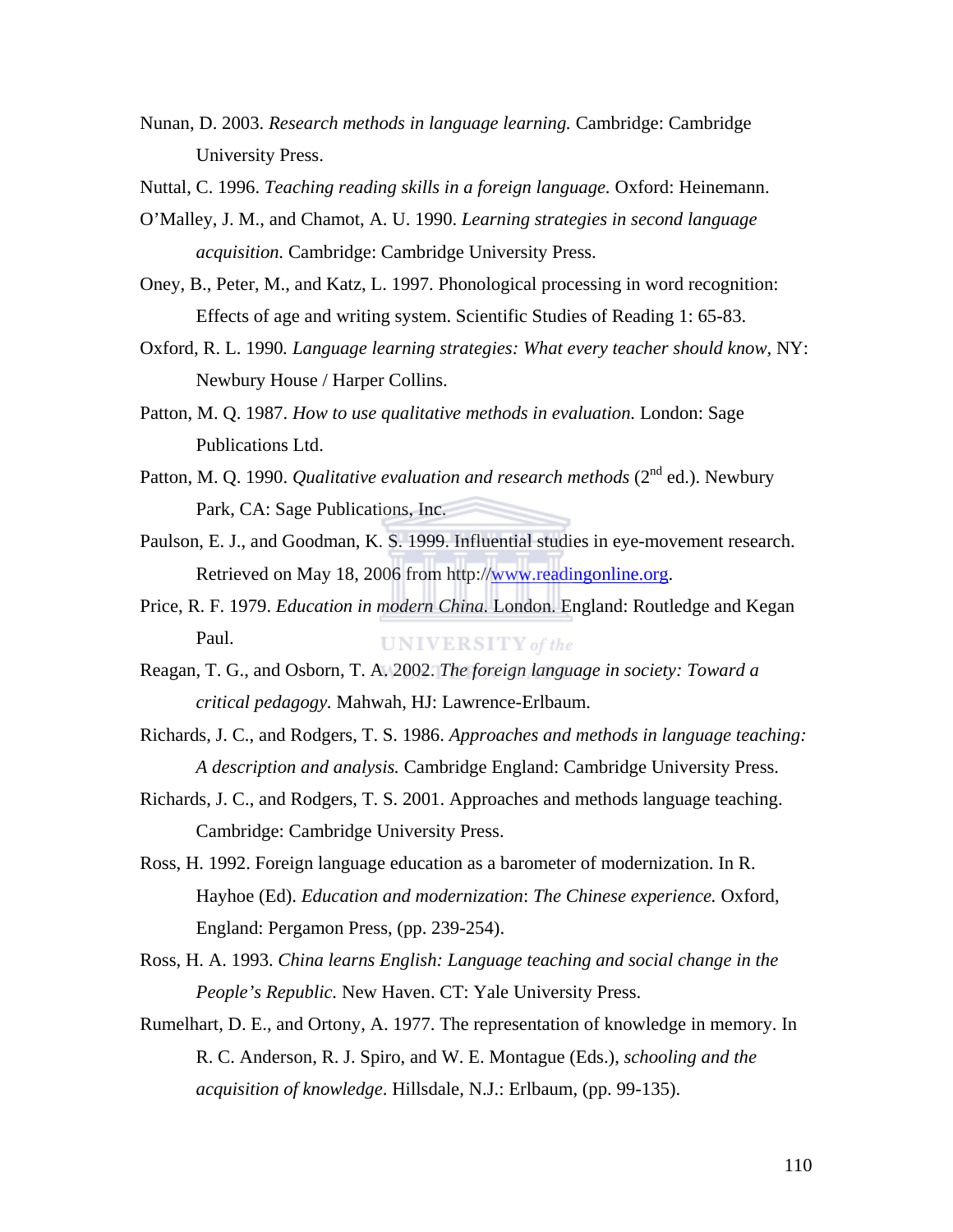- Rumelhart, D. E. 1980. Schemata: the building blocks of cognition. In R. J. Spiro, B. C. Bruce, and W. E. Brewer (Eds.), *Theoretical issues in reading comprehension*. Hillsdale, N. J.: Erlbaum, (pp. 33-58).
- Sarig, G. 1987. High-level reading in the first and in the foreign languages: some comparative process data. In J. Devine., P. Carrell, & D. Esdey (Eds.), *Research in reading in English as a second language.* Teachers of English to speakers of other languages, Washington DC, (pp. 105-20).
- Schoonen, R., Hulstijin, J. and Bossers, B. 1998. Metacognitive and language-specific knowledge in native and foreign language reading comprehension: An empirical study among Dutch students in grades 6, 8 and 10. *Language Learning* 48: 71- 106.
- Sewell, M. 1998. *The use of qualitative interviews in evaluation*. [On line]. Available: http://ag.arizona.edu/fcs/cyfernet/cyfar/Intervu5.htm [2007, October 20].
- Smith, F. 1971. *Understanding reading: A psycholinguistic analysis of reading and learning to read.* New York: Holt, Rinehart and Winston.
- Stanovich, K. E. 1980. Toward an interactive-compensatory model of individual differences in the development of reading fluency. *Reading Research Quarterly* 16: 32-71. **WESTERN CAPE**
- Stanovich, K. E., and Stanovich, P. 1999. How research might inform the debate about early reading acquisition. In J. Oakhill and R. Beard (Eds), *Reading development and the teaching of reading*. Oxford: Blackwell, (pp. 12-41).
- Taft, M., and Zhu, X. P. 1995. The representation of bound morphemes in the lexicon: A Chinese study. In L. B. Feldman (Eds.), *Morphological aspects of language processing.* Hillsdale, NJ: Erlbaum, (pp. 109-129).
- Taillefer, G. F. 1996. L2 reading ability: Further insight into the short-circuit hypothesis. Modern Language Journal 80: 461-477.
- Terre Blanche, M. and Durrheim, K. 1998. *Research methodology.* UCT Press, Cape Town.
- Urquhart, S. and Weir, C. 1998. *Reading in a second language: Process, product and practice.* London: Longman.